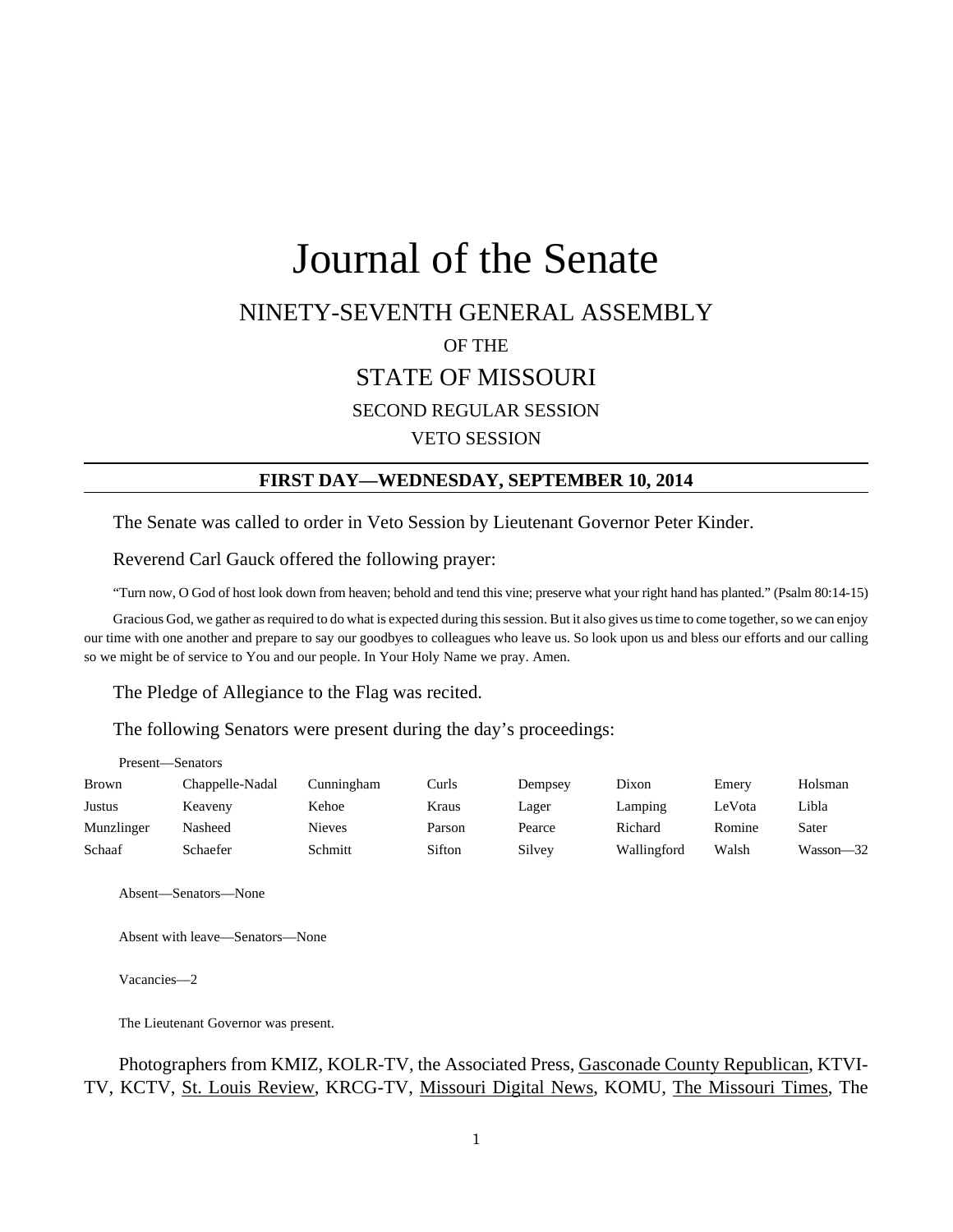Missouri Torch.com, St. Louis Post Dispatch, Examiner.com and Columbia Tribune were given permission to take pictures in the Senate Chamber.

### **RESOLUTIONS**

Senator Richard offered the following resolution, which was read and adopted:

### SENATE RESOLUTION NO. 1

BE IT RESOLVED by the Senate that the Secretary of Senate inform the House of Representatives that the Senate is duly convened and is now in session as provided by Article III, Section 32 of the Constitution and is ready for the consideration of its business.

Senator Richard offered the following resolution, which was read and adopted:

#### SENATE RESOLUTION NO. 2

BE IT RESOLVED by the Senate that the rules of the Senate, as adopted by the Ninety-seventh General Assembly, Second Regular Session, be declared to be the rules of the Veto Session of the Ninety-seventh General Assembly.

### **COMMUNICATIONS FROM THE GOVERNOR**

The following communications, regarding vetoed Senate Bills were received by the Secretary of State, reading of which was waived:

> GOVERNOR OF MISSOURI JEFFERSON CITY 65102

> > June 11, 2014

#### TO THE SECRETARY OF STATE OF THE STATE OF MISSOURI

Herewith I return to you Conference Committee Substitute for House Committee Substitute for Senate Bill No. 662 entitled:

AN ACT

To repeal sections 143.451, 144.021, and 144.080, RSMo, and to enact in lieu thereof four new sections relating to taxation, with existing penalty provisions.

I disapprove of Conference Committee Substitute for House Committee Substitute for Senate Bill No. 662. My reasons for disapproval are as follows:

Conference Committee Substitute for House Committee Substitute for Senate Bill No. 662 would continue a damaging trend by the General Assembly to enact special tax exemptions and credits that pick winners and losers through the tax code and shift a greater proportion of the tax burden to the majority of Missourians unable to utilize such loopholes. Not a penny of the special breaks in this bill or in the others that I am vetoing today<sup>1</sup> was taken into account in the Fiscal Year 2015 budget passed by the General Assembly, leaving it significantly out of balance and requiring swift action to protect the State's fiscal well-being. This is fiscally irresponsible and cannot receive my support.

In enacting Conference Committee Substitute for House Committee Substitute for Senate Bill No. 662 and its brethren in the final hours of the legislative session, the General Assembly disregarded the normal legislative process, slipping in costly provisions without public hearings and without fiscal notes reflecting the impact on the state budget. And just as legislators ignored the legislative process, so too did they disregard the budget process by passing a budget just a week earlier that failed to account for this final day spending spree. Unlike the fiscal impact of Senate Substitute No. 3 for Senate Committee Substitute for Senate Bill Nos. 509 & 496, which today's lawmakers have conveniently foisted off on future budgets for education, public safety and other vital public services, the fiscal impact of the special breaks I am vetoing

l

<sup>&</sup>lt;sup>1</sup> Conference Committee Substitute for House Committee Substitute for Senate Bill No. 584 Conference Committee Substitute for Senate Committee Substitute for Senate Bill No. 612; Conference Committee Substitute No. 2 for House Committee Substitute for Senate Bill No. 693; House Committee Substitute for Senate Bill No. 727; Senate Committee Substitute for Senate Bill No. 829; Conference Committee Substitute for House Committee Substitute for Senate Substitute for Senate Bill No. 860; Senate Committee Substitute for House Committee Substitute for House Bill No. 1296; House Bill No. 1455; and Senate Substitute for Senate Committee Substitute for House Bill No. 1865.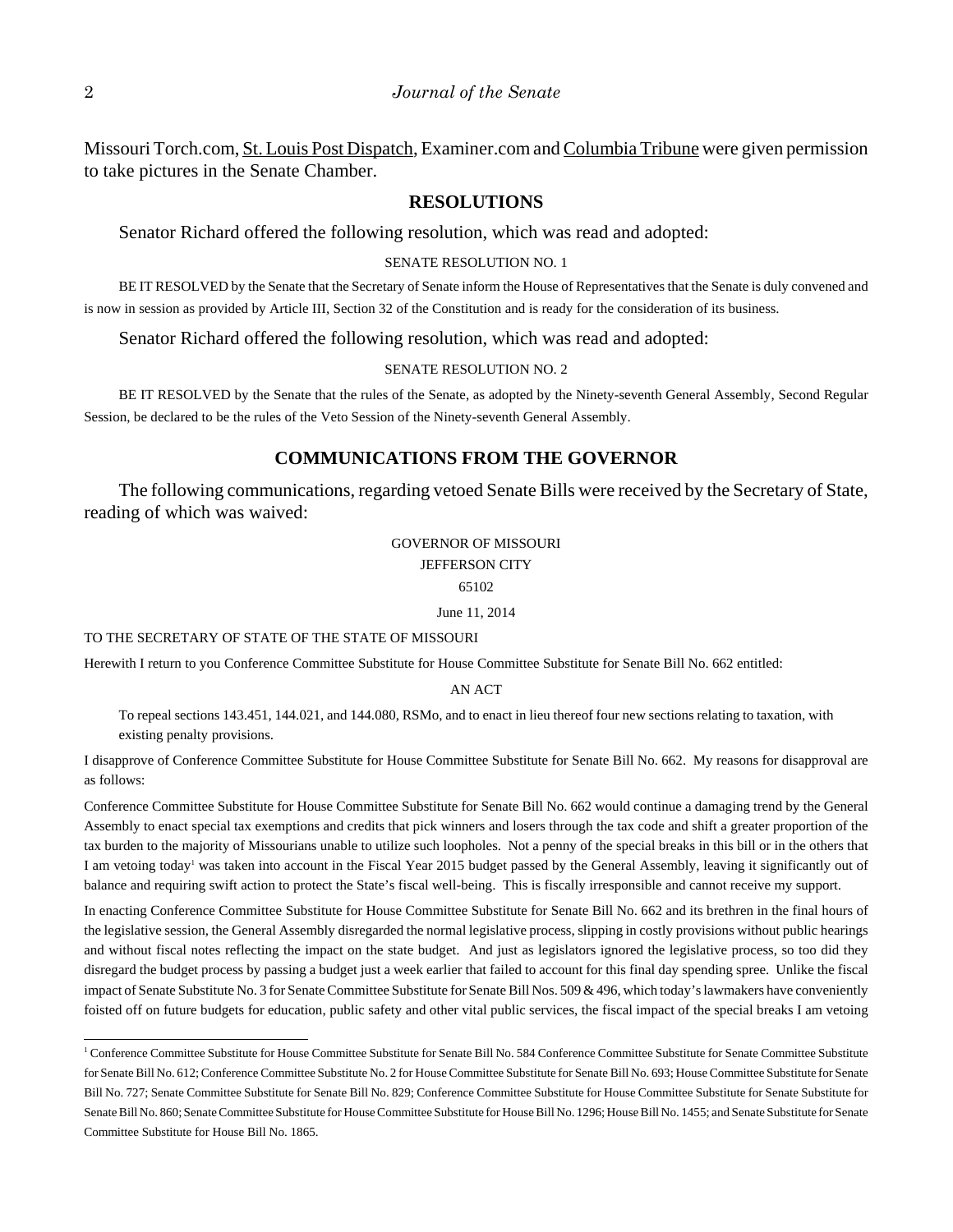today would begin impacting budgets in the fiscal year starting in less than 30 days. There are no delays, triggers, or other gimmicks that could be touted as shielding education, public safety, and other vital public services, at both the state and local level,<sup>2</sup> from the projected \$776 million in state and local revenue legislators voted to send to narrow special interests on the last day of session. While the General Assembly may have abdicated its fiscal responsibilities in failing to account for this budgetary impact, the resulting imbalance cannot be ignored and will have to be corrected through dramatic spending reductions.

Conference Committee Substitute for House Committee Substitute for Senate Bill No. 662 and the other measures I am vetoing today would add to the more than 260 sales tax exemptions and tax credits that litter Missouri's tax code without requiring the creation of a single new job. The continued erosion of the tax base through such individualized exemptions and credits violates well-established principles of sound tax policy calling for a broad tax base so that tax rates can remain low. The General Assembly has ignored repeated calls to reduce these costly and inefficient carve-outs and has instead rushed through many more, leaving Missouri families to pick up the tab for education and vital public services.

The unabated growth of such special carve-outs and the fiscal irresponsibility of failing to budget for them are all the more troubling when the General Assembly is simultaneously seeking to raise taxes on all Missourians with what could be the largest tax hike in Missouri history. While the benefits of the more than one billion dollars in annual tax breaks passed by the legislature over the past two months will go disproportionately to the wealthy, the burden of this multi-billion dollar tax increase for transportation would fall disproportionately on Missouri's working families and seniors.

The special breaks in Conference Committee Substitute for House Committee Substitute for Senate Bill No. 662 and the other bills that I am vetoing today are not the mere clarifications that their supporters claim. Instead, they seek to overrule no fewer than twenty Missouri Supreme Court decisions going back to 1977 that have been followed by the department of revenue over the course previous and current administrations. In nearly every one of the cases sought to be overturned, the court ruled that the law enacted by the General Assembly required a tax to be collected, notwithstanding that a particular businesses had hoped to be excused from the legal obligations we all share. While it is well within the rights of a losing litigant to petition their elected representatives, it is wholly disingenuous to call doing so here anything other than what it is—seeking a special exemption from the law, as currently written and as confirmed by the courts.

Throughout my time as Governor, I have worked with legislators on fiscally responsible ways to improve our tax code while protecting our state's fiscal health, including the four tax cuts that I have signed into law. Even during this legislative session, I worked directly with legislators to put forward a specific, concrete proposal that would have lowered taxes for Missourians and reined in costly and inefficient tax credits for special interests, broadened the overall tax base and reduced tax rates, while protecting our ability to invest in education and other vital public services. Unfortunately, the General Assembly refused to enact this broad tax relief in favor of narrow giveaways like those contained in Conference Committee Substitute for House Committee Substitute for Senate Bill No. 662 and the other bills I am vetoing today. For the reasons stated herein, this is an endeavor I cannot support.

#### **Retroactive Immunity**

Conference Committee Substitute for House Committee Substitute for Senate Bill No. 662 would mandate governmental notification before a business is under any legal obligation to collect and remit sales tax under an administrative or judicial decision that modifies the items subject to tax. As with the various other tax measures the General Assembly rushed through on the last day of session, the Fiscal Year 2015 budget they enacted fails to account for the reduction in revenue that would result from this provision.<sup>3</sup>

Mandatory governmental notification before a law applies would turn on its head the long-standing principle of our democracy that individuals are presumed to know the law. It is one thing to require the government to provide information about recent developments in the law so that those affected can adjust their prospective conduct accordingly, but it is quite another to condition whether that law even applies on whether someone has received a personal notification of the law's existence. This kind of governmental paternalism is unprecedented. This legislative

<sup>3</sup> Conference Committee Substitute for Senate Committee Substitute for Senate Bill No. 612, which I am also vetoing today, contains a similar provision, but it does not prohibit a business that was properly collecting tax from claiming a refund for taxes paid prior to receiving the notice confirming their obligation to continue doing so. By expressly prohibiting refunds in such situations, Conference Committee Substitute for House Committee Substitute for Senate Bill No. 662 would have a significantly lower fiscal impact than the similar provision in Conference Committee Substitute for Senate Committee Substitute for Senate Bill No. 612.

<sup>&</sup>lt;sup>2</sup> In addition to impacting the general local sales tax imposed under Section 32.085, exemptions from local sales tax would reduce revenue collected through numerous voter-approved local sales taxes that are targeted to specific, community supported needs. Examples include the County Anti-Drug Sales Tax, Sections 67.391, 67.392, RSMo; County Construction Sales Tax, Sections 67.550, 67.590, RSMo; Museums and Festivals Sales Tax, Sections 67.571, 67.578, RSMo; Law Enforcement Services Sales Tax, Sections 67.582, 67.584, 92.500, RSMo; Capital Improvements Sales Tax, Sections 67.700, 67.730, 94.577, 94.578, 94.890, RSMo; Storm Water Control and Public Works Sales Tax, Sections 67.701, 67.729, 94.413, RSMo; Public Recreation Projects and Programs Sales Tax, Sections 67.745, 67.782, RSMo; Regional Recreation Districts Sales Tax, Section 67.799, RSMo; Perry County Senior Services and Youth Programs Sales Tax, Section 67.997, RSMo; Economic Development Sales Tax, Sections 67.1300, 67.1303, 67.1305, 94.1008, 94.1010, 94.1012, RSMo; Community Improvement Districts Sales Tax, Section 67.1545, RSMo; Metropolitan Parks and Recreation Districts Sales Tax, Section 67.1712, RSMo; Children's Services Sales Tax, Section 67.1775, RSMo; Water Quality, Tourism, and Infrastructure Sales Tax, Section 67.1922, RSMo; Tourism Community Enhancement Districts Sales Tax, Section 67.1959, RSMo; Exhibition Center and Recreational Facility Districts Sales Tax, Section 67.2000, RSMo; Tourism Promotion Sales Tax, Section 67.2030, RSMo; Construction of Women's and Children's Shelter Sales Tax, Section 67.2040, RSMo; Theater, Cultural Arts, and Entertainment Districts Sales Tax, Section 67.2530, RSMo; Parks, Trails, and Greenways Districts Sales Tax, Section 67.5012, RSMo; Mass Transit Sales Tax, Section 92.402, RSMo; Public Safety Sales Tax, Sections 94.579, 94.581, 94.900, 94.902, RSMo; Community Center Sales Tax, Section 94.585, RSMo; Transportation Sales Tax, Sections 94.605, 94.660, 94.705, RSMo; Historical Locations and Museums Sales Tax, Section 94.950, RSMo; Medical Care for the Medically Indigent Sales Tax, Section 94.1000, RSMo; Kansas City Zoological District Sales Tax, Sections 94.1000, 184.503, RSMo; Transportation Development District Sales Tax, Section 238.235, RSMo; County Transit Authority Sales Tax, Section 238.410, RSMo; and Storm Water Control and Parks Sales Tax, Section 644.032, RSMo.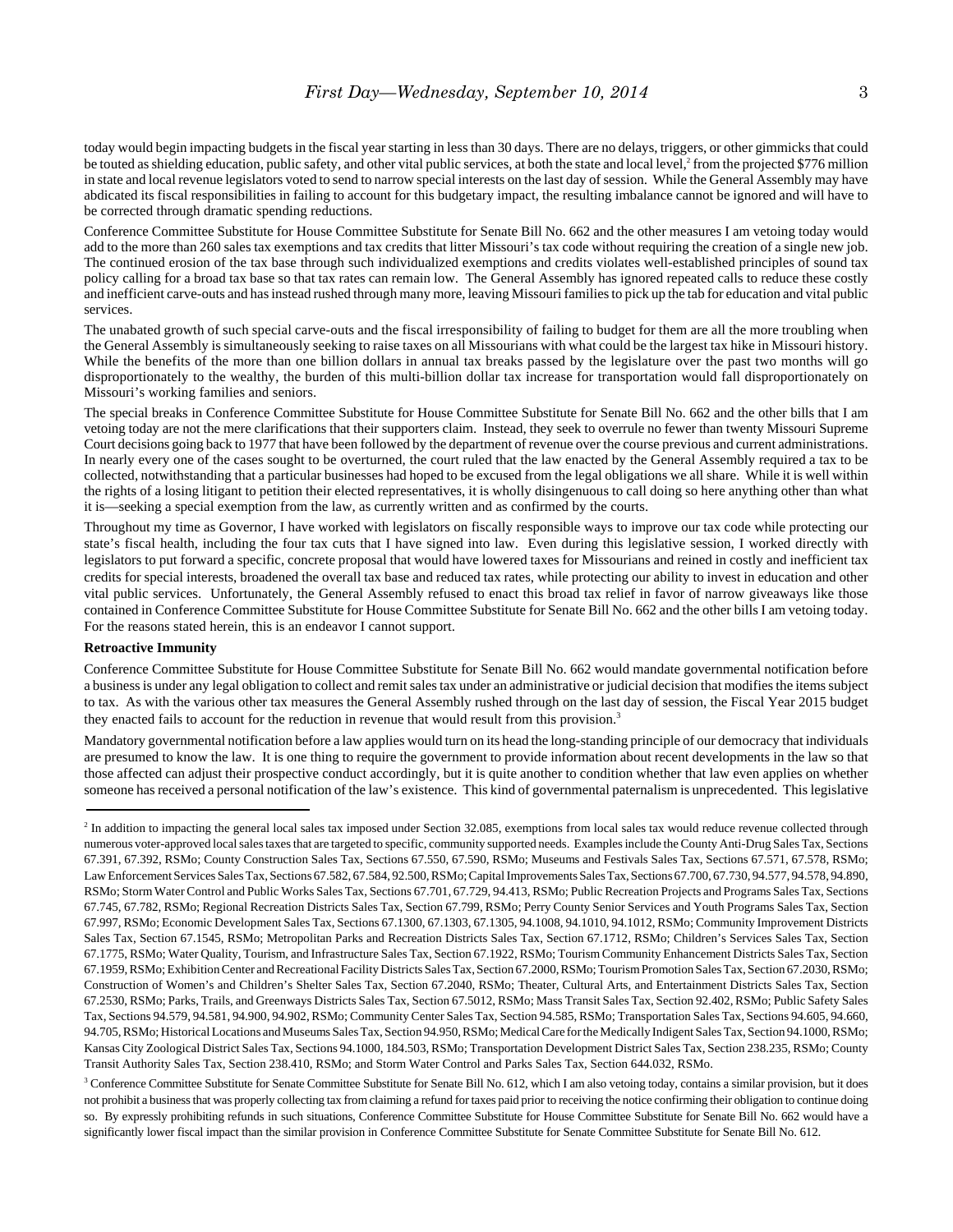session alone the General Assembly passed nearly 200 bills modifying thousands of pages of Missouri law that apply to all manner of conduct. The General Assembly should not have to send a letter to every Missourian no power before this legion of new laws takes effect. Similarly, every potential criminal should not have to receive a notice describing this year's revisions to the state's criminal code before they can be prosecuted under it.

This provision in Conference Committee Substitute for House Committee Substitute for Senate Bill No. 662 also misunderstands the tax law. Although a decision of the director of revenue is listed as an example of a "modification" triggering notification under the bill, the director has no power to finally determine whether an item is taxable or not; that authority lies solely with those who write the tax laws—the General Assembly—and those that finally interpret them—the Missouri Supreme Court. *See* Mo. Const. Art. V, Sec. 3 (giving the Missouri Supreme Court exclusive appellate jurisdiction over the construction of the revenue laws of this state). Similarly, a decision of the administrative hearing commission is listed as something that can trigger notification under the bill. However, while the administrative hearing commission has the power to hear individual disputes, a decision of that body is not binding beyond the parties, and therefore it cannot finally "modify" what is or is not taxable for other affected sellers.

Although a decision of the Missouri Supreme Court might "change[ ] which items of tangible personal property or services are taxable" within the meaning of the bill, the decisions that purportedly prompted this provision and many of the new exemptions passed on the final day of the legislative session did not. In each of those cases, the Missouri Supreme Court found that the current law, as enacted by the General Assembly, required a tax to be paid, notwithstanding that a particular business had tried to get out of this legal obligation.<sup>4</sup> The decisions did not newly subject some item to tax; instead, they simply confirmed that such items were and are taxable. However, there is nothing in the bill preventing a business from arguing that court decisions like these are "modifications" triggering notification to all affected sellers that the Missouri Supreme Court has confirmed that what was always taxable continues to be taxable.

The bill provides far-reaching consequences for such a notification. Under the bill, a failure to notify an affected seller "shall relieve such seller of liability for taxes that would be due under the modification." *See* Section 144.021.2. Accordingly, receiving a notification gives any business that was not collecting taxes prior to the notice retroactive immunity for taxes that the Missouri Supreme Court has confirmed should have been collected. Under this bill, even the specific business that sought to avoid paying taxes, hired a lawyer to litigate the issue, and lost in court, could argue that it has no tax liability for the taxes the court ordered it to pay prior to being notified about the decision in its own case.

The problems with this provision extend beyond retroactive immunity to the additional governmental intrusion and burden on taxpayers resulting from the requirement to provide a personal notification to each and every affected seller. Such individualized notification will require the department of revenue to more closely and more frequently scrutinize sales data and other business information it obtains and to potentially require additional information in order to determine precisely which businesses might be affected by a given decision. In addition, because addresses, ownership and personal contact information change over time, the department would need to gather updated information more frequently and perhaps maintain a database of such information to ensure cost-effective compliance with the personalized notification requirement of the bill. The need to continually maintain up-to-date information would result in additional burdens for taxpayers that could be avoided with a less onerous, and likely more effective, method of providing generalized notice of updates in the law than the personal notification mandated by Conference Committee Substitute for House Committee Substitute for Senate Bill No. 662.

If it were to become law, Conference Committee Substitute for House Committee Substitute for Senate Bill No. 662 would create no shortage of work for tax attorneys and consultants. It provides a clear incentive for businesses to engage in otherwise unnecessary litigation in the hopes of obtaining a "decision" arguably constituting a "modification" in order to trigger individual notification and then retroactive immunity if they were violating the law. Moreover, it will require all taxpayers to bear the cost of staffing and postage to comply with the personal notification mandate, while putting additional burdens on businesses through additional government intrusion into their affairs. While providing up-to-date information to taxpayers is a laudable policy, Conference Committee Substitute for House Committee Substitute for Senate Bill No. 662 fails to accomplish it and instead puts additional burden on taxpayers and significantly reduces state and local revenue. Accordingly, this measure does not receive my support.

#### **Special Exemption for Personal Seat Licenses**

Conference Committee Substitute for House Committee Substitute for Senate Bill No. 662 would exempt from tax a right of first refusal for tickets sold at the Sprint Center in Kansas City. As with the other new exemptions enacted in this and similar bills, the General Assembly failed to account for the fiscal impact of this exemption in the Fiscal Year 2015 budget they enacted. It is unclear why this activity should receive a new special tax exemption, and it is even more unclear why the General Assembly would pass a special law, potentially violating the Missouri Constitution, in order to effectuate it. Unfortunately, because this provision never received a public hearing, the answer remains as elusive as my support.

#### **Corporate Income Allocation**

<sup>4</sup> This is true whether it was the court reaffirming this year that the tax a laundry first sought to avoid had been in place since at least 1989, *see AAA Laundry & Linen Supply Co. v. Director of Revenue*, 425 S.W.3d 126, 127 (Mo. banc 2014) (discussing *Unitog Rental Services, Inc. v. Director of Revenue,* 779 S.W.2d 568 (Mo. banc 1989)), affirming that the General Assembly's laws did not exempt the purchases claimed as tax free by convenience stores, restaurants, or grocery stores, *see Aquila Foreign Qualifications Corp. v. Director of Revenue*, 362 S.W.3d 1, 2 (Mo. banc 2012); *Brinker Missouri, Inc. v. Director of Revenue*, 319 S.W.3d 433, 435 (Mo. banc 2010); *Union Elec. Co. v. Director of Revenue*, 425 S.W.3d 118, 120 (Mo. banc 2014), or clarifying in 2008 that "tax is due for 'fees paid to, or in any place of amusement, entertainment or recreation," *see Michael Jaudes Fitness Edge, Inc. v. Director of Revenue*, 248 S.W.3d 606 (Mo. banc 2008) (affirming denial of refund claim for taxes paid at fitness center based on *Wilson's Total Fitness Center, Inc. v. Director of Revenue*, 38 S.W.3d 424 (Mo. banc 2001)).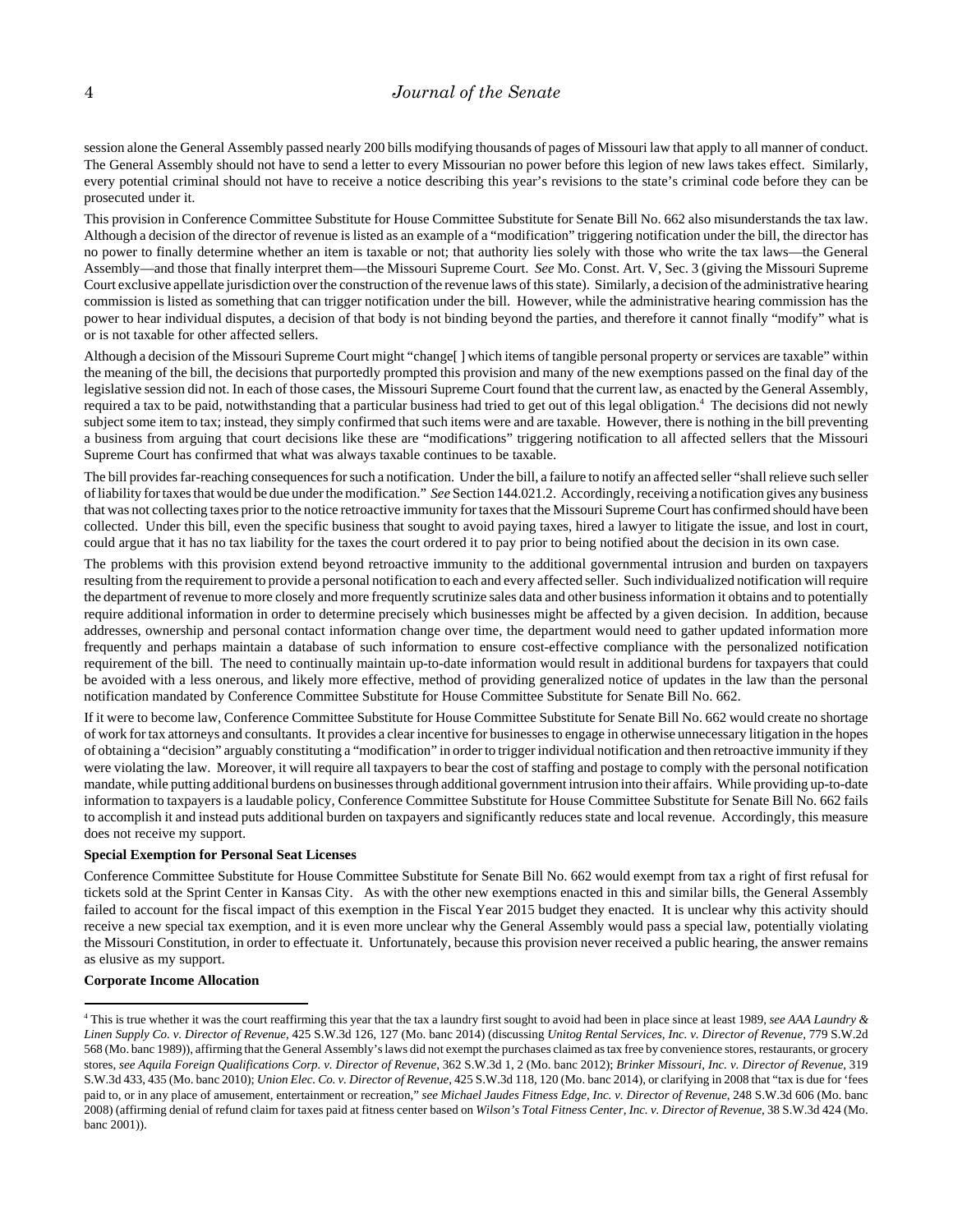Conference Committee Substitute for House Committee Substitute for Senate Bill No. 662 would enable additional businesses to reduce their corporate income taxes by utilizing an alternative method of calculating the amount of their income that is derived in Missouri. Legislation enacted last year authorized this alternative allocation method for manufacturers and other businesses selling tangible personal property. This provision would expand this alternative method to sellers of intangible personal property and service providers such as law firms, accounting firms, stock brokers, bond traders, real estate holding companies, and consultants.

Like many of the tax measures enacted during the final hours of the legislative session, this provision was never the subject of a public hearing and was not accounted for in the Fiscal Year 2015 budget passed by the General Assembly. A change to Missouri's tax policy that would reduce state revenues by up to \$15 million annually according to the legislature's own estimate should be the subject of open debate, and the foregone revenue must be accounted for in the budget in order to receive my support.

In accordance with the above-stated reasons, I am returning Conference Committee Substitute for House Committee Substitute for Senate Bill No. 662 without my approval.

> Sincerely, Jeremiah W. (Jay) Nixon Governor

Also,

#### GOVERNOR OF MISSOURI

#### JEFFERSON CITY

65102

June 11, 2014

#### TO THE SECRETARY OF STATE OF THE STATE OF MISSOURI

Herewith I return to you Senate Committee Substitute for Senate Bill No. 829 entitled:

#### AN ACT

To repeal section 136.300, RSMo, and to enact in lieu thereof one new section relating to tax liability disputes.

I disapprove of Senate Committee Substitute for Senate Bill No. 829. My reasons for disapproval are as follows:

Senate Committee Substitute for Senate Bill No. 829 would continue a damaging trend by the General Assembly to enact special tax exemptions and credits that pick winners and losers through the tax code and shift a greater proportion of the tax burden to the majority of Missourians unable to utilize such loopholes. Not a penny of the special breaks that I am vetoing today<sup>1</sup> or the provisions of this bill making such special breaks far easier to exploit was taken into account in the Fiscal Year 2015 budget passed by the General Assembly, leaving it significantly out of balance and requiring swift action to protect the State's fiscal well-being. This is fiscally irresponsible and cannot receive my support.

In enacting Senate Committee Substitute for Senate Bill No. 829 and its brethren in the final hours of the legislative session, the General Assembly disregarded the normal legislative process, slipping in costly provisions without public hearings and without fiscal notes reflecting the impact on the state budget. And just as legislators ignored the legislative process, so too did they disregard the budget process by passing a budget just a week earlier that failed to account for this final day spending spree. Unlike the fiscal impact of Senate Substitute No. 3 for Senate Committee Substitute for Senate Bill Nos. 509 & 496, which today's lawmakers have conveniently foisted off on future budgets for education, public safety and vital public services, the fiscal impact of the special breaks I am vetoing today would begin impacting budgets in the fiscal year starting in less than 30 days. There are no delays, triggers, or other gimmicks that could be touted as shielding education, public safety, and other vital public services, at both the state and local level, from the projected \$776 million in state and local revenue legislators voted to send to narrow special interests on the last day of session. While the General Assembly may have abdicated its fiscal responsibilities in failing to account for this budgetary impact, the resulting imbalance cannot be ignored and will have to be corrected through

<sup>&</sup>lt;sup>1</sup> Conference Committee Substitute for House Committee Substitute for Senate Bill No. 584 Conference Committee Substitute for Senate Committee Substitute for Senate Bill No. 612; Conference Committee Substitute for House Committee Substitute for Senate Bill No. 662; Conference Committee Substitute No. 2 for House Committee Substitute for Senate Bill No. 693; House Committee Substitute for Senate Bill No. 727; Conference Committee Substitute for House Committee Substitute for Senate Substitute for Senate Bill No. 860; Senate Committee Substitute for House Committee Substitute for House Bill No. 1296; House Bill No. 1455; and Senate Substitute for Senate Committee Substitute for House Bill No. 1865.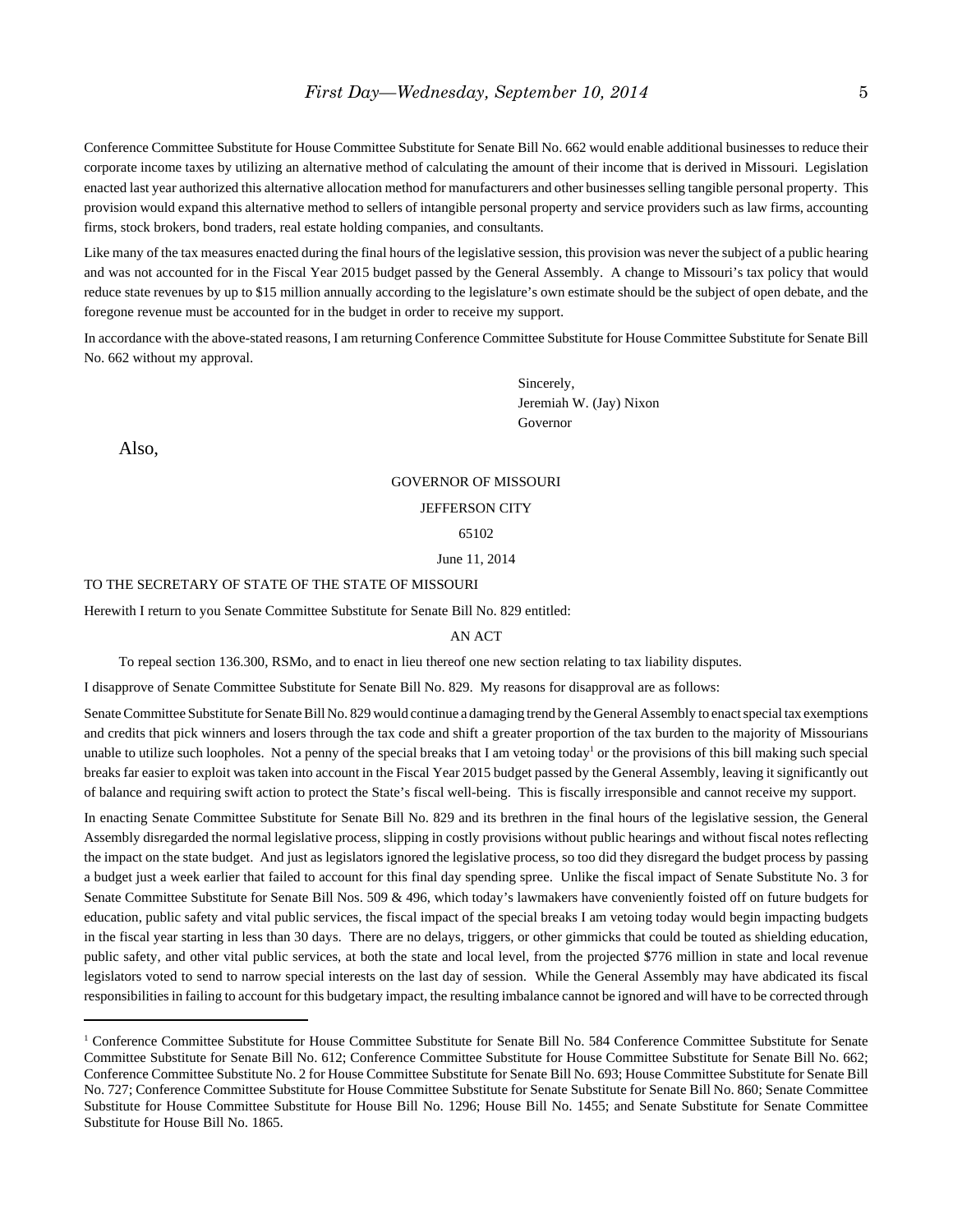dramatic spending reductions.

Throughout my time as Governor, I have worked with legislators on fiscally responsible ways to improve our tax code while protecting our state's fiscal health, including the four tax cuts that I have signed into law. Even during this legislative session, I worked directly with legislators to put forward a specific, concrete proposal that would have lowered taxes for Missourians and reined in costly and inefficient tax credits for special interests, broadened the overall tax base and reduced tax rates, while protecting our ability to invest in education and other vital public services. Unfortunately, the General Assembly refused to enact this broad tax relief in favor of narrow giveaways like those contained in the bills that I am vetoing today and which would be facilitated by Senate Committee Substitute for Senate Bill No. 829. For the reasons stated herein, this is an endeavor I cannot support.

#### **Proving Eligibility for Tax Exemptions**

While the other bills that I am vetoing today create broad new tax exemptions, Senate Committee Substitute for Senate Bill No. 829 would make these new exemptions, as well as the more than 200 sales tax exemptions in current law, far easier to exploit by no longer requiring a business claiming a tax exemption to prove it is actually eligible for the claimed exemption.

While I support eliminating the arbitrary limitation in current law that puts the burden of proof on some businesses but not others in determining tax liability, when it comes to someone trying to claim a tax exemption, they should at a minimum be required to show that they are entitled to it. Claiming a special carve-out or loophole without evidence to support it is unfair to the vast majority of Missouri taxpayers who lack the influence to get special tax exemptions crafted for them by the General Assembly. With the help of the legislature and the best accounting and legal advice, those fortunate enough to take advantage of special exemptions would now be given every incentive to push the outer boundaries of any exemptions that could conceivably apply, further eroding the tax base and shifting an even greater tax burden to the majority of taxpayers. Not content with merely showering the fortunate with a cavalcade of new tax breaks, the General Assembly has gone further to stack the deck in their favor and to provide an added incentive to try on an exemption just to see if it fits. This is not a tax policy that I can support.

In accordance with the above-stated reasons for disapproval and for the reasons stated in the other veto messages issued this day, I am returning Senate Committee Substitute for Senate Bill No. 829 without my approval.

> Sincerely, Jeremiah W. (Jay) Nixon Governor

Also,

### GOVERNOR OF MISSOURI JEFFERSON CITY 65102

June 11, 2014

#### TO THE SECRETARY OF STATE OF THE STATE OF MISSOURI

Herewith I return to you Conference Committee Substitute for House Committee Substitute for Senate Bill No. 584 entitled:

#### AN ACT

To repeal sections 136.300, 142.815, 143.221, 143.451, 144.010, 144.018, 144.020, 144.030, 144.044, 144.080, 144.190, and 221.407, RSMo, and to enact in lieu thereof fifteen new sections relating to taxation, with an existing penalty provision.

I disapprove of Conference Committee Substitute for House Committee Substitute for Senate Bill No. 584. My reasons for disapproval are as follows:

Conference Committee Substitute for House Committee Substitute for Senate Bill No. 584 would continue a damaging trend by the General Assembly to enact special tax exemptions and credits that pick winners and losers through the tax code and shift a greater proportion of the tax burden to the majority of Missourians unable to utilize such loopholes. Not a penny of the special breaks in this bill or in the others that I am vetoing today<sup>1</sup> was taken into account in the Fiscal Year 2015 budget passed by the General Assembly, leaving it significantly out of

<sup>&</sup>lt;sup>1</sup> Conference Committee Substitute for Senate Committee Substitute for Senate Bill No. 612; Conference Committee Substitute for House Committee Substitute for Senate Bill No. 662; Conference Committee Substitute No. 2 for House Committee Substitute for Senate Bill No. 693; House Committee Substitute for Senate Bill No. 727; Senate Committee Substitute for Senate Bill No. 829; Conference Committee Substitute for House Committee Substitute for Senate Substitute for Senate Bill No. 860; Senate Committee Substitute for House Committee Substitute for House Bill No. 1296; House Bill No. 1455; and Senate Substitute for Senate Committee Substitute for House Bill No. 1865.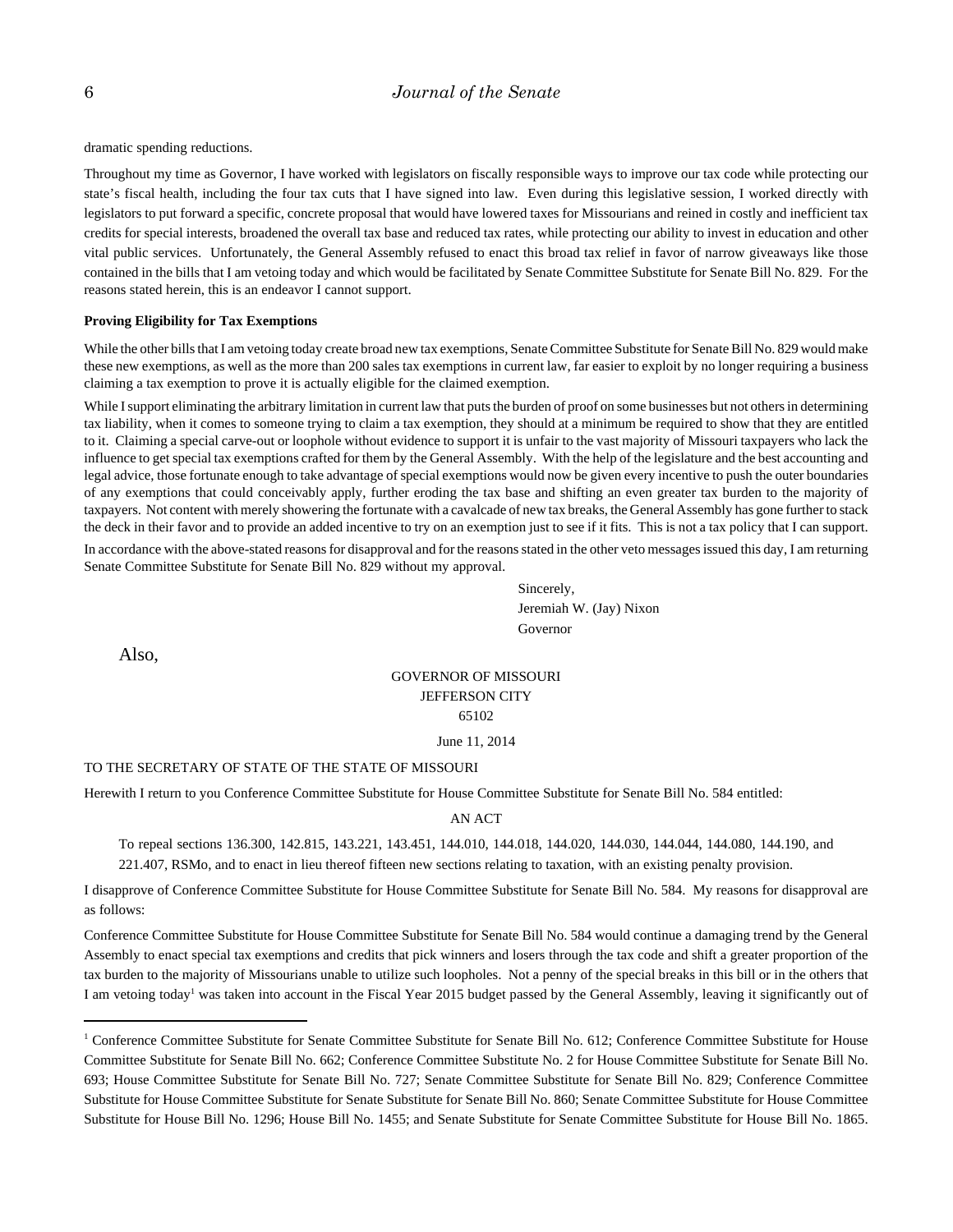balance and requiring swift action to protect the state's fiscal well-being. This is fiscally irresponsible and cannot receive my support.

In enacting Conference Committee Substitute for House Committee Substitute for Senate Bill No. 584 and its brethren in the final hours of the legislative session, the General Assembly disregarded the normal legislative process, slipping in costly provisions without public hearings and without fiscal notes reflecting the impact on the state budget. And just as legislators ignored the legislative process, so too did they disregard the budget process by passing a budget just a week earlier that failed to account for this final day spending spree. Unlike the fiscal impact of Senate Substitute No. 3 for Senate Committee Substitute for Senate Bill Nos. 509 & 496, which today's lawmakers have conveniently foisted off on future budgets for education, public safety and other vital public services, the fiscal impact of the special breaks I am vetoing today would begin impacting budgets in the fiscal year starting in less than 30 days. There are no delays, triggers, or other gimmicks that could be touted as shielding education, public safety, and other vital public services, at both the state and local level, $\epsilon$  from the projected \$776 million in state and local revenue legislators voted to send to narrow special interests on the last day of session. While the General Assembly may have abdicated its fiscal responsibilities in failing to account for this budgetary impact, the resulting imbalance cannot be ignored and will have to be corrected through dramatic spending reductions.

Conference Committee Substitute for House Committee Substitute for Senate Bill No. 584 and the other measures I am vetoing today would add to the more than 260 sales tax exemptions and tax credits that litter Missouri's tax code without requiring the creation of a single new job. The continued erosion of the tax base through such individualized exemptions and credits violates well-established principles of sound tax policy calling for a broad tax base so that tax rates can remain low. The General Assembly has ignored repeated calls to reduce these costly and inefficient carve-outs and has instead rushed through many more, leaving Missouri families to pick up the tab for education and other vital public services.

The unabated growth of such special carve-outs and the fiscal irresponsibility of failing to budget for them are all the more troubling when the General Assembly is simultaneously seeking to raise taxes on all Missourians with what could be the largest tax hike in Missouri history. While the benefits of the more than one billion dollars in annual tax breaks passed by the legislature over the past two months will go disproportionately to the wealthy, the burden of this multi-billion dollar tax increase for transportation would fall disproportionately on Missouri's working families and seniors.

The special breaks in Conference Committee Substitute for House Committee Substitute for Senate Bill No. 584 and the other bills that I am vetoing today are not the mere clarifications that their supporters claim. Instead, they seek to overrule no fewer than twenty Missouri Supreme Court decisions going back to 1977 that have been followed by the department of revenue over the course of previous and current administrations. In nearly every one of the cases sought to be overturned, the court ruled that the law enacted by the General Assembly required a tax to be collected, notwithstanding that a particular business had hoped to be excused from the legal obligations we all share. While it is well within the rights of a losing litigant to petition their elected representatives, it is wholly disingenuous to call doing so here anything other than what it is—seeking a special exemption from the law, as currently written and as confirmed by the courts.

 $<sup>2</sup>$  In addition to impacting the general local sales tax imposed under Section 32.085, exemptions from local sales tax would reduce revenue</sup> collected through numerous voter-approved local sales taxes that are targeted to specific, community supported needs. Examples include the County Anti-Drug Sales Tax, Sections 67.391, 67.392, RSMo; County Construction Sales Tax, Sections 67.550, 67.590, RSMo; Museums and Festivals Sales Tax, Sections 67.571, 67.578, RSMo; Law Enforcement Services Sales Tax, Sections 67.582, 67.584, 92.500, RSMo; Capital Improvements Sales Tax, Sections 67.700, 67.730, 94.577, 94.578, 94.890, RSMo; Storm Water Control and Public Works Sales Tax, Sections 67.701, 67.729, 94.413, RSMo; Public Recreation Projects and Programs Sales Tax, Sections 67.745, 67.782, RSMo; Regional Recreation Districts Sales Tax, Section 67.799, RSMo; Perry County Senior Services and Youth Programs Sales Tax, Section 67.997, RSMo; Economic Development Sales Tax, Sections 67.1300, 67.1303, 67.1305, 94.1008, 94.1010, 94.1012, RSMo; Community Improvement Districts Sales Tax, Section 67.1545, RSMo; Metropolitan Parks and Recreation Districts Sales Tax, Section 67.1712, RSMo; Children's Services Sales Tax, Section 67.1775, RSMo; Water Quality, Tourism, and Infrastructure Sales Tax, Section 67.1922, RSMo; Tourism Community Enhancement Districts Sales Tax, Section 67.1959, RSMo; Exhibition Center and Recreational Facility Districts Sales Tax, Section 67.2000, RSMo; Tourism Promotion Sales Tax, Section 67.2030, RSMo; Construction of Women's and Children's Shelter Sales Tax, Section 67.2040, RSMo; Theater, Cultural Arts, and Entertainment Districts Sales Tax, Section 67.2530, RSMo; Parks, Trails, and Greenways Districts Sales Tax, Section 67.5012, RSMo; Mass Transit Sales Tax, Section 92.402, RSMo; Public Safety Sales Tax, Sections 94.579, 94.581, 94.900, 94.902, RSMo; Community Center Sales Tax, Section 94.585, RSMo; Transportation Sales Tax, Sections 94.605, 94.660, 94.705, RSMo; Historical Locations and Museums Sales Tax, Section 94.950, RSMo; Medical Care for the Medically Indigent Sales Tax, Section 94.1000, RSMo; Kansas City Zoological District Sales Tax, Sections 94.1000, 184.503, RSMo; Transportation Development District Sales Tax, Section 238.235, RSMo; County Transit Authority Sales Tax, Section 238.410, RSMo; and Storm Water Control and Parks Sales Tax, Section 644.032, RSMo.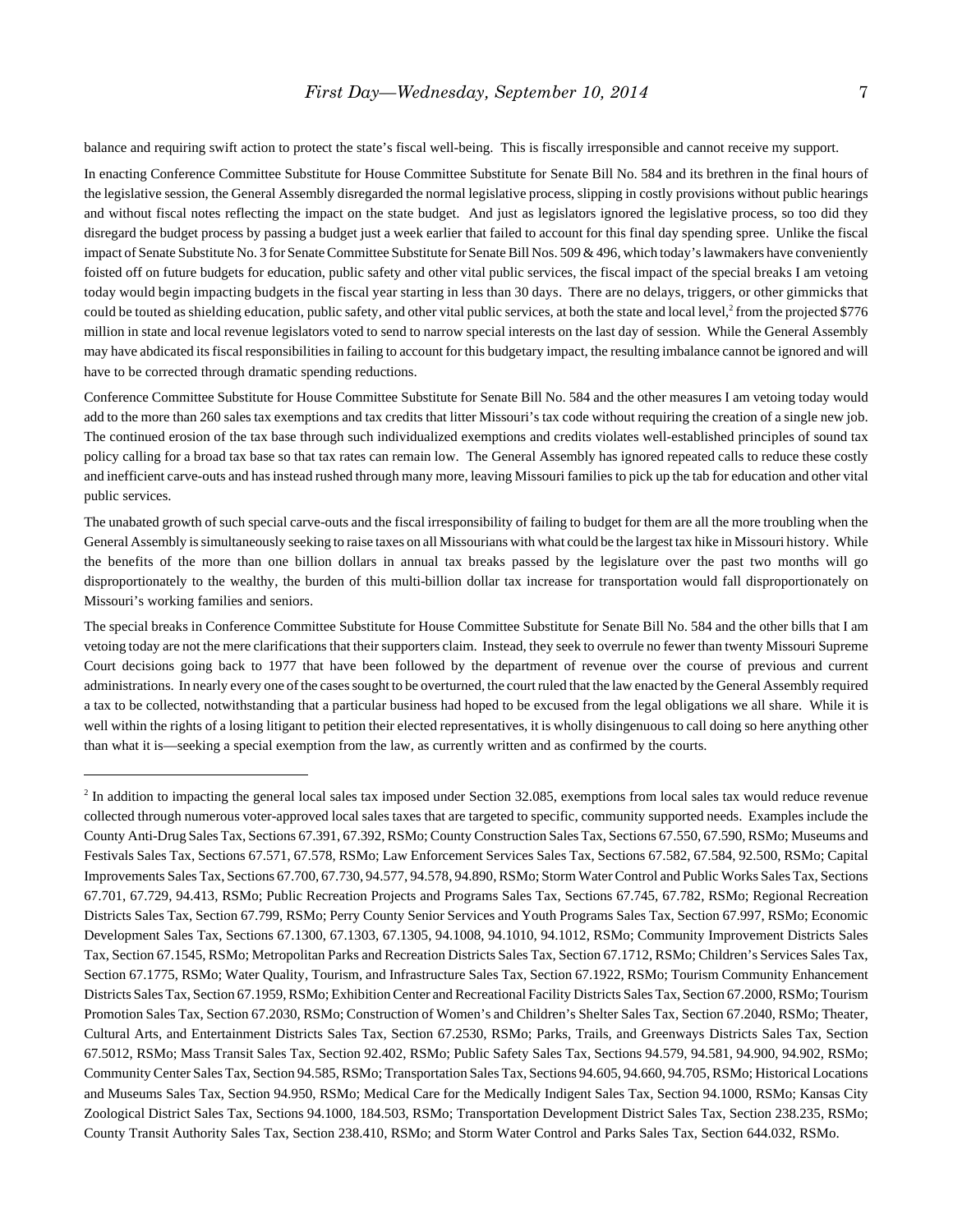Throughout my time as Governor, I have worked with legislators on fiscally responsible ways to improve our tax code while protecting our state's fiscal health, including the four tax cuts that I have signed into law. Even during this legislative session, I worked directly with legislators to put forward a specific, concrete proposal that would have lowered taxes for Missourians and reined in costly and inefficient tax credits for special interests, broadened the overall tax base and reduced tax rates, while protecting our ability to invest in education and other vital public services. Unfortunately, the General Assembly refused to enact this broad tax relief in favor of narrow giveaways like those contained in Conference Committee Substitute for House Committee Substitute for Senate Bill No. 584 and the other bills I am vetoing today. For the reasons stated herein, this is an endeavor I cannot support.

#### **Special Exemptions for the Storage and Processing of Data in Any Form**

Conference Committee Substitute for House Committee Substitute for Senate Bill No. 584 would exempt from state and local sales tax electrical energy, machinery, equipment, parts and materials used or consumed in connection with or to facilitate the storage or processing of data in any form in a facility or a part of a facility. These exceedingly broad and completely new state and local sales tax exemptions are not the thoroughly vetted, widely-supported, revenue-neutral incentive for new and expanding data centers that has been introduced in the General Assembly for the past several years.

Although this provision is projected to reduce state and local revenues by an estimated \$300 million annually, because it was slipped into the bill in the final hours of the legislative session without a public hearing and without a fiscal note reflecting its cost, it is unlikely legislators were aware of this significant fiscal impact when they voted to enact it. And as with the other new exemptions enacted in Conference Committee Substitute for House Committee Substitute for Senate Bill No. 584 and the other bills I am vetoing today, the General Assembly failed to account for the resulting reduction in state revenue in the budget they enacted for the fiscal year starting July 1, necessitating spending cuts in order to maintain a balanced a budget.

These new exemptions in Conference Committee Substitute for House Committee Substitute for Senate Bill No. 584 have been characterized by some as applying only to "data centers." However, such is not the case. The legislation itself does not use the term "data center." Instead, the language is far broader, applying to "any facility or part of a facility that is used primarily for such data storage or processing," which means that any business with a computer could attempt to claim these broad new exemptions. The term "data storage" is undefined, and the term "processing" is broadly defined to encompass "any action or process performed upon or using data in any form." As this definition indicates, it is not merely electronic or other forms of "high tech" data that would be subject to these new exemptions, but rather data "in any form," whether stored in a computer or in a file cabinet.

This broad subsidy stands in stark contrast to legislation that I have supported in the past to provide a revenue-neutral incentive for new and expanding data centers that create new jobs and make new capital investments.<sup>3</sup> Such legislation has been introduced in the Missouri General Assembly for the past several years and has been thoroughly debated and vetted through the legislative process. *See, e.g.* Senate Bill No. 8 (1st Ex. Session 2011); Senate Bill No. 584 (2012); House Bill No. 1311 (2012); Senate Bill No. 46 (2013); Senate Bill No. 394 (2013); House Bill No. 222 (2013); Senate Bill No. 633 (2014); Senate Bill No. 1502 (2014). Indeed, during the past legislative session there was a public hearing on House Bill No. 1444 (2014), which would have enacted this fiscally responsible data center incentive.

Unfortunately, that is not what was inserted into Conference Committee Substitute for House Committee Substitute for Senate Bill No. 584 in the final hours of the legislative session. Inserted instead was a broad government subsidy without any of the taxpayer protections present in previous legislation and without any requirement to create even a single new job. Specifically, previous data center legislation contained the following protections, none of which is present here:

- ! **Job creation** Required a minimum number of jobs paying at least the county average wage to be created in order for a new or expanding data center to obtain the exemption;
- ! **Capital investment** Required a minimum amount of new capital investment in order for a new or expanding data center to obtain the exemption;
- **Revenue neutral** Limited the amount of the sales tax exemption to the amount that would result in a positive general revenue return to the state, thereby ensuring that the exemption would be revenue neutral;

<sup>&</sup>lt;sup>3</sup> Even without a specific data center incentive, Missouri has been successful in recruiting and growing such operations in the state. For example, in April I was pleased to announce the opening of a mission critical data center for a premier cloud computing company in the underground business complex in Northeast Kansas City owned and operated by Hunt Midwest, which will result in the creation of 21 new jobs and \$58 million in new capital investment. With the continued growth of high-tech companies like these, it is no wonder that Missouri was the fastest-growing state for technology employment in 2013, even without a dedicated data center incentive.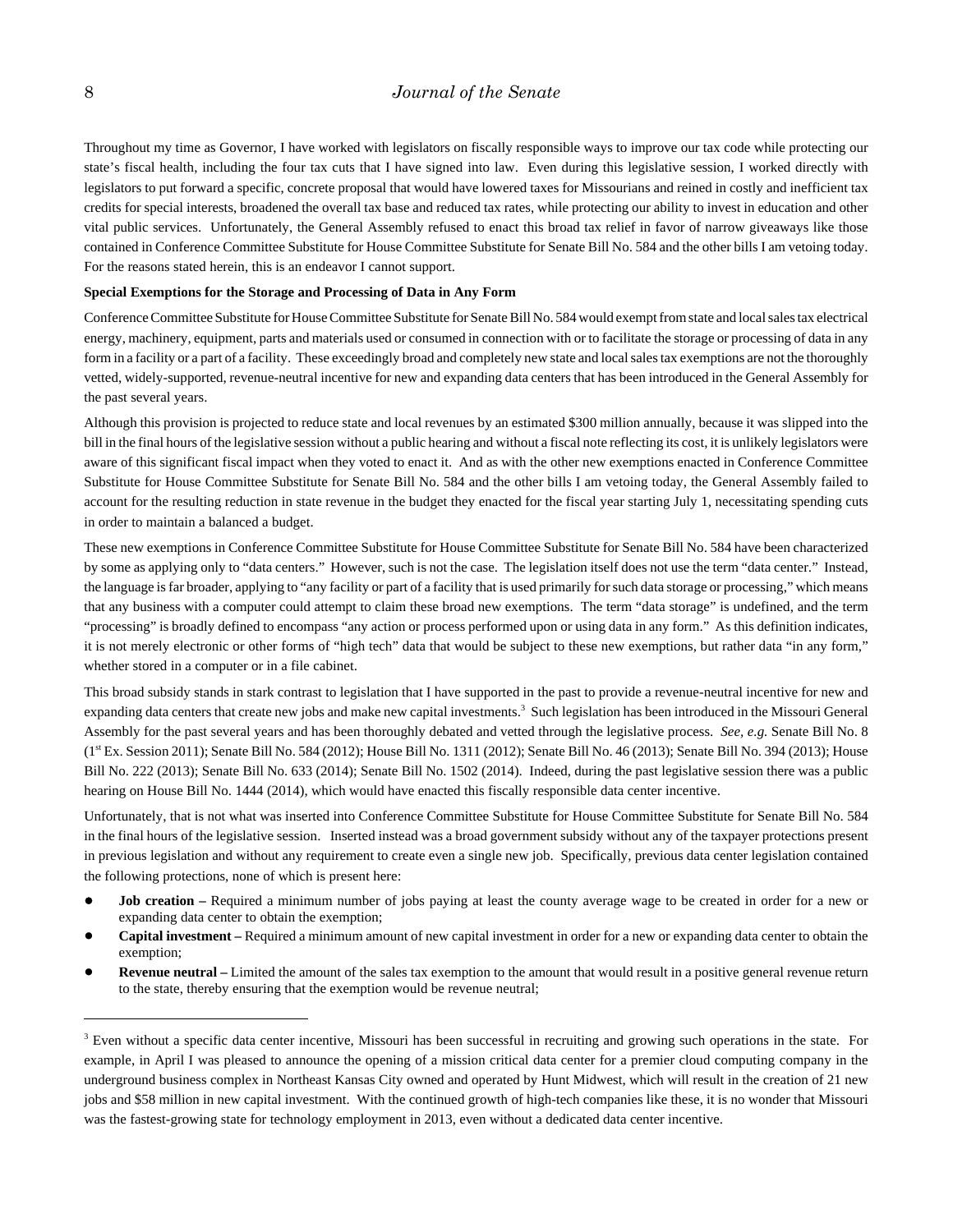- ! **New and expanding data centers only** Limited the availability of the sales tax exemption to solely new or expanding data centers, as defined by NAICS classification, to provide an incentive for such facilities to locate or expand in Missouri, not merely a subsidy for all facilities, regardless of whether they are already operating in Missouri; and
- **Rigorous oversight** Previous data center legislation required random audits of recipients to ensure that the recipient was actually eligible for the exemption.

In addition to failing to include any of the above taxpayer protections found in previous data center legislation, these broad new exemptions would play favorites with the tax code by providing more generous tax benefits for data storage and processing than is currently available to numerous other types of businesses. First, while the current sales tax exemptions for manufacturers in Section 144.054, RSMo, only apply to state sales taxes, this bill would exempt the same type of purchases for data storage and processing activities from local sales taxes as well. Second, while the current manufacturing sales tax exemptions require the tax-exempt items to be actually used in the manufacturing process, these new exemptions for data storage and processing would apply even if the items are used simply "in connection with" or "to facilitate" the storage and processing of data. This could result in purchases only very loosely connected, if at all, to the actual storage and processing of data being claimed as tax-exempt. Offering these broad new exemptions from state and local tax would treat those who manipulate data better than those who manufacture goods, without a clearly articulated economic justification for doing so, without requiring the creation of a single new job, and without accounting for the impact on state and local budgets. Accordingly, this provision does not receive my support.

#### **Special Exemption for Power Companies**

Conference Committee Substitute for House Committee Substitute for Senate Bill No. 584 would also provide a special carve-out from state and local taxes for purchases of a variety of items used in the generation, transmission, distribution, sale or furnishing of electricity by power companies. This provision is written so broadly that these entities could avoid paying any sales and use tax whatsoever, although there is nothing in the bill that would require them to create any new jobs or to pass the savings along to consumers in the form of reduced electricity rates. These new exemptions would abrogate a 2001 Missouri Supreme Court case, which held that the law enacted by the General Assembly did not authorize such tax exemptions for power companies. *See Utilicorp United, Inc. v. Director of Revenue,* 75 S.W.3d 725 (Mo. banc 2001) (machinery and equipment used in transmission of electricity not exempt under Section 144.030, RSMo).

Like other tailor-made exemptions in Conference Committee Substitute for House Committee Substitute for Senate Bill No. 584, these new tax exemptions for power companies were inserted during the final hours of the legislative session without a public hearing in any Senate committee. Although not included in any fiscal note for Conference Committee Substitute for House Committee Substitute for Senate Bill No. 584, this provision could reduce state revenue by more than \$30 million annually, none of which was accounted for by the legislature in the budget they enacted just a week earlier.

Furthermore, there is nothing in this provision to prevent the power companies from claiming exemptions from local sales taxes on top of their exemptions from state taxes, which would result in an additional \$30 million annual impact to local revenues. Following its passage, proponents have suggested a narrow interpretation<sup>4</sup> of the provision to apply only to state taxes because the language is silent as to whether local taxes are also exempted. However, in order to exempt state sales tax and not also exempt the local tax, the legislature must expressly make the exemption inapplicable to local sales tax, as it did in the only current exemption from the state sales taxes that does not also apply to the local sales tax. *See* Section 155.054.2, RSMo ("The exemptions granted in this subsection shall not apply to local sales taxes as defined in section 32.085 . . ."). It is necessary to expressly exclude the local sales tax because Section 32.087, RSMo, incorporates all state sales tax exemptions to the local sales tax.<sup>5</sup> The General Assembly acknowledged this in Senate Substitute for Senate Committee Substitute for House Bill No. 1865, which I am also vetoing today, and which sought to provide state-only tax exemptions for certain purchases by fast food restaurants, convenience stores, and grocery stores, by expressly stating that the exemptions do not apply to the local sales tax. *See* Section 144.055.3 ("The exemptions granted in this section shall not apply to the local sales tax law as defined in section 32.085"). Mere silence as to whether a state sales tax exemption applies to the local sales tax is insufficient to exempt local taxes, as indicated by other state and local sales tax exemptions that only expressly reference an exemption from the state tax. *See, e.g.*, Section 144.030.1, RSMo; Section 144.062, RSMo. Accordingly, there is nothing in the bill to prevent the power companies from one day seeking a refund of local taxes paid after the effective date of the law, significantly impacting the budgets of local communities.

#### **Special Exemptions for Certain Recreation Activities**

Conference Committee Substitute for House Committee Substitute for Senate Bill No. 584 contains a provision that its proponents contend

<sup>&</sup>lt;sup>4</sup> There is some irony in urging a narrow interpretation of the new exemptions provided by this bill when in the Missouri Supreme Court case sought to be abrogated the power company argued for an expansive interpretation of the tax exemptions at issue. *See Utilicorp United, Inc.,* 75 S.W.3d at 725-30.

<sup>&</sup>lt;sup>5</sup> Section 32.087.8, RSMo, provides:

<sup>&</sup>quot;All exemptions granted to agencies of government, organizations, persons and to the sale of certain articles and items of tangible personal property and taxable services under the provisions of sections 144.010 to 144.525, as these sections now read and as they may hereafter be amended, it being the intent of this general assembly to ensure that the same sales tax exemptions granted from the state sales tax law also be granted under the local sales tax law, are hereby made applicable to the imposition and collection of all local sales taxes imposed under the local sales tax law."

*See also President Casino, Inc. v. Director of Revenue,* 219 S.W.3d 235, 241-42 (mo.banc 2007)(highlighting Section 32.087.8 as an example of where, "[t]he legislature has specifically and directly incorporated sales tax exemptions into a number of other tax statutes. . ."). Notably the  $97<sup>th</sup>$ General Assembly reenacted Section 32.087.8 last year in Senate Bill 99 (2013), Senate Bill 23 (2013), and House Bill 184 (2013), and each time continued the reference to all state sales tax exemptions applying equally to the local tax.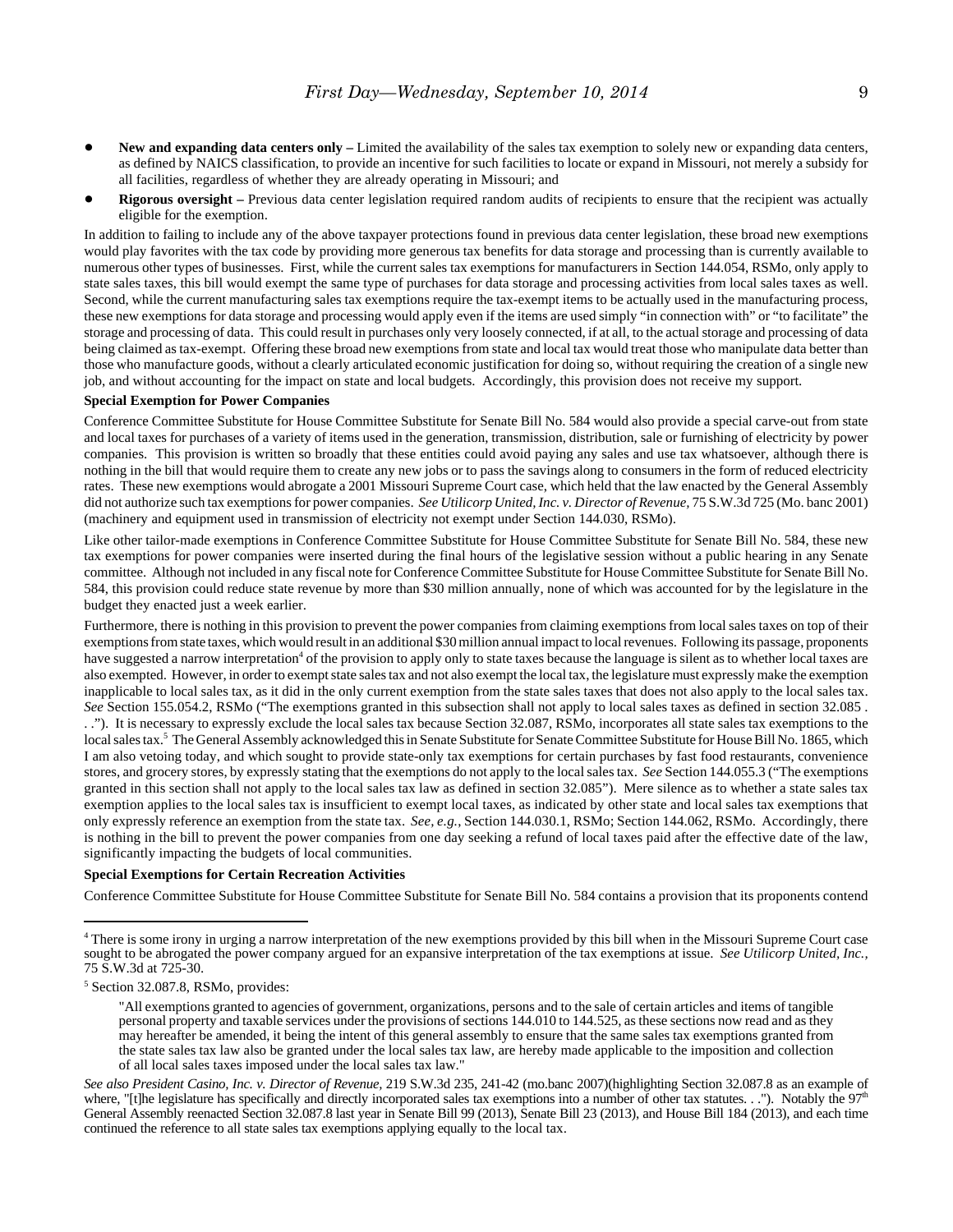would simply clarify the current sales tax on fitness activities. Instead, this provision seeks to overturn more than a dozen Missouri Supreme Court cases going back to 1977 followed by the department of revenue over the course of previous and current administrations by fundamentally transforming the current sales tax on "amusement, entertainment, and recreation" into a tax solely on tickets and fees for admission.<sup>6</sup> Such a dramatic change in the law would make far more than just gym memberships and yoga classes tax free. It would also exempt fees paid at bowling alleys, golf courses, pool halls, country clubs, and arcades, as well as encouraging any business that currently charges an admission fee to convert it into a newly tax-exempt fee for a specific activity. Enacting this sweeping new exemption would further erode the tax base without requiring the creation of even a single new job, in addition to reducing state and local revenue for education, public safety and other vital public services by more than \$70 million annually. The Fiscal Year 2015 budget passed by the General Assembly fails to account for the cost of these new carve-outs, putting the budget out of balance and necessitating spending reductions in order to balance it.

#### **Tax Refunds to Delinquent Taxpayers**

Conference Committee Substitute for House Committee Substitute for Senate Bill No. 584 would modify the established process for obtaining a sales tax refund by allowing a refund even if a taxpayer currently has overdue taxes. This provision is projected to reduce state and local revenue by up to \$10 million annually, although the General Assembly failed to account for any of this fiscal impact in the Fiscal Year 2015 budget they passed. As with many of the tax measures passed by the legislature on the last day of session, this provision was not the subject of a public hearing in any Senate committee.

This provision would enable a business with significant tax delinquencies to get a tax refund for an unrelated overpayment of tax, where under current law the refund could be offset by the amount of tax delinquency. For example, under this provision even a business that owes \$100,000 in back taxes would be able to get a refund check from the state for a \$100,000 unintentional overpayment, so long as the \$100,000 tax delinquency is subject to appeal. Under current law, the \$100,000 refund would be offset by the entire \$100,000 tax delinquency, thereby eliminating the need to later engage in costly and inefficient collection efforts to recover the \$100,000 in overdue taxes. Such a change to the established refund process would unfairly reward those who fail to pay their taxes and would result in costly inefficiencies borne by all lawabiding taxpayers. Accordingly, this provision does not receive my support.

#### **Corporate Income Allocation**

Conference Committee Substitute for House Committee Substitute for Senate Bill No. 584 would enable additional businesses to reduce their corporate income taxes by utilizing an alternative method of calculating the amount of their income that is derived in Missouri. Legislation enacted last year authorized this alternative allocation method for manufacturers and other businesses selling tangible personal property. This provision would expand this alternative method to sellers of intangible personal property and service providers such as law firms, accounting firms, stock brokers, bond traders, real estate holding companies, and consultants.

Like many of the tax measures enacted during the final hours of the legislative session, this provision was never the subject of a public hearing and was not accounted for in the Fiscal Year 2015 budget passed by the General Assembly. A change to Missouri's tax policy that would reduce state revenues by up to \$15 million annually according to the legislature's own estimate should be the subject of open debate, and the foregone revenue must be accounted for in the budget in order to receive my support.

#### **Proving Eligibility for Tax Exemptions**

<sup>6</sup> The cases abrogated or called into question by this provision include: *Michael Jaudes Fitness Edge, Inc. v. Director of Revenue*, 248 S.W.3d 606 (Mo. banc 2008) (fees paid for personal training subject to tax as fees paid in or to a place of amusement); *Surrey's on the Plaza, Inc. v. Director of Revenue*, 128 S.W.3d 508 (Mo. banc 2004) (operation of horse-drawn carriage tours was place of amusement for sales tax purposes); *Eighty Hundred Clayton Corp. v. Director of Revenue*, 111 S.W.3d 409 (Mo. banc 2003) (fees paid for bowling shoe rental subject to tax when paid in or to a place of amusement); *Wilson's Total Fitness Center, Inc. v. Director of Revenue*, 38 S.W.3d 424 (Mo. banc 2001) (athletic and fitness clubs are places of amusement for sales tax purposes); *Kanakuk-Kanakomo Kamps, Inc. v. Director of Revenue*, 8 S.W.3d 94 (Mo. banc 1999) (summer camps are place of amusement for sales tax purposes); *Old Warson Country Club v. Director of Revenue*, 933 S.W.2d 400 (Mo. banc 1996) (country club is a place of amusement for sales tax purposes); *High Adventure Game Ranch, Inc. v. Director of Revenue*, 824 S.W.2d 905 (Mo. banc 1992) (wild game ranch is a place of amusement for sales tax purposes); *Bally's LeMan's Family Fun Centers, Inc. v. Director of Revenue*, 745 S.W.2d 683 (Mo. banc 1988) (video arcade is a place of amusement for sales tax purposes); *Spudich v. Director of Revenue*, 745 S.W.2d 677 (Mo. banc 1988) (billards palor is a place of amusement for sales tax purposes); *Lynn v. Director of Revenue*, 689 S.W.2d 45 (Mo. banc 1985) (nautical excursion vessel is a place of amusement for sales tax purposes); *Fostaire Harbor, Inc. v. Director of Revenue*, 679 S.W.2d 272 (Mo. banc 1984) (helicopter tours are a place of amusement for sales tax purposes); *City of Springfield v. Director of Revenue*, 659 S.W.2d 782 (Mo. banc 1983) (city recreational facilities are a place of amusement for sales tax purposes); *St. Louis Country Club v. Administrative Hearing Com'n of Missouri*, 657 S.W.2d 614 (Mo. banc 1983) (private country clubs are a place of amusement for sales tax purposes); *Blue Springs Bowl v. Spradling*, 551 S.W.2d 596 (Mo. banc 1977) (commercial bowling establishment is a place of amusement for sales tax purposes).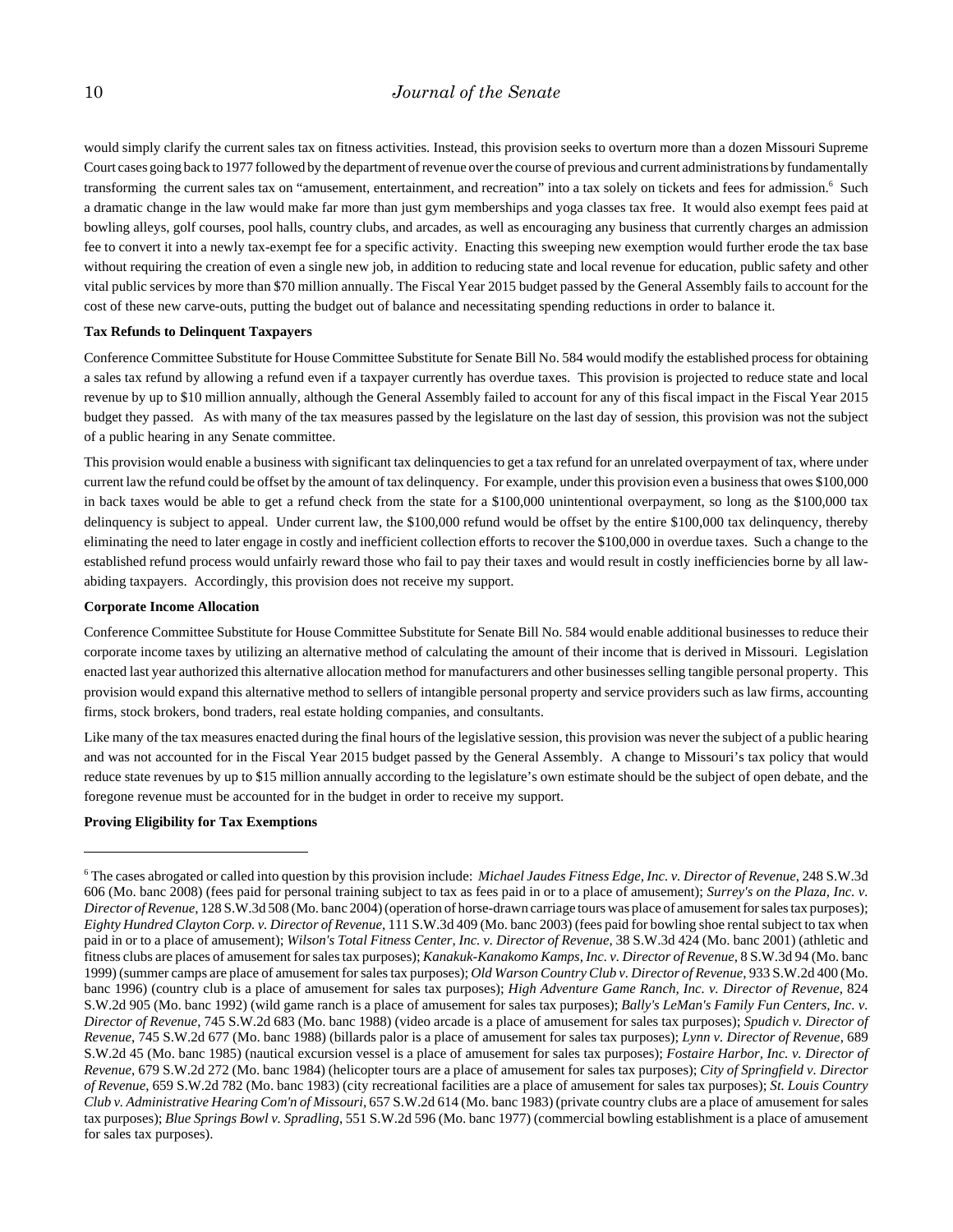Not only would Conference Committee Substitute for House Committee Substitute for Senate Bill No. 584 create broad new tax exemptions, it would also excuse a business trying to claim these or any of the other 200 sales tax exemptions in current law from having to prove that it is actually eligible for the claimed exemption.

While I support eliminating the arbitrary limitation in current law that puts the burden of proof on some businesses but not others in determining tax liability, when it comes to someone trying to claim a tax exemption, they should at a minimum be required to show that they are entitled to it. Claiming a special carve-out or loophole without evidence to support it is unfair to the vast majority of Missouri taxpayers who lack the influence to get special tax exemptions crafted for them by the General Assembly. With the help of the legislature and the best accounting and legal advice, those fortunate enough to take advantage of special exemptions would now be given every incentive to push the outer boundaries of any exemptions that could conceivably apply, further eroding the tax base and shifting an even greater tax burden to the majority of taxpayers. Not content with merely showering the fortunate with a cavalcade of new tax breaks, the General Assembly has gone further to stack the deck in their favor by providing an added incentive to try on an exemption just to see if it fits. This is not a tax policy that I can support.

In accordance with the above-stated reasons for disapproval, I am returning Conference Committee Substitute for House Committee Substitute for Senate Bill No. 584 without my approval.

> Sincerely, Jeremiah W. (Jay) Nixon Governor

Also,

### GOVERNOR OF MISSOURI JEFFERSON CITY 65102

June 17, 2014

#### TO THE SECRETARY OF STATE OF THE STATE OF MISSOURI

Herewith I return to you Senate Substitute for Senate Bill No. 673 entitled:

#### AN ACT

To repeal sections 288.060, 288.122, and 288.330, RSMo, and to enact in lieu thereof three new sections relating to employment security.

I disapprove of Senate Substitute for Senate Bill No. 673. My reasons for disapproval are as follows:

Senate Substitute for Senate Bill No. 673 would reduce the benefits that an eligible claimant may receive under our state's unemployment benefits system. It would do so by replacing the maximum number of weeks of unemployment benefits that an eligible claimant can receive, which is currently 20 weeks, through a calculation indexed to the average statewide unemployment rate. Under this new calculation, claimants eligible for unemployment benefits would be limited to no more than 13 weeks of benefits if the average statewide unemployment rate were below 6%. Claimants could only receive the current maximum of 20 weeks of benefits if the statewide average unemployment rate were 9% or higher. This reduction in benefits would unfairly impact eligible claimants, have a disparate impact on regions of the state experiencing slower economic growth and impede economic recovery. This legislation is particularly unnecessary given that the state retired its unemployment trust fund obligations to the federal government last month.

The reduction to 13 weeks mandated under Senate Substitute for Senate Bill No. 673 would occur in a system that is hardly lucrative when measured against the rest of the country. Missouri's average weekly unemployment benefit amount is currently the 46<sup>th</sup> lowest in the nation. Missouri, at 20 weeks, is one of only eight states that pay less than the national norm of 26 weeks of benefits. If this legislation became law, Missouri, at 13 weeks, would have the third lowest benefit duration in the country, behind only Florida and North Carolina. Missouri's current unemployment benefits system is already among the most restrictive in the country. Measured against the status quo, therefore, the additional limitations mandated by Senate Substitute for Senate Bill No. 673 are clearly unnecessary.

Supporters of Senate Substitute for Senate Bill No. 673 claim the legislation is an attempt to address the solvency of the unemployment trust fund, and cite the state's debt to the federal government incurred to provide benefits during the most recent recession. The need underpinning their purported solution, however, no longer exists. As noted above, last month, the state repaid its obligations to the federal government, and this legislation would do little to curtail the need to borrow during future economic downturns.

Senate Substitute for Senate Bill No. 673 also fails to take into account regional disparities in unemployment rates with a one size fits all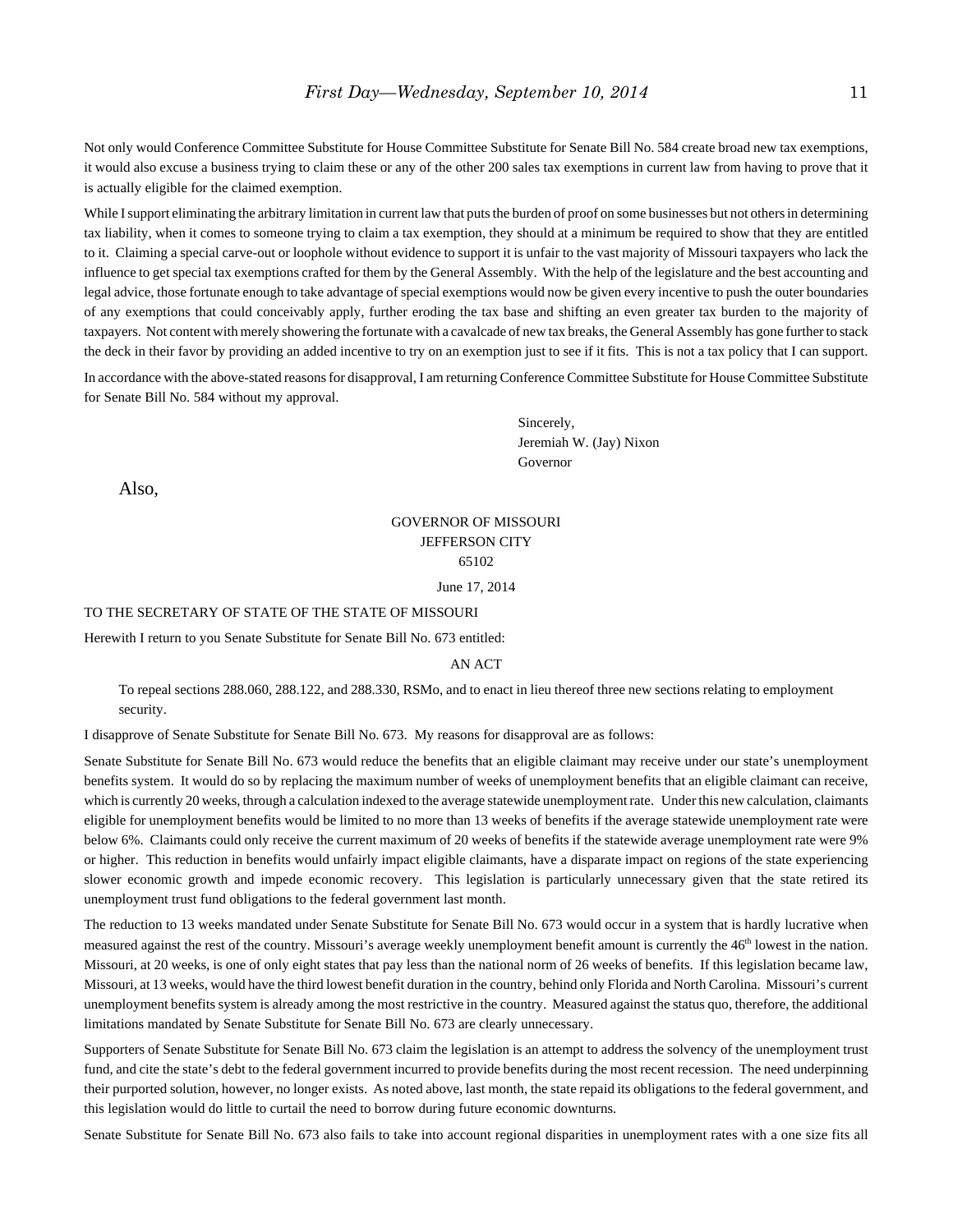approach that would reduce the duration of benefits based on a statewide average rate, while ignoring unique local economic conditions. For example, in February 2014, the unemployment rate for the state was 6.4%, while at the same time ten Missouri counties had an unemployment rate of 10% or higher. Indexing the duration of unemployment benefits to a statewide rate would result in significant reductions in benefits for unemployed individuals in areas of the state with much higher unemployment rates, and would dramatically slow the recovery in those regions. If a large local employer had massive layoffs or ceased operations, the impact to the county or region's unemployment rate could be profound without materially increasing the statewide rate. In such a situation, the number of unemployed in the affected county or region could far exceed the number of jobs available in the area. Those unemployed individuals would be faced with less time for benefits to assist them while searching for gainful employment in an extremely competitive market saturated with more unemployed individuals than available jobs.

Lastly, Senate Substitute for Senate Bill No. 673 would render Missouri's unemployment benefits system unable to respond to sudden spikes in unemployment often accompanying economic downturns. The bill would base current benefits on previous economic conditions. The duration of benefits reduced under Senate Substitute for Senate Bill No. 673 would apply to all unemployed individuals in the state for an entire year based upon a snapshot of the statewide average unemployment rate taken during the third quarter of the previous calendar year. This would minimize the ability of the unemployment system to help stabilize the economy in instances where dramatic increases in unemployment occur in the first or second quarter of the calendar year. Under such circumstances, the duration of benefits, pegged at the previous year's calculated rate, would remain unchanged and artificially low despite the increase in unemployment.

In accordance with the above stated reasons for disapproval, I am returning Senate Substitute for Senate Bill No. 673 without my approval.

Respectfully submitted, Jeremiah W. (Jay) Nixon Governor

Also,

### GOVERNOR OF MISSOURI JEFFERSON CITY 65102

July 14, 2014

#### TO THE SECRETARY OF STATE OF THE STATE OF MISSOURI

Herewith I return to you Senate Substitute for Senate Committee Substitute for Senate Bill No. 841 entitled:

### AN ACT

To repeal sections 407.925, 407.926, 407.927, 407.929, 407.931, 407.933, and 407.934, RSMo, and to enact in lieu thereof seven new sections relating to alternative nicotine or vapor products, with penalty provisions.

I disapprove of Senate Substitute for Senate Committee Substitute for Senate Bill No. 841. My reasons for disapproval are as follows:

Senate Substitute for Senate Committee Substitute for Senate Bill No. 841 would exclude "alternative nicotine products" and "vapor products" – including "electronic cigarettes" – from the definition of "tobacco products" and prohibit them from being regulated or taxed as "tobacco products" under Missouri law. This bill, which is supported by sellers of such products and at least one major tobacco manufacturer but is opposed by leading health organizations, creates a façade of regulation and is actually harmful to Missourians because of the special exemptions it provides for these dangerous products. As a result, it does not meet with my approval.

"Electronic cigarettes" are nicotine delivery devices that resemble traditional tobacco cigarettes in appearance, use and function, and share a signature ingredient – the highly addictive chemical nicotine, which is derived from tobacco. Electronic cigarettes typically consist of a cartridge and battery that deliver nicotine to users by heating a liquid solution containing propylene glycol (which can cause eye and respiratory irritation), glycerine, flavoring agents, and nicotine. This process creates a nicotine-infused aerosol that, similar to tobacco smoke from traditional tobacco cigarettes, the smoker inhales and exhales. Studies have also noted the presence of formaldehyde (a known carcinogen) and acetaldehyde (a possible carcinogen) in the aerosol. Electronic cigarettes are frequently marketed and branded with names reflecting flavors added to the nicotine aerosol. Though electronic cigarettes are relatively new, having been patented in 2003 by a Chinese pharmacist and sold in the United States only since 2007, they are growing in popularity with sales projected to top \$1.5 billion in the United States this year. These electronic cigarettes are increasingly manufactured by big tobacco companies.<sup>1</sup>

<sup>&</sup>lt;sup>1</sup> The bill also encompasses other relatively new "alternative nicotine products" such as flavored dissolvable pellets or flat strips containing ground tobacco.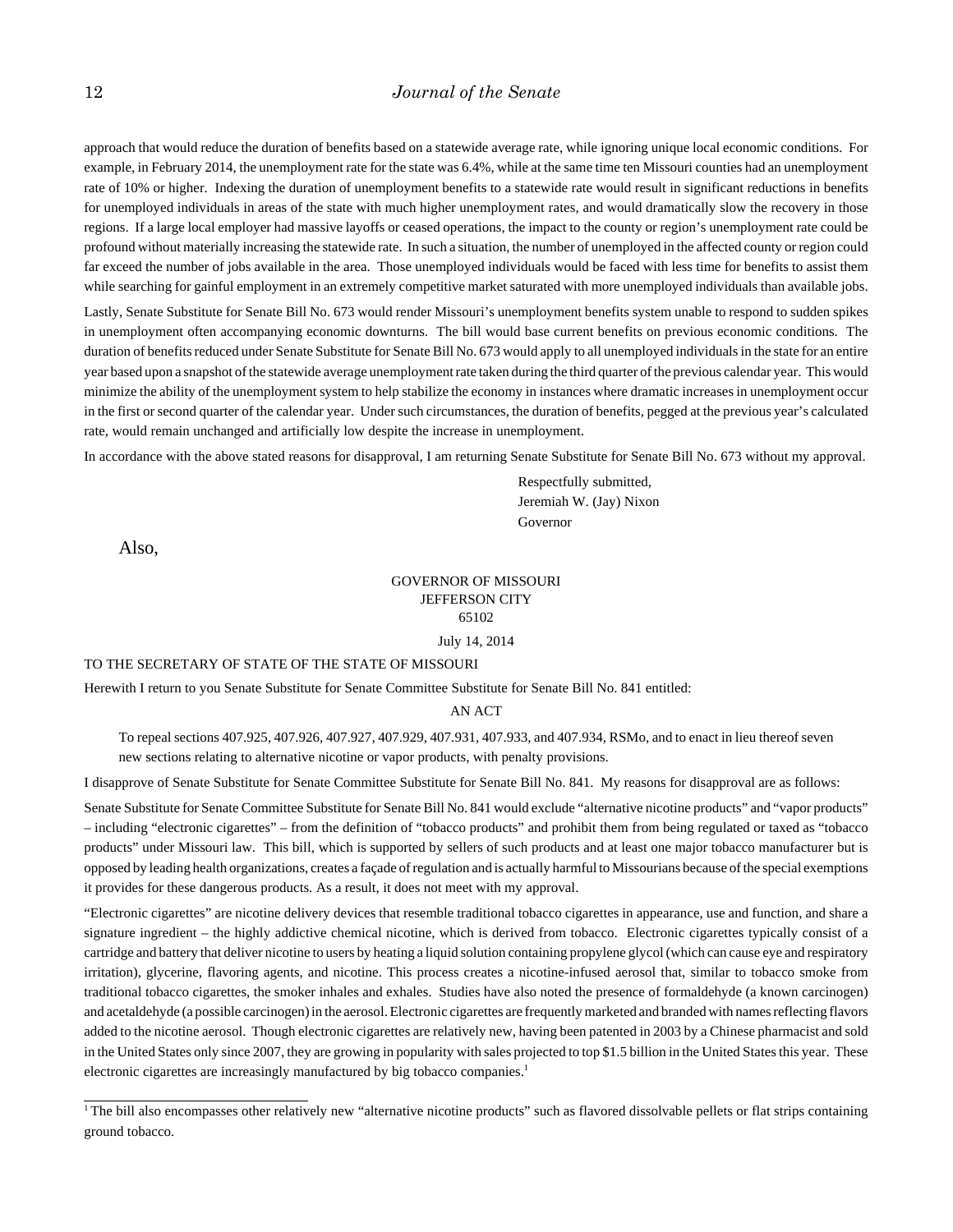Because Senate Substitute for Senate Committee Substitute for Senate Bill No. 841 would limit any additional state regulation of these products and would contravene pending federal regulations, it does not receive my approval.

First, Missouri law should not limit the regulation of products derived from tobacco that contain a highly addictive chemical and carcinogenic, noxious chemicals. Not unlike traditional tobacco cigarettes, these products may carry significant health risks to users and others through direct and secondhand inhalation in a manner not unlike traditional tobacco cigarettes. Leading health organizations oppose Senate Substitute for Senate Committee Substitute for Senate Bill No. 841, including the American Cancer Society; the American Lung Association; the American Heart Association; the Missouri State Medical Association; the Missouri Association of Osteopathic Physicians; the Missouri Academy of Family Physicians; the Campaign for Tobacco-Free Kids; and Tobacco Free Missouri, and for good reasons. Through direct and secondhand exposure, e-cigarette smokers inhale an aerosol containing nicotine, which is addictive and derived from tobacco; propylene glycol, which can cause eye and respiratory irritation; and also likely formaldehyde, a known carcinogen, and acetaldehyde, a possible carcinogen. Studies have also found the presence of heavy metal particles such as tin, nickel, copper, lead and chromium in the aerosol, which can deposit in smokers' lungs and cause respiratory problems. A 2009 FDA study also detected the presence of diethylene glycol, a toxic chemical commonly used in antifreeze, in e-cigarette samples. These products are barely a decade old, and their sales are skyrocketing. We should not enact an outright ban on regulating and taxing as "tobacco products" these tobacco-derived products that contain harmful substances, including carcinogens, particularly when the short and long-term health risks of these products are still being evaluated. The special treatment for these tobacco-derived products provided in Senate Substitute for Senate Committee Substitute for Senate Bill No. 841 would validate the as yet unproven claim that they are safer than traditional tobacco products.

Second, Senate Substitute for Senate Committee Substitute for Senate Bill No. 841 would harm the health of Missourians because it would contravene and undermine more comprehensive proposed federal regulation. Unlike Senate Substitute for Senate Committee Substitute for Senate Bill 841, federal FDA regulations proposed earlier this year would classify electronic cigarettes and similar nicotine products as "tobacco products." The proposed FDA rules would prohibit sales to minors (as would this bill), but, unlike Senate Substitute for Senate Committee Substitute for Senate Bill No. 841, would also require electronic cigarette manufacturers to provide health warnings; register with the FDA and report product and ingredient listings; market new products only after FDA review; make claims of reduced risk only if the FDA concludes that there is supporting scientific evidence and that marketing the product will benefit public health; not distribute free samples; and not sell in vending machines, unless in locations off limits to youths. Considering that these products contain the tobacco derivative and highly addictive chemical compound nicotine, mimic traditional tobacco cigarettes in use, appearance, and function, pose significant health risks that are still being evaluated, and are increasingly manufactured by big tobacco companies, regulating them as traditional tobacco products, as the FDA is proposing, does not seem unreasonable.

Proponents of Senate Substitute for Senate Committee Substitute for Senate Bill No. 841 tout its ban on sales to minors, but the proposed FDA regulations also ban sales to minors. In light of this ban in the FDA regulations, the primary and more significant consequence of Senate Substitute for Senate Committee Substitute for Senate Bill No. 841 is its limitation on additional regulations. I would support legislation banning sales to minors and classifying these products as "tobacco products" as appropriate first steps in state regulation without impeding additional federal regulation, but I will not support the false pretense of reform and circumvention of more stringent federal regulation that would result from Senate Substitute for Senate Committee Substitute for Senate Bill No. 841.

As noted above, leading health organizations uniformly oppose this bill. By contrast, manufacturers of alternative nicotine products, sellers of such products, and at least one major tobacco manufacturer are supporters of the bill. At a minimum, prohibiting the regulation and taxation as "tobacco products" of products that are derived from tobacco is premature and would create uncertainty around the proposed FDA regulations. At worst, this prohibition may be part of a larger strategy by the tobacco industry to stop the implementation of the FDA regulations or ensnare them in protracted litigation. Whether Senate Substitute for Senate Committee Substitute for Senate Bill No. 841 is merely premature or instead motivated by more insidious reasons, the bill is harmful to the health of Missourians.

In accordance with the above stated reasons for disapproval, I am returning Senate Substitute for Senate Committee Substitute for Senate Bill No. 841 without my approval.

> Respectfully submitted, Jeremiah W. (Jay) Nixon Governor

Also,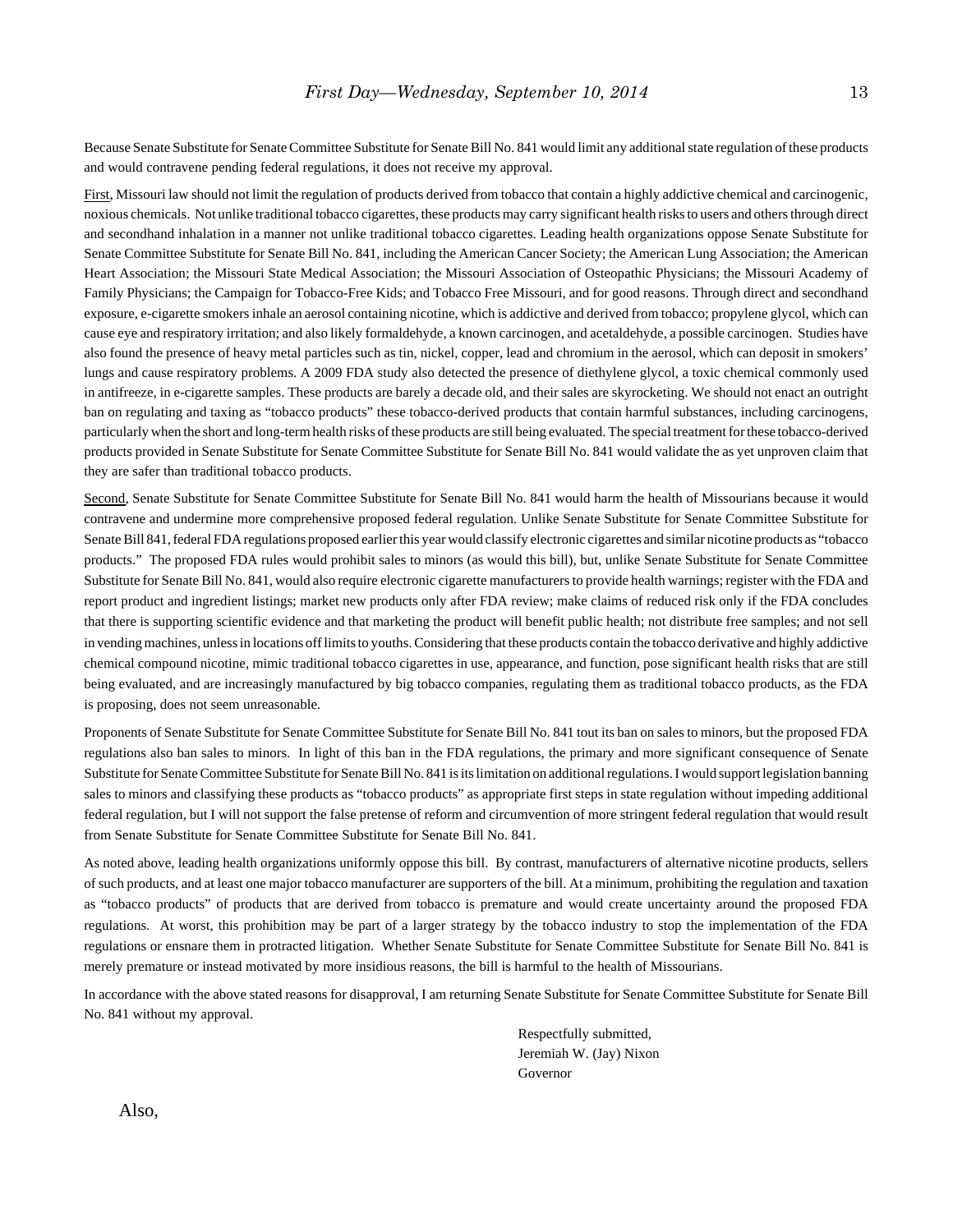### GOVERNOR OF MISSOURI JEFFERSON CITY 65102

June 11, 2014

#### TO THE SECRETARY OF STATE OF THE STATE OF MISSOURI

Herewith I return to you Conference Committee Substitute for House Committee Substitute for Senate Substitute for Senate Bill No. 860 entitled:

#### AN ACT

To repeal sections 143.221, 144.044, 144.049, 144.080, and 144.190, RSMo, and to enact in lieu thereof six new sections relating to taxation, with an existing penalty provision.

I disapprove of Conference Committee Substitute for House Committee Substitute for Senate Substitute for Senate Bill No. 860. My reasons for disapproval are as follows:

Conference Committee Substitute for House Committee Substitute for Senate Substitute for Senate Bill No. 860 would continue a damaging trend by the General Assembly to enact special tax exemptions and credits that pick winners and losers through the tax code and shift a greater proportion of the tax burden to the majority of Missourians unable to utilize such loopholes. Not a penny of the special breaks in this bill or in the others that I am vetoing today<sup>1</sup> was taken into account in the Fiscal Year 2015 budget passed by the General Assembly, leaving it significantly out of balance and requiring swift action to protect the State's fiscal well-being. This is fiscally irresponsible and cannot receive my support.

In enacting Conference Committee Substitute for House Committee Substitute for Senate Substitute for Senate Bill No. 860 and its brethren in the final hours of the legislative session, the General Assembly disregarded the normal legislative process, slipping in costly provisions without public hearings and without fiscal notes reflecting the impact on the state budget. And just as legislators ignored the legislative process, so too did they disregard the budget process by passing a budget just a week earlier that failed to account for this final day spending spree. Unlike the fiscal impact of Senate Substitute No. 3 for Senate Committee Substitute for Senate Bill Nos. 509 & 496, which today's lawmakers have conveniently foisted off on future budgets for education, public safety and other vital public services, the fiscal impact of the special breaks I am vetoing today would begin impacting budgets in the fiscal year starting in less than 30 days. There are no delays, triggers, or other gimmicks that could be touted as shielding education, public safety, and other vital public services, at both the state and local level, from the projected \$776 million in state and local revenue legislators voted to send to narrow special interests on the last day of session. While the General Assembly may have abdicated its fiscal responsibilities in failing to account for this budgetary impact, the resulting imbalance cannot be ignored and will have to be corrected through dramatic spending reductions.

Conference Committee Substitute for House Committee Substitute for Senate Substitute for Senate Bill No. 860 and the other measures I am vetoing today would add to the more than 260 sales tax exemptions and tax credits that litter Missouri's tax code without requiring the creation of a single new job. The continued erosion of the tax base through such individualized exemptions and credits violates well-established principles of sound tax policy calling for a broad tax base so that tax rates can remain low. The General Assembly has ignored repeated calls to reduce these costly and inefficient carve-outs and has instead rushed through many more, leaving Missouri families to pick up the tab for education and other vital public services.

The unabated growth of such special carve-outs and the fiscal irresponsibility of failing to budget for them are all the more troubling when the General Assembly is simultaneously seeking to raise taxes on all Missourians with what could be the largest tax hike in Missouri history. While the benefits of the more than one billion dollars in annual tax breaks passed by the legislature over the past two months will go disproportionately to the wealthy, the burden of this multi-billion dollar tax increase for transportation would fall disproportionately on Missouri's working families and seniors.

Throughout my time as Governor, I have worked with legislators on fiscally responsible ways to improve our tax code while protecting our

<sup>&</sup>lt;sup>1</sup> Conference Committee Substitute for House Committee Substitute for Senate Bill No. 584 Conference Committee Substitute for Senate Committee Substitute for Senate Bill No. 612; Conference Committee Substitute for House Committee Substitute for Senate Bill No. 662; Conference Committee Substitute No. 2 for House Committee Substitute for Senate Bill No. 693; House Committee Substitute for Senate Bill No. 727; Senate Committee Substitute for Senate Bill No. 829; Senate Committee Substitute for House Committee Substitute for House Bill No. 1296; House Bill No. 1455; and Senate Substitute for Senate Committee Substitute for House Bill No. 1865.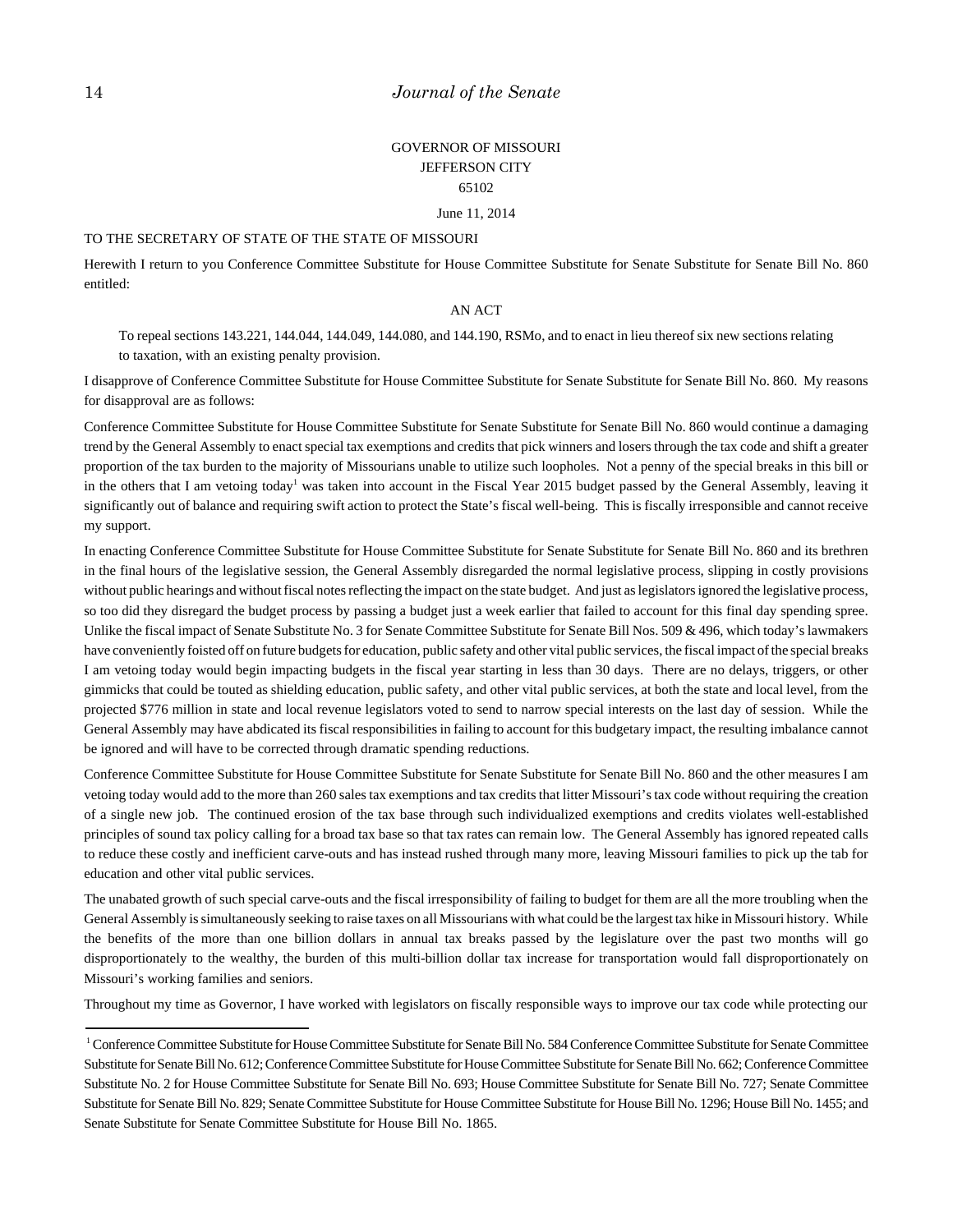state's fiscal health, including the four tax cuts that I have signed into law. Even during this legislative session, I worked directly with legislators to put forward a specific, concrete proposal that would have lowered taxes for Missourians and reined in costly and inefficient tax credits for special interests, broadening the overall tax base and reducing tax rates, while protecting our ability to invest in education and other vital public services. Unfortunately, the General Assembly refused to enact this broad tax relief in favor of narrow giveaways like those contained in Conference Committee Substitute for House Committee Substitute for Senate Substitute for Senate Bill No. 860 and the other bills I am vetoing today. For the reasons stated herein, this is an endeavor I cannot support.

#### **Tax Refunds to Delinquent Taxpayers**

Conference Committee Substitute for House Committee Substitute for Senate Substitute for Senate Bill No. 860 would modify the established process for obtaining a sales tax refund by allowing a refund even when a taxpayer currently has overdue taxes. This provision is projected to reduce state and local revenue by up to \$10 million annually, although the General Assembly failed to account for any of this fiscal impact in the Fiscal Year 2015 budget they passed. As with many of the tax measures passed by the legislature on the last day of session, this provision was not the subject of a public hearing in any Senate committee.

This provision would enable a business with significant tax delinquencies to get a tax refund for an unrelated overpayment of tax, where under current law the refund could be offset by the amount of tax delinquency. For example, under this provision even a business that owes \$100,000 in back taxes would be able to get a refund check from the state for a \$100,000 unintentional overpayment, so long as the \$100,000 tax delinquency is subject to appeal. Under current law, the \$100,000 refund would be offset by the entire \$100,000 tax delinquency, thereby eliminating the need to later engage in costly and inefficient collection efforts to recover the \$100,000 in overdue taxes. Such a change to the established refund process would unfairly reward those who fail to pay their taxes and would result in costly inefficiencies borne by all lawabiding taxpayers. Accordingly, this provision does not receive my support.

#### **Sales Tax Holiday Expansion**

Conference Committee Substitute for House Committee Substitute for Senate Substitute for Senate Bill No. 860 expands the back-to-school sales tax holiday by adding graphing calculators to the list of items that can be purchased tax-free. This expansion is projected to reduce state revenue by as much as \$200,000 annually, which the General Assembly failed to account for in the Fiscal Year 2015 budget they passed. Like many of the tax provisions passed during the final day of session, this provision was not the subject of a public hearing in any Senate committee.

Because Conference Committee Substitute for House Committee Substitute for Senate Substitute for Senate Bill No. 860 expands the current sales tax holiday without the General Assembly accounting for the accompanying revenue reduction in the budget they enacted, this expansion does not receive my approval.

In accordance with the above-stated reasons for disapproval, I am returning Conference Committee Substitute for House Committee Substitute for Senate Substitute for Senate Bill No. 860 without my approval.

> Sincerely, Jeremiah W. (Jay) Nixon Governor

Also,

### GOVERNOR OF MISSOURI JEFFERSON CITY 65102

July 10, 2014

#### TO THE SECRETARY OF STATE OF THE STATE OF MISSOURI

Herewith I return to you Senate Substitute for Senate Bill No. 866 entitled:

AN ACT

To amend chapter 408, RSMo, by adding thereto one new section relating to installment loan lenders.

I disapprove of Senate Substitute for Senate Bill No. 866. My reasons for disapproval are as follows:

Senate Substitute for Senate Bill No. 866 would create a new term to describe a short-term lender not licensed as a bank or credit union—a "traditional installment lender"—and would restrict the authority of local governments with respect to such entities. Because this change would unduly interfere with local control, the bill does not receive my approval.

The new classification "traditional installment lenders" sought to be established in Senate Substitute for Senate Bill No. 866 would cover two types of consumer lenders licensed by the state—consumer installment lenders and small loan companies. Small loan companies can make loans of \$500 and over, while consumer installment lenders can make loans of any amount, but the loans must be repaid in at least four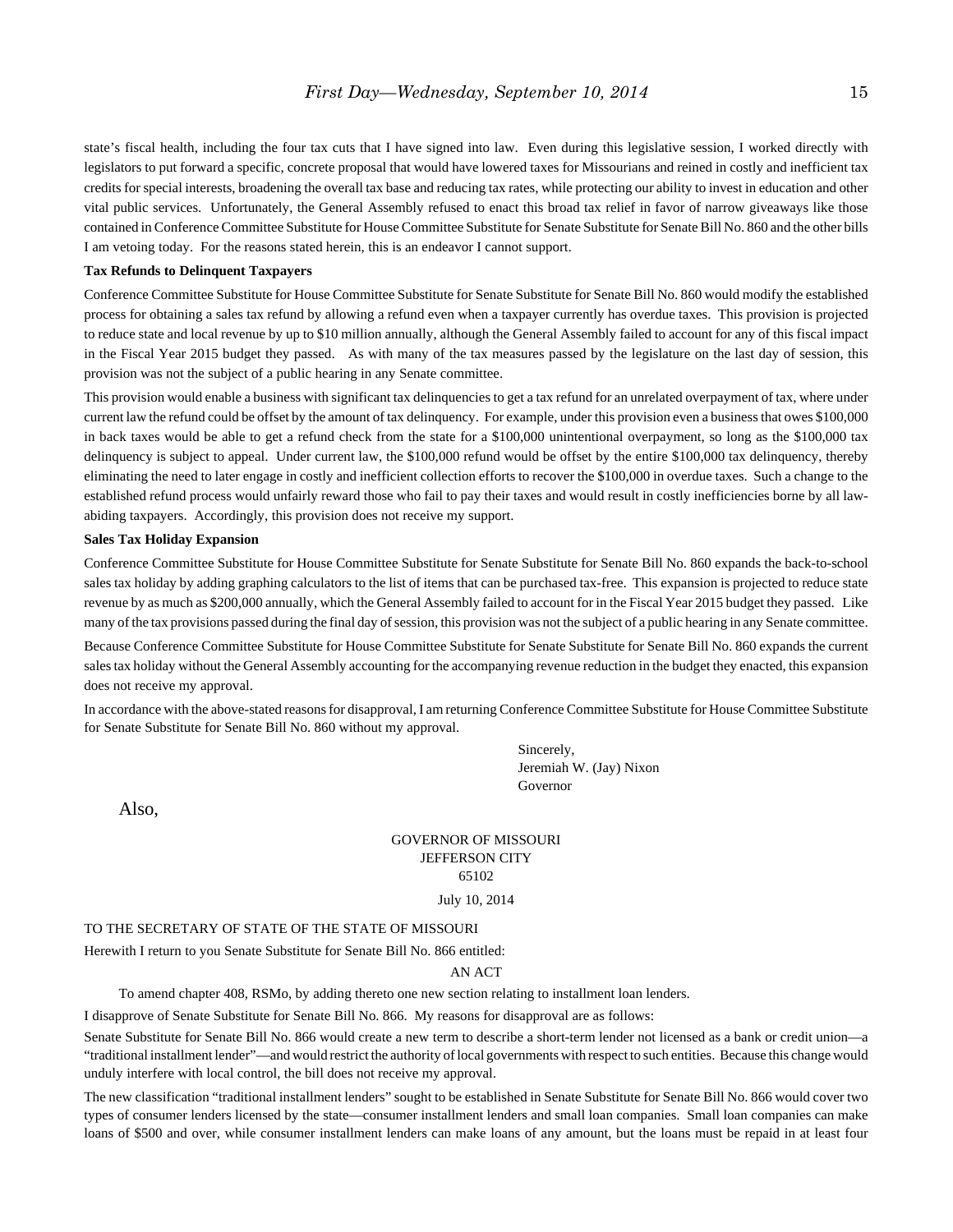installments over at least 120 days. There are no restrictions on the interest consumer installment lenders or small loan companies can impose and just last year the General Assembly increased the maximum amount of origination fees consumer installment lenders and small loan companies can charge. *See* Senate Committee Substitute for House Bill No. 329 (2013).

A number of Missouri municipalities have enacted ordinances that impose zoning, permitting, and other restrictions on short-term, small loan lenders.<sup>1</sup> For example, the City of Kansas City enacted an ordinance in 2007 regulating "short-term loan establishments" and broadened its ordinance in 2011 to specifically regulate consumer installment lenders. Kansas City was able to successfully defend this ordinance against court challenge brought by one of the regulated lenders. Perhaps recognizing this legislation as an assault on their authority to maintain this ordinance, the City of Kansas City was able to obtain a carve-out from the restrictions of this bill.

Unfortunately, the rest of Missouri's political subdivisions were not so fortunate, since Senate Substitute for Senate Bill No. 866 would preempt any existing charter provision or ordinance that does not "expressly apply" to "traditional installment lenders" as of August 28, 2014. Because this bill would also be creating the new label of "traditional installment lenders," it is highly unlikely that any current ordinances or charter provisions "expressly apply" to such newly-christened lenders. Moreover, Senate Substitute for Senate Bill No. 866 would also prevent communities from modifying current ordinances or charter provisions to address this type of lender in the future because such ordinances or charter provisions would not have been in effect prior to the effective date of the bill.

Because it would erode local control in areas such as zoning that fall squarely fall within the traditional police powers of local communities, Senate Substitute for Senate Bill No. 866 does not receive my approval.

In accordance with the above stated reasons for disapproval, I am returning Senate Substitute for Senate Bill No. 866 without my approval.

Respectfully submitted, Jeremiah W. (Jay) Nixon Governor

<sup>1</sup> Communities such as Arnold, Bellefontaine Neighbors, Berkeley, Blue Springs, Independence, Kansas City, St. Ann, St. Louis, and Valley Park have enacted such ordinances that could be preempted under this bill.

Also,

#### GOVERNOR OF MISSOURI JEFFERSON CITY 65102 July 2, 2014

#### TO THE SECRETARY OF STATE OF THE STATE OF MISSOURI

Herewith I return to you Senate Substitute for Senate Committee Substitute for Senate Bill No. 593 entitled:

AN ACT

To repeal section115.124, RSMo, and to enact in lieu thereof two new sections relating to nonpartisan elections.

I disapprove of Senate Substitute for Senate Committee Substitute for Senate Bill No. 593. My reasons for disapproval are as follows:

Senate Substitute for Senate Committee Substitute for Senate Bill No. 593 would authorize municipalities with 1,000 or fewer residents to cancel an election if the number of candidates that initially filed for office is equal to the number of vacancies to be filled for the office. To take advantage of this authority, the municipality's voters must approve a ballot measure and then renew the authority by a public vote every six years.

Like legislation I have vetoed in the past, Senate Substitute for Senate Committee Substitute for Senate Bill No. 593 would limit the rights of Missouri citizens to support write-in candidates and therefore does not receive my approval. The previously-vetoed Conference Committee Substitute for House Committee Substitute for Senate Bill No. 282 (2011) contained a provision cancelling elections in municipalities with populations of less than 35,000, which would have affected more than 900 Missouri municipalities. My veto message pointed out that cancelling an election when the number of candidates is equal to the number of available positions would preclude citizens from electing a candidate through the write-in process, which is particularly important when voters learn something negative about the declared candidate after the deadline for filing but before the election.

Although somewhat improved by virtue of the public vote to authorize and reauthorize the option to cancel elections, Senate Substitute for Senate Committee Substitute for Senate Bill No. 593 contains the same infirmity presented by Conference Committee Substitute for House Committee Substitute for Senate Bill No. 282 (2011) with respect to write-in candidates. Write-in candidates do not have to file until the Wednesday before the election, but they would no longer be able to do so in the more than 650 Missouri municipalities affected by this bill, even if negative information about the unopposed candidate came to light prior to the election but after regular candidate filing had closed. Moreover, the small municipalities covered by this provision are precisely the communities in which write-in candidates are the most likely to succeed. Because I support the rights of citizens to elect write-in candidates I do not support this bill.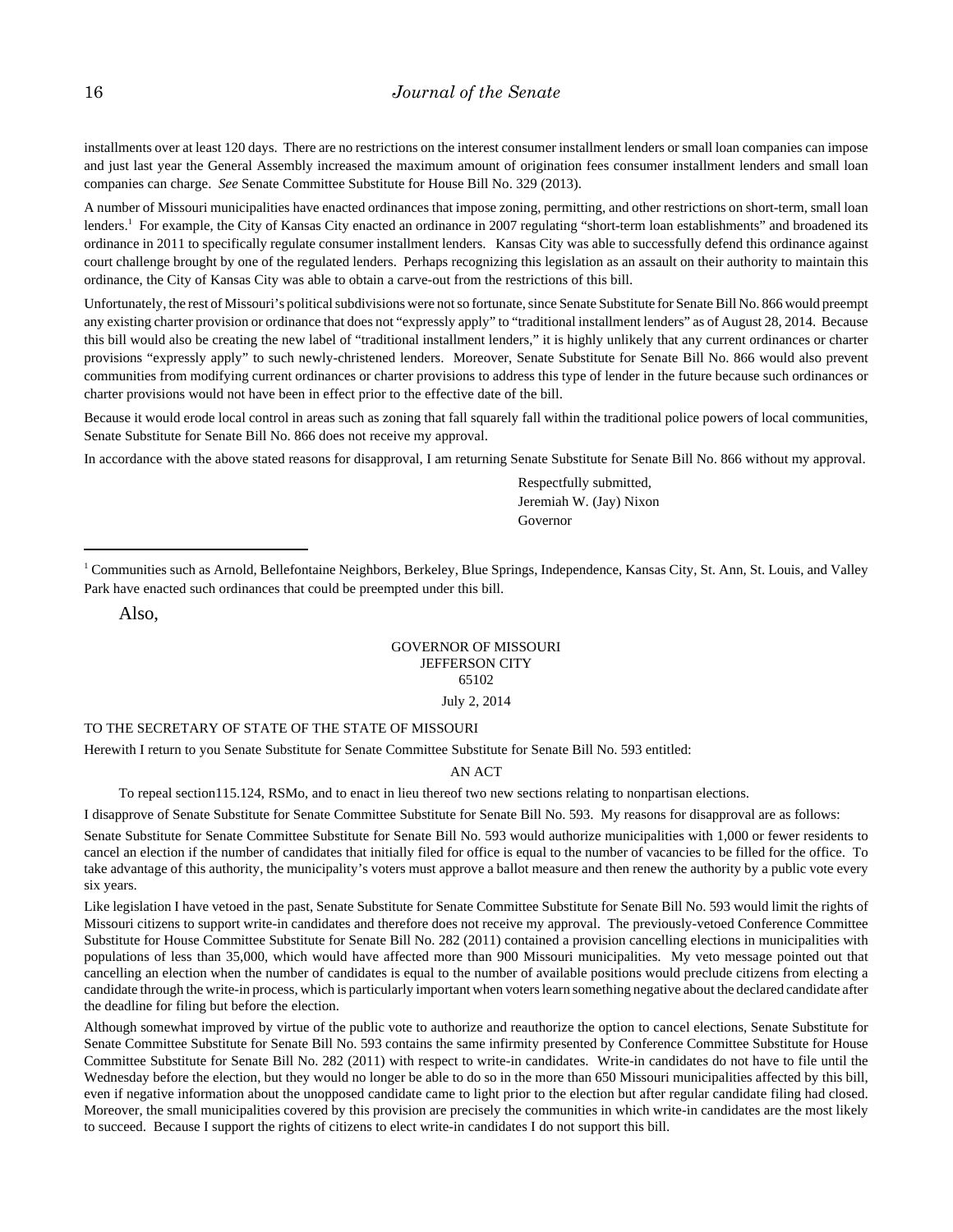In accordance with the above stated reasons for disapproval, I am returning Senate Substitute for Senate Committee Substitute for Senate Bill No. 593 without my approval.

> Respectfully submitted, Jeremiah W. (Jay) Nixon Governor

Also,

#### GOVERNOR OF MISSOURI JEFFERSON CITY 65102 July 9, 2014

TO THE SECRETARY OF STATE OF THE STATE OF MISSOURI

Herewith I return to you Senate Bill No. 523 entitled:

#### AN ACT

To amend chapter 167, RSMo, by adding thereto one new section relating to the use of radio frequency identification technology in school districts.

I disapprove of Senate Bill No. 523. My reasons for disapproval are as follows:

Senate Bill No. 523 is the latest effort by the General Assembly to erode the ability of local school officials to determine what is best for their school districts, students and staff. This legislation would ban a school district from requiring a student to use an identification device that employs radio frequency identification technology "or similar technology" unless there is "physical contact between a card, badge, or tag and another device."

Local school officials are in the best position to determine the appropriate use of this technology within their school districts. Indeed, the technology sought to be banned could be a significant public safety tool during emergency situations. Quickly identifying the location of students during a critical incident unfolding at a school or during a natural disaster is vitally important to law enforcement and first responders. Prohibiting the use of this technology would eliminate an important option for school districts to consider when analyzing measures to protect the safety and security of their students.

In addition, the vague language used in Senate Bill No. 523 fails to distinguish between active radio frequency identification technology, which continuously transmits information, and passive radio frequency identification technology, which does not, or to indicate whether such technology must be directly assigned to an individual student. As a result, the ban contained in Senate Bill No. 523 could prohibit tags placed in laptops, iPads, or other devices assigned to a student that would be tracked when brought through a fixed portal or a hand-scanning device. It is inappropriate for the state to impose restrictions such as those contained in Senate Bill No. 523 upon local education leaders. On issues such as this, local officials should be permitted to have open and robust discussions with school staff, parents and other interested stakeholders and implement programs determined to be the most appropriate for their districts. Local school officials are in the best position to make such decisions, and I will stand with them by not approving Senate Bill No. 523.

In accordance with the above stated reasons for disapproval, I am returning Senate Bill No. 523 without my approval.

Respectfully submitted, Jeremiah W. (Jay) Nixon Governor

Also,

### GOVERNOR OF MISSOURI JEFFERSON CITY 65102

July 14, 2014

#### TO THE SECRETARY OF STATE OF THE STATE OF MISSOURI

Herewith I return to you Conference Committee Substitute for House Committee Substitute for Senate Bill No. 656 entitled:

AN ACT

To repeal sections 21.750, 84.340, 571.030, 571.101, 571.107, 571.111, 571.117, 575.153, 590.010, and 590.205, RSMo, and to enact in lieu thereof sixteen new sections relating to firearms, with penalty provisions.

I disapprove of Conference Committee Substitute for House Committee Substitute for Senate Bill No. 656. My reasons for disapproval are as follows:

Conference Committee Substitute for House Committee Substitute for Senate Bill No. 656 would allow Missouri school districts to designate teachers or administrators as "school protection officers," who would be authorized to carry concealed firearms within those districts. I have consistently opposed the arming of teachers as a means to keep schools safe. It is simply the wrong approach, and one that I do not support.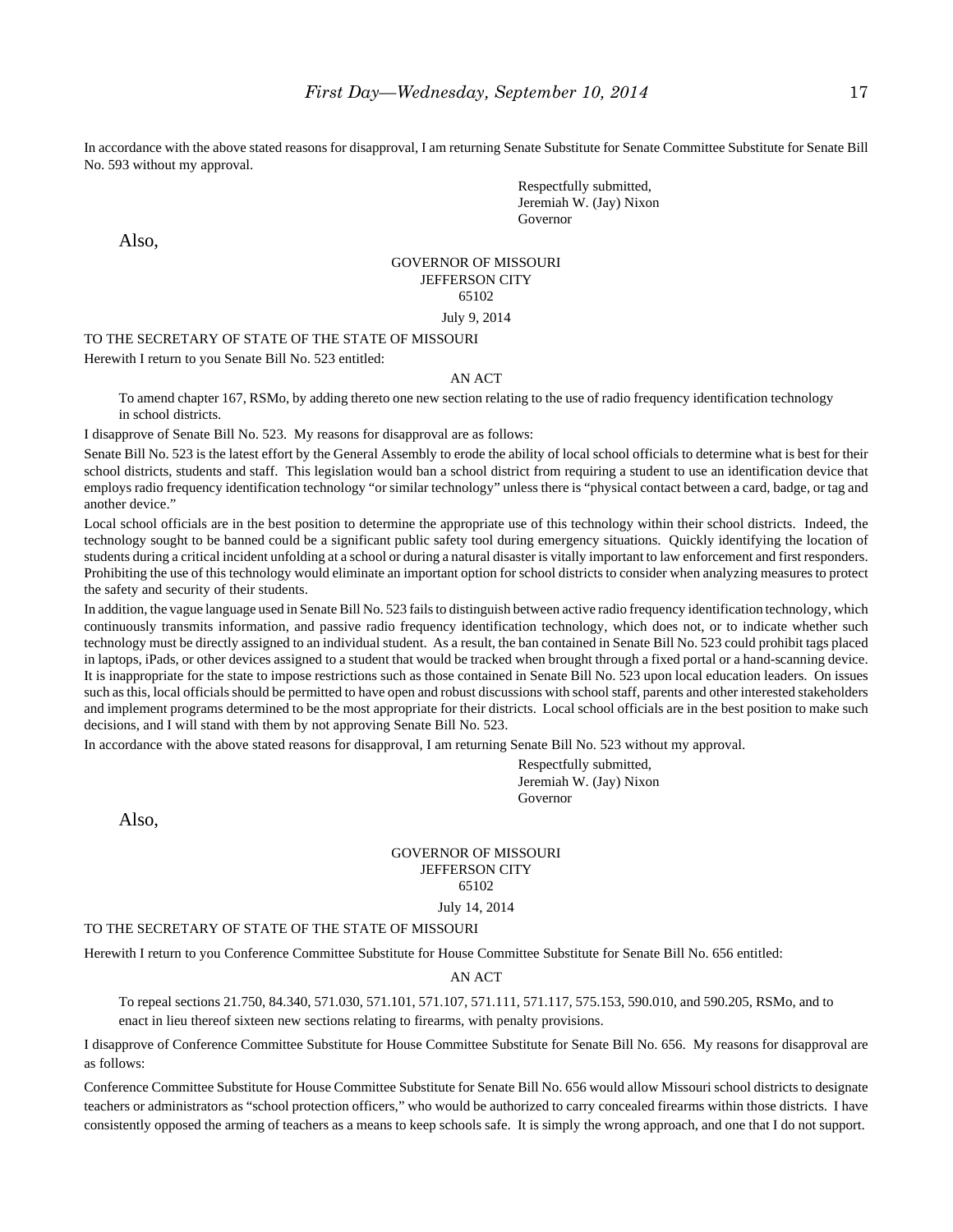The safety of Missourians – especially children – has long been a top priority of mine, both as Governor and as the former chief law enforcement officer of our state. I have supported, and will continue to support, the use of duly authorized law enforcement officers employed as school resource officers in schools. This bill, which would create a new mechanism for the arming of teachers, would not make schools safer. Consequently, I am returning it without my approval.

In accordance with the above stated reasons for disapproval, I am returning Conference Committee Substitute for House Committee Substitute for Senate Bill No. 656 without my approval.

> Respectfully submitted, Jeremiah W. (Jay) Nixon Governor

Also,

### GOVERNOR OF MISSOURI JEFFERSON CITY 65102

### July 8, 2014

#### TO THE SECRETARY OF STATE OF THE STATE OF MISSOURI

Herewith I return to you House Committee Substitute for Senate Bill 506 entitled:

#### AN ACT

To repeal sections 144.010, 262.900, 265.300, 267.565, 275.352, 277.020, 277.040, 281.065, 304.180, 340.381, 340.396, 442.571, and 537.325, RSMo, and to enact in lieu thereof seventeen new sections relating to agriculture.

I disapprove of House Committee Substitute for Senate Bill No. 506. My reasons for disapproval are as follows:

House Committee Substitute for Senate Bill No. 506 would redefine the term "livestock" to include "captive cervids," which are members of the deer family, including white-tailed deer. These changes would eliminate the role of the Missouri Department of Conservation in regulating white-tailed deer. Because doing so would be at odds with longstanding successful conservation practices and would violate the Missouri Constitution, this legislation does not receive my approval.

For more than 75 years, the Missouri Department of Conservation has restored and protected Missouri's forest, fish, and wildlife resources. The Department has created countless opportunities for Missourians to enjoy the outdoors, while also making Missouri a national leader in conservation. In 1934, before Missourians voted by more than a two-thirds majority to establish the Conservation Commission in the Missouri Constitution, Missouri had less than 2,000 white-tailed deer. Today, Missouri has an estimated 1.3 million white-tailed deer. Each fall, half-amillion hunters go afield to harvest deer in Missouri, contributing \$1 billion to our economy. Growing and managing our deer herd and fostering the hunting opportunities that we enjoy takes hard work and sound science, and the Department of Conservation should be commended for employing both to preserve this important part of our heritage, not stripped of its authority to do so in order to protect narrow interests. House Committee Substitute for Senate Bill No. 506 also does not receive my support because it very clearly violates the Missouri Constitution. Article IV, Section 40(a) of the Missouri Constitution vests the Missouri Conservation Commission with the exclusive authority for:

The control, management, restoration, conservation, and regulation of the bird fish, game, forestry and all wildlife resources of the state, including hatcheries, sanctuaries, refuges, reservations and all other property owned, acquired, or used for such purposes and the acquisition and establishment thereof.

White-tailed deer are wildlife, and they are also a game animal. Putting them behind a fence does not change that fact. The Constitution makes clear that the Conservation Commission has the sole authority to control, manage, restore, conserve, and regulate "game … and **all** wildlife" (emphasis added). The citizen-supported, citizen-led effort to conserve our forests, fish, and wildlife through this constitutional provision has in its more than 75 years made Missouri a national leader in conservation. And in granting the Commission this broad constitutional authority, the 71% of Missouri citizens who voted to do so certainly did not countenance that a statutory enactment to simply redefine the term "livestock" could suffice to undermine that authority.

I note that it is unfortunate that the legislature insisted on amending this unconstitutional provision to two pieces of legislation that otherwise contain worthy provisions advancing Missouri agriculture.

In accordance with the above stated reasons for disapproval, I am returning House Committee Substitute for Senate Bill No. 506 without my approval.

> Respectfully submitted, Jeremiah W. (Jay) Nixon Governor

Also,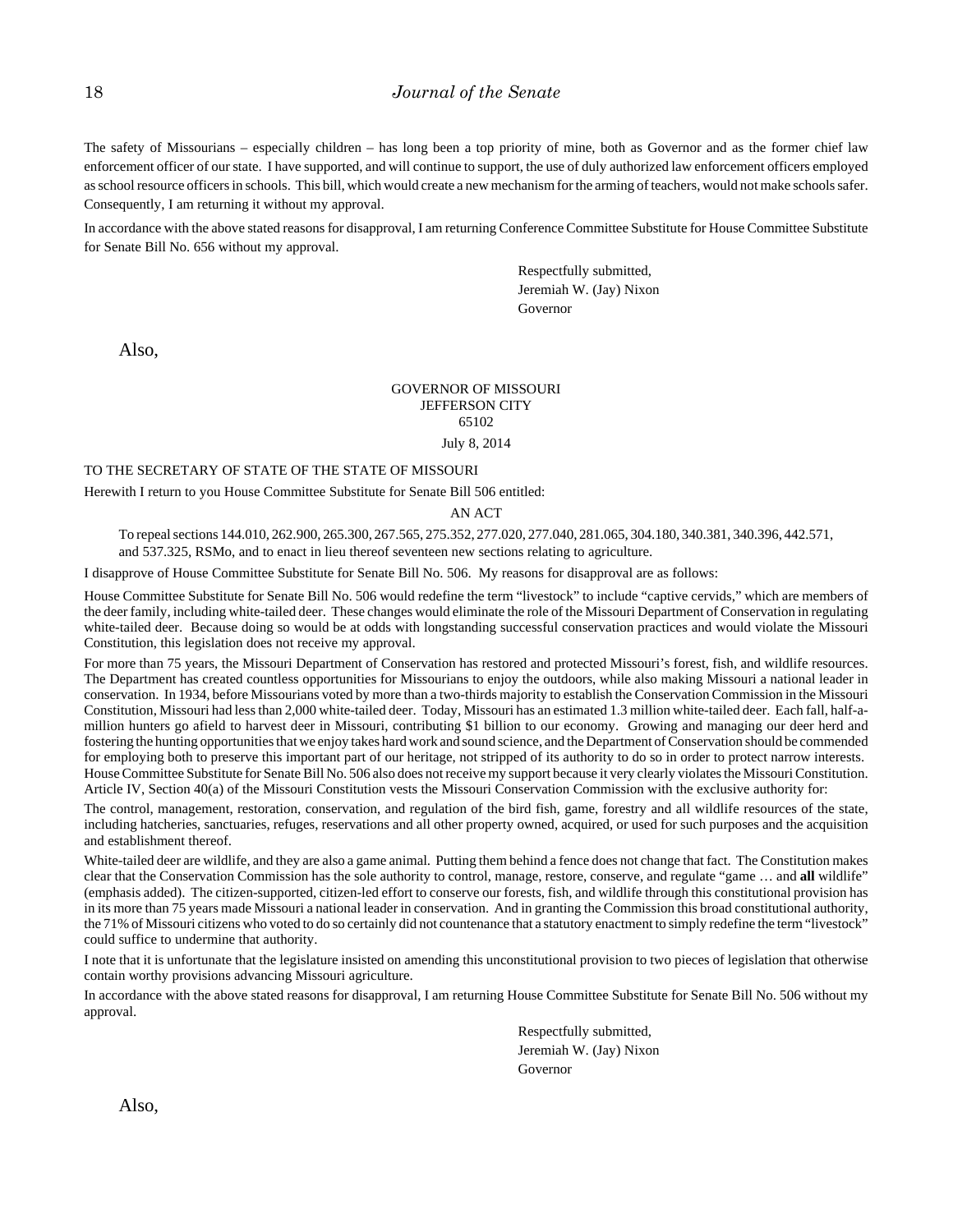### GOVERNOR OF MISSOURI JEFFERSON CITY 65102

June 11, 2014

#### TO THE SECRETARY OF STATE OF THE STATE OF MISSOURI

Herewith I return to you Conference Committee Substitute No. 2 for House Committee Substitute for Senate Bill No. 693 entitled:

AN ACT

To repeal sections 99.845, 135.700, 143.041, 143.071, 143.191, 143.451, 144.030, 144.044, 144.610, 285.230, 285.232, 285.233, and 285.234, RSMo, and to enact in lieu thereof twenty-two new sections relating to taxation, with existing penalty provisions.

I disapprove of Conference Committee Substitute No. 2 for House Committee Substitute for Senate Bill No. 693. My reasons for disapproval are as follows:

Conference Committee Substitute No. 2 for House Committee Substitute for Senate Bill No. 693 would continue a damaging trend by the General Assembly to enact special tax exemptions and credits that pick winners and losers through the tax code and shift a greater proportion of the tax burden to the majority of Missourians unable to utilize such loopholes. Not a penny of the special breaks in this bill or in the others that I am vetoing today<sup>1</sup> was taken into account in the Fiscal Year 2015 budget passed by the General Assembly, leaving it significantly out of balance and requiring swift action to protect the State's fiscal well-being. This is fiscally irresponsible and cannot receive my support.

In enacting Conference Committee Substitute No. 2 for House Committee Substitute for Senate Bill No. 693 and its brethren in the final hours of the legislative session, the General Assembly disregarded the normal legislative process, slipping in costly provisions without public hearings and without fiscal notes reflecting the impact on the state budget. And just as legislators ignored the legislative process, so too did they disregard the budget process by passing a budget just a week earlier that failed to account for this final day spending spree. Unlike the fiscal impact of Senate Substitute No. 3 for Senate Committee Substitute for Senate Bill Nos. 509 & 496, which today's lawmakers have conveniently foisted off on future budgets for education, public safety and other vital public services, the fiscal impact of the special breaks I am vetoing today would begin impacting budgets in the fiscal year starting in less than 30 days. There are no delays, triggers, or other gimmicks that could be touted as shielding education, public safety, and other vital public services, at both the state and local level,<sup>2</sup> from the projected \$776 million in state and local revenue legislators voted to send to narrow special interests on the last day of session. While the General Assembly may have abdicated its fiscal responsibilities in failing to account for this budgetary impact, the resulting imbalance cannot be ignored and will have to be corrected through dramatic spending reductions.

Conference Committee Substitute No. 2 for House Committee Substitute for Senate Bill No. 693 and the other measures I am vetoing today would add to the more than 260 sales tax exemptions and tax credits that litter Missouri's tax code without requiring the creation of a single new job. The continued erosion of the tax base through such individualized exemptions and credits violates well-established principles of sound tax policy calling for a broad tax base so that tax rates can remain low. The General Assembly has ignored repeated calls to reduce these costly and inefficient carve-outs and has instead rushed through many more, leaving Missouri families to pick up the tab for education and vital public

<sup>&</sup>lt;sup>1</sup> Conference Committee Substitute for House Committee Substitute for Senate Bill No. 584 Conference Committee Substitute for Senate Committee Substitute for Senate Bill No. 612; Conference Committee Substitute for House Committee Substitute for Senate Bill No. 662; House Committee Substitute for Senate Bill No. 727; Senate Committee Substitute for Senate Bill No. 829; Conference Committee Substitute for House Committee Substitute for Senate Substitute for Senate Bill No. 860; Senate Committee Substitute for House Committee Substitute for House Bill No. 1296; House Bill No. 1455; and Senate Substitute for Senate Committee Substitute for House Bill No. 1865.

 $<sup>2</sup>$  In addition to impacting the general local sales tax imposed under Section 32.085, exemptions from local sales tax would reduce revenue</sup> collected through numerous voter-approved local sales taxes that are targeted to specific, community supported needs. Examples include the County Anti-Drug Sales Tax, Sections 67.391, 67.392, RSMo; County Construction Sales Tax, Sections 67.550, 67.590, RSMo; Museums and Festivals Sales Tax, Sections 67.571, 67.578, RSMo; Law Enforcement Services Sales Tax, Sections 67.582, 67.584, 92.500, RSMo; Capital Improvements Sales Tax, Sections 67.700, 67.730, 94.577, 94.578, 94.890, RSMo; Storm Water Control and Public Works Sales Tax, Sections 67.701, 67.729, 94.413, RSMo; Public Recreation Projects and Programs Sales Tax, Sections 67.745, 67.782, RSMo; Regional Recreation Districts Sales Tax, Section 67.799, RSMo; Perry County Senior Services and Youth Programs Sales Tax, Section 67.997, RSMo; Economic Development Sales Tax, Sections 67.1300, 67.1303, 67.1305, 94.1008, 94.1010, 94.1012, RSMo; Community Improvement Districts Sales Tax, Section 67.1545, RSMo; Metropolitan Parks and Recreation Districts Sales Tax, Section 67.1712, RSMo; Children's Services Sales Tax, Section 67.1775, RSMo; Water Quality, Tourism, and Infrastructure Sales Tax, Section 67.1922, RSMo; Tourism Community Enhancement Districts Sales Tax, Section 67.1959, RSMo; Exhibition Center and Recreational Facility Districts Sales Tax, Section 67.2000, RSMo; Tourism Promotion Sales Tax, Section 67.2030, RSMo; Construction of Women's and Children's Shelter Sales Tax, Section 67.2040, RSMo; Theater, Cultural Arts, and Entertainment Districts Sales Tax, Section 67.2530, RSMo; Parks, Trails, and Greenways Districts Sales Tax, Section 67.5012, RSMo; Mass Transit Sales Tax, Section 92.402, RSMo; Public Safety Sales Tax, Sections 94.579, 94.581, 94.900, 94.902, RSMo; Community Center Sales Tax, Section 94.585, RSMo; Transportation Sales Tax, Sections 94.605, 94.660, 94.705, RSMo; Historical Locations and Museums Sales Tax, Section 94.950, RSMo; Medical Care for the Medically Indigent Sales Tax, Section 94.1000, RSMo; Kansas City Zoological District Sales Tax, Sections 94.1000, 184.503, RSMo; Transportation Development District Sales Tax, Section 238.235, RSMo; County Transit Authority Sales Tax, Section 238.410, RSMo; and Storm Water Control and Parks Sales Tax, Section 644.032, RSMo.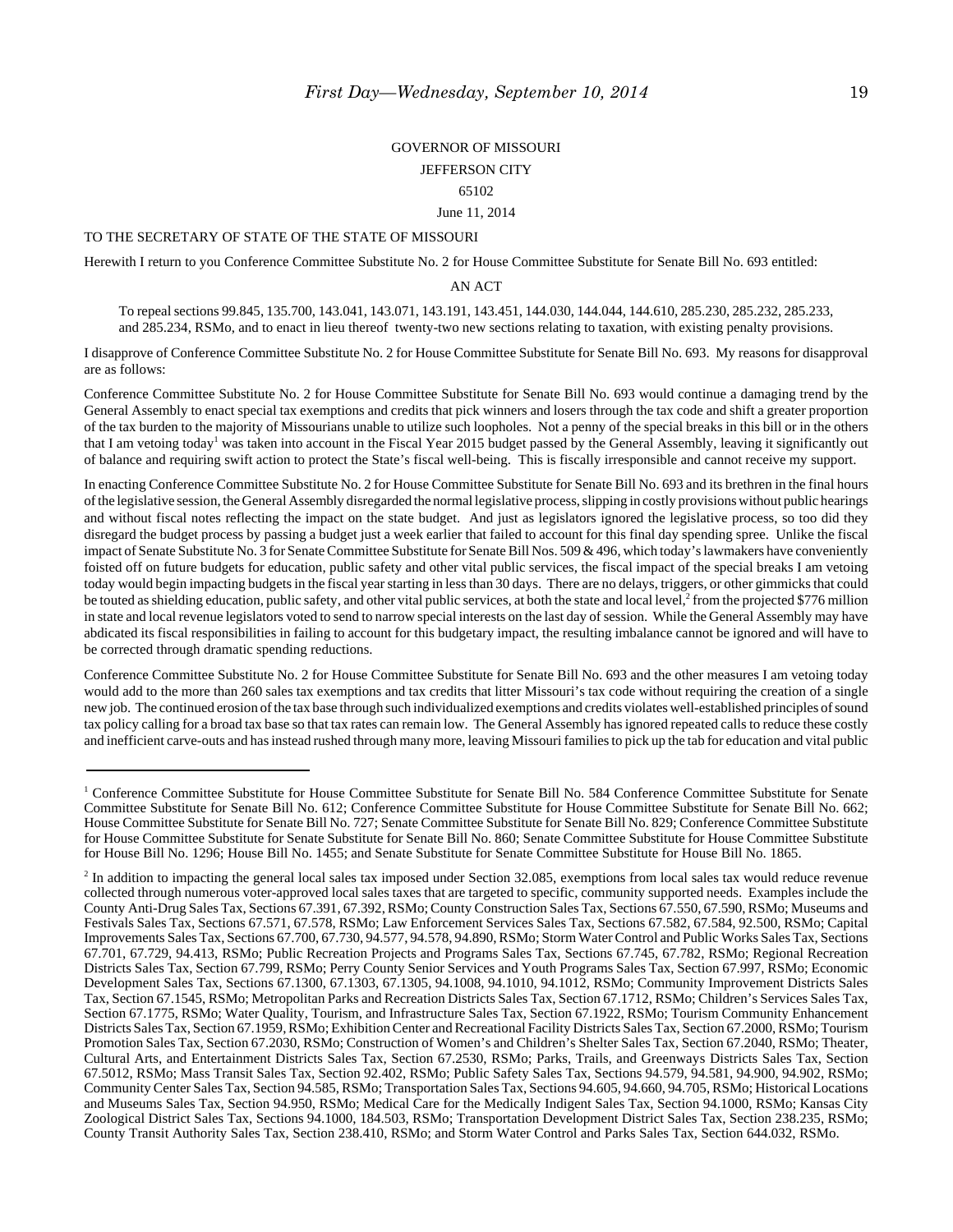services.

The unabated growth of such special carve-outs and the fiscal irresponsibility of failing to budget for them are all the more troubling when the General Assembly is simultaneously seeking to raise taxes on all Missourians with what could be the largest tax hike in Missouri history. While the benefits of the more than one billion dollars in annual tax breaks passed by the legislature over the past two months will go disproportionately to the wealthy, the burden of this multi-billion dollar tax increase for transportation would fall disproportionately on Missouri's working families and seniors.

The special breaks in Conference Committee Substitute No. 2 for House Committee Substitute for Senate Bill No. 693 and the other bills that I am vetoing today are not the mere clarifications that their supporters claim. Instead, they seek to overrule no fewer than twenty Missouri Supreme Court cases going back to 1977 that have been followed by the department of revenue over the course of previous and current administrations. In nearly every one of the cases sought to be overturned, the court ruled that the law enacted by the General Assembly required a tax to be collected, notwithstanding that a particular businesses had hoped to be excused from the legal obligations we all share. While it is well within the rights of a losing litigant to petition their elected representatives, it is wholly disingenuous to call doing so here anything other than what it is—seeking a special exemption from the law, as currently written and as confirmed by the courts.

Throughout my time as Governor, I have worked with legislators on fiscally responsible ways to improve our tax code while protecting our state's fiscal health, including the four tax cuts that I have signed into law. Even during this legislative session, I worked directly with legislators to put forward a specific, concrete proposal that would have lowered taxes for Missourians and reined in costly and inefficient tax credits for special interests, broadening the overall tax base and reducing tax rates, while protecting our ability to invest in education and other vital public services. Unfortunately, the General Assembly refused to enact this broad tax relief in favor of narrow giveaways like those contained in Conference Committee Substitute No. 2 for House Committee Substitute for Senate Bill No. 693 and the other bills I am vetoing today. For the reasons stated herein, this is an endeavor I cannot support.

#### **Special Exemption for Used Cars**

Conference Committee Substitute No. 2 for House Committee Substitute for Senate Bill No. 693 exempts used cars that are 10-years or older from sales tax when the sale price is less than \$15,000. According to the legislature's own estimate, this provision would reduce state and local revenues by as much as \$60 million annually, with more than \$30 million annually in reduced revenue for highways and \$26 million annually in reduced revenue for local jurisdictions.<sup>3</sup> Not only would this revenue reduction impact the amount of state and local highway maintenance and construction that can be undertaken, it could also jeopardize matching federal highway funds and make it more difficult to cover debt service on previously issued bonds to finance state and local road and bridge projects. With the average age of vehicles on America's roads increasing to 11.4 years, the number of vehicles subject to this exemption and the corresponding impact to state and local revenue is likely to increase over time.4

I cannot support a new sales tax exemption that would drain funding for transportation at the very same time the General Assembly is asking Missourians to foot the bill on a \$6 billion sales tax increase to fund transportation needs. By passing this legislation and voting to put a sales tax increase for transportation on the ballot, the General Assembly is with one hand doling out special breaks that would directly and permanently reduce funding for roads, while with the other hand reaching into the pockets of every Missourian for more road funding. This is poor fiscal policy and poor tax policy, and therefore does not receive my approval.

Conference Committee Substitute No. 2 for House Committee Substitute for Senate Bill No. 693 has a number of additional problems that prevent it from receiving my signature. First, it fails to treat similarly-situated taxpayers similarly, instead picking as winners the purchasers of certain used cars based on the age of the vehicle and its sale price, while leaving all remaining purchasers in the dust. In addition, the limitation to vehicles 10 years or older and with a sale price of \$15,000 or less is an arbitrary cut-off that will lead to absurd results. For example, there is no sound economic or policy reason for why a nine year-old vehicle that costs \$14,999 or an 11-year old vehicle that costs \$15,001 is any more or less deserving of a tax exemption than the vehicles covered by this bill. These are precisely the kind of problems created with special carve-outs that pick winners and losers based on arbitrary distinctions rather than sound tax or economic policy.

In addition, as drafted this exemption is ripe for abuse and can easily be manipulated to avoid or reduce taxes on purchases not intended for the exemption. For example, current law allows the seller of a vehicle to use the vehicle's sales price as a credit toward the purchase price of a subsequent vehicle in determining the tax due on the purchase.<sup>5</sup> With the new exemption in Conference Committee Substitute No. 2 for House Committee Substitute for Senate Bill No. 693, used car dealers could set up straw transactions to sell used cars older than 10 years to their customers and then take those same cars as trade-ins toward newer cars, which would allow their customers to reduce or avoid paying altogether the tax on the newer car purchase. That this may be an unintended consequence of the legislation does not make its impact on state and local budgets any less real or immediate.

<sup>4</sup> https://www.polk.com/company/news/polk\_finds\_average\_age\_of\_light\_vehicles\_continues\_to\_rise

5 Section 144.025, RSMo, provides:

 $^3$  The \$26 million annual reduction in local revenue from this provision is not dissimilar to the local revenue loss that was anticipated as a result of local jurisdictions no longer being able to collect tax on out-of-state vehicle purchases following the decision in *Street v. Director of Revenue,* 361 S.W.3d 355, 356 (Mo. banc 2012). It is puzzling that after passing legislation to prevent this anticipated loss of local tax revenue last year, the General Assembly would turn around the very next year and pass legislation to drain a similar amount of revenue from those same local jurisdictions.

Notwithstanding any other provisions of law to the contrary, in any retail sale . . . where any article on which sales or use tax has been paid, credited, or otherwise satisfied or which was exempted or excluded from sales or use tax is taken in trade as a credit or part payment on the purchase price of the article being sold, the tax imposed by sections 144.020 and 144.440 shall be computed only on that portion of the purchase price which exceeds the actual allowance made for the article traded in or exchanged . . . This section shall also apply to motor vehicles . . . sold by the owner or holder of the properly assigned certificate of ownership if the seller purchases or contracts to purchase a subsequent motor vehicle . . . within one hundred eighty days before or after the date of the sale of the original article and a bill of sale showing the paid sale price is presented to the department of revenue at the time of licensing. . . .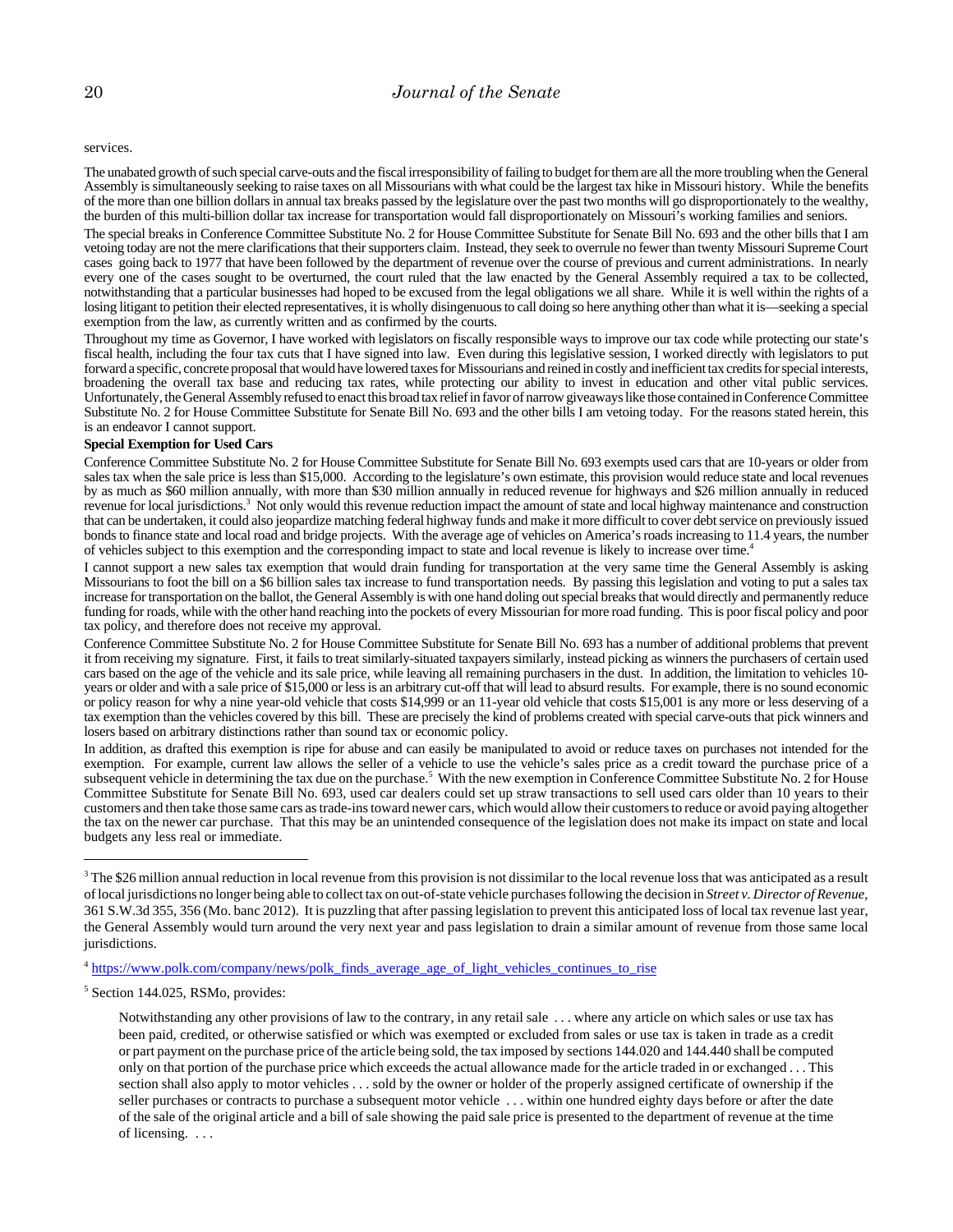#### **Special Exemption for Personal Seat Licenses**

Conference Committee Substitute No. 2 for House Committee Substitute for Senate Bill No. 693 would exempt from tax a right of first refusal for tickets sold at the Sprint Center in Kansas City. As with the other new exemptions enacted in this and similar bills, the General Assembly failed to account for the fiscal impact of this exemption in the Fiscal Year 2015 budget they enacted. It is unclear why this activity should receive a new special tax exemption, and it is even more unclear why the General Assembly would pass a special law, potentially violating the Missouri Constitution, in order to effectuate it. Unfortunately, because this provision never received a public hearing, the answer remains as elusive as my support.

#### **Expansion of the Wine & Grape Tax Credit**

Conference Committee Substitute No. 2 for House Committee Substitute for Senate Bill No. 693 would expand the Wine and Grape Production Tax Credit by making purchases of used equipment eligible for the credit. The General Assembly failed to account for the estimated \$125,000 reduction in state revenue from this expansion in the Fiscal Year 2015 budget they passed.

Beginning more than 160 years ago, Missouri's wine industry has grown to more than 120 wineries generating \$1.6 billion annually in economic impact. It is difficult to believe that the continued success of this thriving industry depends on the expansion of this relatively modest government subsidy. While the wine industry has a tremendous positive economic impact for the state, the Wine and Grape Production Tax Credit fails to generate a positive return, with the most recent cost benefit analysis indicating that for every dollar in tax credits issued, the state could expect to receive just 3 cents in general revenue return. The lack of a positive return on investment is what prompted the bipartisan Tax Credit Review Commission to call for the outright elimination of the credit.

Unlike other tax credits enacted or reauthorized this legislative session, this expansion of the Wine and Grape Production Tax Credit would not make it subject to appropriation or restructure it in a way that would make it revenue-neutral. Instead, Conference Committee Substitute No. 2 for House Committee Substitute for Senate Bill No. 693 would simply broaden the activities eligible for the credit, thereby increasing the credit's cost and diverting additional funding from education and other vital public services, none of which was taken into account in the budget passed by the General Assembly. This is fiscally irresponsible and does not receive my support.

In accordance with the above-stated reasons for disapproval, I am returning Conference Committee Substitute No. 2 for House Committee Substitute for Senate Bill No. 693 without my approval.

> Sincerely, Jeremiah W. (Jay) Nixon Governor

Also,

### GOVERNOR OF MISSOURI JEFFERSON CITY 65102

#### June 24, 2014

#### TO THE SECRETARY OF STATE OF THE STATE OF MISSOURI

Herewith I return to you Conference Committee Substitute for House Committee Substitute for Senate Committee Substitute for Senate Bills Nos. 493, 485, 495, 516, 534, 545, 595, 616 & 624 entitled:

#### AN ACT

To repeal 160.011, 160.041, 160.400, 160.405, 160.415, 160.417, 162.081, 162.1250, 163.021, 163.036, 163.073, 163.410, 167.121, 167.131, 171.029, 171.031, 171.033, 177.011, 177.088, and 210.861, RSMo, and to enact in lieu thereof forty-seven new sections relating to elementary and secondary education, with an emergency clause.

I disapprove of Conference Committee Substitute for House Committee Substitute for Senate Committee Substitute for Senate Bills Nos. 493, 485, 495, 516, 534, 545, 595, 616 & 624. My reasons for disapproval are as follows:

Conference Committee Substitute for House Committee Substitute for Senate Committee Substitute for Senate Bills Nos. 493, 485, 495, 516, 534, 545, 595, 616 & 624 is the legislature's attempt to create transfer solutions for students attending schools in unaccredited districts. Unfortunately, not only would Conference Committee Substitute for House Committee Substitute for Senate Committee Substitute for Senate Bills Nos. 493, 485, 495, 516, 534, 545, 595, 616 & 624 not solve the school transfer problems it was intended to address, it would create new problems that exacerbate the hardships faced by the children who attend unaccredited schools.

Conference Committee Substitute for House Committee Substitute for Senate Committee Substitute for Senate Bills Nos. 493, 485, 495, 516, 534, 545, 595, 616 & 624 would authorize the expenditure of public funds for the tuition of students who transfer from an unaccredited school in an unaccredited district in St. Louis, St. Louis County and Jackson County to private, nonsectarian schools located in the students' district of residence. Although proponents of this provision claim that only local tax dollars would be expended and that they would be expended only if approved by the district's voters, no such vote would be required after a district has been unaccredited for three years. Either with or without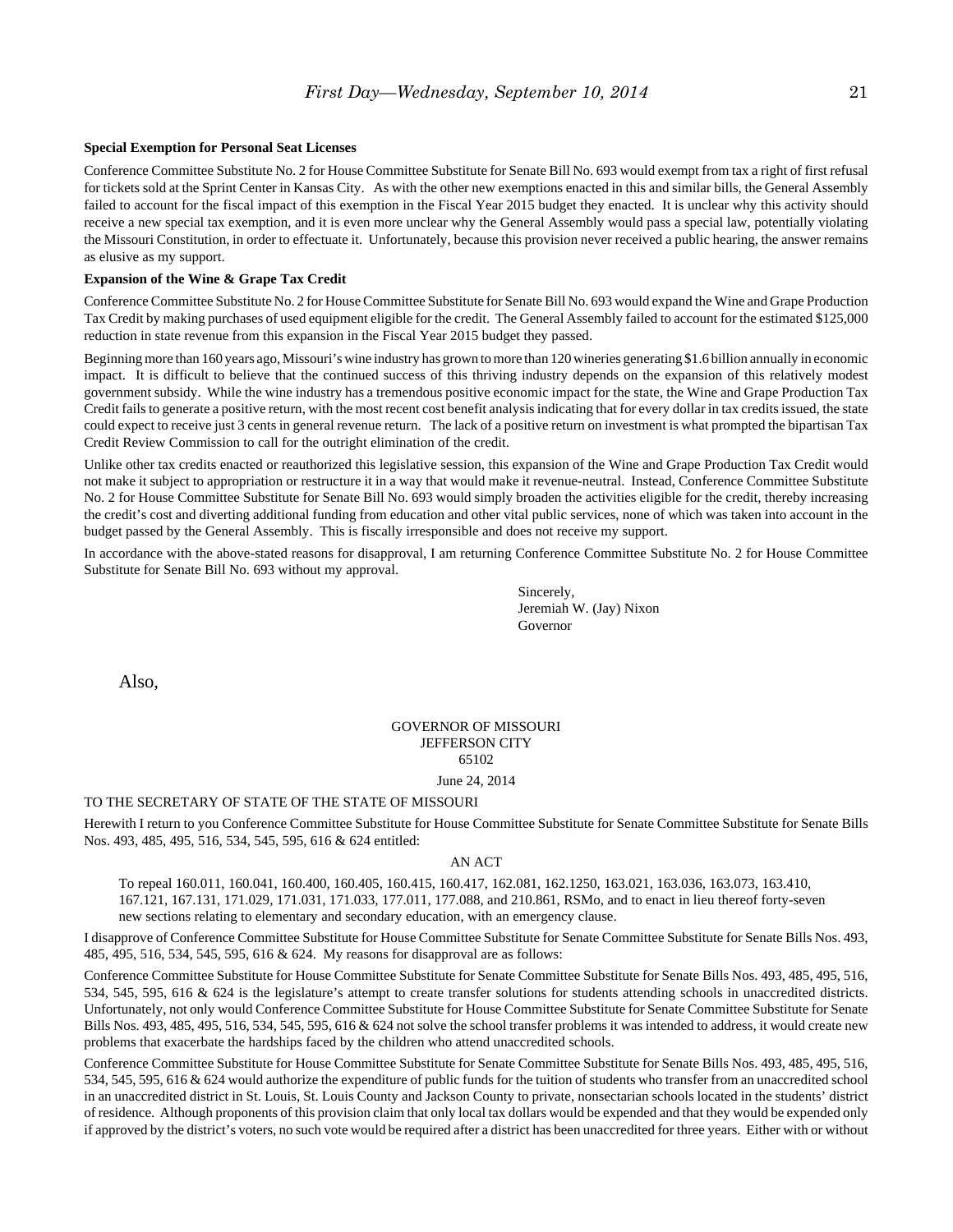a vote, the result would be the same—public money would be diverted to private schools, in clear violation of the Missouri Constitution.<sup>1</sup> In addition, through its enactment of Conference Committee Substitute for House Committee Substitute for Senate Committee Substitute for Senate Bills Nos. 493, 485, 495, 516, 534, 545, 595, 616 & 624, the General Assembly would extend this private school option without holding private schools responsible for how well they educate students. Unlike the accountability to taxpayers that locally elected school boards provide, this scheme for directing public funds to private schools would come with no such protection. Private schools do not have to answer to voters, their leadership does not have to stand for election or re-election, and their budgets are not transparent to allow public scrutiny. Accordingly, public funds should not be diverted to private schools.

In a particularly cruel reversal of existing law, Conference Committee Substitute for House Committee Substitute for Senate Committee Substitute for Senate Bills Nos. 493, 485, 495, 516, 534, 545, 595, 616 & 624 would also eliminate the current requirement that unaccredited districts pay for the transportation costs of transfers. This policy would be grossly unfair to the hundreds of families whose children transferred to accredited districts during the most recent school year with the understanding that their future transportation costs would be paid by the unaccredited, sending district. In this way, Conference Committee Substitute for House Committee Substitute for Senate Committee Substitute for Senate Bills Nos. 493, 485, 495, 516, 534, 545, 595, 616 & 624 would pull the rug out from under these families by eliminating the current obligation to pay for their school transportation costs.

Conference Committee Substitute for House Committee Substitute for Senate Committee Substitute for Senate Bills Nos. 493, 485, 495, 516, 534, 545, 595, 616 & 624 would also allow receiving districts to discount the tuition paid for transfers in exchange for not having to consider those students' performance data for accountability purposes for up to five years. Enshrining this cynical bargain in law shortchanges the very transfer students whose educational struggles this legislation was purported to help. This discount would allow districts to discard the transfer students they accept and not be held accountable for how they educate these students. As an example, consider transfers by high school students—a receiving district that accepted these students and extended a 30% tuition discount would never need to account for their academic performance on the district's Annual Performance Report.

Unrelated to the school transfer problem it purports to address, Conference Committee Substitute for House Committee Substitute for Senate Committee Substitute for Senate Bills Nos. 493, 485, 495, 516, 534, 545, 595, 616 & 624 also includes a provision very similar to the one I vetoed in Senate Committee Substitute for House Committee Substitute for House Bill No. 1789 (2012). This provision would deviate from the well-established procedure for assigning a student to another school district if the student's residence is located so as to create an unusual or unreasonable transportation hardship. A similar provision did not meet my approval in 2012 and neither does this one.

In accordance with the above-stated reasons for disapproval, I am returning Conference Committee Substitute for House Committee Substitute for Senate Committee Substitute for Senate Bills Nos. 493, 485, 495, 516, 534, 545, 595, 616 & 624 without my approval.

> Respectfully submitted, Jeremiah W. (Jay) Nixon Governor

 $<sup>1</sup>$  Article III, Section 38(a) of the Missouri Constitution provides:</sup>

The general assembly shall have no power to grant public money or property, or lend or authorize the lending of public credit, to any private person, association or corporation, excepting aid in public calamity, and general laws providing for pensions for the blind, for old age assistance, for aid to dependent or crippled children or the blind, for direct relief, for adjusted compensation, bonus or rehabilitation for discharged members of the armed services of the United States who were bona fide residents of this state during their service, and for the rehabilitation of other persons.

Also,

### GOVERNOR OF MISSOURI JEFFERSON CITY 65102 June 11, 2014

#### TO THE SECRETARY OF STATE OF THE STATE OF MISSOURI

Herewith I return to you House Committee Substitute for Senate Bill No. 727 entitled:

#### AN ACT

To amend chapters 144 and 208, RSMo, by adding thereto three new sections relating to farmers' markets.

I disapprove of House Committee Substitute for Senate Bill No. 727. My reasons for disapproval are as follows:

House Committee Substitute for Senate Bill No. 727 would continue a damaging trend by the General Assembly to enact special tax exemptions and credits that pick winners and losers through the tax code and shift a greater proportion of the tax burden to the majority of Missourians unable to utilize such loopholes. Not a penny of the special breaks in this bill or in the others that I am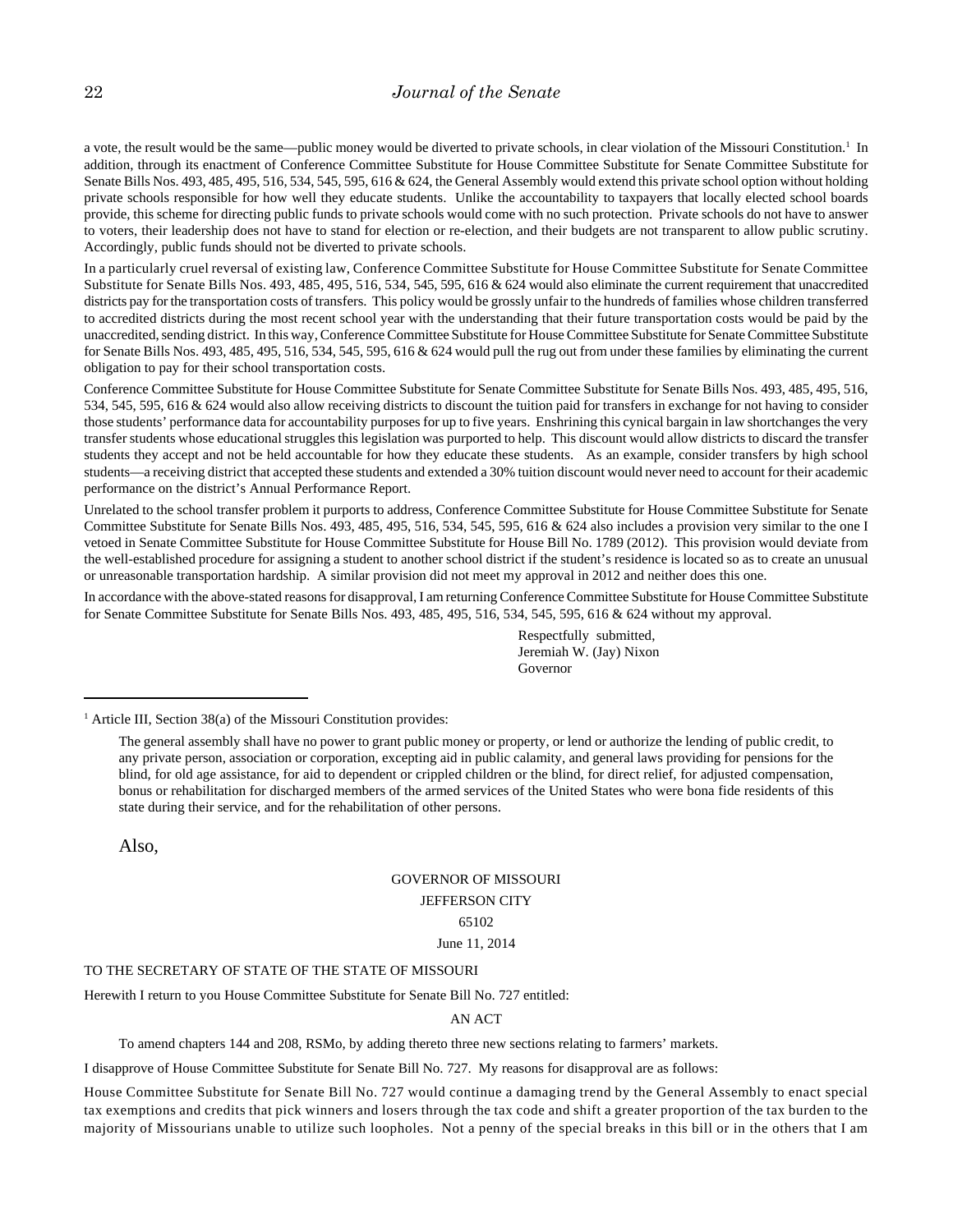vetoing today<sup>1</sup> was taken into account in the Fiscal Year 2015 budget passed by the General Assembly, leaving it significantly out of balance and requiring swift action to protect the State's fiscal well-being. This is fiscally irresponsible and cannot receive my support.

House Committee Substitute for Senate Bill No. 727 contains a number of provisions that could become law with my action on other legislation. However, I cannot support adding to the more than 200 sales tax exemptions in current law that divert funding from education, public safety, and other vital public services, particularly when the General Assembly has failed to account for it in the budget they passed.

House Committee Substitute for Senate Bill No. 727 would provide a new exemption from state and local taxes for sales of farm products at a farmers' market by entities who estimate that their annual farmers' market sales will be less than \$25,000. This means that entities who estimate that their annual famers' market sales will be \$25,000 or more would be subject to state and local tax. The sale of agricultural products grown in Missouri as well as those grown in other states would be subject to the exemption.

This provision, as drafted, would create confusion among both sellers and customers at farmers' markets and lead to significant governmental intrusion into their affairs. First, the bill contains an arbitrary limitation as to who is eligible for the exemption and who would have to collect tax based solely on whether they estimate they will have more or less than \$25,000 in farmers' markets sales. Thus, an individual who estimates sales of \$24,999 would not have to collect tax, but an individual estimating a dollar more in sales would. This could result in a consumer paying sales tax on the corn they purchase at one booth, while buying the corn tax free at the booth right next door. In addition, whether the tax applies is based on *estimated*, rather than *actual* sales. This would mean that a seller with actual sales far in excess of the \$25,000 limitation could continue to sell products tax-free, so long as they had previously "estimated" that their sales would be below the \$25,000 threshold. For example, under the bill a seller who estimates \$20,000 in sales but who actually has \$30,000 would not have to collect taxes on any of their sales, while a seller who estimates their sales at \$30,000 but has actual sales of just \$20,000 would have to collect taxes.

The provision would also increase governmental intrusion in order to police the limitation for \$25,000 in estimated annual sales. There is nothing in the bill directing how the estimated annual sales are to be derived, or to whom or how the required estimate is to be reported. Presumably, it will require all farmers' market sellers to complete paperwork and be subject to an audit of their sales information from at least the three previous years to determine the validity of the annual sales estimate. This would result in significant government access into otherwise private business information, which would appear inconsistent with the overall intent of this new exemption.

In accordance with the above-stated reasons for disapproval, I am returning House Committee Substitute for Senate Bill No. 727 without my approval.

> Respectfully submitted, Jeremiah W. (Jay) Nixon Governor

Also,

#### GOVERNOR OF MISSOURI JEFFERSON CITY 65102 July 7, 2014

TO THE SECRETARY OF STATE OF THE STATE OF MISSOURI

Herewith I return to you Senate Committee Substitute for Senate Bill No. 731 entitled:

#### AN ACT

To repeal sections 82.1025, 82.1027, 82.1028, 82.1029, and 82.1030, RSMo, and to enact in lieu thereof six new sections relating to property regulations in certain cities and counties.

I disapprove of Senate Committee Substitute for Senate Bill No. 731. My reasons for disapproval are as follows:

Senate Committee Substitute for Senate Bill No. 731 began as a well-meaning measure to provide additional tools for neighborhood organizations and property owners to hold negligent property owners accountable for diminished property values and unsafe conditions. However, an amendment added on the Senate floor would infringe upon private property rights by giving a broad new immunity for polluters creating environmental hazards and contamination that reduce nearby property values. For this reason, Senate Committee Substitute for Senate

<sup>&</sup>lt;sup>1</sup> Conference Committee Substitute for House Committee Substitute for Senate Bill No. 584; Conference Committee Substitute for Senate Committee Substitute for Senate Bill No. 612; Conference Committee Substitute for House Committee Substitute for Senate Bill No. 662; Conference Committee Substitute No. 2 for House Committee Substitute for Senate Bill No. 693; Senate Committee Substitute for Senate Bill No. 829; Conference Committee Substitute for House Committee Substitute for Senate Substitute for Senate Bill No. 860; Senate Committee Substitute for House Committee Substitute for House Bill No. 1296; House Bill No. 1455; and Senate Substitute for Senate Committee Substitute for House Bill No. 1865.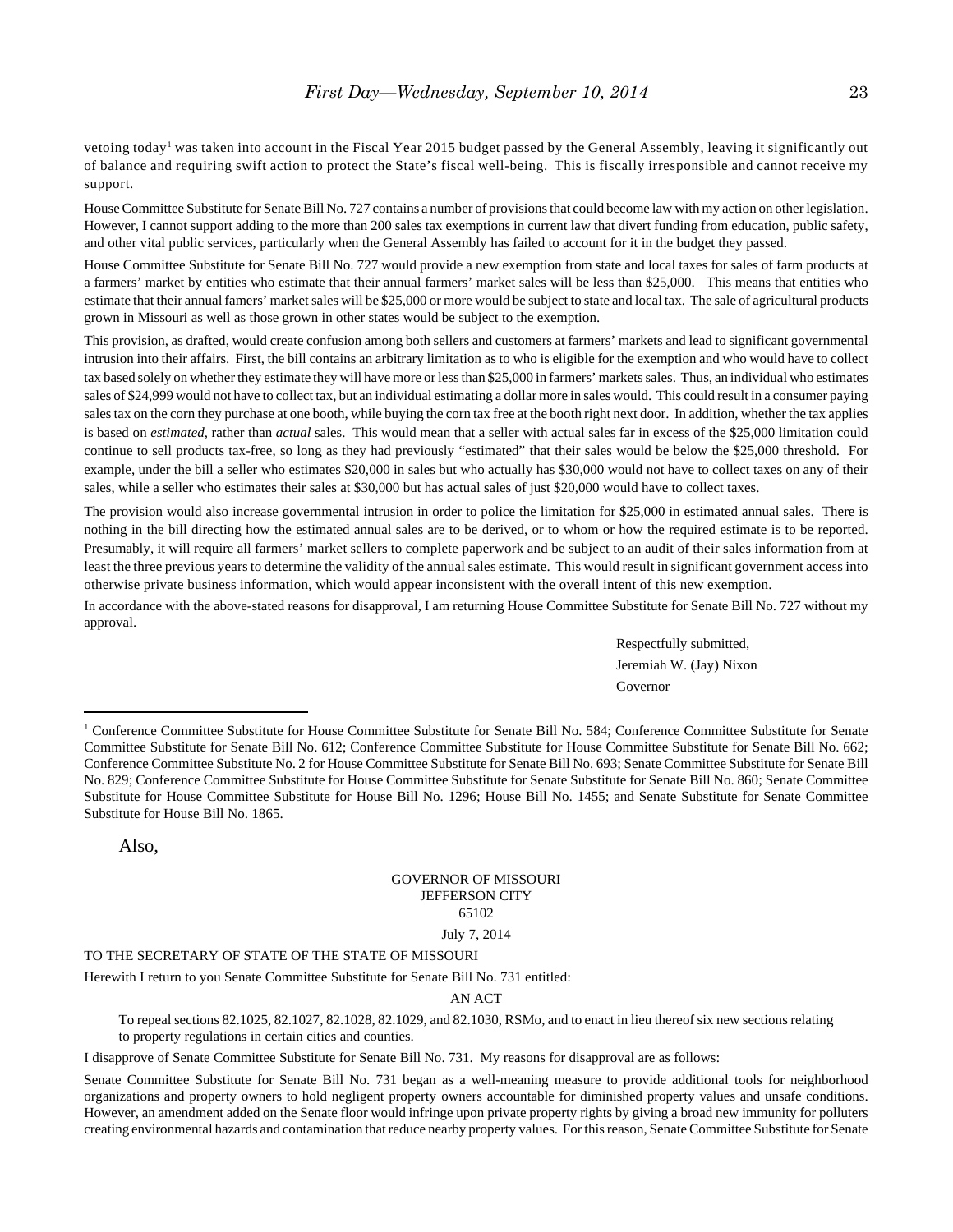Bill No. 731 does not receive my approval.

The Senate floor amendment to Senate Committee Substitute for Senate Bill No. 731, added as section 1 to the bill, would provide:

No action shall be brought under section 82.1025 or sections 82.1027 to 82.1030 if the owner of the property that is the subject of the action is in good faith compliance with *any* order issued by the department of natural resources, the United States Environmental Protection Agency, or the office of attorney general.

(emphasis added). This broad immunity would bar statutory nuisance actions by private property owners and neighborhood organizations in the counties of Jefferson, Platte, Franklin, Cass, Clay, Cole, and Cape Girardeau, and the cities of Springfield, St. Louis and Kansas City in the circumstances outlined. This would diminish the rights of property owners under current law to hold someone accountable for actions that reduce property values and create hazards to health, safety and the environment. For example, assume private property owners in St. Louis County are attempting to bring a statutory nuisance action seeking damages from the owner of a landfill that is contaminating nearby properties, creating noxious fumes, and decreasing area property values. Although such an action might proceed under current law, this bill would prohibit it if the Environmental Protection Agency (EPA), the Department of Natural Resources (DNR), or the Attorney General has ordered the landfill operator to clean up the contamination and the company is attempting to comply with that order.

Not only would this new immunity deprive private property owners of rights they enjoy under current law, its ambiguous wording would confer immunity even when the referenced government order does not apply to the property creating the nuisance. For example, assume DNR issues an order requiring a utility company to clean up contamination at a former facility in Randolph County. If the utility is complying with that clean-up order, this bill would also give the company immunity for operations creating a nuisance at its facilities in Franklin, St. Louis, Jefferson, Cape Girardeau, and Cole counties.

In addition, the ambiguous language of this immunity provision does not even require the party creating the nuisance to actually be in compliance with any of the referenced government orders. Instead, the immunity would be triggered upon "good faith," as opposed to *actual*, compliance. This could prevent private property owners from bringing a statutory nuisance action even when the party creating the nuisance is currently violating a government order. For example, a quarry in Cape Girardeau could be violating a DNR order to control dust emissions contaminating nearby property, but under this bill adjoining property owners would be barred from bringing a statutory nuisance action to protect their property so long as the quarry is attempting, even if unsuccessfully, to comply with the DNR order. Similarly, a chemical company in Cass County attempting to comply with a DNR order to clean up hazardous waste on its property may be immune from suit even if contamination from the buried chemicals has migrated into the drinking water used by neighboring property owners.

Senate Committee Substitute for Senate Bill No. 731 began with a noble purpose of strengthening the rights of property owners and neighborhood organizations, but the changes during the legislative process, particularly the Senate floor amendment providing a broad new immunity for those damaging the property of others, would move the state in the opposite direction. This I cannot support.

In accordance with the above stated reasons for disapproval, I am returning Senate Committee Substitute for Senate Bill No. 731 without my approval.

> Respectfully submitted, Jeremiah W. (Jay) Nixon Governor

Also,

#### GOVERNOR OF MISSOURI JEFFERSON CITY 65102 July 7, 2014

#### TO THE SECRETARY OF STATE OF THE STATE OF MISSOURI

Herewith I return to you House Committee Substitute for Senate Bill No. 508 entitled:

#### AN ACT

To repeal sections 43.530, 105.711, 208.631, 208.636, 208.640, 208.643, 208.646, and 376.2004, RSMo, and to enact in lieu thereof nine new sections relating to health insurance, with a penalty provision.

I disapprove of House Committee Substitute for Senate Bill No. 508. My reasons for disapproval are as follows:

House Committee Substitute for Senate Bill No. 508 contains a number of worthwhile provisions that can become law with my action on other legislation. However, this legislation does not receive my approval due to a significant drafting error.

House Committee Substitute for Senate Bill No. 508 would impose additional restrictions on the licensure of an individual as a "navigator," one who provides information or services in connection with eligibility, enrollment, or the program specifications of any health benefit exchange operating pursuant to the Affordable Care Act. Section 376.2004.6 of the bill would require an applicant for a navigator license to submit two full sets of fingerprints to the Missouri State Highway Patrol "for the purpose of obtaining a state and federal criminal records check under section 43.540 and Public Law 92-554 [sic]."

The bill's reference to Public Law 92-554 should be to Public Law 92-544. This mistaken reference to Public Law 92-554, which deals with alcohol abuse and prevention, instead of to Public Law 92-544, which deals with federal criminal records, was included in model legislation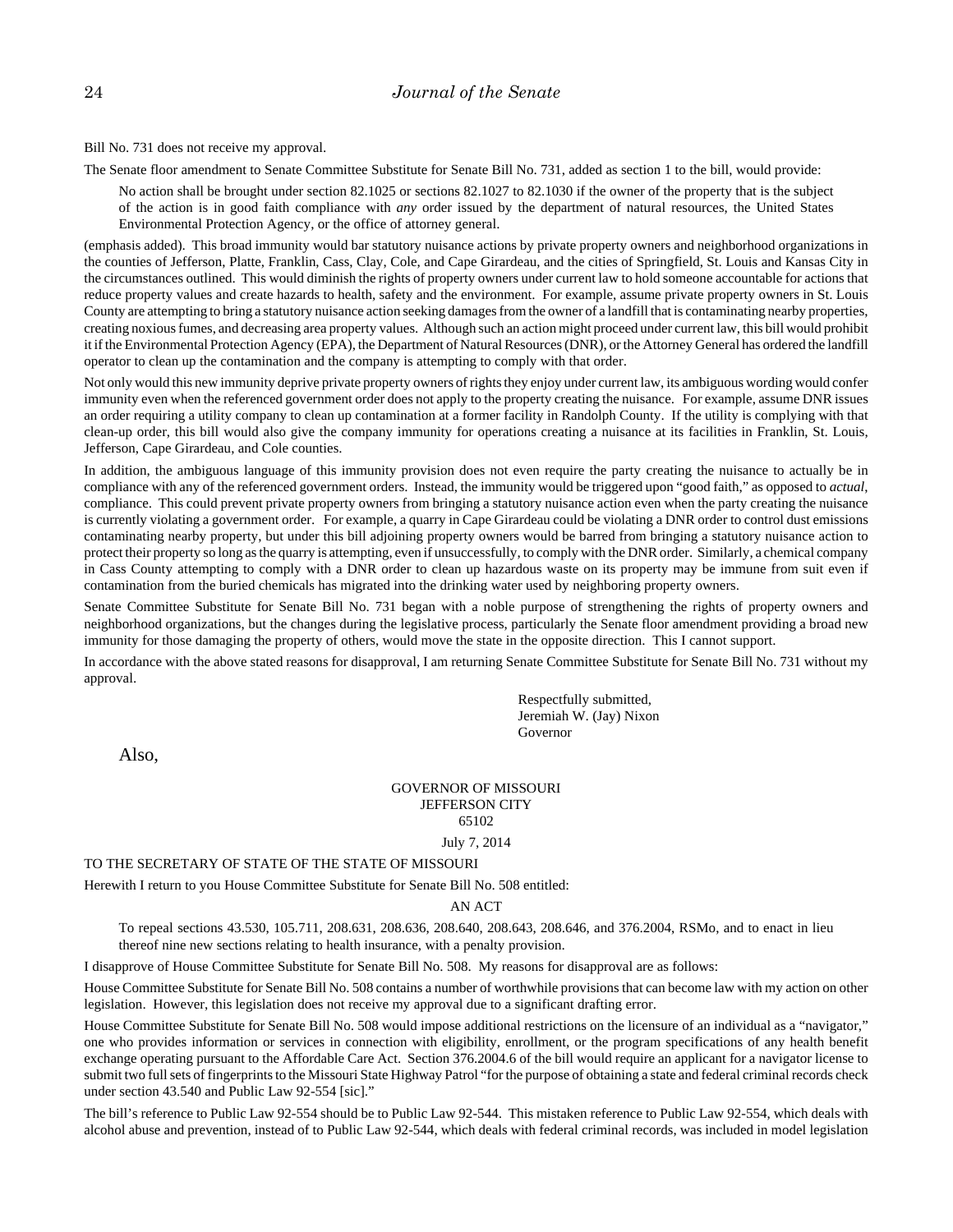developed by the American Legislative Exchange Council (ALEC) entitled the "Navigator Background Check Act," which provides, in relevant part:

(4) The **{insert state department of insurance}** shall submit a full set of fingerprints to the **{insert state department of public safety}** for the purpose of obtaining a state and federal criminal records check pursuant to **{insert relevant state criminal history records statute}** and Public Law 92-554 [sic]. The **{insert state department of insurance}** shall not issue the registration if the person has been convicted of a felony offense or a misdemeanor offense involving fraud or dishonesty.1

It appears that in copying and pasting from this ALEC model act, the General Assembly failed to correct this incorrect reference to Public Law 92-554.<sup>2</sup> While some may believe that such an error is "close enough" for a model act, it cannot be allowed to become the law of this State. Particularly in an area of the law that is the subject of ongoing litigation, a glaring defect such as this cannot simply be ignored. Accordingly, this measure does not receive my approval.

In accordance with the above-stated reasons for disapproval, I am returning House Committee Substitute for Senate Bill No. 508 without my approval.

> Respectfully submitted, Jeremiah W. (Jay) Nixon Governor

Also,

### GOVERNOR OF MISSOURI JEFFERSON CITY 65102

July 10, 2014

### TO THE SECRETARY OF STATE OF THE STATE OF MISSOURI

Herewith I return to you House Committee Substitute for Senate Substitute for Senate Bill No. 575 entitled:

#### AN ACT

To repeal sections 8.597, 21.440, 21.445, 21.450, 21.455, 21.460, 21.465, 21.530, 21.535, 21.537, 21.795, 21.800, 21.801, 21.820, 21.835, 21.850, 21.910, 21.920, 30.953, 30.954, 30.956, 30.959, 30.962, 30.965, 30.968, 30.971, 33.150, 33.850, 37.250, 135.210, 135.230, 167.042, 167.195, 191.115, 191.934, 197.291, 208.952, 208.955, 210.153, 215.261, 215.262, 217.025, 217.550, 217.567, 262.950, 301.129, 313.001, 320.092, 338.321, 348.439, 361.120, 376.1190, 383.250, 386.145, 476.681, 620.050, 620.602, 620.1300, 630.010, 630.461, and 650.120, RSMo, section 105.955 as truly agreed to and finally passed by conference committee substitute no. 3 for house committee substitute no. 2 for senate bill no. 844, ninety-fifth general assembly, second regular session, section 208.275 as enacted by senate substitute for senate committee substitute for house committee substitute for house bill no. 555 merged with senate substitute no. 2 for house bill no. 648, ninety-sixth general assembly, first regular session, section 208.275 as enacted by senate committee substitute for house committee substitute for house bill no. 464, ninety-sixth general assembly, first regular session, and section 476.055 as enacted by conference committee substitute for house committee substitute for senate bill no. 636, ninety-sixth general assembly, second regular session, and to enact in lieu thereof twenty-one new sections relating to the existence of certain committees.

I disapprove of House Committee Substitute for Senate Substitute for Senate Bill No. 575. My reasons for disapproval are as follows:

House Committee Substitute for Senate Substitute for Senate Bill No. 575 contains a number of worthwhile provisions that can become law with my action on other legislation. However, this legislation does not receive my approval due to the inclusion of provisions limiting the requirement for actuarial analysis of health insurance benefit mandates and repealing the MO HealthNet Oversight Committee.

House Committee Substitute for Senate Substitute for Senate Bill No. 575 would repeal the current requirement that an actuarial analysis be conducted on any proposed legislation imposing a new health insurance benefit mandate and replace it with a more modest requirement to perform an actuarial analysis only on health insurance mandates actually enacted by the General Assembly. In so limiting the requirement for an actuarial analysis, House Committee Substitute for Senate Substitute for Senate Bill No. 575 thwarts the original intent of the law, which was to ensure that the General Assembly fully understood the fiscal impact of such mandates *prior* to their enactment. A measure such as this that would limit the information available to policymakers before they vote to impose a new mandate does not receive my support.

In addition, the MO HealthNet Oversight Committee consists of a bipartisan group of legislators and experienced Medicaid providers.

<sup>&</sup>lt;sup>1</sup>The full text of the ALEC Model "Navigator Background Check Act" is available at http://www.alec.org/model-legislation/navigatorbackground-check-act/.

<sup>&</sup>lt;sup>2</sup> Some state legislatures that have considered similar navigator-related legislation derived from the ALEC model legislation have taken the opportunity to fix the incorrect reference from the ALEC model before enacting it. *See* Arizona House Bill 2508 (2014), available at http://www.azleg.gov/legtext/51leg/2r/laws/0153.pdf. However, like the Missouri General Assembly, other state legislatures considering such legislation have simply parroted the incorrect reference from the ALEC model act without alteration. *See* Kansas Senate Bill 362 (2014), available at http://www.kslegislature.org/li/b2013\_14/measures/documents/sb362\_01\_0000.pdf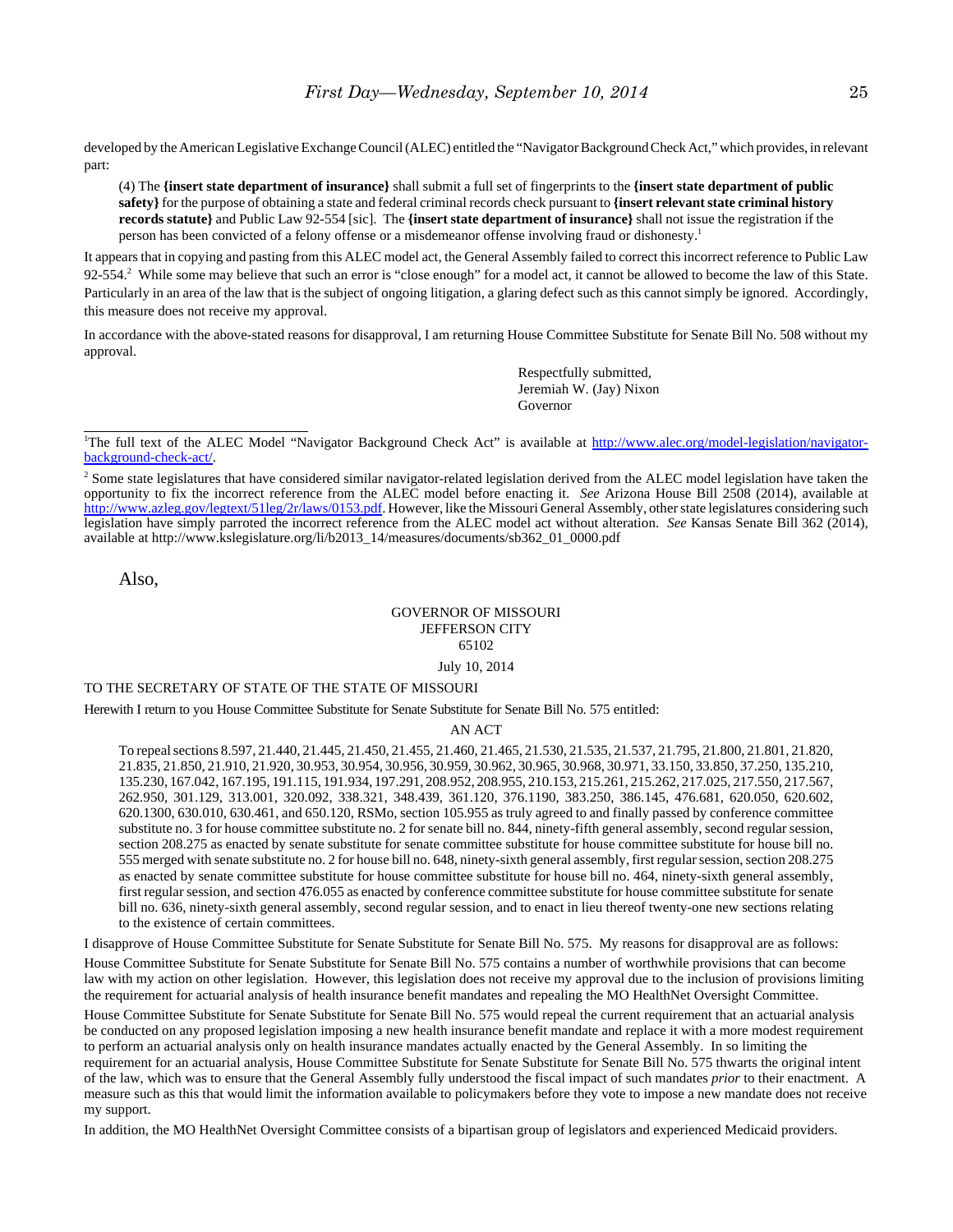House Committee Substitute for Senate Substitute for Senate Bill No. 575 would repeal the MO HealthNet Oversight Committee, while making permanent the Joint Committee on MO HealthNet, which is composed exclusively of legislators. The elimination of the MO HealthNet Oversight Committee would leave future responsibility for oversight of Missouri's Medicaid system without the benefit of formal representation by individuals with specialized expertise in the committee's subject matter. Oversight of a program of this significance should draw from the full spectrum of available resources and perspectives, rather than being limited to a select group of public officials.

In accordance with the above-stated reasons for disapproval, I am returning House Committee Substitute for Senate Substitute for Senate Bill No. 575 without my approval.

> Respectfully submitted, Jeremiah W. (Jay) Nixon Governor

Also,

### GOVERNOR OF MISSOURI JEFFERSON CITY 65102

June 11, 2014

TO THE SECRETARY OF STATE OF THE STATE OF MISSOURI

Herewith I return to you Conference Committee Substitute for Senate Committee Substitute for Senate Bill No. 612 entitled:

AN ACT

To repeal sections 143.183, 143.451, 144.021, and 144.054, RSMo, and to enact in lieu thereof four new sections relating to taxation.

I disapprove of Conference Committee Substitute for Senate Committee Substitute for Senate Bill No. 612. My reasons for disapproval are as follows:

Conference Committee Substitute for Senate Committee Substitute for Senate Bill No. 612 would continue a damaging trend by the General Assembly to enact special tax exemptions and credits that pick winners and losers through the tax code and shift a greater proportion of the tax burden to the majority of Missourians unable to utilize such loopholes. Not a penny of the special breaks in this bill or in the others that I am vetoing today<sup>1</sup> was taken into account in the Fiscal Year 2015 budget passed by the General Assembly, leaving it significantly out of balance and requiring swift action to protect the State's fiscal well-being. This is fiscally irresponsible and cannot receive my support.

In enacting and its brethren in the final hours of the legislative session, the General Assembly disregarded the normal legislative process, slipping in costly provisions without public hearings and without fiscal notes reflecting the impact on the state budget. And just as legislators ignored the legislative process, so too did they disregard the budget process by passing a budget just a week earlier that failed to account for this final day spending spree. Unlike the fiscal impact of Senate Substitute No. 3 for Senate Committee Substitute for Senate Bill Nos. 509 & 496, which today's lawmakers have conveniently foisted off on future budgets for education, public safety and other vital public services, the fiscal impact of the special breaks I am vetoing today would begin impacting budgets in the fiscal year starting in less than 30 days. There are no delays, triggers, or other gimmicks that could be touted as shielding education, public safety, and other vital public services, at both the state and local level,<sup>2</sup> from the projected nearly \$776 million in state and local revenue legislators voted to send to narrow special interests on

<sup>&</sup>lt;sup>1</sup> Conference Committee Substitute for House Committee Substitute for Senate Bill No. 584; Conference Committee Substitute for House Committee Substitute for Senate Bill No. 662; Conference Committee Substitute No. 2 for House Committee Substitute for Senate Bill No. 693; House Committee Substitute for Senate Bill No. 727; Senate Committee Substitute for Senate Bill No. 829; Conference Committee Substitute for House Committee Substitute for Senate Substitute for Senate Bill No. 860; Senate Committee Substitute for House Committee Substitute for House Bill No. 1296; House Bill No. 1455; and Senate Substitute for Senate Committee Substitute for House Bill No. 1865.

<sup>&</sup>lt;sup>2</sup> In addition to impacting the general local sales tax imposed under Section 32.085, exemptions from local sales tax would reduce revenue collected through numerous voterapproved local sales taxes that are targeted to specific, community supported needs. Examples include the County Anti-Drug Sales Tax, Sections 67.391, 67.392, RSMo; County Construction Sales Tax, Sections 67.550, 67.590, RSMo; Museums and Festivals Sales Tax, Sections 67.571, 67.578, RSMo; Law Enforcement Services Sales Tax, Sections 67.582, 67.584, 92.500, RSMo; Capital Improvements Sales Tax, Sections 67.700, 67.730, 94.577, 94.578, 94.890, RSMo; Storm Water Control and Public Works Sales Tax, Sections 67.701, 67.729, 94.413, RSMo; Public Recreation Projects and Programs Sales Tax, Sections 67.745, 67.782, RSMo; Regional Recreation Districts Sales Tax, Section 67.799, RSMo; Perry County Senior Services and Youth Programs Sales Tax, Section 67.997, RSMo; Economic Development Sales Tax, Sections 67.1300, 67.1303, 67.1305, 94.1008, 94.1010, 94.1012, RSMo; Community Improvement Districts Sales Tax, Section 67.1545, RSMo; Metropolitan Parks and Recreation Districts Sales Tax, Section 67.1712, RSMo; Children's Services Sales Tax, Section 67.1775, RSMo; Water Quality, Tourism, and Infrastructure Sales Tax, Section 67.1922, RSMo; Tourism Community Enhancement Districts Sales Tax, Section 67.1959, RSMo; Exhibition Center and Recreational Facility Districts Sales Tax, Section 67.2000, RSMo; Tourism Promotion Sales Tax, Section 67.2030, RSMo; Construction of Women's and Children's Shelter Sales Tax, Section 67.2040, RSMo; Theater, Cultural Arts, and Entertainment Districts Sales Tax, Section 67.2530, RSMo; Parks, Trails, and Greenways Districts Sales Tax, Section 67.5012, RSMo; Mass Transit Sales Tax, Section 92.402, RSMo; Public Safety Sales Tax, Sections 94.579, 94.581, 94.900, 94.902, RSMo; Community Center Sales Tax, Section 94.585, RSMo; Transportation Sales Tax, Sections 94.605, 94.660, 94.705, RSMo; Historical Locations and Museums Sales Tax, Section 94.950, RSMo; Medical Care for the Medically Indigent Sales Tax, Section 94.1000, RSMo; Kansas City Zoological District Sales Tax, Sections 94.1000, 184.503, RSMo; Transportation Development District Sales Tax, Section 238.235, RSMo; County Transit Authority Sales Tax, Section 238.410, RSMo; and Storm Water Control and Parks Sales Tax, Section 644.032, RSMo.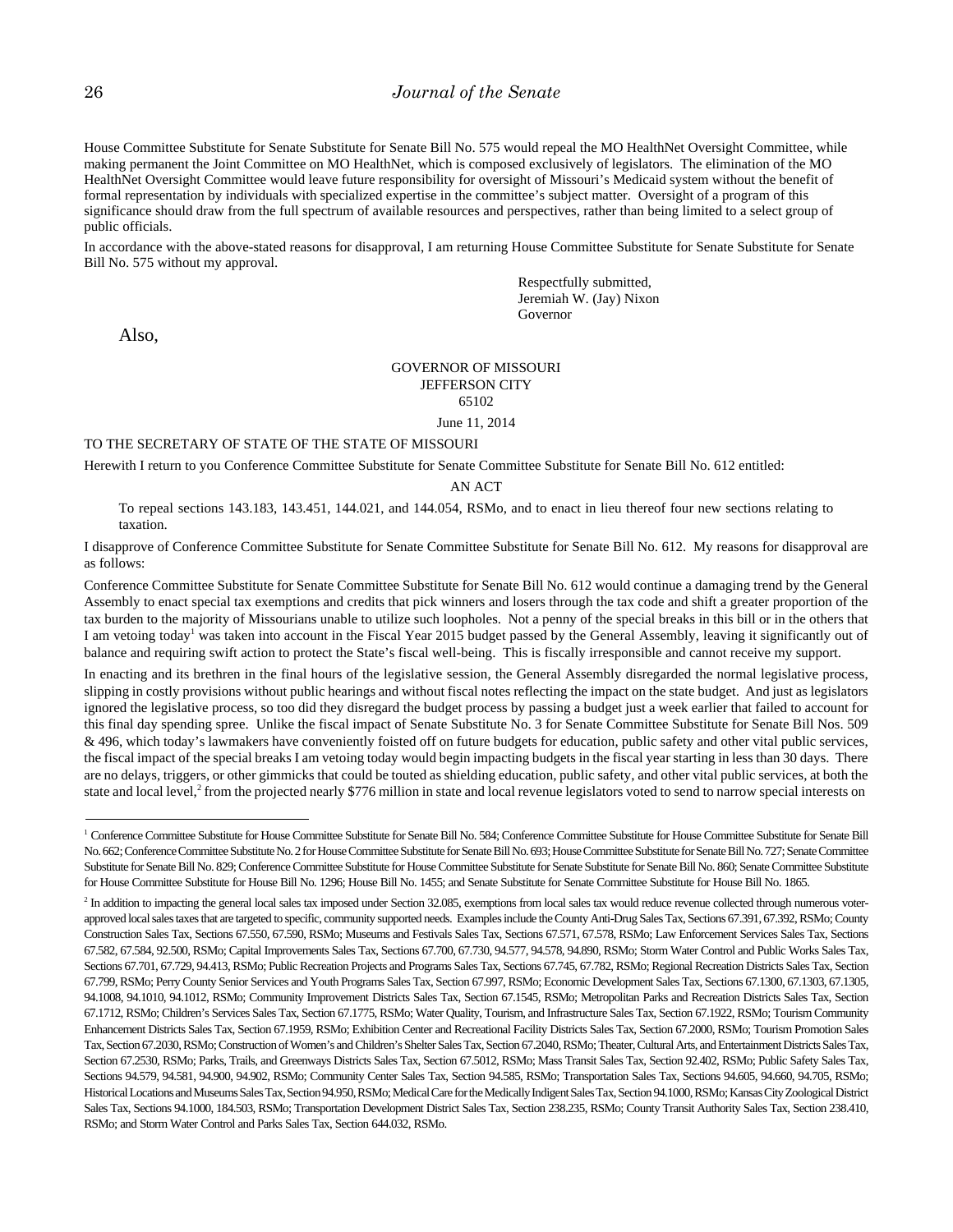the last day of session. While the General Assembly may have abdicated its fiscal responsibilities in failing to account for this budgetary impact, the resulting imbalance cannot be ignored and will have to be corrected through dramatic spending reductions.

Conference Committee Substitute for Senate Committee Substitute for Senate Bill No. 612 and the other measures I am vetoing today would add to the more than 260 sales tax exemptions and tax credits that litter Missouri's tax code without requiring the creation of a single new job. The continued erosion of the tax base through such individualized exemptions and credits violates well-established principles of sound tax policy calling for a broad tax base so that tax rates can remain low. The General Assembly has ignored repeated calls to reduce these costly and inefficient carve-outs and has instead rushed through many more, leaving Missouri families to pick up the tab for education and vital public services.

The unabated growth of such special carve-outs and the fiscal irresponsibility of failing to budget for them are all the more troubling when the General Assembly is simultaneously seeking to raise taxes on all Missourians with what could be the largest tax hike in Missouri history. While the benefits of the more than one billion dollars in annual tax breaks passed by the legislature over the past two months will go disproportionately to the wealthy, the burden of this multi-billion dollar tax increase for transportation would fall disproportionately on Missouri's working families and seniors.

The special breaks in Conference Committee Substitute for Senate Committee Substitute for Senate Bill No. 612 and the other bills that I am vetoing today are not the mere clarifications that their supporters claim. Instead, they seek to overrule no fewer than twenty Missouri Supreme Court cases going back to 1977 that have been followed by the department of revenue over the course of previous and current administrations. In nearly every one of the cases sought to be overturned, the court ruled that the law enacted by the General Assembly required a tax to be collected, notwithstanding that a particular businesses had hoped to be excused from the legal obligations we all share. While it is well within the rights of a losing litigant to petition their elected representatives, it is wholly disingenuous to call doing so here anything other than what it is—seeking a special exemption from the law, as currently written and as confirmed by the courts.

Throughout my time as Governor, I have worked with legislators on fiscally responsible ways to improve our tax code while protecting our state's fiscal health, including the four tax cuts that I have signed into law. Even during this legislative session, I worked directly with legislators to put forward a specific, concrete proposal that would have lowered taxes for Missourians and reined in costly and inefficient tax credits for special interests, broadened the overall tax base and reduced tax rates, while protecting our ability to invest in education and other vital public services. Unfortunately, the General Assembly refused to enact this broad tax relief in favor of narrow giveaways like those contained in Conference Committee Substitute for Senate Committee Substitute for Senate Bill No. 612 and the other bills I am vetoing today. For the reasons stated herein, this is an endeavor I cannot support.

#### **Windfall Refunds and Retroactive Immunity**

Conference Committee Substitute for Senate Committee Substitute for Senate Bill No. 612 would mandate governmental notification before a business is under any legal obligation to collect and remit sales tax under an administrative or judicial decision that modifies the items subject to tax. *See* Section 144.021.2. This ambiguously-worded provision is projected to reduce state and local revenues by up to \$200 million annually.<sup>3</sup> As with the various other tax measures the General Assembly rushed through on the last day of session, the Fiscal Year 2015 budget they enacted fails to account for any of the revenue reductions that would result from this provision.

Mandatory governmental notification before a law applies would turn on its head the long-standing principle of our democracy that individuals are presumed to know the law. It is one thing to require the government to provide information about recent developments in the law so that those affected can adjust their prospective conduct accordingly, but it is quite another to condition whether that law even applies based upon whether a person has received personal notification of the law's existence. This kind of governmental paternalism is unprecedented. This year alone the General Assembly passed nearly 200 bills modifying thousands of pages of Missouri law that apply to all manner of conduct. The General Assembly should not have to send a letter to every Missourian before this legion of new laws takes effect. Similarly, every potential criminal should not have to receive a notice describing this year's revisions to the state's criminal code before they can be prosecuted under it.

This provision in Conference Committee Substitute for Senate Committee Substitute for Senate Bill No. 612 also misunderstands tax law. Although a decision of the director of revenue is listed as an example of a "modification" triggering the duty to notify established by the bill, the director has no power to finally determine whether an item is taxable or not; that authority lies solely with those who write the tax laws—the General Assembly—and those that finally interpret them—the Missouri Supreme Court. *See* Mo. Const. Art. V, Sec. 3 (giving the Missouri Supreme Court exclusive appellate jurisdiction over the construction of the revenue laws of this state). Similarly, a decision of the administrative hearing commission is listed as something that can trigger notification. However, while the administrative hearing commission has the power to hear individual disputes, a decision of that body is not binding beyond the parties, and therefore it cannot finally "modify" what is taxable or not for other affected sellers.

Although a decision of the Missouri Supreme Court might "change[ ] which items of tangible personal property or services are taxable" within the meaning of the bill, the court decisions that purportedly prompted this provision and many of the new exemptions passed on the final day of the legislative session did not. In each of those cases, the Missouri Supreme Court found that the current law, as enacted by the General

<sup>&</sup>lt;sup>3</sup> A significant portion of the fiscal impact from this provision is due to its failure to prohibit a business that was properly collecting tax from claiming a refund for the taxes it paid prior to receiving the notification called for under the bill. Conference Committee Substitute for House Committee Substitute for Senate Bill No. 662, which I am also vetoing today, contains a similar provision but includes language that expressly prohibits refunds for businesses that had been correctly collecting the tax, thereby reducing its projected fiscal impact.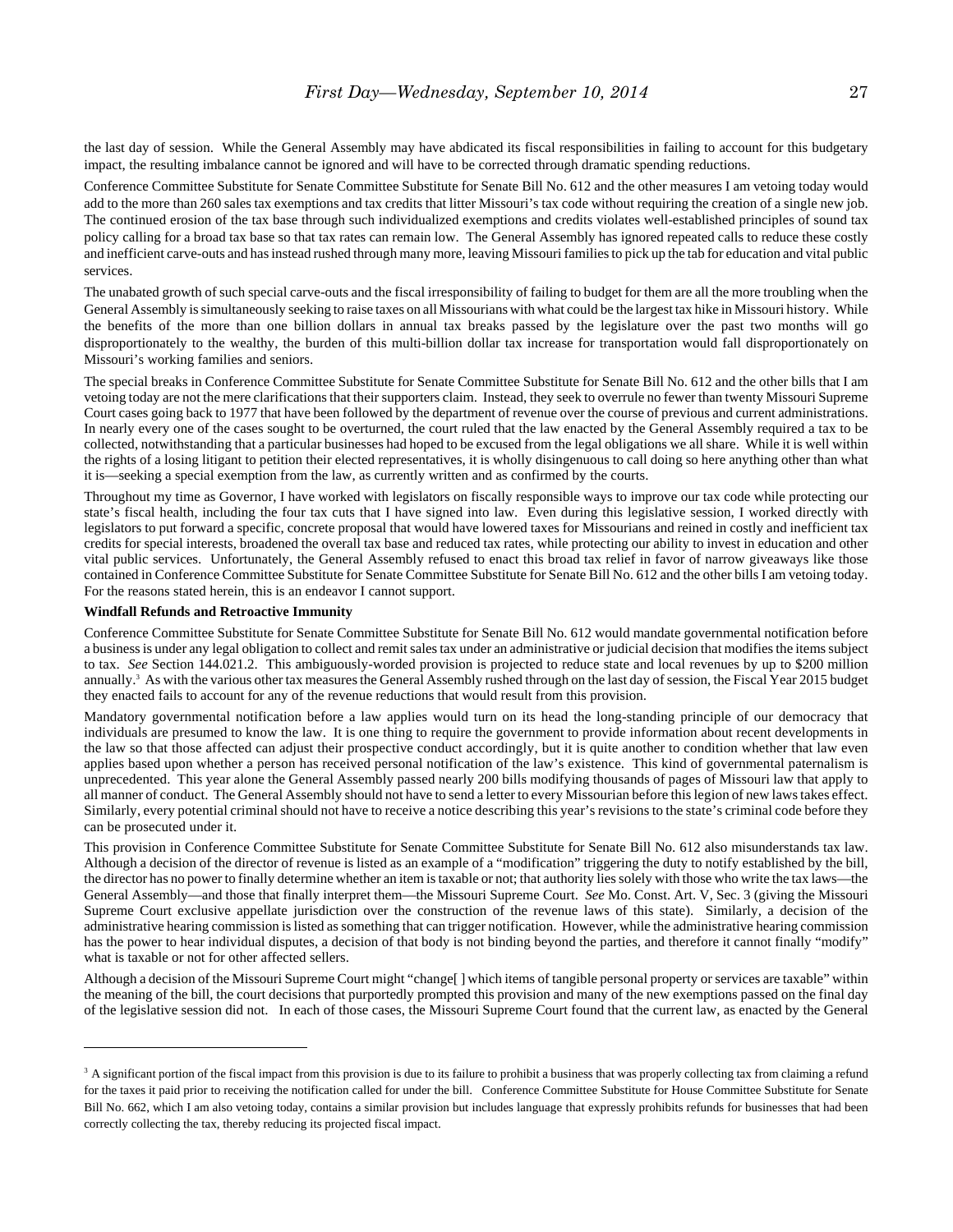Assembly, required a tax to be paid, notwithstanding that a particular business had tried to get out of this legal obligation.4 The decisions did not newly subject an item to tax; instead, they simply confirmed that such items were and are taxable. However, there is nothing in this bill to prevent a business from arguing that court decisions like these are "modifications" triggering a notification to all affected sellers that what was always taxable continues to be taxable as confirmed by the Missouri Supreme Court.

The bill provides far-reaching consequences for such a notification. Under the bill, a failure to notify an affected seller "shall relieve such seller of liability for taxes that would be due under the modification." *See* Section 144.021.2. Accordingly, receiving a notification gives any business that was not collecting taxes prior to the notice retroactive immunity for taxes that the Missouri Supreme Court has confirmed should have been collected. Under this bill, even the specific business that had sought to avoid paying taxes, hired a lawyer to litigate the issue, and lost in court, could argue that it had no tax liability for any of the taxes the court ordered it to pay prior to being notified of the decision in its own case.

Even more problematic than retroactive immunity for businesses that had not been collecting and remitting the taxes required by the law would be the windfall for businesses that had been correctly collecting the taxes required prior to the court decision confirming their obligation to do so. Conference Committee Substitute for Senate Committee Substitute for Senate Bill No. 612 would waive any tax liability prior to receiving the required notification and, unlike a similar provision in Conference Committee Substitute for House Committee Substitute for Senate Bill No. 662, it does not expressly preclude a business that had been properly collecting the tax from this waiver of tax liability. Accordingly, there is nothing in this bill preventing a business that was properly collecting the tax from claiming a refund for the taxes it correctly collected prior to being notified of a Missouri Supreme Court decision confirming that the tax it had been correctly collecting was required under the law. Under this provision, the vast majority of businesses properly collecting tax could seek a windfall refund simply because a particular business had sought to avoid its legal obligation, litigated, and lost.

The problems with this provision extend beyond windfall refunds and retroactive immunity, to the additional governmental intrusion and burden on taxpayers that could result from the requirement to provide a personal notification to each and every affected seller. Such individualized notification would require the department of revenue to more closely and more frequently scrutinize sales data and other business information it obtains and to potentially require additional information in order to determine precisely which businesses might be affected by a given decision. In addition, because addresses, ownership and personal contact information change over time, the department would need to gather updated information more frequently and perhaps maintain a comprehensive database of such information to ensure cost-effective compliance with the personalized notification requirement of the bill. The need to continually maintain up-to-date sales and other business information would result in additional burdens for taxpayers that could be avoided with a less onerous, and likely more effective, method of providing generalized notice of updates in the law than the personal notification mandated by Conference Committee Substitute for Senate Committee Substitute for Senate Bill No. 612.

If it were to become law, Conference Committee Substitute for Senate Committee Substitute for Senate Bill No. 612 would create no shortage of work for tax attorneys and consultants. It provides a clear incentive for businesses to engage in otherwise unnecessary litigation in the hopes of obtaining a "decision" arguably constituting a "modification" in order to trigger individual notification and then either a windfall refund if they were complying with the law or retroactive immunity if they were violating it. Moreover, it will require all taxpayers to bear the cost of staffing and postage to comply with the personal notification mandate, while putting additional burdens on businesses through additional government intrusion into their affairs. While providing up-to-date information to taxpayers is a laudable policy, Conference Committee Substitute for Senate Committee Substitute for Senate Bill No. 612 fails to accomplish it and instead puts additional burden on taxpayers and significantly reduces state and local revenue. Accordingly, this measure does not receive my support.

#### **Special Exemptions for Commercial Laundries and Dry Cleaners**

Conference Committee Substitute for Senate Committee Substitute for Senate Bill No. 612 would exempt commercial laundries and dry cleaners from paying state and local sales and use taxes on their purchases of materials, goods, machinery, electrical energy and gas, chemicals, soaps, detergents, cleaning and sanitizing agents, and other ingredients used to treat, clean and sanitize textiles. These new tax exemptions would only be available for large commercial and industrial laundries and dry cleaners—facilities that process at least 500 pounds per hour and 60,000 pounds per week. There is no requirement that a benefitting business create any new jobs to take advantage of these broad new exemptions. Moreover, the General Assembly failed to account for the projected \$2 million annual reduction in state revenue in the budget they enacted for the fiscal year starting July 1, as well as an additional \$2 million reduction projected for local jurisdictions.

Like many of the exemptions and carve-outs rushed through on the last day of the legislative session, these new exemptions for laundries and dry cleaners are not mere clarifications of existing sales and use tax law. Instead, this provision would seek to overrule 25 years of legal precedent holding that cleaning dirty clothes is not the same as manufacturing. In 1989, the Missouri Supreme Court first "plumbed the sudsy depths of various sales and use tax exemptions and found no application to commercial laundry operations." *AAA Laundry & Linen Supply Co. v. Director of Revenue*, 425 S.W.3d 126, 127 (Mo. banc 2014) (discussing *Unitog Rental Services, Inc. v. Director of Revenue*, 779 S.W.2d

<sup>4</sup> This is true whether it was the court reaffirming this year the tax a laundry first sought to avoid in 1989, *see AAA Laundry & Linen Supply Co. v. Director of Revenue*, 425 S.W.3d 126, 127 (Mo. banc 2014) (discussing *Unitog Rental Services, Inc. v. Director of Revenue,* 779 S.W.2d 568 (Mo. banc 1989)), affirming that the General Assembly's laws did not exempt the purchases claimed as tax free by convenience stores, restaurants, or grocery stores, *see Aquila Foreign Qualifications Corp. v. Director of Revenue*, 362 S.W.3d 1, 2 (Mo. banc 2012); *Brinker Missouri, Inc. v. Director of Revenue*, 319 S.W.3d 433, 435 (Mo. banc 2010); *Union Elec. Co. v. Director of Revenue*, 425 S.W.3d 118, 120 (Mo. banc 2014), or clarifying in 2008 that "tax is due for 'fees paid to, or in any place of amusement, entertainment or recreation," *see Michael Jaudes Fitness Edge, Inc. v. Director of Revenue*, 248 S.W.3d 606 (Mo. banc 2008) (affirming denial of refund claim for taxes paid at fitness center based on *Wilson's Total Fitness Center, Inc. v. Director of Revenue*, 38 S.W.3d 424 (Mo. banc 2001)).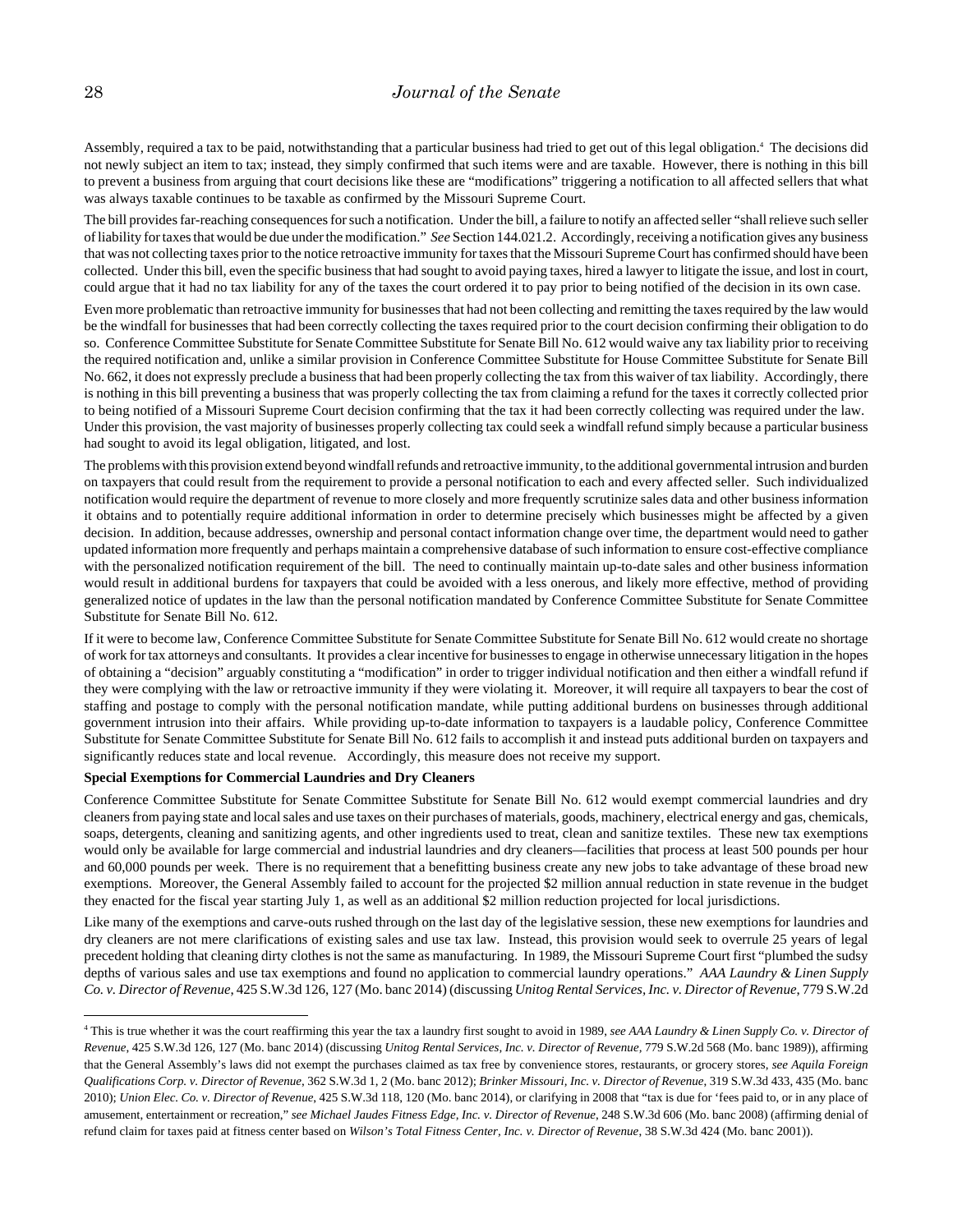568 (Mo. banc 1989)). Earlier this year, the court similarly rejected a commercial laundry's attempt to avoid paying its taxes, reiterating that, as in 1989, the laws enacted by the General Assembly did not provide a tax exemption. *Id.* at 127-29. Following this decision, the laundry league lobbied lawmakers for tailor-made exemptions that would treat ironing out the wrinkles as "processing" a shirt and getting out the grass stains as "manufacturing" a pair of pants, thereby abrogating a quarter century of law and relieving the laundries of their previous legal obligations.

Because these new exemptions were enacted without regard for the normal legislative process—slipped into the bill without ever being in an introduced bill, without ever being the subject of a public hearing, and without ever being included in a fiscal note that reflected their cost—it is not surprising that they promote poor tax policy. First, these exemptions draw a seemingly arbitrary distinction between the laundries and dry cleaners fortunate enough to gain this generous new benefit and the rest who are left out to dry. Under this provision, a laundry that processes 59,999 pounds per week would have to continue paying their taxes, but a laundry processing a single pound more would be entitled to broad new exemptions from state and local taxes. This distorts the free market and puts smaller laundries and dry cleaners (not to mention the Missouri families who are doing their own laundry) in the position of subsidizing the operations of the larger ones. The large commercial laundries might be getting their detergent tax-free, but the rest of Missouri taxpayers would be getting taken to the cleaners.

Moreover, this provision does not simply give commercial laundries and dry cleaners the same tax exemptions enjoyed by other businesses. It gives them more lucrative ones. Although some of the tax exemptions available to manufacturers are limited solely to state taxes, these new exemptions for laundries would apply to local taxes as well. With this provision, the General Assembly would be privileging washing dirty clothes over manufacturing new products, giving commercial dry cleaners and laundries a better deal than Missouri manufacturers without any clearly-articulated economic justification for doing so and without requiring the creation of a even a single new job. Particularly when coupled with the fiscal irresponsibility of failing to account for the fiscal impact in the budget, these exemptions represent poor tax policy and poor fiscal policy, and cannot receive my approval.

#### **Corporate Income Allocation**

Conference Committee Substitute for Senate Committee Substitute for Senate Bill No. 612 would enable additional businesses to reduce their corporate income taxes by utilizing an alternative method of calculating the amount of their income that is derived in Missouri. Legislation enacted last year authorized this alternative allocation method for manufacturers and other businesses selling tangible personal property. This provision would expand this alternative method to sellers of intangible personal property and service providers such as law firms, accounting firms, stock brokers, bond traders, real estate holding companies, and consultants.

Like many of the tax measures enacted during the final hours of the legislative session, this provision was never the subject of a public hearing and was not accounted for in the Fiscal Year 2015 budget passed by the General Assembly. A change to Missouri's tax policy that would reduce state revenues by up to \$15 million annually according to the legislature's own estimate should be the subject of open debate, and the foregone revenue must be accounted for in the budget in order to receive my support.

In accordance with the above-stated reasons for disapproval, I am returning Conference Committee Substitute for Senate Committee Substitute for Senate Bill No. 612 without my approval.

> Sincerely, Jeremiah W. (Jay) Nixon Governor

Also,

### GOVERNOR OF MISSOURI JEFFERSON CITY 65102

#### July 8, 2014

#### TO THE SECRETARY OF STATE OF THE STATE OF MISSOURI

Herewith I return to you Conference Committee Substitute for House Committee Substitute for Senate Bill No. 615 entitled:

#### AN ACT

To repeal sections 49.272, 452.556, 476.056, 478.320, 478.437, 478.464, 478.513, 478.600, 483.140, 488.012, 488.014, 488.426, 488.607, 550.040, 550.060, 575.153, and 610.021, RSMo, section 476.385 as enacted by conference committee substitute for house committee substitute for senate bill no. 23, ninety-seventh general assembly, first regular session, and section 476.385 as enacted by conference committee substitute for senate substitute for senate committee substitute for house bill no. 683, ninety-fifth general assembly, first regular session, and to enact in lieu thereof twenty-one new sections relating to the administration of justice, with an existing penalty provision, and an emergency clause for certain sections.

I disapprove of Conference Committee Substitute for House Committee Substitute for Senate Bill No. 615. My reasons for disapproval are as follows:

Conference Committee Substitute for House Committee Substitute for Senate Bill No. 615 contains a number of worthwhile provisions that can become law with my action on other legislation. However, because this bill would reduce government transparency by exempting certain records of the Lieutenant Governor from disclosure under Chapter 610, RSMo, commonly known as the Missouri Sunshine Law, it does not receive my approval.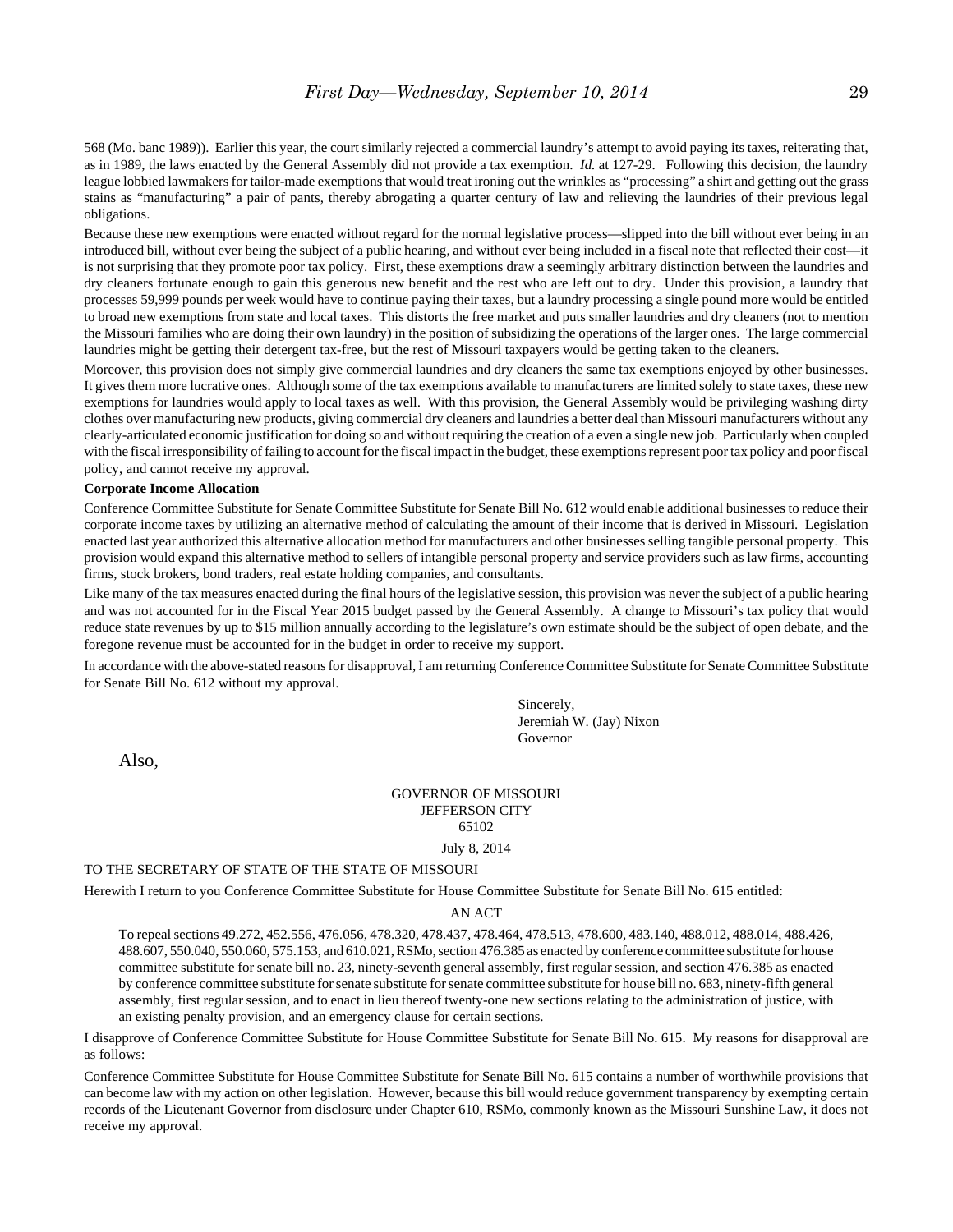Conference Committee Substitute for House Committee Substitute for Senate Bill No. 615 would amend Chapter 610, RSMo, to authorize the closure of "[i]ndividually identifiable records submitted to the office of the Lieutenant Governor concerning or relating to reports of waste, fraud, and abuse of public resources." However, as noted by the State Auditor in his most recent audit of the Lieutenant Governor's Office, "the Lieutenant Governor lacks the statutory authority to investigate public concerns regarding the suspected misuse of taxpayer monies or to create a website or telephone hotline for that purpose."<sup>1</sup> Moreover, the State Auditor recognized that "because state law already provides other elected officials and agencies, such as the State Auditor, the Attorney General, the Department of Social Services, and the Department of Labor and Industrial Relations, Division of Workers' Compensation, with authority to investigate fraud and misuse of public funds, the Lieutenant Governor's Missouri Waste Report may be a duplication of effort and a waste of state resources."

Missouri law already provides confidentiality protections for individuals making reports or allegations of improper governmental activity to agencies that actually have the statutory authority to investigate such allegations. For example, just last year I signed legislation authorizing the State Auditor to receive reports or allegations of improper governmental activities and allowing reporting individuals to choose to remain anonymous. *See* Section 29.221, RSMo. Although maintaining confidentiality may be warranted where information is being provided to an agency with the legal authority to investigate the allegations, there is no sound reason for shielding from public scrutiny an office that lacks such authority. Accordingly, this bill does not receive my approval.

In accordance with the above stated reasons for disapproval, I am returning Conference Committee Substitute for House Committee Substitute for Senate Bill No. 615 without my approval.

> Respectfully submitted, Jeremiah W. (Jay) Nixon Governor

Also,

#### GOVERNOR OF MISSOURI JEFFERSON CITY 65102

July 10, 2014

#### TO THE SECRETARY OF STATE OF THE STATE OF MISSOURI

Herewith I return to you Senate Committee Substitute for Senate Bill No. 675 entitled:

AN ACT

To amend chapter 70, RSMo, by adding thereto one new section relating to the Missouri local government employees' retirement system.

I disapprove of Senate Committee Substitute for Senate Bill No. 675. My reasons for disapproval are as follows:

Senate Committee Substitute for Senate Bill No. 675 would allow a political subdivision to request that the Local Government Employees' Retirement System (LAGERS) assume all duties and responsibilities related to the operation of the political subdivision's prior, closed retirement plan. While there may be benefits for a political subdivision to have this option, it should not be provided without regard to the rights of plan participants and to local laws governing the administration of police and firefighter retirement plans. Because this is precisely what Senate Committee Substitute for Senate Bill No. 675 would do, it does not receive my approval.

Proponents of this legislation have stressed that the bill merely provides the option to transfer the administration of a prior, closed police or firefighter retirement plan to LAGERS. However, the bill would place the authority to exercise this option solely in the hands of the political subdivision employer, even if the transfer was opposed by the plan trustees, who, unlike the political subdivision employer, have a fiduciary obligation to plan participants. Moreover, Senate Committee Substitute for Senate Bill No. 675 would authorize the political subdivision to transfer plan administration to LAGERS even if the political subdivision's own charter or ordinances would prohibit it, by authorizing the transfer "[n]otwithstanding any language to the contrary in any other statute, city ordinance or city charter. . ." Thus, in a charter city with a charter provision requiring a vote of the plan membership in order for there to be a change to the retirement plan for police officers and firefighters, this bill would nonetheless allow the political subdivision to transfer the retirement plan to LAGERS without the vote called for by the city charter.

Senate Committee Substitute for Senate Bill No. 675 would also enable political subdivisions to ignore the wishes of local voters. Voters in a number of Missouri communities have approved dedicated sales taxes to fund public safety, including police and fire retirement plan obligations. Local voters did so with the understanding that such plan obligations would be managed by local trustees. By enabling a political subdivision to nonetheless transfer plan administration away from local trustees, Senate Committee Substitute for Senate Bill No. 675 would

<sup>&</sup>lt;sup>1</sup> See Audit of the Office of Lieutenant Governor, Report No. 2013-099 (October 2013), which is available at http://www.auditor.mo.gov/Press/2013-099.pdf. In the audit, the State Auditor noted: "The General Assembly increased the Lieutenant Governor's fiscal year 2014 personnel service appropriation by \$38,000 to support the website; through July 2013, the office had spent \$2,700 and the Lieutenant Governor's campaign committee paid \$1,189 for the website."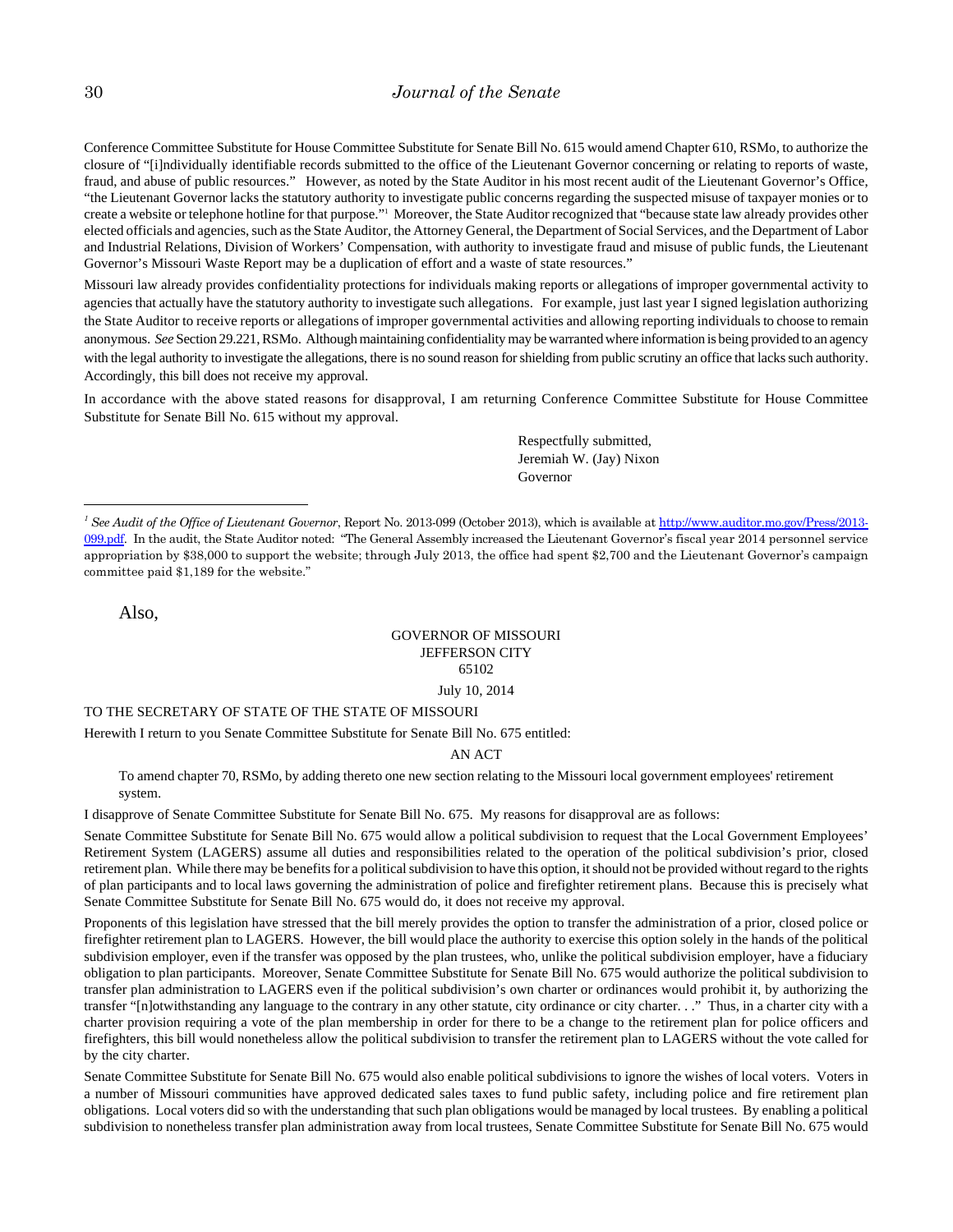undermine the will of local voters and should not become the law of the state.

In accordance with the above stated reasons for disapproval, I am returning Senate Committee Substitute for Senate Bill No. 675 without my approval.

> Respectfully submitted, Jeremiah W. (Jay) Nixon Governor

Also,

#### GOVERNOR OF MISSOURI JEFFERSON CITY 65102 July 10, 2014

#### TO THE SECRETARY OF STATE OF THE STATE OF MISSOURI

Herewith I return to you House Committee Substitute for Senate Substitute for Senate Bill No. 694 entitled:

#### AN ACT

To repeal sections 408.500, 408.505, and 408.506, RSMo, and to enact in lieu thereof three new sections relating to unsecured loans of five hundred dollars or less, with penalty provisions.

I disapprove of House Committee Substitute for Senate Substitute for Senate Bill No. 694. My reasons for disapproval are as follows:

House Committee Substitute for Senate Substitute for Senate Bill No. 694 provides false hope of true payday lending reform while in reality falling far short of the mark. This bill cannot be called meaningful reform and does not receive my approval.

Supporters point to the lower cap on interest this bill would impose, but allowing payday lenders to charge 912.5% for a 14-day loan is not true reform. Supporters point to the requirement that payday lenders offer extended payment plans, but in states where payday lenders are required to offer such plans they are seldom used by borrowers. Supporters point to the legislation's requirement for payday lenders to comply with "restrictions and prohibitions *applicable to creditors* contained in the federal Fair Debt Collection Practices Act," but the Fair Debt Collection Practices Act does not apply to creditors, which renders this requirement hollow. Supporters point to the prohibition on loan rollovers, but missing from the legislation is anything to address the unfortunately all-too-common situation where someone living paycheck-to-paycheck is offered multiple loans by multiple lenders at the same time or is encouraged to take out back-to-back loans from the same lender.

Although some may contend that House Committee Substitute for Senate Substitute for Senate Bill No. 694 is an improvement over the status quo, it fails to protect consumers and fails to prevent the cycle of debt that payday lending perpetuates. Instead, House Committee Substitute for Senate Substitute for Senate Bill No. 694 appears to be part of a coordinated effort by the payday loan industry to avoid more meaningful reform. This I cannot support.

In accordance with the above stated reasons for disapproval, I am returning House Committee Substitute for Senate Substitute for Senate Bill No. 694 without my approval.

> Respectfully submitted, Jeremiah W. (Jay) Nixon Governor

Senator Richard moved that the Senate proceed to the order of business, Vetoed Bills, and that the calendar be called, which motion prevailed.

Senator Kraus moved that **CCS** for **HCS** for **SB 662** be passed, the objections of the Governor thereto notwithstanding, which motion received the necessary two-thirds majority by the following vote:

| YEAS—Senators   |            |         |         |          |            |               |             |
|-----------------|------------|---------|---------|----------|------------|---------------|-------------|
| <b>Brown</b>    | Cunningham | Curls   | Dempsey | Dixon    | Emery      | Holsman       | Kehoe       |
| Kraus           | Lager      | Lamping | LeVota  | Libla    | Munzlinger | <b>Nieves</b> | Parson      |
| Pearce          | Richard    | Romine  | Sater   | Schaefer | Schmitt    | Silvey        | Wallingford |
| $Wasson - 25$   |            |         |         |          |            |               |             |
| NAYS-Senators   |            |         |         |          |            |               |             |
| Chappelle-Nadal | Justus     | Keaveny | Nasheed | Schaaf   | Sifton     | Walsh-7       |             |

Absent—Senators—None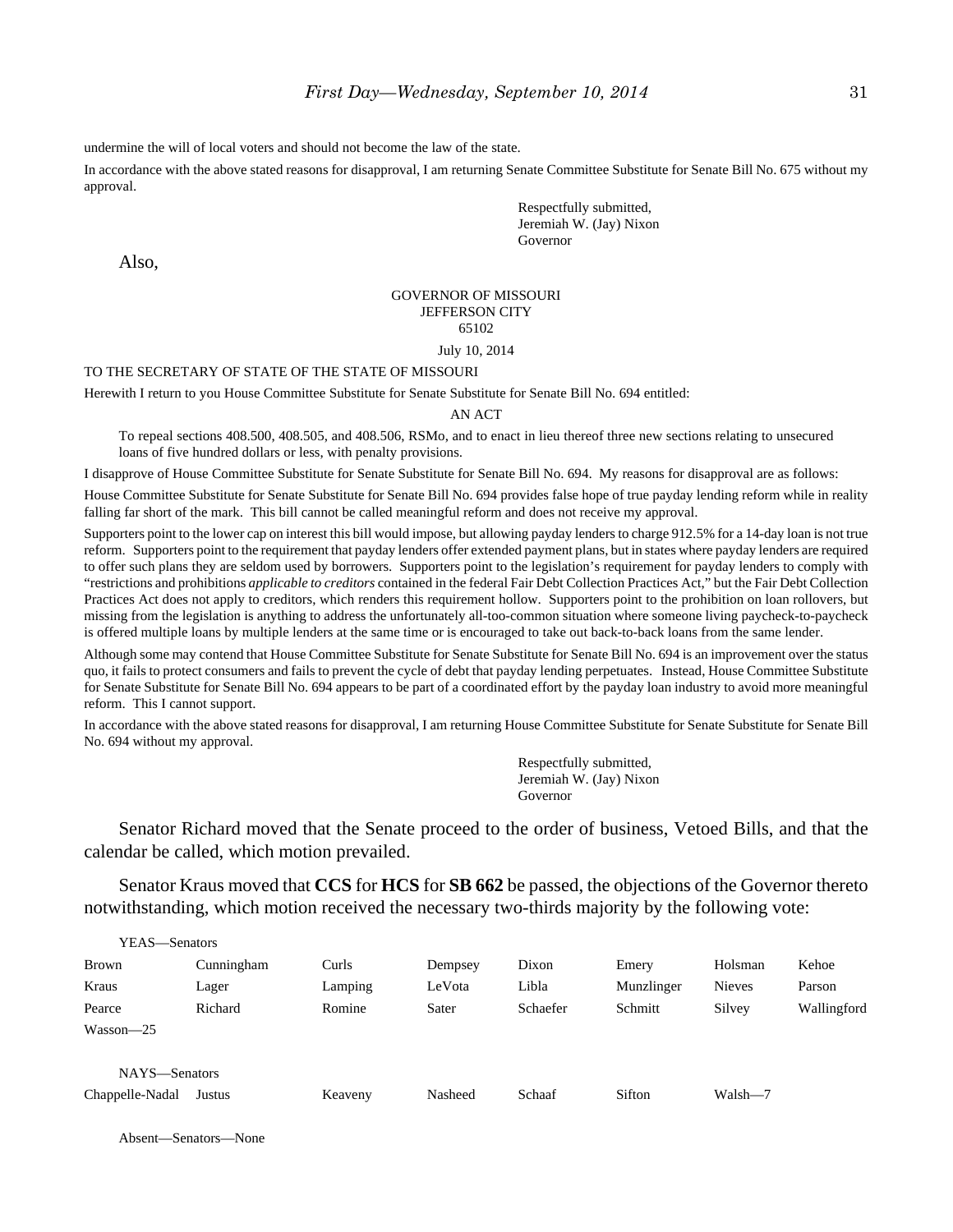Absent with leave—Senators—None

Vacancies—2

Senator Pearce assumed the Chair.

Senator Kraus moved that **SCS** for **SB 829** be passed, the objections of the Governor thereto notwithstanding, which motion received the necessary two-thirds majority by the following vote:

| YEAS—Senators |                                 |            |         |        |            |         |               |
|---------------|---------------------------------|------------|---------|--------|------------|---------|---------------|
| Brown         | Chappelle-Nadal                 | Cunningham | Dempsey | Dixon  | Emery      | Holsman | Kehoe         |
| Kraus         | Lager                           | Lamping    | LeVota  | Libla  | Munzlinger | Nasheed | <b>Nieves</b> |
| Parson        | Pearce                          | Richard    | Romine  | Sater  | Schaefer   | Schmitt | Silvey        |
| Wallingford   | Wasson-26                       |            |         |        |            |         |               |
|               |                                 |            |         |        |            |         |               |
| NAYS-Senators |                                 |            |         |        |            |         |               |
| Curls         | Justus                          | Keaveny    | Schaaf  | Sifton | Walsh—6    |         |               |
|               | Absent—Senators—None            |            |         |        |            |         |               |
|               | Absent with leave—Senators—None |            |         |        |            |         |               |
| Vacancies-2   |                                 |            |         |        |            |         |               |
|               |                                 |            |         |        |            |         |               |

President Kinder assumed the Chair.

**CCS** for **HCS** for **SB 584** was called thereafter and no motion was taken thereon.

Senator Kehoe moved that **SS** for **SB 673** be passed, the objections of the Governor thereto notwithstanding, which motion received the necessary two-thirds majority by the following vote:

|              | Y EAS—Senators                  |            |            |          |               |         |             |
|--------------|---------------------------------|------------|------------|----------|---------------|---------|-------------|
| <b>Brown</b> | Chappelle-Nadal                 | Cunningham | Dempsey    | Dixon    | Emery         | Kehoe   | Kraus       |
| Lager        | Lamping                         | Libla      | Munzlinger | Nasheed  | <b>Nieves</b> | Parson  | Pearce      |
| Richard      | Romine                          | Sater      | Schaaf     | Schaefer | Schmitt       | Silvey  | Wallingford |
| Wasson-25    |                                 |            |            |          |               |         |             |
|              |                                 |            |            |          |               |         |             |
|              | NAYS-Senators                   |            |            |          |               |         |             |
| Curls        | Holsman                         | Justus     | Keaveny    | LeVota   | Sifton        | Walsh-7 |             |
|              |                                 |            |            |          |               |         |             |
|              | Absent—Senators—None            |            |            |          |               |         |             |
|              |                                 |            |            |          |               |         |             |
|              | Absent with leave—Senators—None |            |            |          |               |         |             |

Vacancies—2

 $\overline{y}$ 

Senator Pearce assumed the Chair.

### **MESSAGES FROM THE HOUSE**

The following messages were received from the House of Representatives through its Chief Clerk: Mr. President: I am instructed by the House of Representatives to inform the Senate that the House has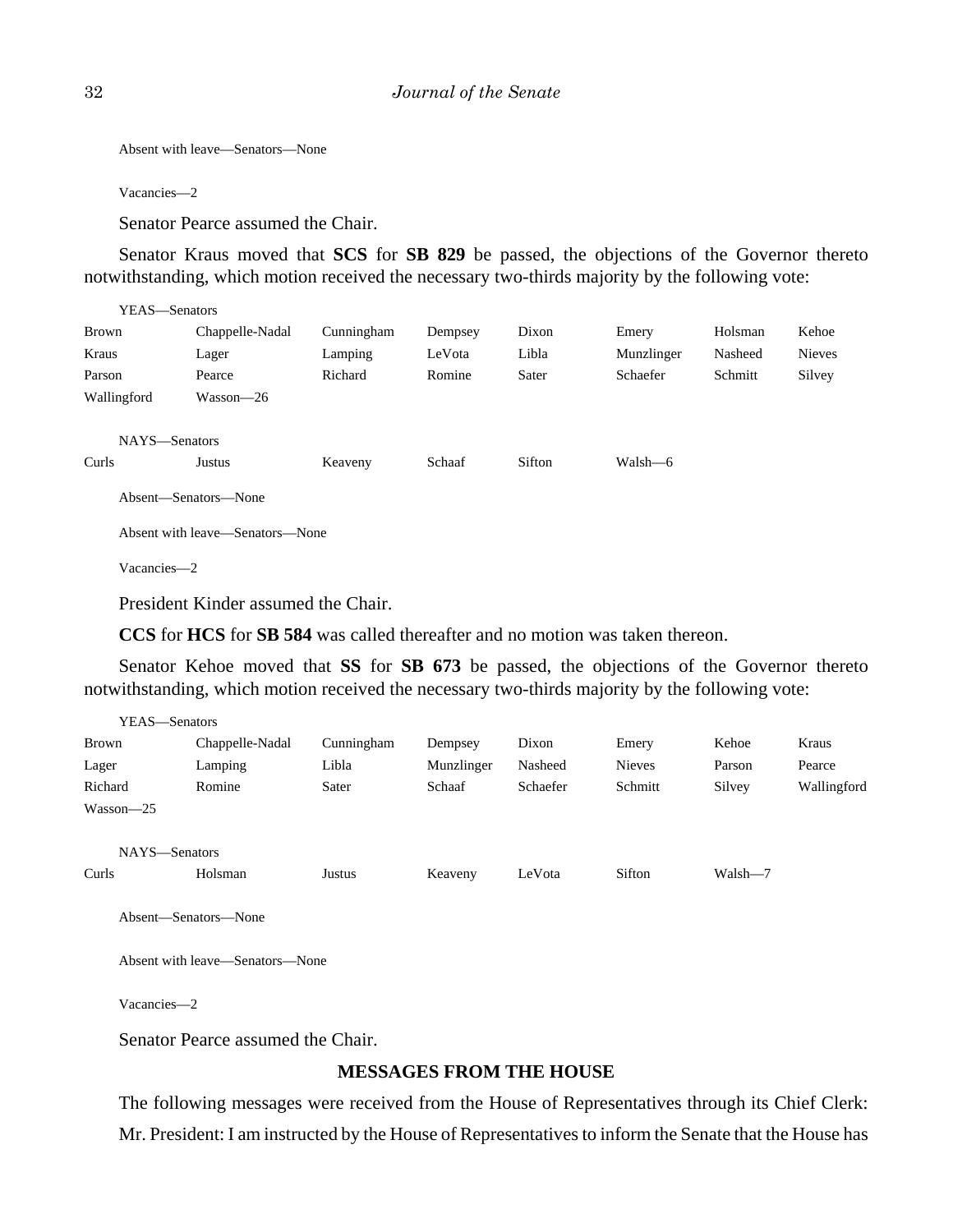taken up and adopted **HR 1**.

#### HOUSE RESOLUTION NO. 1

BE IT RESOLVED, that the Chief Clerk of the House of Representatives of the Ninety-seventh General Assembly, Second Regular Session, inform the Governor and the Senate that the House is duly convened and is now in session in the 2014 Constitutional Veto Session and ready for consideration of business.

Also,

Mr. President: I am instructed by the House of Representatives to inform the Senate the House has passed Section 8.010 for the purpose of funding two (2) non-profit pilot alternative schools; Section 8.025 for the purpose of purchasing a secure web-based software and content service to provide emergency preparedness plans for all Missouri schools, Section 8.050 for reimbursing SAFE-Care providers for performing forensic medical exams on children suspected of having been physically abused; Section 8.085 for fringe benefits for the Independence Crime Lab; Section 8.095 for the Water Patrol Division for defibrillators for boats; and Section 8.110 for the Independence Crime Lab of Conference Committee Substitute for Senate Committee Substitute for House Committee Substitute for House Bill No. 2008, the objections of the Governor thereto notwithstanding.

In which the concurrence of the Senate is respectfully requested.

Also, the attached are certified copies of the Roll Calls pertaining to the above named sections of the Conference Committee Substitute for Senate Committee Substitute for House Committee Substitute for House Bill No. 2008.

Roll Call for Section 8.050 of **CCS** for **SCS** for **HCS** for **HB 2008** for reimbursing SAFE-Care providers:

| Allen           | Anders         | Anderson     | Austin          | Bahr         | <b>Barnes</b>          | Bernskoetter | Berry          |
|-----------------|----------------|--------------|-----------------|--------------|------------------------|--------------|----------------|
| <b>Black</b>    | <b>Brattin</b> | <b>Brown</b> | <b>Burlison</b> | <b>Burns</b> | Cierpiot               | Conway 104   | Cookson        |
| Cornejo         | Cox            | Crawford     | Cross           | Curtis       | Curtman                | Davis        | Diehl          |
| Dohrman         | Dugger         | Dunn         | Ellington       | Elmer        | Engler                 | English      | Englund        |
| Entlicher       | Fitzpatrick    | Fitzwater    | Flanigan        | Fraker       | Frame                  | Franklin     | Frederick      |
| Funderburk      | Gannon         | Gosen        | Grisamore       | Guernsey     | Haahr                  | Haefner      | Hampton        |
| Hansen          | Harris         | Hicks        | Higdon          | Hinson       | Hoskins                | Hough        | Houghton       |
| Hubrecht        | Hurst          | Johnson      | Jones 50        | Justus       | Keeney                 | Kelley 127   | Kelly 45       |
| Kirkton         | Koenig         | Kolkmeyer    | Korman          | Lafaver      | Lair                   | Lant         | Lauer          |
| Leara           | Lichtenegger   | Love         | Lynch           | May          | Mayfield               | McCaherty    | McCann Beatty  |
| McGaugh         | McKenna        | McManus      | Meredith        | Messenger    | Miller                 | Mims         | Mitten         |
| Molendorp       | Montecillo     | Moon         | Morris          | Muntzel      | Neely                  | Neth         | <b>Nichols</b> |
| Norr            | Parkinson      | Peters       | Pfautsch        | Phillips     | Pike                   | Redmon       | Rehder         |
| Reiboldt        | Remole         | Rhoads       | Richardson      | Riddle       | Roorda                 | Ross         | Rowden         |
| Rowland         | Runions        | Scharnhorst  | Schatz          | Schieffer    | Schupp                 | Shull        | Shumake        |
| Sisco           | Solon          | Sommer       | Spencer         | Stream       | Swan                   | Swearingen   | Thomson        |
| Torpey          | Walker         | Webber       | White           | Wieland      | Wilson                 | Wood         | Wright         |
| Zerr            | Mr Speaker     |              |                 |              |                        |              |                |
| <b>NOES: 21</b> |                |              |                 |              |                        |              |                |
| Butler          | Carpenter      | Colona       | Conway 10       | Gardner      | Gatschenberger Hubbard |              | Hummel         |
|                 |                |              |                 |              |                        |              |                |

AYES: 138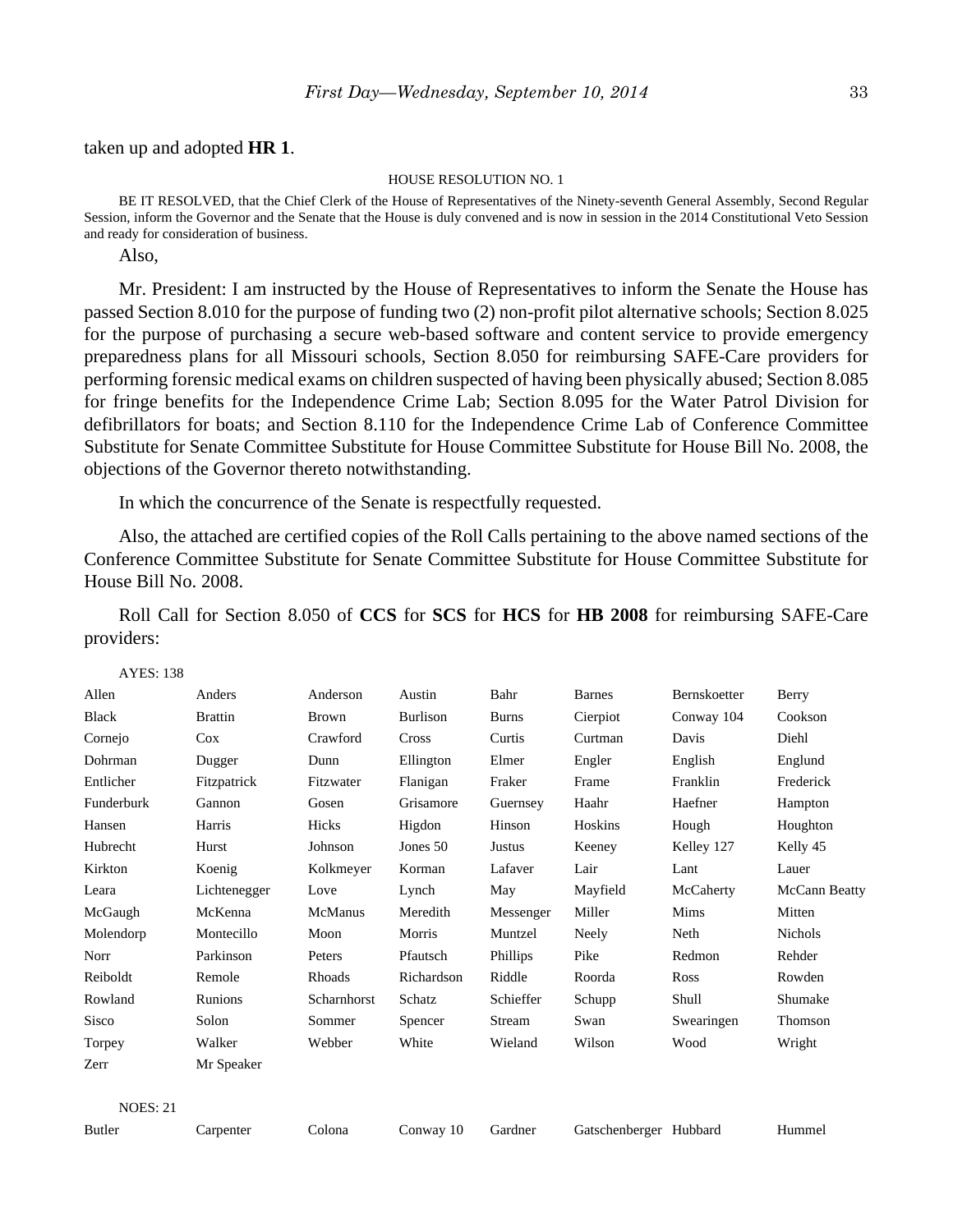| Kratky | Marshall | McDonald | McNeil | Morgan             | Otto | Pace | Pierson |
|--------|----------|----------|--------|--------------------|------|------|---------|
| Pogue  | Rizzo    | Schieber | Smith  | <b>Walton Gray</b> |      |      |         |

### PRESENT: 1

### Green

#### ABSENT: 2

```
Hodges Newman
```
### VACANCIES: 1

Roll Call for Section 8.010 of **CCS** for **SCS** for **HCS** for **HB 2008**, for funding of two (2) non-profit alternative schools:

| <b>AYES: 125</b> |                 |              |              |               |              |             |                |
|------------------|-----------------|--------------|--------------|---------------|--------------|-------------|----------------|
| Allen            | Anderson        | Austin       | Bahr         | <b>Barnes</b> | Bernskoetter | Berry       | <b>Brattin</b> |
| <b>Brown</b>     | <b>Burlison</b> | <b>Burns</b> | Cierpiot     | Conway 104    | Cookson      | Cornejo     | $\cos$         |
| Crawford         | Cross           | Curtman      | Davis        | Diehl         | Dohrman      | Dugger      | Ellington      |
| Elmer            | Engler          | Englund      | Entlicher    | Fitzpatrick   | Fitzwater    | Flanigan    | Fraker         |
| Franklin         | Frederick       | Funderburk   | Gannon       | Gosen         | Grisamore    | Guernsey    | Haahr          |
| Haefner          | Hampton         | Hansen       | Harris       | Hicks         | Higdon       | Hinson      | Hoskins        |
| Hough            | Houghton        | Hubbard      | Hubrecht     | Hurst         | Johnson      | Jones 50    | Justus         |
| Keeney           | Kelley 127      | Kelly 45     | Kirkton      | Koenig        | Kolkmeyer    | Korman      | Lair           |
| Lant             | Lauer           | Leara        | Lichtenegger | Love          | Lynch        | Mayfield    | McCaherty      |
| McGaugh          | McKenna         | Meredith     | Messenger    | Miller        | Mitten       | Molendorp   | Montecillo     |
| Moon             | Morris          | Muntzel      | Neely        | Neth          | Norr         | Parkinson   | Peters         |
| Pfautsch         | Phillips        | Pike         | Redmon       | Rehder        | Reiboldt     | Remole      | Rhoads         |
| Richardson       | Riddle          | Roorda       | Ross         | Rowden        | Rowland      | Scharnhorst | Schatz         |
| Schieffer        | Shull           | Shumake      | <b>Sisco</b> | Solon         | Sommer       | Spencer     | Stream         |
| Swan             | Swearingen      | Thomson      | Torpey       | Walker        | Webber       | White       | Wieland        |
| Wilson           | Wood            | Wright       | Zerr         | Mr Speaker    |              |             |                |
| <b>NOES: 36</b>  |                 |              |              |               |              |             |                |
| Anders           | <b>Black</b>    | Butler       | Carpenter    | Colona        | Conway 10    | Curtis      | Dunn           |
| English          | Frame           | Gardner      | Green        | Hodges        | Hummel       | Kratky      | Lafaver        |

| .        | -------        | -------       | $        -$        | ------  | $\sim$ $\sim$ $\sim$ $\sim$ $\sim$ $\sim$ $\sim$ | ------ | --------       |
|----------|----------------|---------------|--------------------|---------|--------------------------------------------------|--------|----------------|
| English  | Frame          | Gardner       | Green              | Hodges  | Hummel                                           | Kratky | Lafaver        |
| Marshall | May            | McCann Beatty | McDonald           | McManus | McNeil                                           | Mims   | Morgan         |
| Newman   | <b>Nichols</b> | Otto          | Pace               | Pierson | Pogue                                            | Rizzo  | <b>Runions</b> |
| Schieber | Schupp         | Smith         | <b>Walton Gray</b> |         |                                                  |        |                |

#### PRESENT: 0

### ABSENT: 1

#### Gatschenberger

### VACANCIES: 1

Roll Call for Section 8.025 of **CCS** for **SCS** for **HCS** for **HB 2008**, for emergency preparedness plans for all MO schools: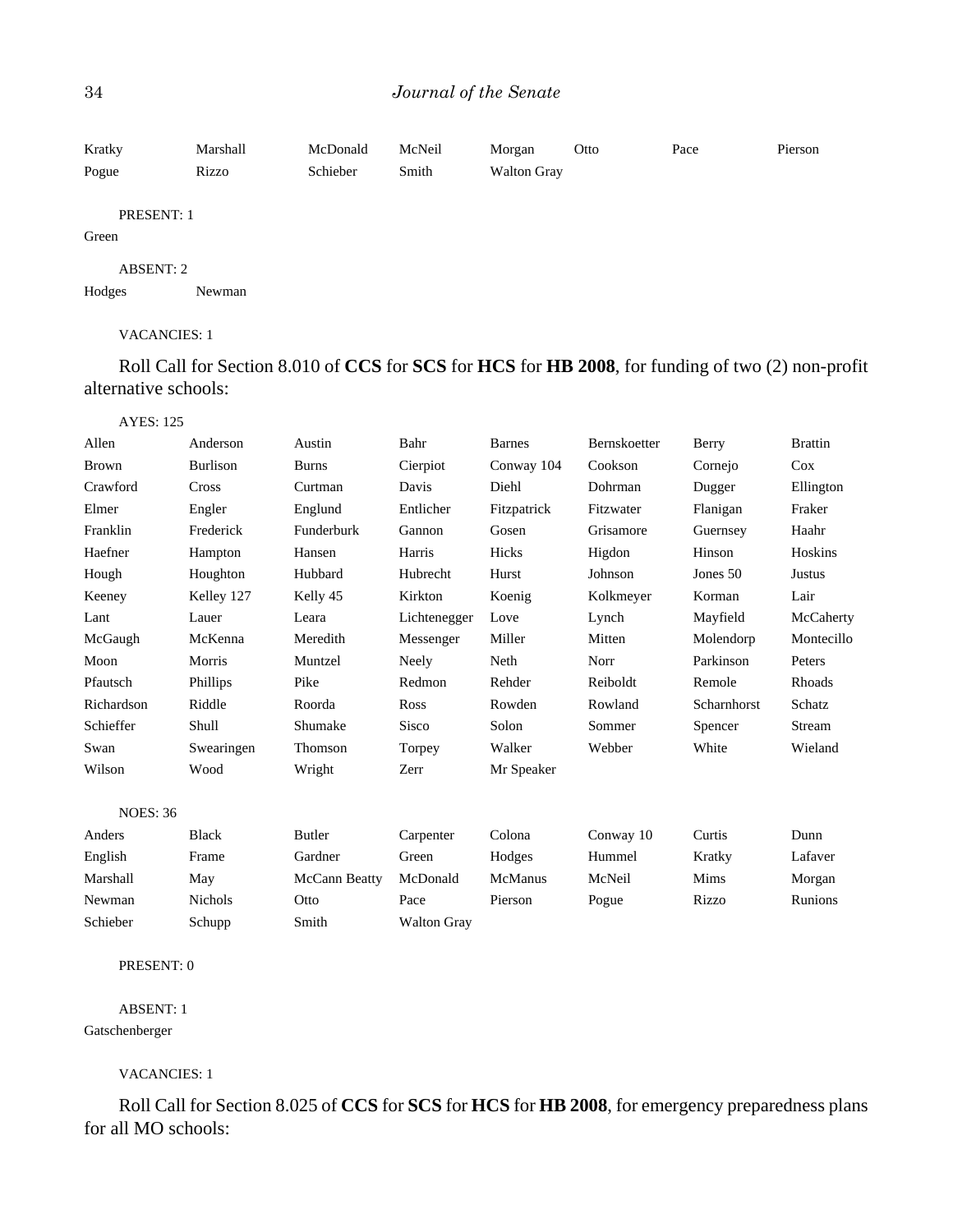| <b>AYES: 125</b> |                |                |                    |              |               |              |                |
|------------------|----------------|----------------|--------------------|--------------|---------------|--------------|----------------|
| Allen            | Anders         | Anderson       | Austin             | Bahr         | <b>Barnes</b> | Bernskoetter | Berry          |
| <b>Black</b>     | <b>Brattin</b> | <b>Brown</b>   | <b>Burlison</b>    | <b>Burns</b> | Cierpiot      | Conway 104   | Cookson        |
| Cornejo          | Cox            | Crawford       | Cross              | Curtman      | Davis         | Diehl        | Dohrman        |
| Dugger           | Ellington      | Elmer          | Engler             | English      | Englund       | Entlicher    | Fitzpatrick    |
| Fitzwater        | Flanigan       | Fraker         | Frame              | Franklin     | Frederick     | Funderburk   | Gannon         |
| Gosen            | Grisamore      | Guernsey       | Haahr              | Haefner      | Hampton       | Hansen       | Harris         |
| Hicks            | Higdon         | Hinson         | Hoskins            | Hough        | Houghton      | Hubrecht     | Hurst          |
| Johnson          | Jones 50       | Justus         | Keeney             | Kelley 127   | Koenig        | Kolkmeyer    | Korman         |
| Lafaver          | Lair           | Lant           | Lauer              | Leara        | Lichtenegger  | Love         | Lynch          |
| Mayfield         | McCaherty      | McGaugh        | McKenna            | Messenger    | Miller        | Molendorp    | Montecillo     |
| Moon             | Morris         | Muntzel        | Neely              | Neth         | Parkinson     | Peters       | Pfautsch       |
| Phillips         | Pike           | Redmon         | Rehder             | Reiboldt     | Remole        | Rhoads       | Richardson     |
| Riddle           | Roorda         | Ross           | Rowden             | Rowland      | Runions       | Scharnhorst  | Schatz         |
| Schieffer        | Shull          | Shumake        | Sisco              | Solon        | Sommer        | Spencer      | Stream         |
| Swan             | Swearingen     | Thomson        | Torpey             | Walker       | Webber        | White        | Wieland        |
| Wilson           | Wood           | Wright         | Zerr               | Mr Speaker   |               |              |                |
| <b>NOES: 36</b>  |                |                |                    |              |               |              |                |
| Butler           | Carpenter      | Colona         | Conway 10          | Curtis       | Dunn          | Gardner      | Gatschenberger |
| Green            | Hodges         | Hubbard        | Hummel             | Kelly 45     | Kirkton       | Kratky       | Marshall       |
| May              | McCann Beatty  | McDonald       | <b>McManus</b>     | McNeil       | Meredith      | Mims         | Mitten         |
| Morgan           | Newman         | <b>Nichols</b> | Norr               | Otto         | Pace          | Pogue        | Rizzo          |
| Schieber         | Schupp         | Smith          | <b>Walton Gray</b> |              |               |              |                |

### PRESENT: 0

### ABSENT: 1

Pierson

#### VACANCIES: 1

## Roll Call for Section 8.110 of **CCS** for **SCS** for **HCS** for **HB 2008**, for the Independence Crime Lab:

### AYES: 127

| Allen          | Anders       | Anderson     | Austin            | Bahr      | <b>Barnes</b> | <b>Bernskoetter</b> | Berry     |
|----------------|--------------|--------------|-------------------|-----------|---------------|---------------------|-----------|
| <b>Brattin</b> | <b>Brown</b> | Burlison     | Cierpiot          | Conway 10 | Conway 104    | Cookson             | Cornejo   |
| $\cos$         | Crawford     | <b>Cross</b> | Davis             | Diehl     | Dohrman       | Dugger              | Dunn      |
| Ellington      | Elmer        | Engler       | Englund           | Entlicher | Fitzpatrick   | Fitzwater           | Flanigan  |
| Fraker         | Franklin     | Frederick    | <b>Funderburk</b> | Gannon    | Gosen         | Grisamore           | Guernsey  |
| Haahr          | Haefner      | Hampton      | Hansen            | Harris    | Hicks         | Higdon              | Hinson    |
| Hoskins        | Hough        | Houghton     | Hubbard           | Hubrecht  | Hurst         | Johnson             | Jones 50  |
| Justus         | Keeney       | Kelley 127   | Kelly 45          | Kolkmeyer | Korman        | Lafaver             | Lair      |
| Lant           | Lauer        | Leara        | Lichtenegger      | Love      | Lynch         | Mayfield            | McCaherty |
| McCann Beatty  | McDonald     | McGaugh      | McKenna           | McManus   | Messenger     | Miller              | Mims      |
| Molendorp      | Montecillo   | Moon         | Morris            | Muntzel   | Neely         | Neth                | Parkinson |
| Peters         | Pfautsch     | Phillips     | Pike              | Redmon    | Rehder        | Reiboldt            | Remole    |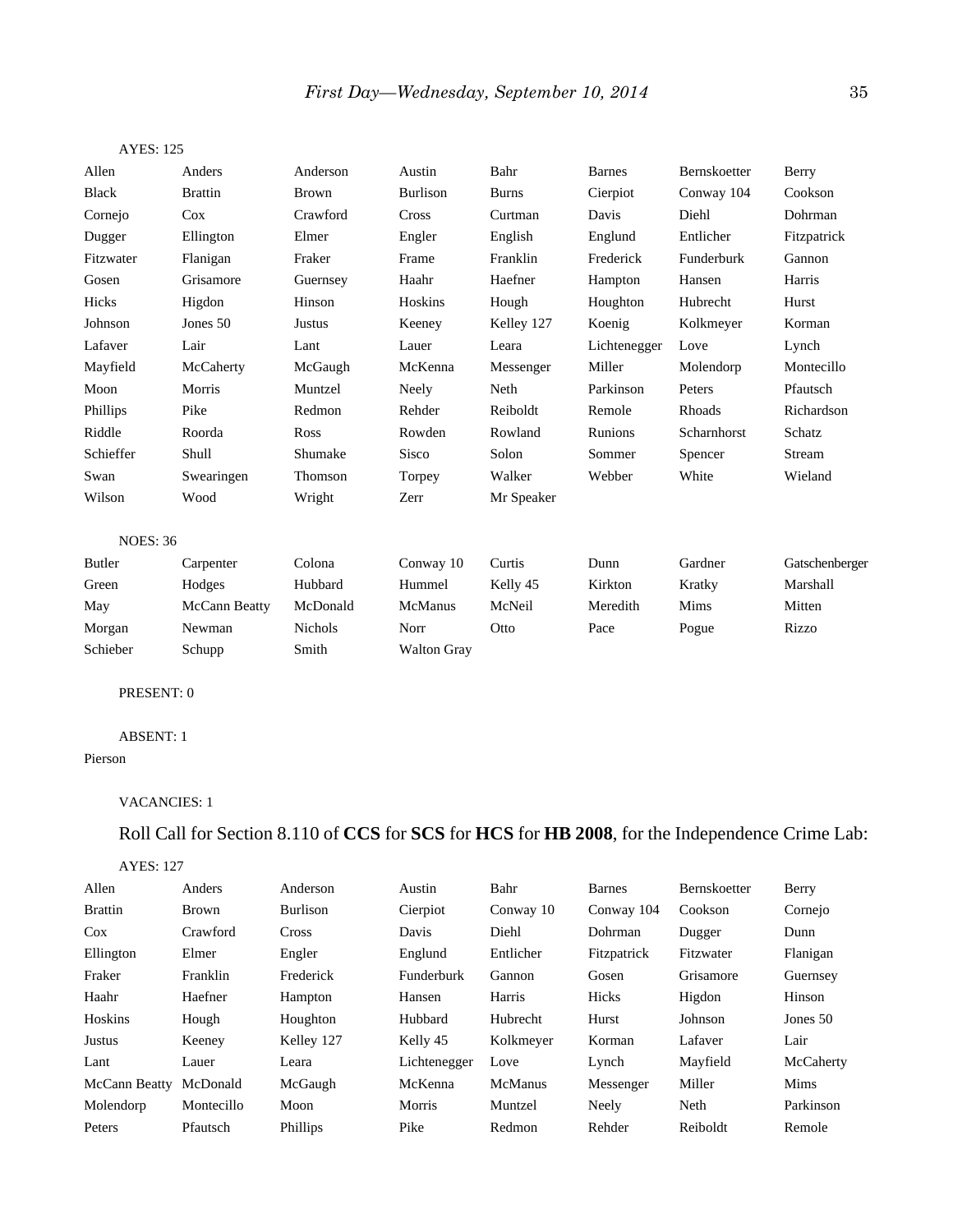| Rhoads          | Richardson   | Riddle             | Roorda     | <b>Ross</b> | Rowden       | Rowland    | Runions  |
|-----------------|--------------|--------------------|------------|-------------|--------------|------------|----------|
| Scharnhorst     | Schatz       | Schieffer          | Shull      | Shumake     | <b>Sisco</b> | Solon      | Sommer   |
| Spencer         | Stream       | Swan               | Swearingen | Thomson     | Torpey       | Walker     | Webber   |
| White           | Wieland      | Wilson             | Wood       | Wright      | Zerr         | Mr Speaker |          |
|                 |              |                    |            |             |              |            |          |
| <b>NOES: 35</b> |              |                    |            |             |              |            |          |
| <b>Black</b>    | <b>Burns</b> | Butler             | Carpenter  | Colona      | Curtis       | Curtman    | English  |
| Frame           | Gardner      | Gatschenberger     | Green      | Hodges      | Hummel       | Kirkton    | Koenig   |
| Kratky          | Marshall     | May                | McNeil     | Meredith    | Mitten       | Morgan     | Newman   |
| <b>Nichols</b>  | Norr         | Otto               | Pace       | Pierson     | Pogue        | Rizzo      | Schieber |
| Schupp          | Smith        | <b>Walton Gray</b> |            |             |              |            |          |

### PRESENT: 0

ABSENT: 0

### VACANCIES: 1

Roll Call for Section 8.085 of **CCS** for **SCS** for **HCS** for **HB 2008**, for fringe benefits for the Independence Crime Lab:

| <b>AYES: 124</b> |              |                 |                |                |                    |              |               |
|------------------|--------------|-----------------|----------------|----------------|--------------------|--------------|---------------|
| Allen            | Anders       | Anderson        | Austin         | Bahr           | <b>Barnes</b>      | Bernskoetter | Berry         |
| <b>Brattin</b>   | <b>Brown</b> | <b>Burlison</b> | Cierpiot       | Conway 10      | Conway 104         | Cookson      | Cornejo       |
| Cox              | Crawford     | Cross           | Davis          | Diehl          | Dohrman            | Dugger       | Dunn          |
| Ellington        | Elmer        | Engler          | Englund        | Entlicher      | Fitzpatrick        | Fitzwater    | Flanigan      |
| Fraker           | Franklin     | Frederick       | Funderburk     | Gannon         | Gosen              | Grisamore    | Guernsey      |
| Haahr            | Haefner      | Hampton         | Hansen         | Harris         | Hicks              | Higdon       | Hinson        |
| Hoskins          | Hough        | Houghton        | Hubbard        | Hubrecht       | Hurst              | Johnson      | Jones 50      |
| Justus           | Keeney       | Kelley 127      | Kelly 45       | Kolkmeyer      | Korman             | Lair         | Lant          |
| Lauer            | Leara        | Lichtenegger    | Love           | Lynch          | Mayfield           | McCaherty    | McCann Beatty |
| McDonald         | McGaugh      | McKenna         | Messenger      | Miller         | Mims               | Molendorp    | Moon          |
| Morris           | Muntzel      | Neely           | Neth           | Parkinson      | Peters             | Pfautsch     | Phillips      |
| Pike             | Redmon       | Rehder          | Reiboldt       | Remole         | Rhoads             | Richardson   | Riddle        |
| Roorda           | Ross         | Rowden          | Rowland        | Runions        | Scharnhorst        | Schatz       | Schieffer     |
| Shull            | Shumake      | Sisco           | Solon          | Sommer         | Spencer            | Stream       | Swan          |
| Swearingen       | Thomson      | Torpey          | Walker         | Webber         | White              | Wieland      | Wilson        |
| Wood             | Wright       | Zerr            | Mr Speaker     |                |                    |              |               |
| <b>NOES: 38</b>  |              |                 |                |                |                    |              |               |
| <b>Black</b>     | <b>Burns</b> | <b>Butler</b>   | Carpenter      | Colona         | Curtis             | Curtman      | English       |
| Frame            | Gardner      | Gatschenberger  | Green          | Hodges         | Hummel             | Kirkton      | Koenig        |
| Kratky           | Lafaver      | Marshall        | May            | <b>McManus</b> | McNeil             | Meredith     | Mitten        |
| Montecillo       | Morgan       | Newman          | <b>Nichols</b> | Norr           | Otto               | Pace         | Pierson       |
| Pogue            | Rizzo        | Schieber        | Schupp         | Smith          | <b>Walton Grav</b> |              |               |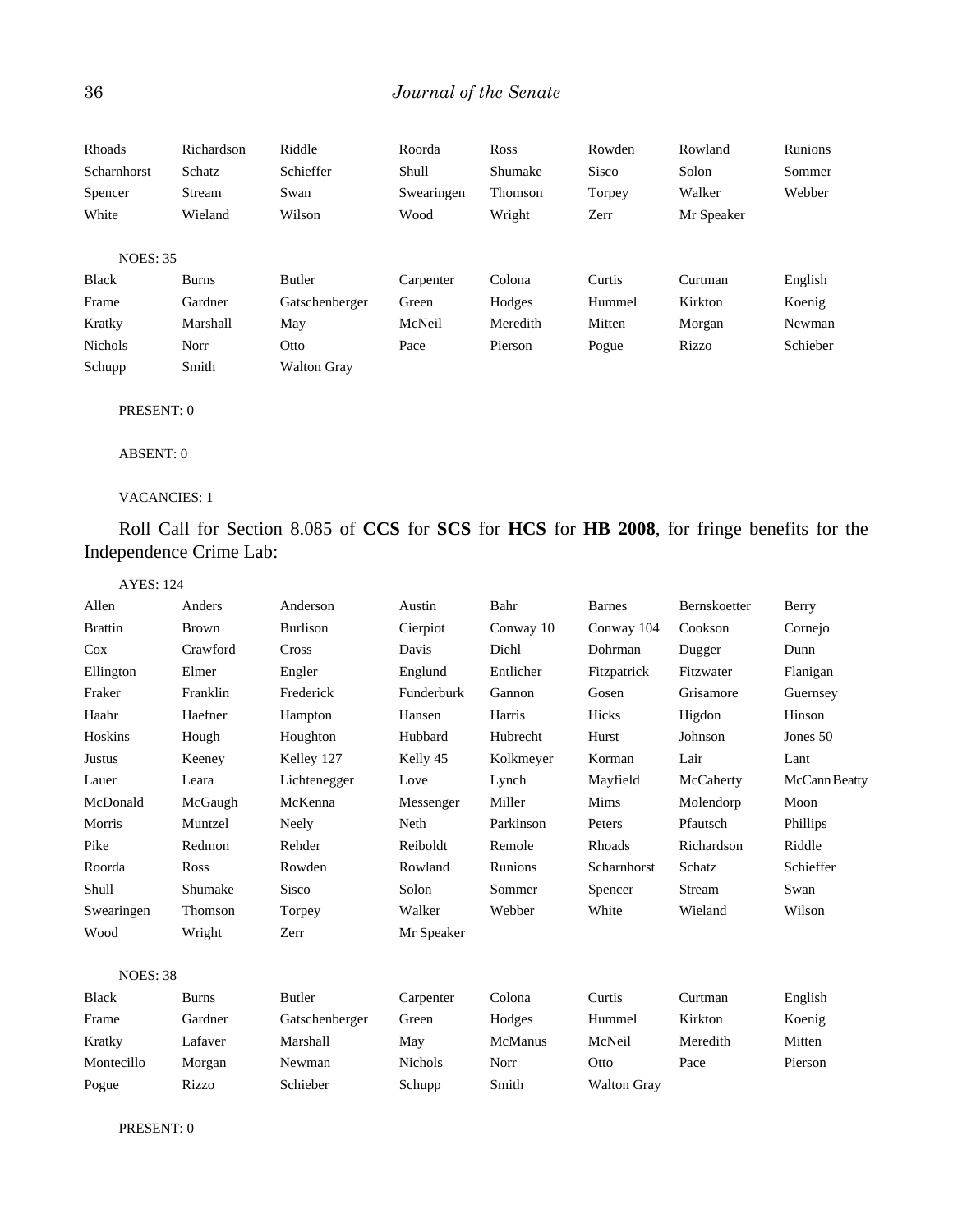### ABSENT: 0

### VACANCIES: 1

Roll Call for Section 8.095 of **CCS** for **SCS** for **HCS** for **HB 2008**, to Water Patrol Division for defibrillators on boats:

### AYES: 126

| Allen           | Anderson     | Austin             | Bahr         | <b>Barnes</b> | Bernskoetter | Berry          | <b>Black</b> |
|-----------------|--------------|--------------------|--------------|---------------|--------------|----------------|--------------|
| <b>Brattin</b>  | <b>Brown</b> | <b>Burlison</b>    | <b>Burns</b> | Cierpiot      | Conway 104   | Cookson        | Cornejo      |
| Cox             | Crawford     | Cross              | Curtis       | Curtman       | Davis        | Diehl          | Dohrman      |
| Dugger          | Elmer        | Engler             | Englund      | Entlicher     | Fitzpatrick  | Fitzwater      | Flanigan     |
| Fraker          | Franklin     | Frederick          | Funderburk   | Gannon        | Gosen        | Grisamore      | Guernsey     |
| Haahr           | Haefner      | Hampton            | Hansen       | Harris        | Hicks        | Higdon         | Hinson       |
| Hoskins         | Hough        | Houghton           | Hubbard      | Hubrecht      | Hurst        | Johnson        | Jones 50     |
| Justus          | Keeney       | Kelley 127         | Kelly 45     | Kirkton       | Koenig       | Kolkmeyer      | Korman       |
| Lair            | Lant         | Lauer              | Leara        | Lichtenegger  | Love         | Lynch          | Mayfield     |
| McCaherty       | McGaugh      | McKenna            | McManus      | Messenger     | Miller       | Mitten         | Molendorp    |
| Montecillo      | Moon         | Morris             | Muntzel      | Neely         | Neth         | <b>Nichols</b> | Parkinson    |
| Peters          | Pfautsch     | Phillips           | Pike         | Redmon        | Rehder       | Reiboldt       | Remole       |
| Rhoads          | Richardson   | Riddle             | Roorda       | Ross          | Rowden       | Rowland        | Scharnhorst  |
| Schatz          | Schieffer    | Shull              | Shumake      | Sisco         | Solon        | Sommer         | Spencer      |
| Stream          | Swan         | Swearingen         | Thomson      | Torpey        | Walker       | Webber         | White        |
| Wieland         | Wilson       | Wood               | Wright       | Zerr          | Mr Speaker   |                |              |
| <b>NOES: 35</b> |              |                    |              |               |              |                |              |
| Anders          | Butler       | Carpenter          | Colona       | Conway 10     | Dunn         | Ellington      | English      |
| Frame           | Gardner      | Gatschenberger     | Green        | Hodges        | Hummel       | Kratky         | Lafaver      |
| Marshall        | May          | McCann Beatty      | McDonald     | McNeil        | Meredith     | Mims           | Morgan       |
| Norr            | Otto         | Pace               | Pierson      | Pogue         | Rizzo        | Runions        | Schieber     |
| Schupp          | Smith        | <b>Walton Grav</b> |              |               |              |                |              |

## PRESENT: 0

#### ABSENT: 1

Newman

### VACANCIES: 1

Also,

Mr. President: I am instructed by the House of Representatives to inform the Senate that the House has passed Section 9.005 for mentoring services; Section 9.205 for substance abuse services; Section 9.250 for local sentencing initiatives of Conference Committee Substitute for Senate Committee Substitute for House Committee Substitute for House Bill No. 2009, the objections of the Governor thereto notwithstanding.

In which the concurrence of the Senate is respectfully requested.

Also, the attached are certified copies of the Roll Calls pertaining to the above named sections of the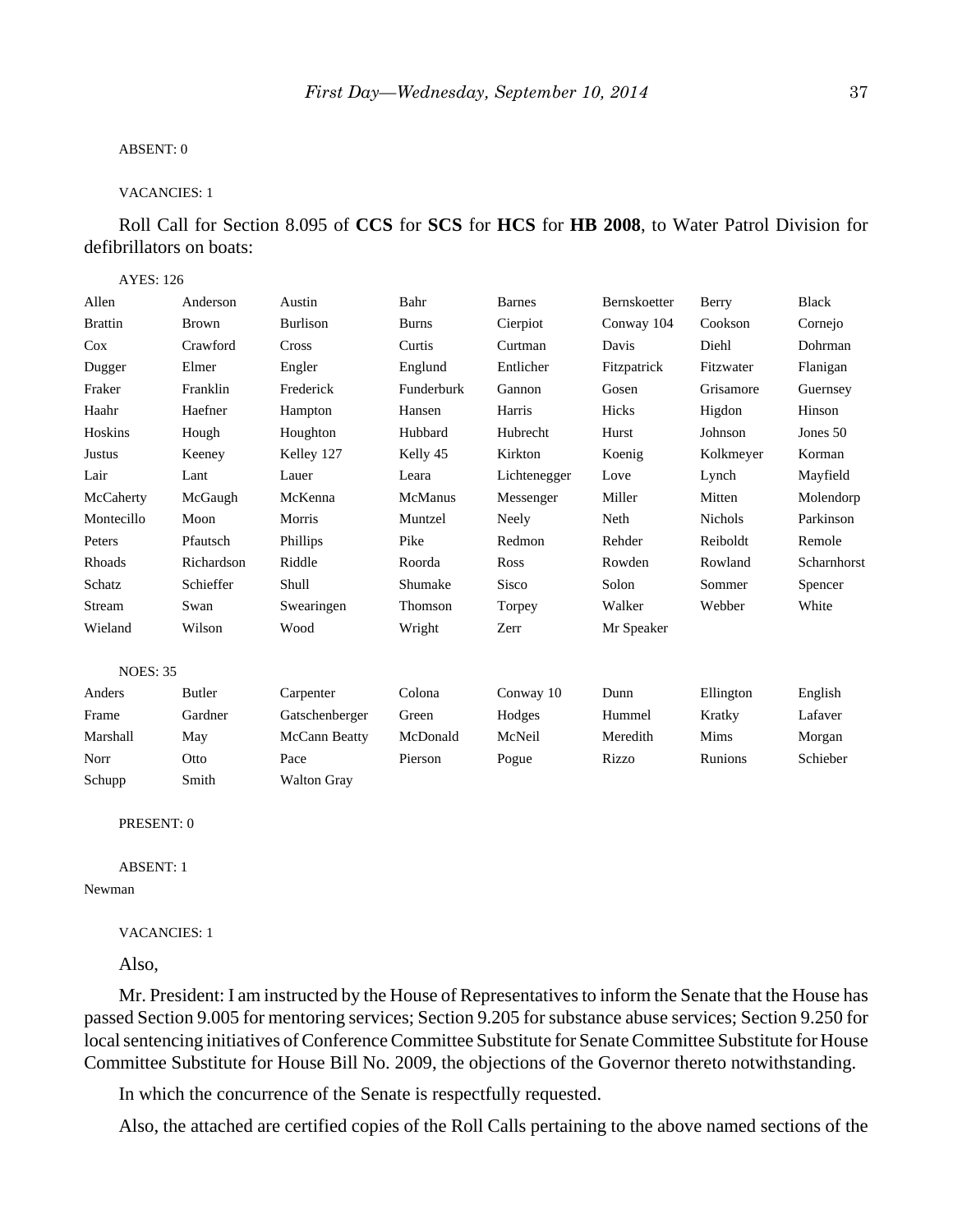Conference Committee Substitute for Senate Committee Substitute for House Committee Substitute for House Bill No. 2009.

Roll Call on Section 9.005 of **CCS** for **SCS** for **HCS** for **HB 2009**, for mentoring services:

AYES: 127

| Allen           | Anders             | Anderson      | Austin          | Bahr         | <b>Barnes</b> | Bernskoetter | Berry                |
|-----------------|--------------------|---------------|-----------------|--------------|---------------|--------------|----------------------|
| <b>Black</b>    | <b>Brattin</b>     | <b>Brown</b>  | <b>Burlison</b> | <b>Burns</b> | Cierpiot      | Conway 104   | Cookson              |
| Cornejo         | Cox                | Crawford      | Cross           | Curtis       | Curtman       | Davis        | Diehl                |
| Dohrman         | Dugger             | Elmer         | Engler          | Englund      | Entlicher     | Fitzpatrick  | Fitzwater            |
| Flanigan        | Fraker             | Franklin      | Frederick       | Funderburk   | Gannon        | Gosen        | Grisamore            |
| Guernsey        | Haahr              | Haefner       | Hampton         | Hansen       | Harris        | Hicks        | Higdon               |
| Hinson          | Hodges             | Hoskins       | Hough           | Houghton     | Hubbard       | Hubrecht     | Hurst                |
| Johnson         | Jones 50           | <b>Justus</b> | Keeney          | Kelley 127   | Kelly 45      | Kirkton      | Koenig               |
| Kolkmeyer       | Korman             | Lafaver       | Lair            | Lant         | Lauer         | Leara        | Lichtenegger         |
| Love            | Lynch              | Mayfield      | McCaherty       | McGaugh      | McKenna       | Meredith     | Messenger            |
| Miller          | Mitten             | Molendorp     | Montecillo      | Moon         | Morris        | Muntzel      | Neely                |
| Neth            | <b>Nichols</b>     | Parkinson     | Pfautsch        | Phillips     | Pike          | Redmon       | Rehder               |
| Reiboldt        | Remole             | Rhoads        | Richardson      | Riddle       | Roorda        | Ross         | Rowden               |
| Rowland         | Scharnhorst        | Schatz        | Shull           | Shumake      | <b>Sisco</b>  | Solon        | Sommer               |
| Spencer         | Stream             | Swan          | Swearingen      | Thomson      | Torpey        | Walker       | Webber               |
| White           | Wieland            | Wilson        | Wood            | Wright       | Zerr          | Mr Speaker   |                      |
| <b>NOES: 34</b> |                    |               |                 |              |               |              |                      |
| <b>Butler</b>   | Carpenter          | Colona        | Conway 10       | Dunn         | Ellington     | English      | Frame                |
| Gardner         | Gatschenberger     | Green         | Hummel          | Kratky       | Marshall      | May          | <b>McCann Beatty</b> |
| McDonald        | McManus            | McNeil        | Mims            | Morgan       | Newman        | Norr         | Otto                 |
| Pace            | Peters             | Pierson       | Pogue           | Rizzo        | Runions       | Schieber     | Schupp               |
| Smith           | <b>Walton Gray</b> |               |                 |              |               |              |                      |

### PRESENT: 0

# ABSENT: 1

# Schieffer

## VACANCIES: 1

Roll Call for Section 9.205 of **CCS** for **SCS** for **HCS** for **HB 2009**, for substance abuse services:

### AYES: 128

| Allen          | Anderson     | Austin     | Bahr           | <b>Barnes</b> | Bernskoetter | Berry      | <b>Black</b> |
|----------------|--------------|------------|----------------|---------------|--------------|------------|--------------|
| <b>Brattin</b> | <b>Brown</b> | Burlison   | <b>Burns</b>   | Cierpiot      | Colona       | Conway 104 | Cookson      |
| Cornejo        | Cox          | Crawford   | Cross          | Curtis        | Curtman      | Davis      | Diehl        |
| Dohrman        | Dugger       | Ellington  | Elmer          | Engler        | English      | Englund    | Entlicher    |
| Fitzpatrick    | Fitzwater    | Flanigan   | Fraker         | Franklin      | Frederick    | Gannon     | Gosen        |
| Grisamore      | Guernsey     | Haahr      | Haefner        | Hampton       | Hansen       | Harris     | Hicks        |
| Higdon         | Hinson       | Hodges     | <b>Hoskins</b> | Hough         | Houghton     | Hubbard    | Hubrecht     |
| Hurst          | Johnson      | Jones $50$ | Justus         | Keeney        | Kelley 127   | Kelly 45   | Kirkton      |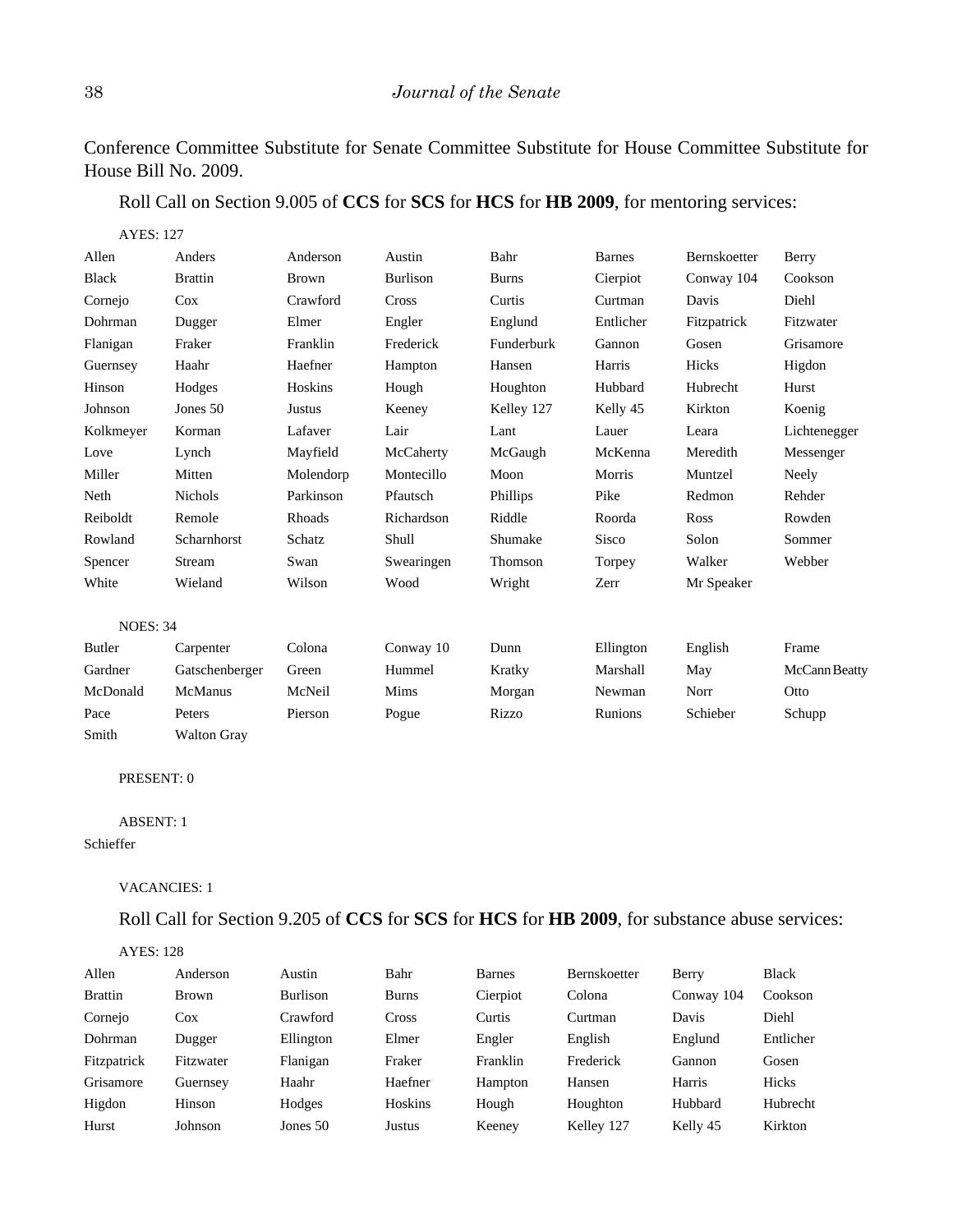| Koenig          | Kolkmeyer   | Korman    | Lair       | Lant           | Lauer         | Leara    | Lichtenegger       |
|-----------------|-------------|-----------|------------|----------------|---------------|----------|--------------------|
| Love            | Lynch       | Mayfield  | McCaherty  | McGaugh        | McKenna       | Meredith | Messenger          |
| Miller          | Mims        | Molendorp | Montecillo | Moon           | Morris        | Muntzel  | Neely              |
| Neth            | Parkinson   | Peters    | Pfautsch   | Phillips       | Pike          | Redmon   | Rehder             |
| Reiboldt        | Remole      | Rhoads    | Richardson | Riddle         | Roorda        | Ross     | Rowden             |
| Rowland         | Scharnhorst | Schatz    | Schieffer  | Shull          | Shumake       | Sisco    | Solon              |
| Sommer          | Spencer     | Stream    | Swan       | Swearingen     | Thomson       | Torpey   | Walker             |
| Webber          | White       | Wieland   | Wilson     | Wood           | Wright        | Zerr     | Mr Speaker         |
| <b>NOES: 32</b> |             |           |            |                |               |          |                    |
| Anders          | Butler      | Carpenter | Conway 10  | Dunn           | Frame         | Gardner  | Gatschenberger     |
| Hummel          | Kratky      | Lafaver   | Marshall   | May            | McCann Beatty | McDonald | <b>McManus</b>     |
| McNeil          | Mitten      | Morgan    | Newman     | <b>Nichols</b> | Norr          | Otto     | Pace               |
| Pierson         | Pogue       | Rizzo     | Runions    | Schieber       | Schupp        | Smith    | <b>Walton Gray</b> |

### PRESENT: 1

Green ABSENT: 1

Funderburk

### VACANCIES: 1

Roll Call for Section 9.250 of **CCS** for **SCS** for **HCS** for **HB 2009**, for local sentencing initiatives:

### AYES: 132

| Allen           | Anders         | Anderson           | Austin          | Bahr           | <b>Barnes</b> | Bernskoetter         | Berry      |
|-----------------|----------------|--------------------|-----------------|----------------|---------------|----------------------|------------|
| <b>Black</b>    | <b>Brattin</b> | <b>Brown</b>       | <b>Burlison</b> | <b>Burns</b>   | Butler        | Cierpiot             | Conway 10  |
| Conway 104      | Cookson        | Cornejo            | Cox             | Crawford       | Cross         | Curtis               | Curtman    |
| Davis           | Diehl          | Dohrman            | Dugger          | Dunn           | Ellington     | Elmer                | Engler     |
| Englund         | Entlicher      | Fitzpatrick        | Fitzwater       | Flanigan       | Fraker        | Franklin             | Frederick  |
| Funderburk      | Gannon         | Gosen              | Grisamore       | Guernsey       | Haahr         | Haefner              | Hampton    |
| Hansen          | Harris         | Hicks              | Higdon          | Hinson         | Hodges        | Hoskins              | Houghton   |
| Hubbard         | Hubrecht       | Hurst              | Johnson         | Jones 50       | <b>Justus</b> | Keeney               | Kelley 127 |
| Kelly 45        | Kirkton        | Koenig             | Kolkmeyer       | Korman         | Lafaver       | Lair                 | Lant       |
| Lauer           | Leara          | Lichtenegger       | Love            | Lynch          | Mayfield      | <b>McCann Beatty</b> | McGaugh    |
| McKenna         | McManus        | Meredith           | Messenger       | Miller         | Mims          | Mitten               | Molendorp  |
| Montecillo      | Moon           | Morris             | Muntzel         | Neely          | Neth          | Parkinson            | Pfautsch   |
| Phillips        | Pike           | Redmon             | Rehder          | Reiboldt       | Remole        | Rhoads               | Richardson |
| Riddle          | Roorda         | Ross               | Rowden          | Rowland        | Scharnhorst   | Schatz               | Schieffer  |
| Shull           | Shumake        | Sisco              | Solon           | Sommer         | Spencer       | Stream               | Swan       |
| Swearingen      | Thomson        | Torpey             | Walker          | Webber         | White         | Wieland              | Wilson     |
| Wood            | Wright         | Zerr<br>Mr Speaker |                 |                |               |                      |            |
| <b>NOES: 26</b> |                |                    |                 |                |               |                      |            |
| Carpenter       | Colona         | English            | Frame           | Gatschenberger | Green         | Hummel               | Kratky     |
| Marshall        | May            | McDonald           | McNeil          | Morgan         | Newman        | <b>Nichols</b>       | Norr       |

Otto Pace Pierson Pogue Rizzo Runions Schieber Schupp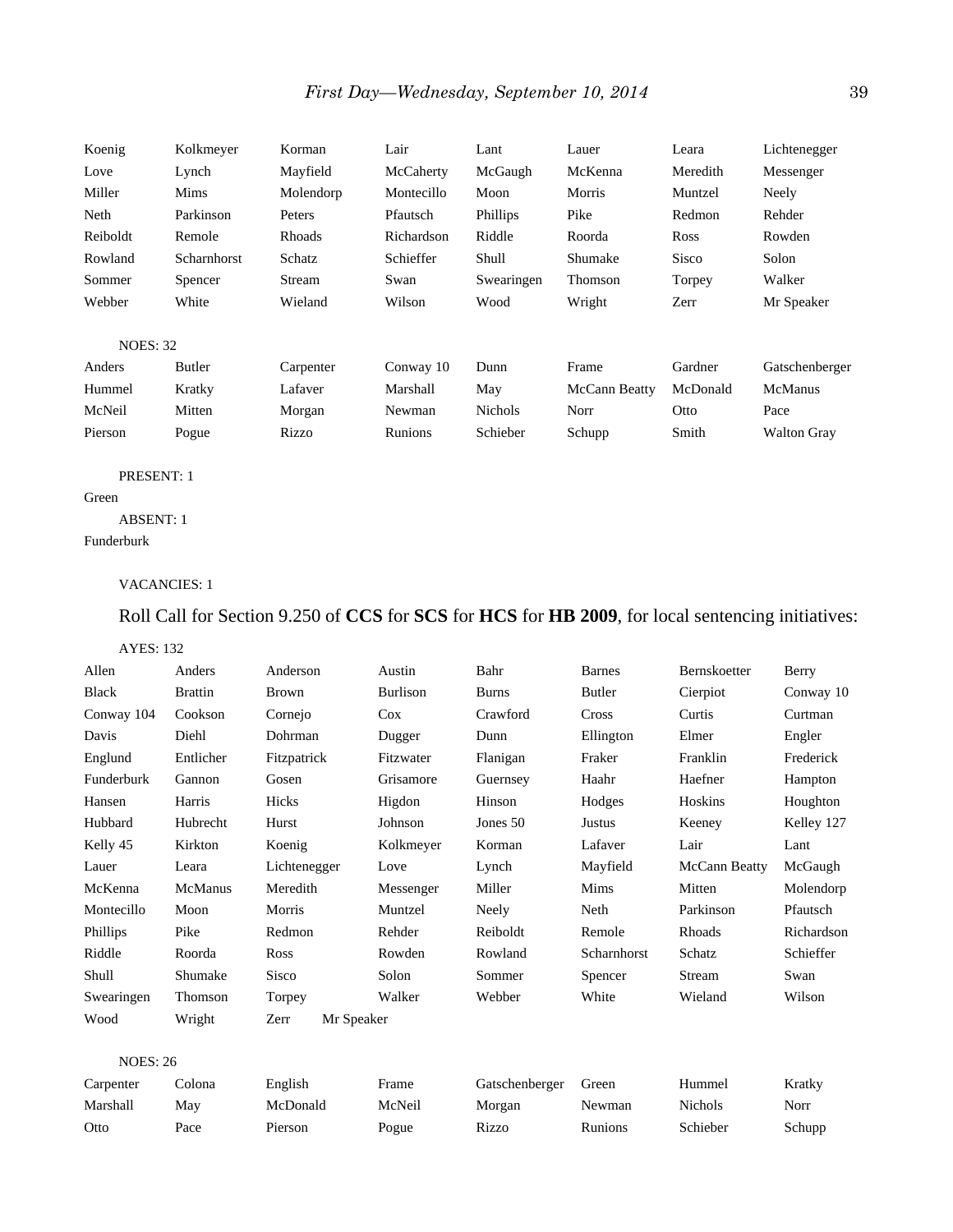Smith Walton Gray

PRESENT: 2 Gardner Peters

ABSENT: 2 Hough McCaherty

VACANCIES: 1

Senator Schaefer moved that Section 8.010 of **CCS** for **SCS** for **HCS** for **HB 2008**, for Juvenile Justice Delinquency Education Pilot, be passed, the objections of the Governor thereto notwithstanding, which motion received the necessary two-thirds majority by the following vote:

|               | YEAS—Senators                   |            |        |             |        |               |            |  |  |
|---------------|---------------------------------|------------|--------|-------------|--------|---------------|------------|--|--|
| <b>Brown</b>  | Chappelle-Nadal                 | Cunningham | Curls  | Dempsey     | Dixon  | Emery         | Holsman    |  |  |
| <b>Justus</b> | Kehoe                           | Kraus      | Lager  | Lamping     | LeVota | Libla         | Munzlinger |  |  |
| Nasheed       | <b>Nieves</b>                   | Parson     | Pearce | Richard     | Romine | Sater         | Schaaf     |  |  |
| Schaefer      | Schmitt                         | Sifton     | Silvey | Wallingford | Walsh  | $Wasson - 31$ |            |  |  |
|               | NAYS—Senator Keaveny—1          |            |        |             |        |               |            |  |  |
|               | Absent—Senators—None            |            |        |             |        |               |            |  |  |
|               | Absent with leave—Senators—None |            |        |             |        |               |            |  |  |

Vacancies—2

Senator Schaefer moved that Section 8.025 of **CCS** for **SCS** for **HCS** for **HB 2008**, for School Safety Grants from MoSmart, be passed, the objections of the Governor thereto notwithstanding, which motion received the necessary two-thirds majority by the following vote:

|              | YEAS—Senators   |            |        |             |        |               |            |
|--------------|-----------------|------------|--------|-------------|--------|---------------|------------|
| <b>Brown</b> | Chappelle-Nadal | Cunningham | Curls  | Dempsey     | Dixon  | Emery         | Holsman    |
| Justus       | Kehoe           | Kraus      | Lager  | Lamping     | LeVota | Libla         | Munzlinger |
| Nasheed      | <b>Nieves</b>   | Parson     | Pearce | Richard     | Romine | Sater         | Schaaf     |
| Schaefer     | Schmitt         | Sifton     | Silvey | Wallingford | Walsh  | $Wasson - 31$ |            |
|              |                 |            |        |             |        |               |            |

NAYS—Senator Keaveny—1

Absent—Senators—None

Absent with leave—Senators—None

Vacancies—2

Senator Schaefer moved that Section 8.050 of **CCS** for **SCS** for **HCS** for **HB2008**,for Forensic Exams for Abused Kids, be passed, the objections of the Governor thereto notwithstanding, which motion received the necessary two-thirds majority by the following vote: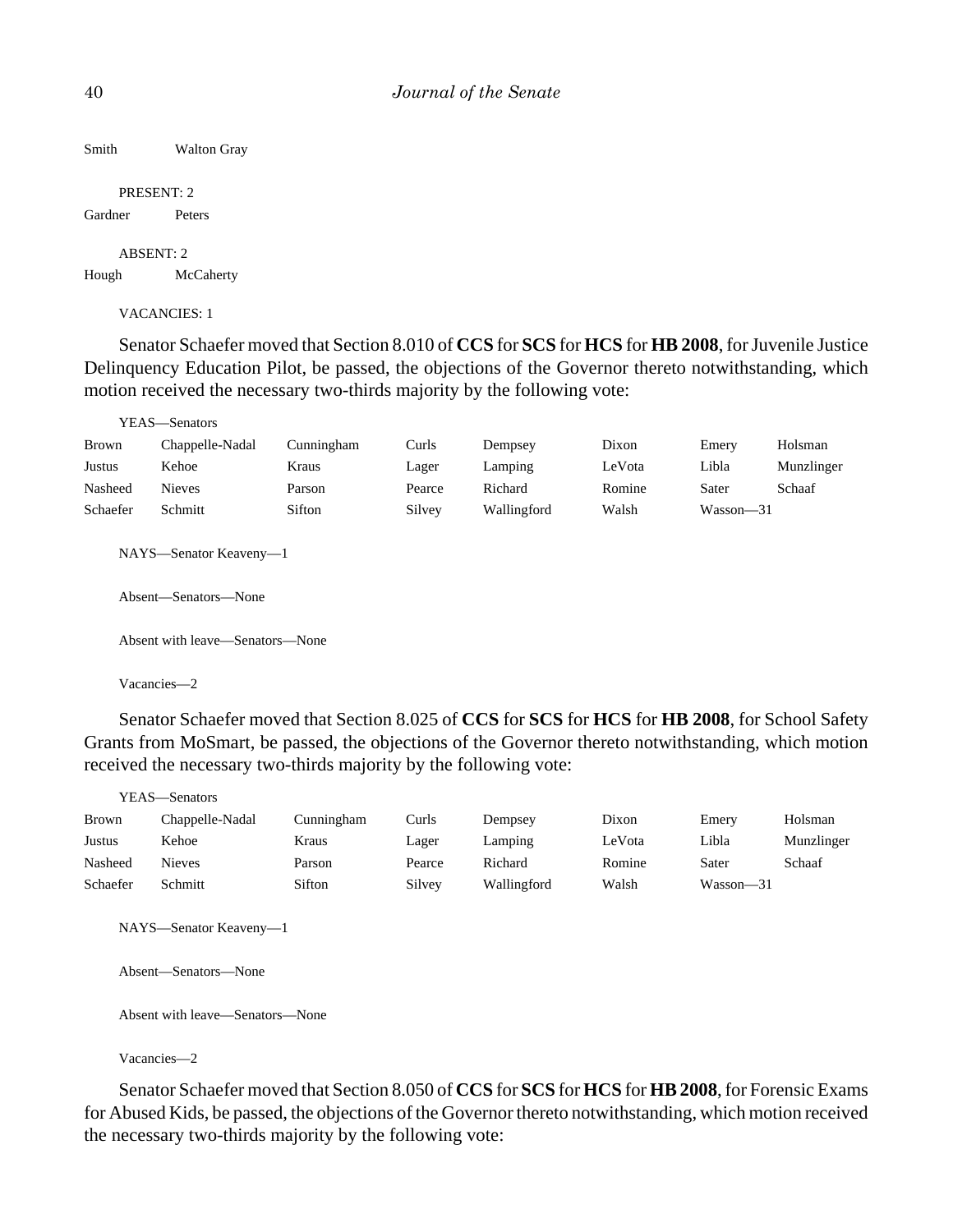|          | YEAS—Senators                                  |            |        |             |        |               |            |  |  |  |
|----------|------------------------------------------------|------------|--------|-------------|--------|---------------|------------|--|--|--|
| Brown    | Chappelle-Nadal                                | Cunningham | Curls  | Dempsey     | Dixon  | Emery         | Holsman    |  |  |  |
| Justus   | Kehoe                                          | Kraus      | Lager  | Lamping     | LeVota | Libla         | Munzlinger |  |  |  |
| Nasheed  | <b>Nieves</b>                                  | Parson     | Pearce | Richard     | Romine | Sater         | Schaaf     |  |  |  |
| Schaefer | Schmitt                                        | Sifton     | Silvey | Wallingford | Walsh  | $Wasson - 31$ |            |  |  |  |
|          | NAYS-Senator Keaveny-1<br>Absent-Senators-None |            |        |             |        |               |            |  |  |  |
|          | Absent with leave—Senators—None                |            |        |             |        |               |            |  |  |  |
|          | Vacancies-2                                    |            |        |             |        |               |            |  |  |  |

Senator Schaefer moved that Section 8.085 of **CCS** for **SCS** for **HCS** for **HB 2008**, for MO State Highway Patrol Fringe Benefits, be passed, the objections of the Governor thereto notwithstanding, which motion received the necessary two-thirds majority by the following vote:

|          | YEAS—Senators   |            |        |             |        |           |            |
|----------|-----------------|------------|--------|-------------|--------|-----------|------------|
| Brown    | Chappelle-Nadal | Cunningham | Curls  | Dempsey     | Dixon  | Emery     | Holsman    |
| Justus   | Kehoe           | Kraus      | Lager  | Lamping     | LeVota | Libla     | Munzlinger |
| Nasheed  | Nieves          | Parson     | Pearce | Richard     | Romine | Sater     | Schaaf     |
| Schaefer | Schmitt         | Sifton     | Silvey | Wallingford | Walsh  | Wasson—31 |            |

NAYS—Senator Keaveny—1

Absent—Senators—None

Absent with leave—Senators—None

Vacancies—2

Senator Schaefer moved that Section 8.095 of **CCS** for **SCS** for **HCS** for **HB 2008**, for Water Patrol Lake Boat Defibrillators, be passed, the objections of the Governor thereto notwithstanding, which motion received the necessary two-thirds majority by the following vote:

|              | YEAS—Senators   |            |        |             |        |               |            |
|--------------|-----------------|------------|--------|-------------|--------|---------------|------------|
| <b>Brown</b> | Chappelle-Nadal | Cunningham | Curls  | Dempsey     | Dixon  | Emery         | Holsman    |
| Justus       | Kehoe           | Kraus      | Lager  | Lamping     | LeVota | Libla         | Munzlinger |
| Nasheed      | <b>Nieves</b>   | Parson     | Pearce | Richard     | Romine | Sater         | Schaaf     |
| Schaefer     | Schmitt         | Sifton     | Silvey | Wallingford | Walsh  | $Wasson - 31$ |            |
|              |                 |            |        |             |        |               |            |

NAYS—Senator Keaveny—1

Absent—Senators—None

Absent with leave—Senators—None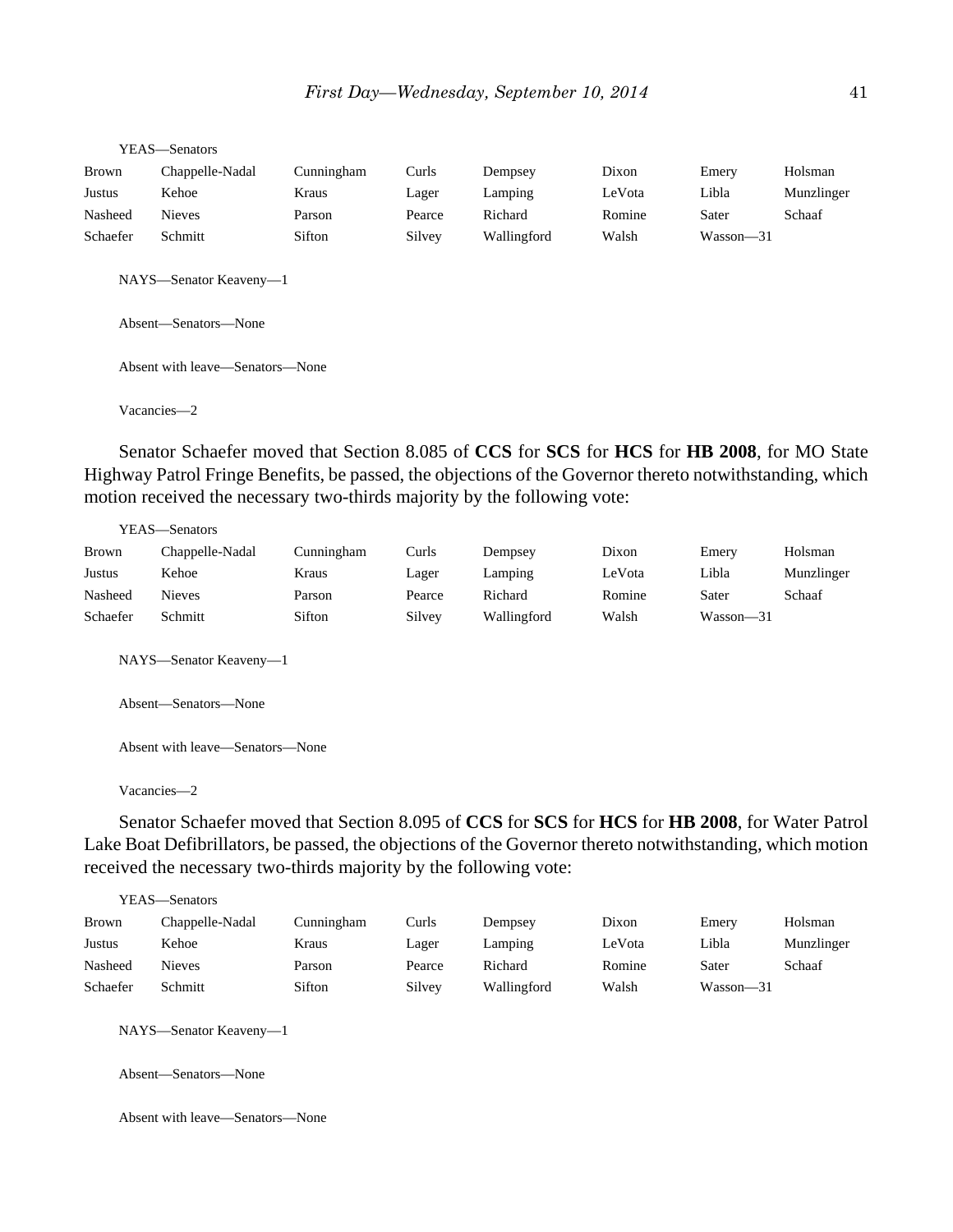Vacancies—2

Senator Schaefer moved that Section 8.110 of **CCS** for **SCS** for **HCS** for **HB 2008**, for Independence Crime Lab Takeover, be passed, the objections of the Governor thereto notwithstanding, which motion received the necessary two-thirds majority by the following vote:

|              | YEAS—Senators                                  |            |        |             |        |               |            |
|--------------|------------------------------------------------|------------|--------|-------------|--------|---------------|------------|
| <b>Brown</b> | Chappelle-Nadal                                | Cunningham | Curls  | Dempsey     | Dixon  | Emery         | Holsman    |
| Justus       | Kehoe                                          | Kraus      | Lager  | Lamping     | LeVota | Libla         | Munzlinger |
| Nasheed      | <b>Nieves</b>                                  | Parson     | Pearce | Richard     | Romine | Sater         | Schaaf     |
| Schaefer     | Schmitt                                        | Sifton     | Silvey | Wallingford | Walsh  | $Wasson - 31$ |            |
|              | NAYS-Senator Keaveny-1<br>Absent—Senators—None |            |        |             |        |               |            |
|              | Absent with leave—Senators—None                |            |        |             |        |               |            |
|              | Vacancies-2                                    |            |        |             |        |               |            |

Senator Schaefer moved that Section 9.005 of **CCS** for **SCS** for **HCS** for **HB 2009**, for AMACHI, be passed, the objections of the Governor thereto notwithstanding, which motion received the necessary twothirds majority by the following vote:

YEAS—Senators

| <b>Brown</b> | Chappelle-Nadal | Cunningham | Curls  | Dempsey     | Dixon  | Emery     | Holsman    |
|--------------|-----------------|------------|--------|-------------|--------|-----------|------------|
| Justus       | Kehoe           | Kraus      | Lager  | Lamping     | LeVota | Libla     | Munzlinger |
| Nasheed      | <b>Nieves</b>   | Parson     | Pearce | Richard     | Romine | Sater     | Schaaf     |
| Schaefer     | Schmitt         | Sifton     | Silvey | Wallingford | Walsh  | Wasson-31 |            |

NAYS—Senator Keaveny—1

Absent—Senators—None

Absent with leave—Senators—None

Vacancies—2

Senator Schaefer moved that Section 9.205 of **CCS** for **SCS** for **HCS** for **HB 2009**, for Drug Treatment, be passed, the objections of the Governor thereto notwithstanding, which motion received the necessary two-thirds majority by the following vote:

|              | YEAS—Senators   |            |        |             |        |           |            |
|--------------|-----------------|------------|--------|-------------|--------|-----------|------------|
| <b>Brown</b> | Chappelle-Nadal | Cunningham | Curls  | Dempsey     | Dixon  | Emery     | Holsman    |
| Justus       | Kehoe           | Kraus      | Lager  | Lamping     | LeVota | Libla     | Munzlinger |
| Nasheed      | Nieves          | Parson     | Pearce | Richard     | Romine | Sater     | Schaaf     |
| Schaefer     | Schmitt         | Sifton     | Silvey | Wallingford | Walsh  | Wasson—31 |            |

NAYS—Senator Keaveny—1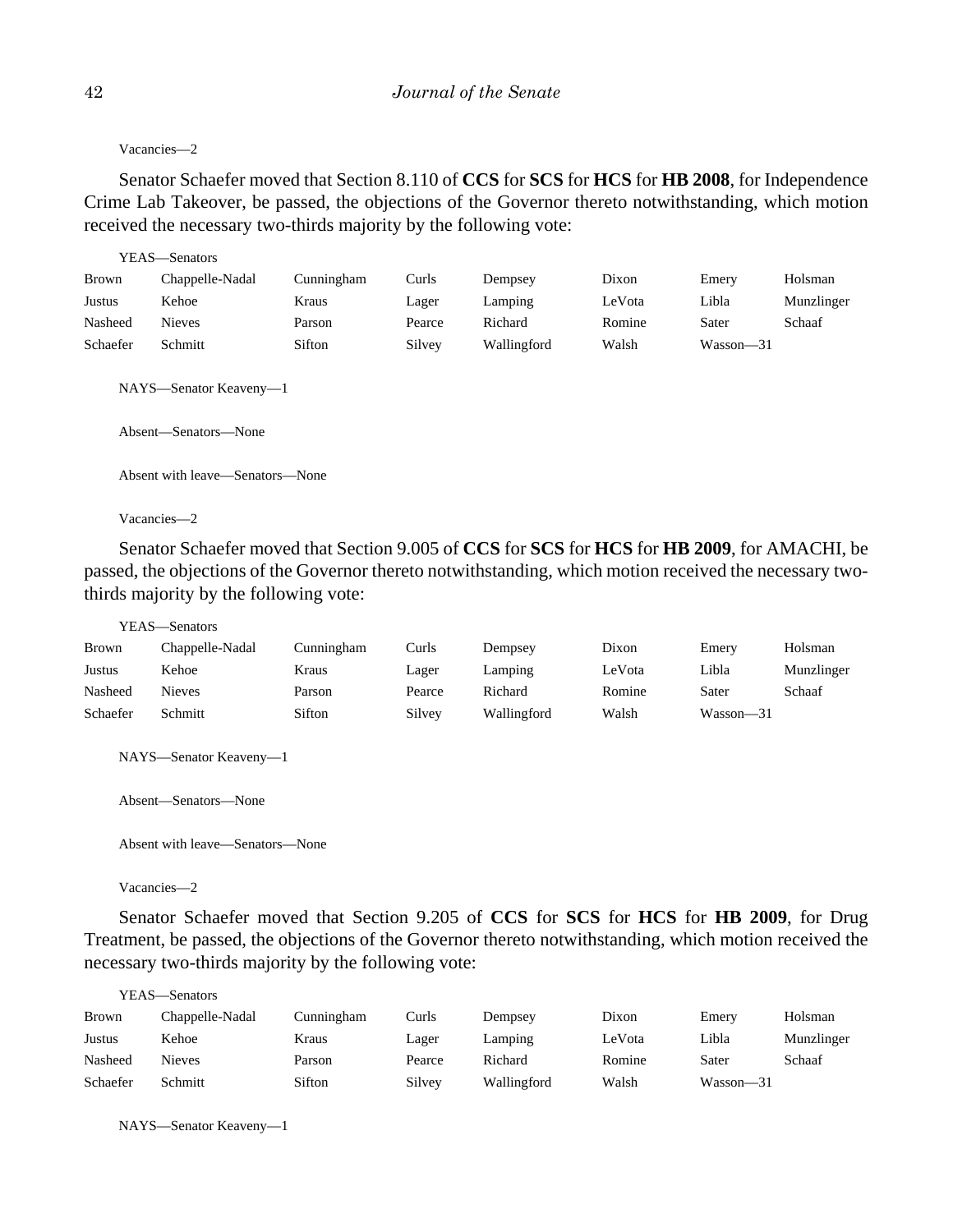```
Absent—Senators—None
```

```
Absent with leave—Senators—None
```
Vacancies—2

Senator Schaefer moved that Section 9.250 of **CCS** for **SCS** for **HCS** for **HB 2009**, for Community Reentry Grants, be passed, the objections of the Governor thereto notwithstanding, which motion received the necessary two-thirds majority by the following vote:

|          | YEAS—Senators                                                                                    |            |        |             |        |           |            |
|----------|--------------------------------------------------------------------------------------------------|------------|--------|-------------|--------|-----------|------------|
| Brown    | Chappelle-Nadal                                                                                  | Cunningham | Curls  | Dempsey     | Dixon  | Emery     | Holsman    |
| Justus   | Kehoe                                                                                            | Kraus      | Lager  | Lamping     | LeVota | Libla     | Munzlinger |
| Nasheed  | <b>Nieves</b>                                                                                    | Parson     | Pearce | Richard     | Romine | Sater     | Schaaf     |
| Schaefer | Schmitt                                                                                          | Sifton     | Silvey | Wallingford | Walsh  | Wasson-31 |            |
|          | NAYS—Senator Keaveny—1<br>Absent—Senators—None<br>Absent with leave—Senators—None<br>Vacancies-2 |            |        |             |        |           |            |

# **MESSAGES FROM THE HOUSE**

The following messages were received from the House of Representatives through its Chief Clerk:

Mr. President: I am instructed by the House of Representatives to inform the Senate the House has passed Section 10.110 for ex-offender treatment services; Section 10.410 for an autism spectrum disorder clinic; Section 10.410 for regional autism projects; Section 10.710 for epilepsy education; Section 10.710 for the Elks mobile dental program; Section 10.710 for a traumatic brain injury Medicaid waiver; Section 10.725 for the Missouri Area Health Education Centers Program; Section 10.740 for the expansion of newborn screening services; Section 10.820 for Alzheimer's grants; Section 10.825 for congregate and home-delivered meals of Conference Committee Substitute for Senate Committee Substitute for House Committee Substitute for House Bill No. 2010, the objections of the Governor thereto notwithstanding.

In which the concurrence of the Senate is respectfully requested.

Also, the attached are certified copies of the Roll Calls pertaining to the above named sections of the Conference Committee Substitute for Senate Committee Substitute for House Committee Substitute for House Bill No. 2010.

Roll Call for Section 10.110 of **CCS** for **SCS** for **HCS** for **HB 2010**, for ex-offender treatment services:

| <b>AYES: 135</b> |                |             |           |              |               |              |           |
|------------------|----------------|-------------|-----------|--------------|---------------|--------------|-----------|
| Allen            | Anders         | Anderson    | Austin    | Bahr         | <b>Barnes</b> | Bernskoetter | Berry     |
| <b>Black</b>     | <b>Brattin</b> | Brown       | Burlison  | <b>Burns</b> | Butler        | Cierpiot     | Conway 10 |
| Conway 104       | Cookson        | Cornejo     | Cox       | Crawford     | Cross         | Curtis       | Curtman   |
| Davis            | Diehl          | Dohrman     | Dugger    | Dunn         | Ellington     | Elmer        | Engler    |
| Englund          | Entlicher      | Fitzpatrick | Fitzwater | Flanigan     | Fraker        | Frame        | Franklin  |
| Frederick        | Gannon         | Gosen       | Grisamore | Guernsey     | Haahr         | Haefner      | Hampton   |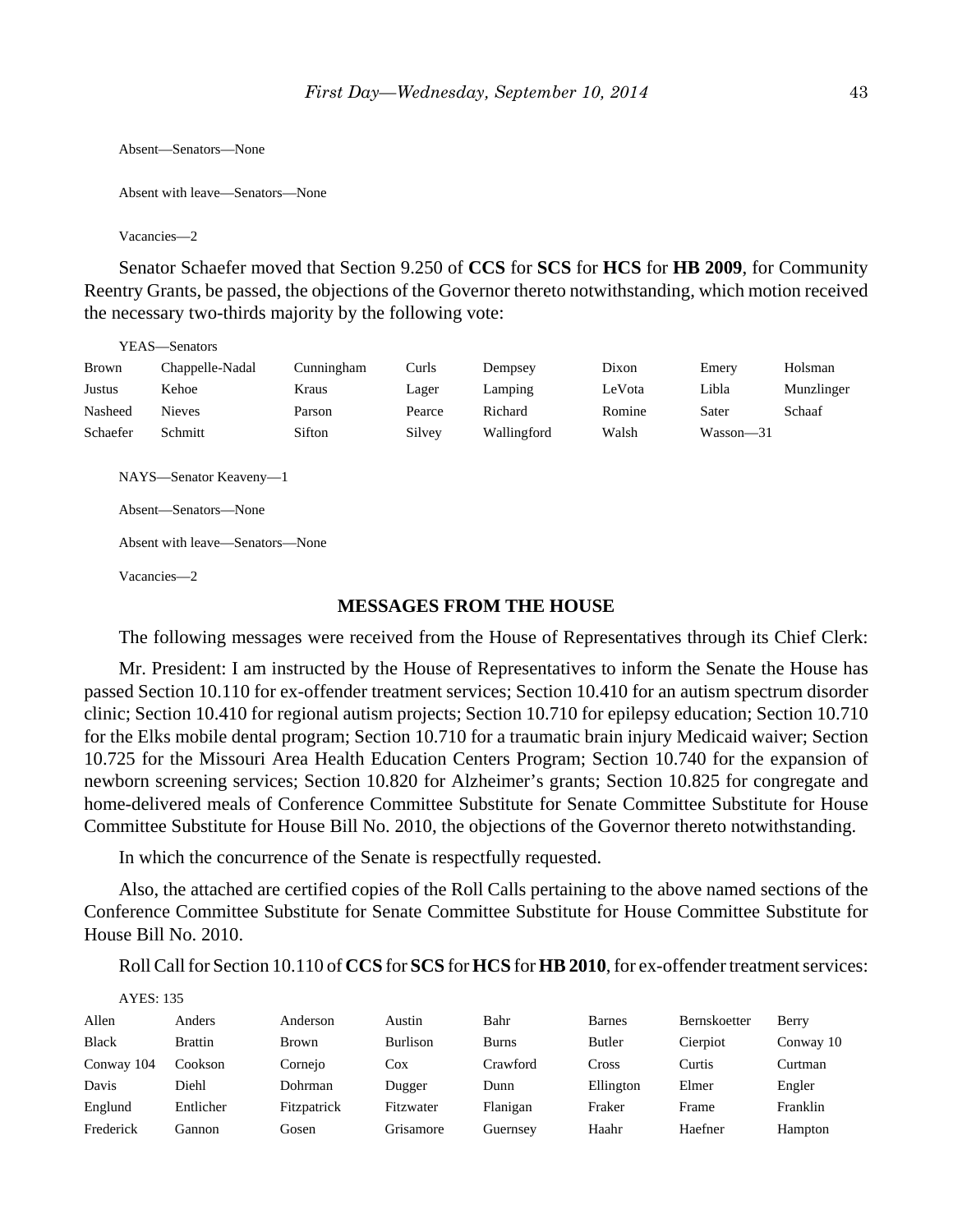# 44 *Journal of the Senate*

| Hansen          | Harris     | Hicks        | Higdon          | Hinson     | Hodges   | Hoskins   | Hough              |
|-----------------|------------|--------------|-----------------|------------|----------|-----------|--------------------|
| Houghton        | Hubbard    | Hubrecht     | Hurst           | Johnson    | Jones 50 | Justus    | Keeney             |
| Kelley 127      | Kelly 45   | Kirkton      | Koenig          | Kolkmeyer  | Korman   | Lair      | Lant               |
| Lauer           | Leara      | Lichtenegger | Love            | Lynch      | Mayfield | McCaherty | McCann Beatty      |
| McGaugh         | McKenna    | McManus      | Meredith        | Messenger  | Miller   | Mims      | Mitten             |
| Molendorp       | Montecillo | Moon         | Morris          | Muntzel    | Neely    | Neth      | <b>Nichols</b>     |
| Parkinson       | Peters     | Pfautsch     | <b>Phillips</b> | Pierson    | Pike     | Redmon    | Rehder             |
| Reiboldt        | Remole     | Rhoads       | Richardson      | Riddle     | Roorda   | Ross      | Rowden             |
| Rowland         | Runions    | Scharnhorst  | Schatz          | Shull      | Shumake  | Sisco     | Solon              |
| Sommer          | Spencer    | Stream       | Swan            | Swearingen | Thomson  | Torpey    | Walker             |
| Webber          | White      | Wieland      | Wilson          | Wood       | Wright   | Zerr      |                    |
| <b>NOES: 24</b> |            |              |                 |            |          |           |                    |
| Carpenter       | Colona     | English      | Gardner         | Green      | Hummel   | Kratky    | Lafaver            |
| Marshall        | May        | McDonald     | McNeil          | Morgan     | Newman   | Norr      | Otto               |
| Pace            | Pogue      | Rizzo        | Schieber        | Schieffer  | Schupp   | Smith     | <b>Walton Gray</b> |

PRESENT: 0

ABSENT: 3 Funderburk Gatschenberger Mr Speaker

VACANCIES: 1

Roll Call for Section 10.410 of **CCS** for **SCS** for **HCS** for **HB 2010**, for an autism spectrum disorder clinic:

AYES: 130

| Allen        | Anders         | Anderson  | Austin          | Bahr            | <b>Barnes</b> | Bernskoetter | Berry        |
|--------------|----------------|-----------|-----------------|-----------------|---------------|--------------|--------------|
| <b>Black</b> | <b>Brattin</b> | Brown     | <b>Burlison</b> | <b>Burns</b>    | Cierpiot      | Conway 10    | Conway 104   |
| Cookson      | Cornejo        | $\cos$    | Crawford        | <b>Cross</b>    | Curtis        | Curtman      | Davis        |
| Diehl        | Dohrman        | Dugger    | Dunn            | Ellington       | Elmer         | Engler       | Englund      |
| Entlicher    | Fitzpatrick    | Fitzwater | Flanigan        | Fraker          | Franklin      | Frederick    | Gannon       |
| Gosen        | Grisamore      | Guernsey  | Haahr           | Haefner         | Hampton       | Hansen       | Harris       |
| Hicks        | Higdon         | Hinson    | Hoskins         | Hough           | Houghton      | Hubbard      | Hubrecht     |
| Hurst        | Johnson        | Jones 50  | Justus          | Keeney          | Kelley 127    | Kelly 45     | Kirkton      |
| Koenig       | Kolkmeyer      | Korman    | Lair            | Lant            | Lauer         | Leara        | Lichtenegger |
| Love         | Lynch          | Mayfield  | McCaherty       | McGaugh         | McKenna       | Meredith     | Messenger    |
| Miller       | Mims           | Mitten    | Molendorp       | Montecillo      | Moon          | Morris       | Muntzel      |
| Neely        | Neth           | Parkinson | Pfautsch        | <b>Phillips</b> | Pierson       | Pike         | Redmon       |
| Rehder       | Reiboldt       | Remole    | Rhoads          | Richardson      | Riddle        | Roorda       | Ross         |
| Rowden       | Rowland        | Runions   | Scharnhorst     | Schatz          | Schieffer     | Schupp       | Shull        |
| Shumake      | Sisco          | Solon     | Sommer          | Spencer         | Stream        | Swan         | Swearingen   |
| Thomson      | Torpey         | Walker    | Webber          | White           | Wieland       | Wilson       | Wood         |
| Wright       | Zerr           |           |                 |                 |               |              |              |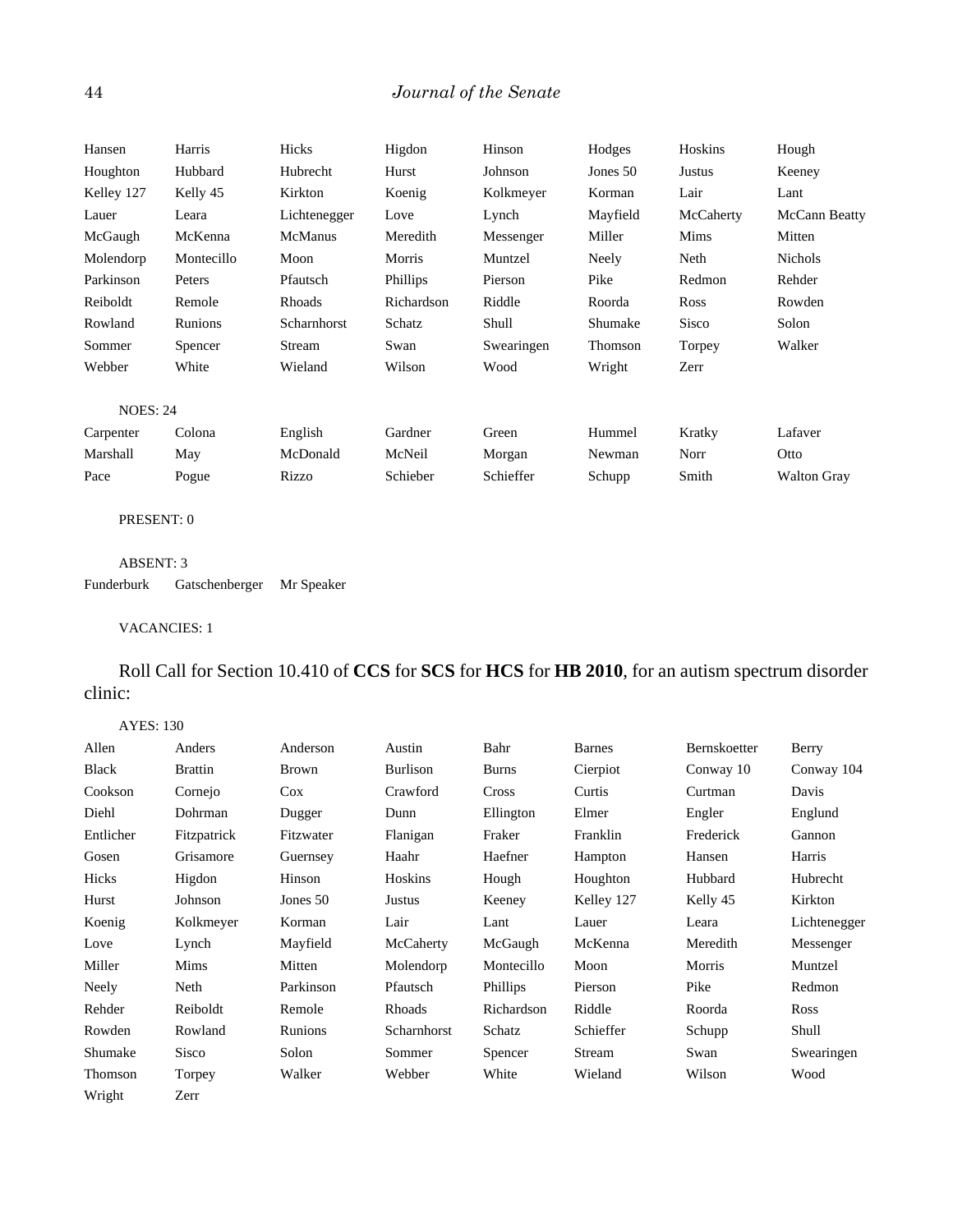### NOES: 28

| Butler                      | Carpenter | Colona  | English            | Gardner | Gatschenberger | Green    | Hodges         |
|-----------------------------|-----------|---------|--------------------|---------|----------------|----------|----------------|
| Hummel                      | Kratky    | Lafaver | Marshall           | May     | McCann Beatty  | McDonald | <b>McManus</b> |
| McNeil                      | Morgan    | Newman  | Nichols            | Norr    | Otto           | Pace     | Pogue          |
| Rizzo                       | Schieber  | Smith   | <b>Walton Gray</b> |         |                |          |                |
| <b>PRESENT: 1</b><br>Peters |           |         |                    |         |                |          |                |

# ABSENT: 3 Frame Funderburk Mr Speaker

### VACANCIES: 1

# Roll Call for Section 10.410 of **CCS** for **SCS** for **HCS** for **HB 2010**, for regional autism projects:

| AYES: |  |
|-------|--|
|-------|--|

| Allen           | Anders         | Anderson     | Austin          | Bahr          | <b>Barnes</b>  | Bernskoetter | Berry      |
|-----------------|----------------|--------------|-----------------|---------------|----------------|--------------|------------|
| <b>Black</b>    | <b>Brattin</b> | <b>Brown</b> | <b>Burlison</b> | <b>Burns</b>  | Cierpiot       | Conway 10    | Conway 104 |
| Cookson         | Cornejo        | Cox          | Crawford        | Cross         | Curtis         | Curtman      | Davis      |
| Diehl           | Dohrman        | Dugger       | Ellington       | Elmer         | Engler         | English      | Englund    |
| Entlicher       | Fitzpatrick    | Fitzwater    | Flanigan        | Fraker        | Frame          | Franklin     | Frederick  |
| Gannon          | Gosen          | Grisamore    | Guernsey        | Haahr         | Haefner        | Hampton      | Hansen     |
| Harris          | Hicks          | Higdon       | Hinson          | Hoskins       | Hough          | Houghton     | Hubbard    |
| Hubrecht        | Hurst          | Johnson      | Jones $50$      | <b>Justus</b> | Keeney         | Kelley 127   | Kelly 45   |
| Kirkton         | Koenig         | Kolkmeyer    | Korman          | Lafaver       | Lair           | Lant         | Lauer      |
| Leara           | Lichtenegger   | Love         | Lynch           | Mayfield      | McCaherty      | McGaugh      | McKenna    |
| Meredith        | Messenger      | Miller       | Mims            | Mitten        | Molendorp      | Montecillo   | Moon       |
| Morris          | Muntzel        | Neely        | Neth            | Parkinson     | Peters         | Pfautsch     | Phillips   |
| Pierson         | Pike           | Redmon       | Rehder          | Reiboldt      | Remole         | Rhoads       | Richardson |
| Riddle          | Roorda         | Ross         | Rowden          | Rowland       | Runions        | Schatz       | Schieffer  |
| Shull           | Shumake        | <b>Sisco</b> | Solon           | Sommer        | Spencer        | Stream       | Swan       |
| Swearingen      | Thomson        | Torpey       | Walker          | Webber        | White          | Wieland      | Wilson     |
| Wood            | Wright         | Zerr         | Mr Speaker      |               |                |              |            |
| <b>NOES: 28</b> |                |              |                 |               |                |              |            |
| Butler          | Carpenter      | Colona       | Dunn            | Gardner       | Gatschenberger | Green        | Hodges     |
| Hummel          | Kratky         | Marshall     | May             | McCann Beatty | McDonald       | McManus      | McNeil     |

Morgan Newman Nichols Norr Otto Pace Pogue Rizzo

# PRESENT: 0

Schieber Schupp Smith Walton Gray

ABSENT: 2 Funderburk Scharnhorst

VACANCIES: 1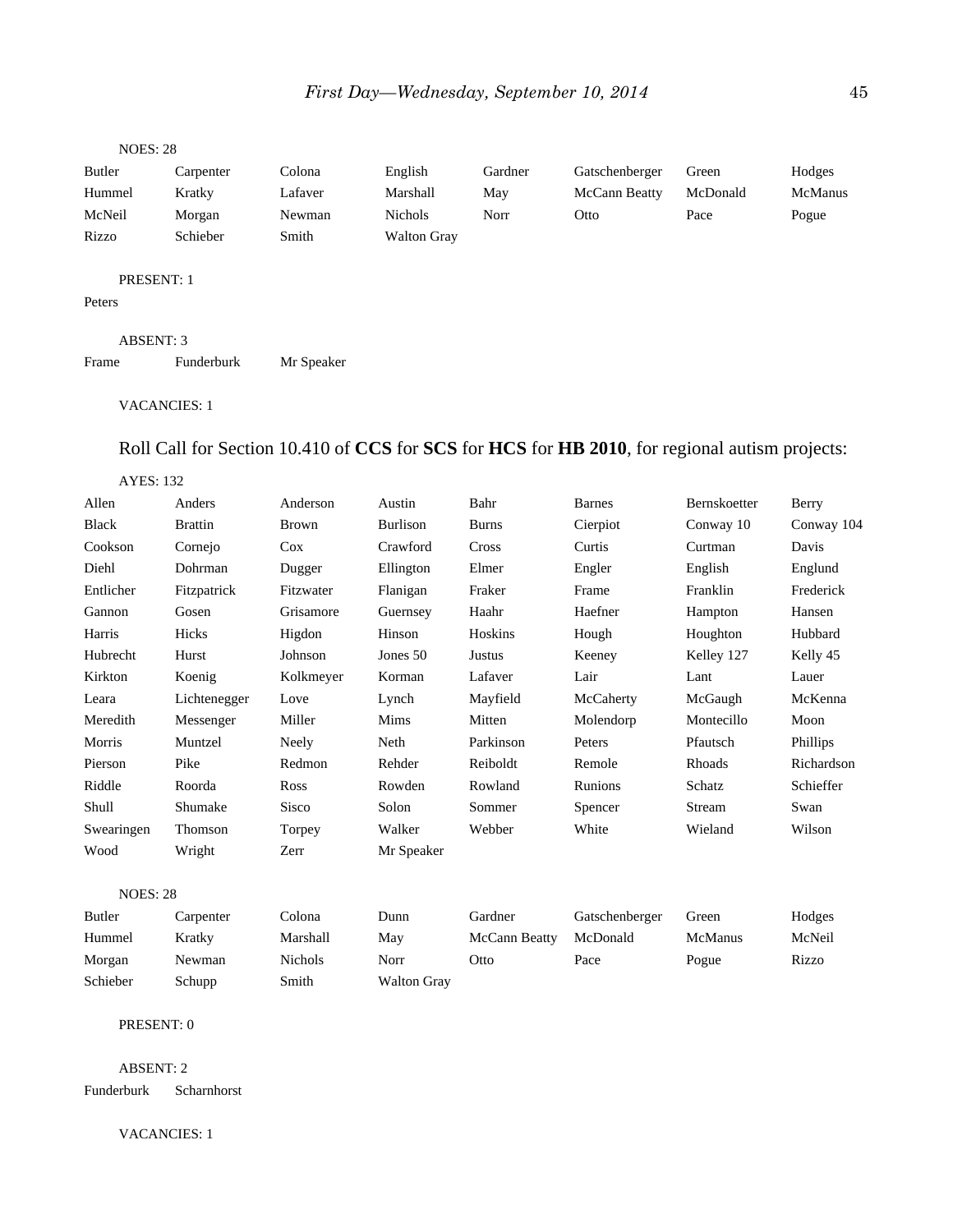# Roll Call for Section 10.710 of **CCS** for **SCS** for **HCS** for **HB 2010**, for epilepsy education:

| <b>AYES: 122</b>    |              |                      |              |               |              |             |                |
|---------------------|--------------|----------------------|--------------|---------------|--------------|-------------|----------------|
| Allen               | Anderson     | Austin               | Bahr         | <b>Barnes</b> | Bernskoetter | Berry       | <b>Black</b>   |
| <b>Brattin</b>      | <b>Brown</b> | <b>Burlison</b>      | <b>Burns</b> | Cierpiot      | Conway 104   | Cookson     | Cornejo        |
| Cox                 | Crawford     | Cross                | Curtis       | Curtman       | Davis        | Diehl       | Dohrman        |
| Dugger              | Ellington    | Elmer                | Engler       | Englund       | Entlicher    | Fitzpatrick | Fitzwater      |
| Flanigan            | Fraker       | Franklin             | Frederick    | Gannon        | Gosen        | Grisamore   | Guernsey       |
| Haahr               | Haefner      | Hampton              | Hansen       | Harris        | Hicks        | Higdon      | Hinson         |
| Hoskins             | Houghton     | Hubbard              | Hubrecht     | Hurst         | Johnson      | Jones 50    | <b>Justus</b>  |
| Keeney              | Kelley 127   | Kelly 45             | Koenig       | Kolkmeyer     | Korman       | Lair        | Lant           |
| Lauer               | Leara        | Lichtenegger         | Love         | Lynch         | Mayfield     | McCaherty   | McGaugh        |
| McKenna             | Meredith     | Messenger            | Miller       | Mitten        | Molendorp    | Montecillo  | Moon           |
| Morris              | Muntzel      | Neely                | Neth         | Parkinson     | Peters       | Pfautsch    | Phillips       |
| Pike                | Redmon       | Rehder               | Reiboldt     | Remole        | Rhoads       | Richardson  | Riddle         |
| Roorda              | Ross         | Rowden               | Rowland      | Schatz        | Schieffer    | Shull       | Shumake        |
| Sisco               | Solon        | Sommer               | Spencer      | Stream        | Swan         | Swearingen  | Thomson        |
| Torpey              | Walker       | Webber               | White        | Wieland       | Wilson       | Wood        | Wright         |
| Zerr                | Mr Speaker   |                      |              |               |              |             |                |
| <b>NOES: 35</b>     |              |                      |              |               |              |             |                |
| Anders              | Butler       | Carpenter            | Colona       | Dunn          | English      | Frame       | Gardner        |
| Green               | Hodges       | Hummel               | Kirkton      | Kratky        | Lafaver      | Marshall    | May            |
| McCann Beatty       | McDonald     | McManus              | McNeil       | Mims          | Morgan       | Newman      | <b>Nichols</b> |
| Norr                | Otto         | Pace                 | Pierson      | Pogue         | Rizzo        | Runions     | Schieber       |
| Schupp              | Smith        | <b>Walton Gray</b>   |              |               |              |             |                |
| PRESENT: 0          |              |                      |              |               |              |             |                |
| <b>ABSENT: 5</b>    |              |                      |              |               |              |             |                |
| Conway 10           | Funderburk   | Gatschenberger Hough |              | Scharnhorst   |              |             |                |
| <b>VACANCIES: 1</b> |              |                      |              |               |              |             |                |

Roll Call for Section 10.710 of **CCS** for **SCS** for **HCS** for **HB 2010**, for the Elks mobile dental program:

### AYES: 125

| Allen    | Anders         | Anderson     | Austin          | Bahr         | <b>Barnes</b> | Bernskoetter | Berry      |
|----------|----------------|--------------|-----------------|--------------|---------------|--------------|------------|
| Black    | <b>Brattin</b> | <b>Brown</b> | <b>Burlison</b> | <b>Burns</b> | Cierpiot      | Conway 104   | Cookson    |
| Cornejo  | $\cos$         | Crawford     | Cross           | Curtis       | Davis         | Diehl        | Dohrman    |
| Elmer    | Engler         | Englund      | Entlicher       | Fitzpatrick  | Fitzwater     | Flanigan     | Fraker     |
| Franklin | Frederick      | Gannon       | Gosen           | Grisamore    | Guernsey      | Haahr        | Haefner    |
| Hampton  | Hansen         | Harris       | Hicks           | Higdon       | Hinson        | Hoskins      | Hough      |
| Houghton | Hubrecht       | Hurst        | Johnson         | Jones 50     | Justus        | Keeney       | Kelley 127 |
| Kelly 45 | Kirkton        | Koenig       | Kolkmeyer       | Korman       | Lair          | Lant         | Lauer      |
| Leara    | Lichtenegger   | Love         | Lynch           | Mayfield     | McCaherty     | McGaugh      | McKenna    |
| McNeil   | Meredith       | Messenger    | Miller          | Mims         | Mitten        | Molendorp    | Montecillo |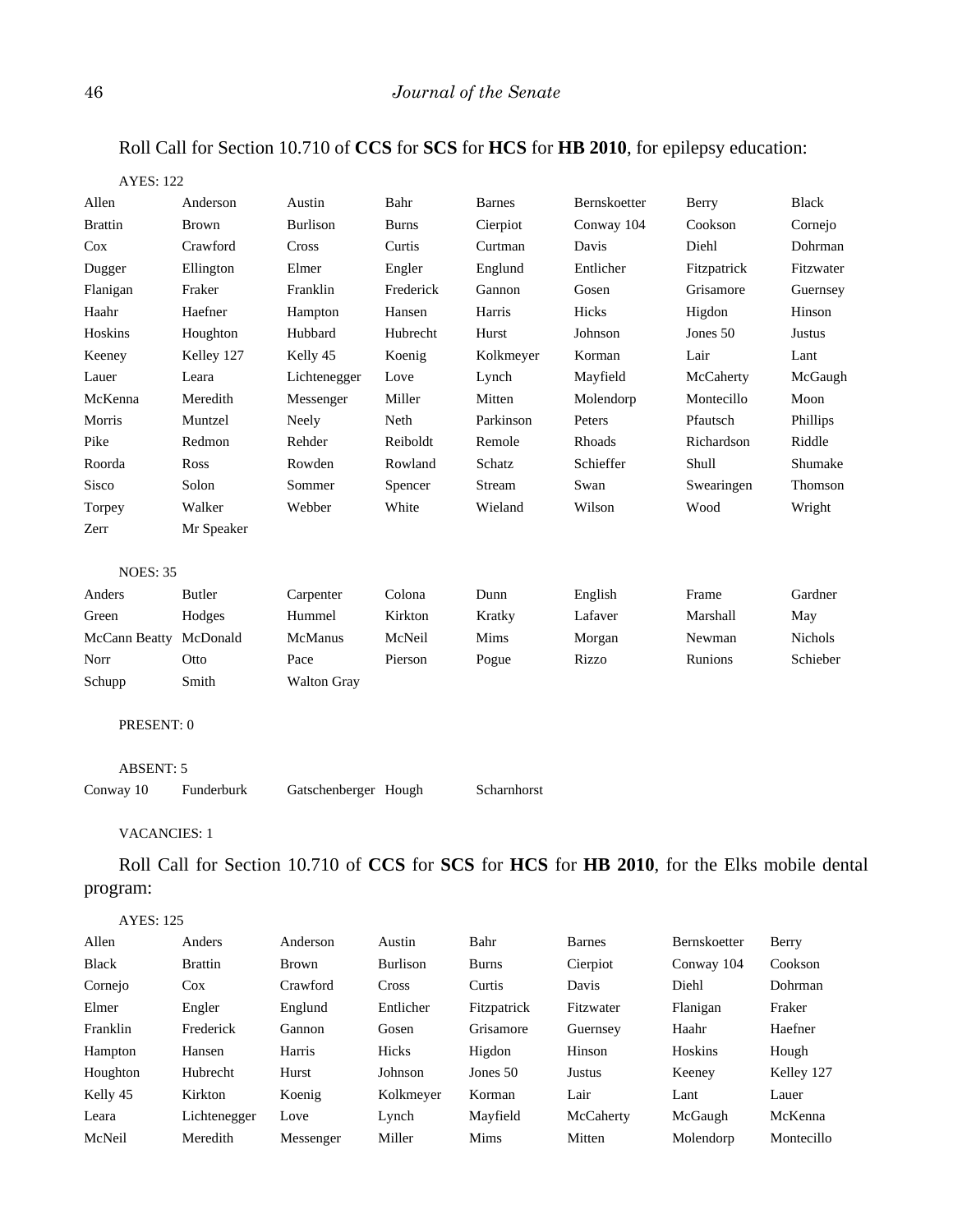| Moon<br>Phillips<br>Riddle<br>Schieffer<br>Swan<br>Wilson | Morris<br>Pike<br>Roorda<br>Shull<br>Swearingen<br>Wood | Muntzel<br>Redmon<br>Ross<br>Shumake<br>Thomson<br>Wright | Neely<br>Rehder<br>Rowden<br>Sisco<br>Torpey<br>Zerr | Neth<br>Reiboldt<br>Rowland<br>Solon<br>Walker<br>Mr Speaker | Norr<br>Remole<br>Runions<br>Sommer<br>Webber | Parkinson<br>Rhoads<br>Scharnhorst<br>Spencer<br>White | Pfautsch<br>Richardson<br>Schatz<br>Stream<br>Wieland |
|-----------------------------------------------------------|---------------------------------------------------------|-----------------------------------------------------------|------------------------------------------------------|--------------------------------------------------------------|-----------------------------------------------|--------------------------------------------------------|-------------------------------------------------------|
| <b>NOES: 32</b>                                           |                                                         |                                                           |                                                      |                                                              |                                               |                                                        |                                                       |
| Butler                                                    | Carpenter                                               | Colona                                                    | Dunn                                                 | Ellington                                                    | English                                       | Frame                                                  | Gardner                                               |
| Green                                                     | Hodges                                                  | Hubbard                                                   | Hummel                                               | Kratky                                                       | Lafaver                                       | Marshall                                               | May                                                   |
| McCann Beatty                                             | McDonald                                                | McManus                                                   | Morgan                                               | Newman                                                       | Nichols                                       | Otto                                                   | Pace                                                  |
| Peters                                                    | Pierson                                                 | Pogue                                                     | Rizzo                                                | Schieber                                                     | Schupp                                        | Smith                                                  | <b>Walton Gray</b>                                    |
| PRESENT: 0                                                |                                                         |                                                           |                                                      |                                                              |                                               |                                                        |                                                       |
| <b>ABSENT: 5</b>                                          |                                                         |                                                           |                                                      |                                                              |                                               |                                                        |                                                       |
| Conway 10                                                 | Curtman                                                 | Dugger                                                    | Funderburk                                           | Gatschenberger                                               |                                               |                                                        |                                                       |

Roll Call for Section 10.710 of **CCS** for **SCS** for **HCS** for **HB 2010**, for a traumatic brain injury Medicaid waiver:

AYES: 128

| Allen           | Anders       | Anderson        | Austin       | Bahr       | <b>Barnes</b> | Berry                | <b>Black</b> |
|-----------------|--------------|-----------------|--------------|------------|---------------|----------------------|--------------|
| <b>Brattin</b>  | <b>Brown</b> | <b>Burlison</b> | <b>Burns</b> | Cierpiot   | Colona        | Conway 104           | Cookson      |
| Cornejo         | $\cos$       | Crawford        | Cross        | Davis      | Diehl         | Dohrman              | Dugger       |
| Ellington       | Elmer        | Engler          | English      | Englund    | Entlicher     | Fitzpatrick          | Fitzwater    |
| Flanigan        | Fraker       | Frame           | Franklin     | Frederick  | Funderburk    | Gannon               | Gosen        |
| Grisamore       | Guernsey     | Haahr           | Haefner      | Hampton    | Hansen        | Harris               | Hicks        |
| Higdon          | Hinson       | Hoskins         | Hough        | Houghton   | Hubbard       | Hubrecht             | Hurst        |
| Johnson         | Jones 50     | Justus          | Keeney       | Kelley 127 | Kelly 45      | Kirkton              | Kolkmeyer    |
| Korman          | Lafaver      | Lair            | Lant         | Lauer      | Leara         | Lichtenegger         | Love         |
| Lynch           | Mayfield     | McCaherty       | McGaugh      | McKenna    | Meredith      | Messenger            | Miller       |
| Mitten          | Molendorp    | Montecillo      | Moon         | Morris     | Muntzel       | Neely                | Neth         |
| <b>Nichols</b>  | Norr         | Parkinson       | Pfautsch     | Phillips   | Pike          | Redmon               | Rehder       |
| Reiboldt        | Remole       | Rhoads          | Richardson   | Riddle     | Roorda        | <b>Ross</b>          | Rowland      |
| Runions         | Scharnhorst  | Schatz          | Schupp       | Shull      | Shumake       | <b>Sisco</b>         | Solon        |
| Sommer          | Spencer      | Stream          | Swan         | Swearingen | Thomson       | Torpey               | Walker       |
| Webber          | White        | Wieland         | Wilson       | Wood       | Wright        | Zerr                 | Mr Speaker   |
|                 |              |                 |              |            |               |                      |              |
| <b>NOES: 31</b> |              |                 |              |            |               |                      |              |
| Butler          | Carpenter    | Conway 10       | Curtis       | Curtman    | Dunn          | Gardner              | Green        |
| Hodges          | Hummel       | Koenig          | Kratky       | Marshall   | May           | <b>McCann Beatty</b> | McDonald     |
| <b>McManus</b>  | McNeil       | Mims            | Morgan       | Newman     | Otto          | Pace                 | Peters       |
| Pierson         | Pogue        | Rizzo           | Schieber     | Schieffer  | Smith         | <b>Walton Gray</b>   |              |
|                 |              |                 |              |            |               |                      |              |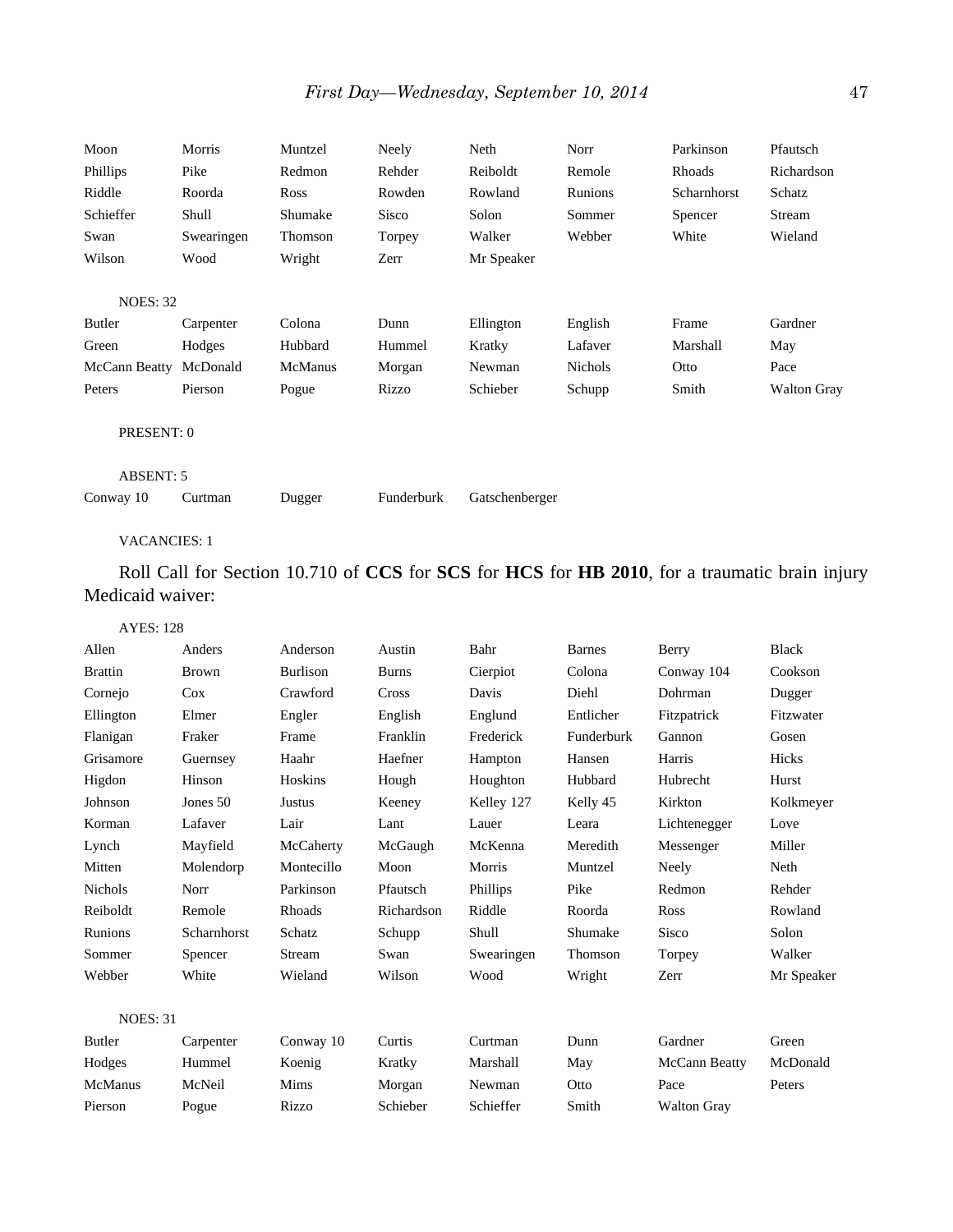## PRESENT: 0

### ABSENT: 3

### Bernskoetter Gatschenberger Rowden

### VACANCIES: 1

# Roll Call for Section 10.725 of **CCS** for **SCS** for **HCS** for **HB 2010**, for the MO Area Health Education Centers Program:

| <b>AYES: 125</b> |                    |                 |              |               |                |             |                      |
|------------------|--------------------|-----------------|--------------|---------------|----------------|-------------|----------------------|
| Allen            | Anderson           | Austin          | Bahr         | <b>Barnes</b> | Bernskoetter   | Berry       | <b>Black</b>         |
| <b>Brattin</b>   | <b>Brown</b>       | <b>Burlison</b> | <b>Burns</b> | Cierpiot      | Conway 104     | Cookson     | Cornejo              |
| Cox              | Crawford           | Cross           | Curtis       | Curtman       | Davis          | Diehl       | Dohrman              |
| Dugger           | Ellington          | Elmer           | Engler       | Englund       | Fitzpatrick    | Fitzwater   | Flanigan             |
| Fraker           | Frame              | Franklin        | Funderburk   | Gannon        | Gosen          | Grisamore   | Guernsey             |
| Haahr            | Haefner            | Hampton         | Hansen       | Harris        | Hicks          | Higdon      | Hinson               |
| Hoskins          | Hough              | Houghton        | Hubbard      | Hubrecht      | Hurst          | Johnson     | Jones 50             |
| <b>Justus</b>    | Keeney             | Kelley 127      | Kelly 45     | Kirkton       | Koenig         | Kolkmeyer   | Korman               |
| Lair             | Lant               | Lauer           | Leara        | Lichtenegger  | Love           | Lynch       | Mayfield             |
| McCaherty        | McGaugh            | McKenna         | Meredith     | Messenger     | Miller         | Mims        | Mitten               |
| Molendorp        | Montecillo         | Moon            | Morris       | Muntzel       | Neely          | Neth        | Parkinson            |
| Pfautsch         | Phillips           | Pike            | Redmon       | Rehder        | Reiboldt       | Remole      | Rhoads               |
| Richardson       | Riddle             | Roorda          | Ross         | Rowden        | Rowland        | Scharnhorst | Schatz               |
| Schieffer        | Shull              | Shumake         | Sisco        | Solon         | Sommer         | Spencer     | Stream               |
| Swan             | Swearingen         | Thomson         | Torpey       | Walker        | Webber         | White       | Wieland              |
| Wilson           | Wood               | Wright          | Zerr         | Mr Speaker    |                |             |                      |
| <b>NOES: 34</b>  |                    |                 |              |               |                |             |                      |
| Anders           | Butler             | Carpenter       | Colona       | Conway 10     | Dunn           | English     | Gardner              |
| Green            | Hodges             | Hummel          | Kratky       | Lafaver       | Marshall       | May         | <b>McCann Beatty</b> |
| McDonald         | McManus            | McNeil          | Morgan       | Newman        | <b>Nichols</b> | Norr        | Otto                 |
| Pace             | Peters             | Pierson         | Pogue        | Rizzo         | Runions        | Schieber    | Schupp               |
| Smith            | <b>Walton Gray</b> |                 |              |               |                |             |                      |

PRESENT: 0

ABSENT: 3 Entlicher Frederick Gatschenberger

VACANCIES: 1

Roll Call for Section 10.740 of **CCS** for **SCS** for **HCS** for **HB 2010**, for the expansion of newborn screening services:

| AYES: 129    |                |          |          |       |          |              |            |
|--------------|----------------|----------|----------|-------|----------|--------------|------------|
| Allen        | Anders         | Anderson | Austin   | Bahr  | Barnes   | Bernskoetter | Berry      |
| <b>Black</b> | <b>Brattin</b> | Brown    | Burlison | Burns | Cierpiot | Conway 10    | Conway 104 |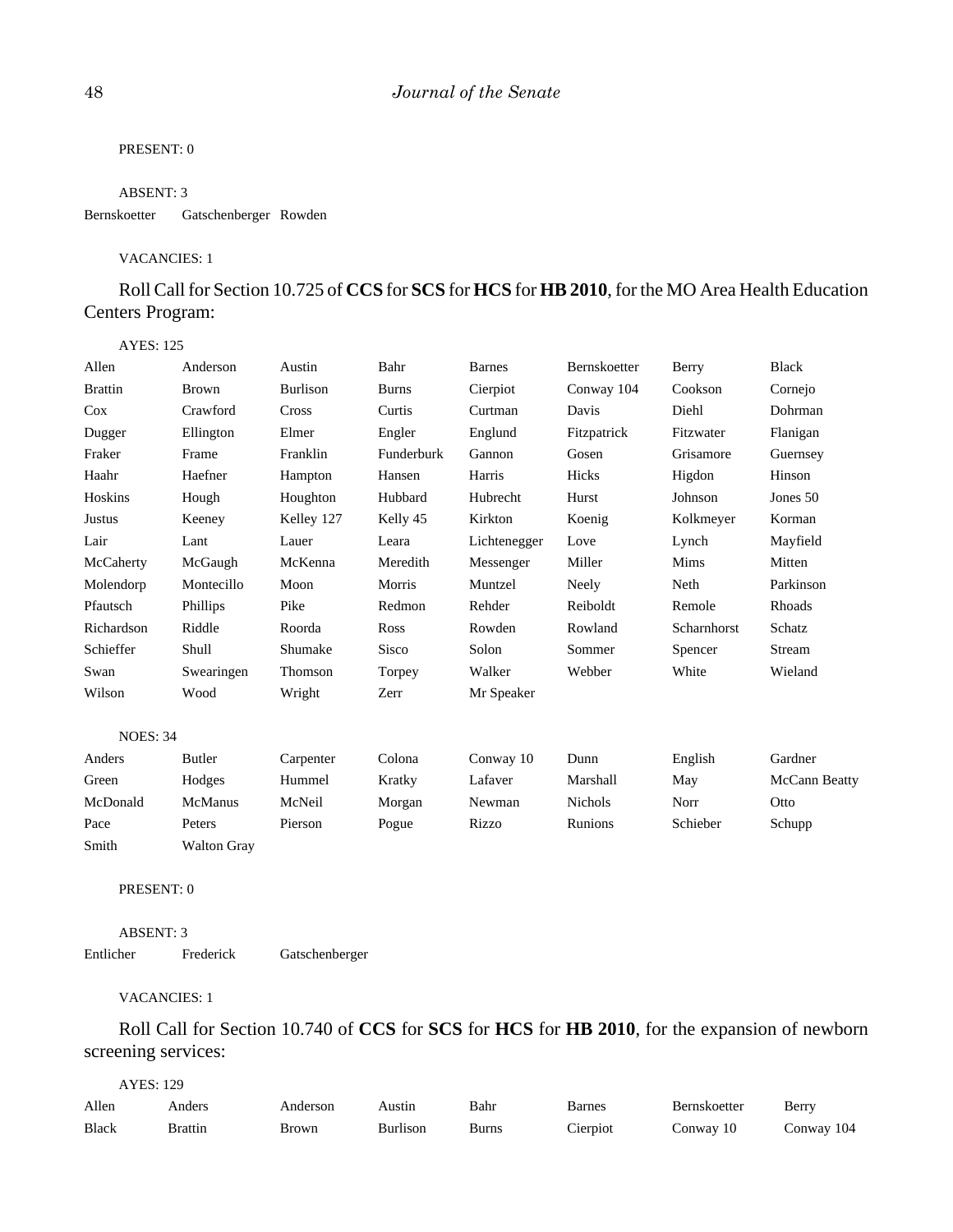| Cookson          | Cornejo        | Cox                | Crawford    | Cross      | Curtis     | Curtman    | Davis        |
|------------------|----------------|--------------------|-------------|------------|------------|------------|--------------|
| Diehl            | Dohrman        | Dugger             | Ellington   | Engler     | Englund    | Entlicher  | Fitzpatrick  |
| Fitzwater        | Flanigan       | Fraker             | Frame       | Franklin   | Frederick  | Funderburk | Gannon       |
| Gosen            | Grisamore      | Guernsey           | Haahr       | Haefner    | Hampton    | Hansen     | Harris       |
| Hicks            | Higdon         | Hinson             | Hodges      | Hoskins    | Hough      | Houghton   | Hubbard      |
| Hubrecht         | Hurst          | Johnson            | Jones 50    | Justus     | Keeney     | Kelley 127 | Kelly 45     |
| Kirkton          | Koenig         | Kolkmeyer          | Korman      | Lafaver    | Lair       | Lant       | Lauer        |
| Leara            | Lichtenegger   | Love               | Lynch       | Mayfield   | McCaherty  | McGaugh    | McKenna      |
| McManus          | Meredith       | Messenger          | Miller      | Mitten     | Molendorp  | Montecillo | Moon         |
| Morris           | Muntzel        | Neely              | Neth        | Parkinson  | Pfautsch   | Phillips   | Redmon       |
| Rehder           | Reiboldt       | Remole             | Rhoads      | Richardson | Riddle     | Roorda     | Ross         |
| Rowden           | Rowland        | Runions            | Schatz      | Schieffer  | Shull      | Shumake    | <b>Sisco</b> |
| Solon            | Sommer         | Spencer            | Stream      | Swan       | Swearingen | Thomson    | Torpey       |
| Walker           | Webber         | White              | Wieland     | Wilson     | Wood       | Wright     | Zerr         |
| Mr Speaker       |                |                    |             |            |            |            |              |
| <b>NOES: 27</b>  |                |                    |             |            |            |            |              |
| Butler           | Carpenter      | Colona             | Dunn        | English    | Green      | Hummel     | Kratky       |
| Marshall         | May            | McCann Beatty      | McDonald    | McNeil     | Mims       | Morgan     | Newman       |
| <b>Nichols</b>   | Norr           | Otto               | Pace        | Pierson    | Pogue      | Rizzo      | Schieber     |
| Schupp           | Smith          | <b>Walton Gray</b> |             |            |            |            |              |
| PRESENT: 2       |                |                    |             |            |            |            |              |
| Gardner          | Peters         |                    |             |            |            |            |              |
| <b>ABSENT: 4</b> |                |                    |             |            |            |            |              |
| Elmer            | Gatschenberger | Pike               | Scharnhorst |            |            |            |              |

# Roll Call for Section 10.820 of **CCS** for **SCS** for **HCS** for **HB 2010**, for Alzheimer's grants:

| <b>AYES: 131</b> |                |              |                 |              |               |              |            |
|------------------|----------------|--------------|-----------------|--------------|---------------|--------------|------------|
| Allen            | Anders         | Anderson     | Austin          | Bahr         | <b>Barnes</b> | Bernskoetter | Berry      |
| <b>Black</b>     | <b>Brattin</b> | <b>Brown</b> | <b>Burlison</b> | <b>Burns</b> | Cierpiot      | Conway 10    | Conway 104 |
| Cookson          | Cornejo        | $\cos$       | Crawford        | Cross        | Curtis        | Curtman      | Davis      |
| Diehl            | Dohrman        | Dugger       | Dunn            | Ellington    | Elmer         | Engler       | English    |
| Englund          | Entlicher      | Fitzpatrick  | Fitzwater       | Flanigan     | Fraker        | Frame        | Franklin   |
| Frederick        | Funderburk     | Gannon       | Gosen           | Grisamore    | Guernsey      | Haahr        | Haefner    |
| Hampton          | Hansen         | Harris       | Hicks           | Higdon       | Hinson        | Hoskins      | Hough      |
| Houghton         | Hubbard        | Hubrecht     | Hurst           | Johnson      | Jones 50      | Keeney       | Kelley 127 |
| Kelly 45         | Kirkton        | Koenig       | Kolkmeyer       | Korman       | Lair          | Lant         | Lauer      |
| Leara            | Lichtenegger   | Love         | Lynch           | Mayfield     | McCaherty     | McGaugh      | McKenna    |
| Meredith         | Messenger      | Miller       | Mitten          | Molendorp    | Montecillo    | Moon         | Morris     |
| Muntzel          | Neely          | Neth         | <b>Nichols</b>  | Parkinson    | Pfautsch      | Phillips     | Pierson    |
| Redmon           | Rehder         | Reiboldt     | Remole          | Rhoads       | Richardson    | Riddle       | Roorda     |
| <b>Ross</b>      | Rowden         | Rowland      | Runions         | Scharnhorst  | Schatz        | Schieffer    | Schupp     |
| Shull            | Shumake        | <b>Sisco</b> | Sommer          | Spencer      | Stream        | Swan         | Swearingen |
| Thomson          | Torpey         | Walker       | Webber          | White        | Wieland       | Wilson       | Wood       |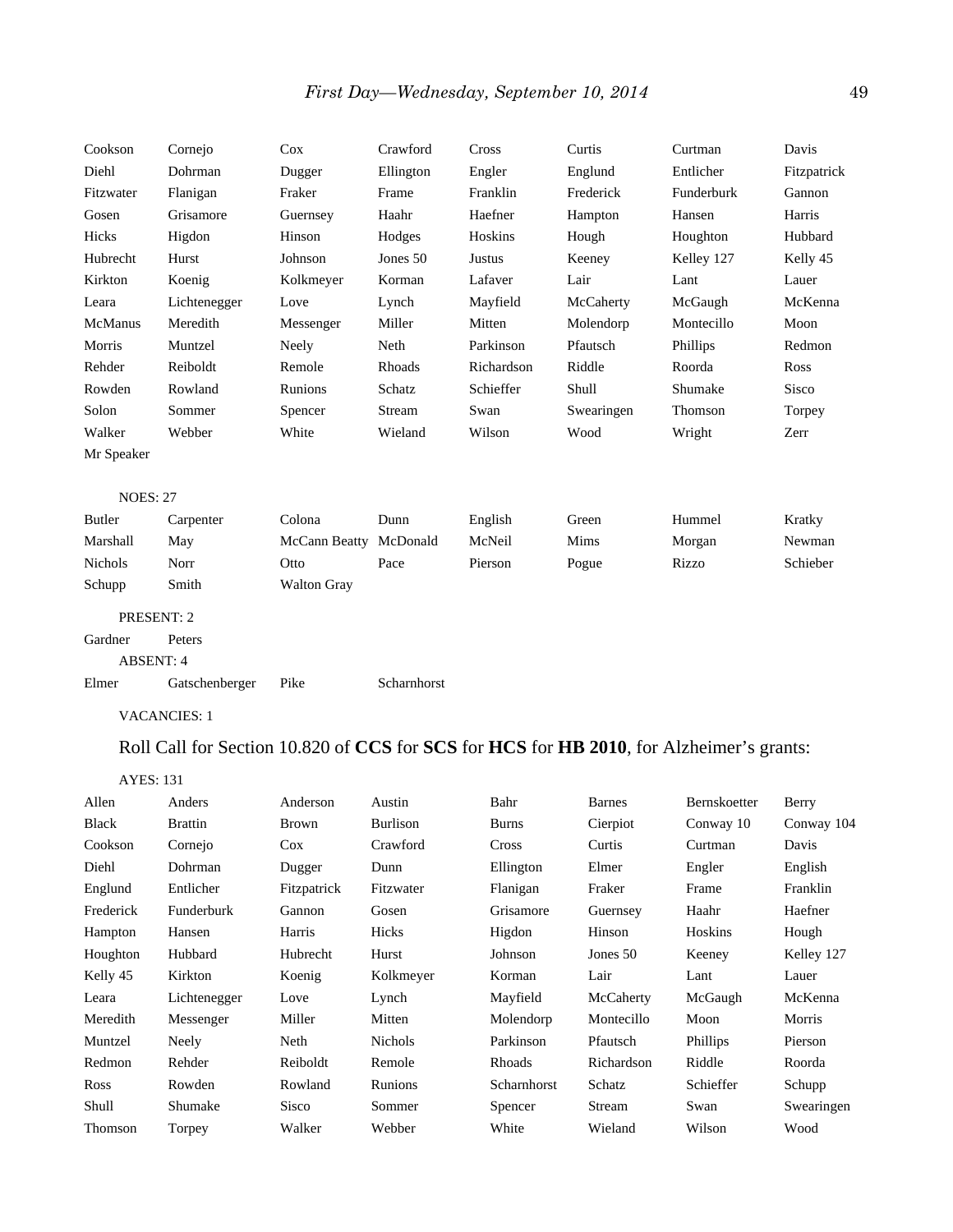| Wright             | Zerr                | Mr Speaker |                |          |         |          |        |
|--------------------|---------------------|------------|----------------|----------|---------|----------|--------|
| <b>NOES: 25</b>    |                     |            |                |          |         |          |        |
| Butler             | Carpenter           | Colona     | Gatschenberger | Green    | Hodges  | Hummel   | Kratky |
| Lafaver            | Marshall            | May        | McCann Beatty  | McDonald | McManus | Mims     | Morgan |
| Newman             | Norr                | Otto       | Pace           | Pogue    | Rizzo   | Schieber | Smith  |
| <b>Walton Gray</b> |                     |            |                |          |         |          |        |
|                    | PRESENT: 3          |            |                |          |         |          |        |
| Gardner            | McNeil              | Peters     |                |          |         |          |        |
|                    | <b>ABSENT: 3</b>    |            |                |          |         |          |        |
| Justus             | Pike                | Solon      |                |          |         |          |        |
|                    | <b>VACANCIES: 1</b> |            |                |          |         |          |        |

Roll Call for Section 10.825 of **CCS** for **SCS** for **HCS** for **HB 2010**, for congregate and homedelivered meals:

| <b>AYES: 133</b> |                |               |                    |                |               |              |            |
|------------------|----------------|---------------|--------------------|----------------|---------------|--------------|------------|
| Allen            | Anders         | Anderson      | Austin             | Bahr           | <b>Barnes</b> | Bernskoetter | Berry      |
| <b>Black</b>     | <b>Brattin</b> | <b>Brown</b>  | <b>Burlison</b>    | <b>Burns</b>   | Cierpiot      | Conway 10    | Conway 104 |
| Cookson          | Cornejo        | Cox           | Crawford           | Cross          | Curtis        | Curtman      | Davis      |
| Diehl            | Dohrman        | Dugger        | Ellington          | Elmer          | Engler        | English      | Englund    |
| Entlicher        | Fitzpatrick    | Fitzwater     | Flanigan           | Fraker         | Frame         | Franklin     | Frederick  |
| Funderburk       | Gannon         | Gosen         | Guernsey           | Haahr          | Haefner       | Hampton      | Hansen     |
| Harris           | Hicks          | Higdon        | Hinson             | Hodges         | Hoskins       | Hough        | Houghton   |
| Hubbard          | Hubrecht       | Hurst         | Johnson            | Jones $50$     | <b>Justus</b> | Keeney       | Kelley 127 |
| Kelly 45         | Kirkton        | Koenig        | Kolkmeyer          | Korman         | Lair          | Lant         | Lauer      |
| Leara            | Lichtenegger   | Love          | Lynch              | May            | Mayfield      | McCaherty    | McGaugh    |
| McKenna          | Meredith       | Messenger     | Miller             | Mitten         | Molendorp     | Montecillo   | Moon       |
| Morris           | Muntzel        | Neely         | Neth               | Norr           | Parkinson     | Peters       | Pfautsch   |
| Phillips         | Redmon         | Rehder        | Reiboldt           | Remole         | Rhoads        | Richardson   | Riddle     |
| Roorda           | <b>Ross</b>    | Rowden        | Rowland            | Runions        | Scharnhorst   | Schatz       | Schieffer  |
| Schupp           | Shull          | Shumake       | <b>Sisco</b>       | Solon          | Sommer        | Spencer      | Stream     |
| Swan             | Swearingen     | Thomson       | Torpey             | Walker         | Webber        | White        | Wieland    |
| Wilson           | Wood           | Wright        | Zerr               | Mr Speaker     |               |              |            |
| <b>NOES: 23</b>  |                |               |                    |                |               |              |            |
| Butler           | Carpenter      | Colona        | Dunn               | Gatschenberger | Green         | Hummel       | Kratky     |
| Lafaver          | Marshall       | McCann Beatty | McDonald           | McManus        | McNeil        | Morgan       | Newman     |
| Nichols          | Otto           | Pierson       | Pogue              | Rizzo          | Schieber      | Smith        |            |
| PRESENT: 4       |                |               |                    |                |               |              |            |
| Gardner          | Mims           | Pace          | <b>Walton Gray</b> |                |               |              |            |

ABSENT: 2 Grisamore Pike

VACANCIES: 1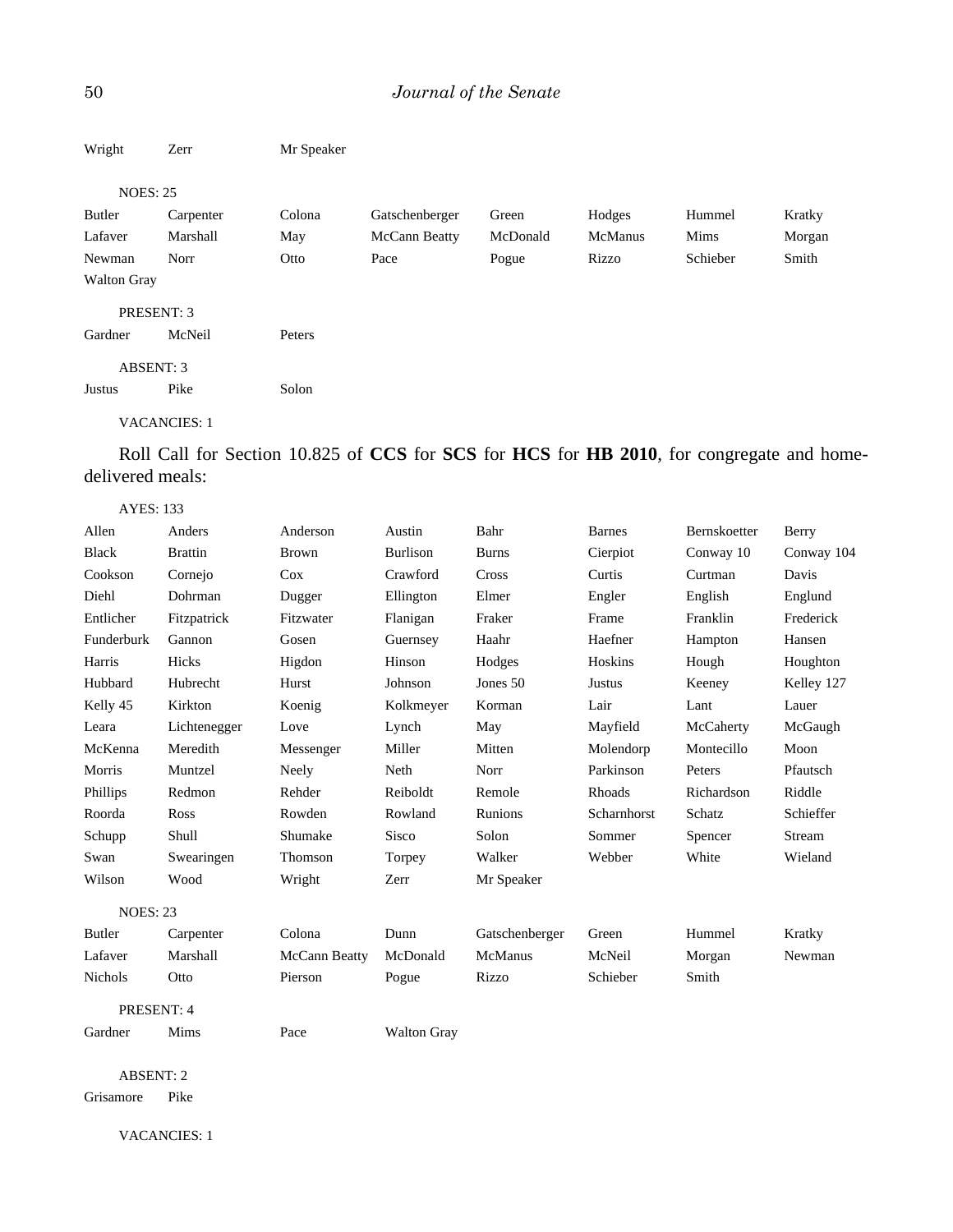Senator Schaefer moved that Section 10.110 of **CCS** for **SCS** for **HCS** for **HB 2010** for Ex-Offender Treatment Program (Vivitrol) be passed, the objections of the Governor thereto notwithstanding, which motion received the necessary two-thirds majority by the following vote:

|              | YEAS—Senators                                  |            |        |             |        |               |            |
|--------------|------------------------------------------------|------------|--------|-------------|--------|---------------|------------|
| <b>Brown</b> | Chappelle-Nadal                                | Cunningham | Curls  | Dempsey     | Dixon  | Emery         | Holsman    |
| Justus       | Kehoe                                          | Kraus      | Lager  | Lamping     | LeVota | Libla         | Munzlinger |
| Nasheed      | <b>Nieves</b>                                  | Parson     | Pearce | Richard     | Romine | Sater         | Schaaf     |
| Schaefer     | Schmitt                                        | Sifton     | Silvey | Wallingford | Walsh  | $Wasson - 31$ |            |
|              | NAYS-Senator Keaveny-1<br>Absent—Senators—None |            |        |             |        |               |            |
|              | Absent with leave—Senators—None                |            |        |             |        |               |            |
|              | Vacancies-2                                    |            |        |             |        |               |            |

Senator Schaefer moved that Section 10.410 of **CCS** for **SCS** for **HCS** for **HB 2010**, for Regional Autism Projects, be passed, the objections of the Governor thereto notwithstanding, which motion received the necessary two-thirds majority by the following vote:

|              | YEAS—Senators          |            |        |             |        |           |            |
|--------------|------------------------|------------|--------|-------------|--------|-----------|------------|
| <b>Brown</b> | Chappelle-Nadal        | Cunningham | Curls  | Dempsey     | Dixon  | Emery     | Holsman    |
| Justus       | Kehoe                  | Kraus      | Lager  | Lamping     | LeVota | Libla     | Munzlinger |
| Nasheed      | <b>Nieves</b>          | Parson     | Pearce | Richard     | Romine | Sater     | Schaaf     |
| Schaefer     | Schmitt                | Sifton     | Silvey | Wallingford | Walsh  | Wasson—31 |            |
|              | NAYS—Senator Keaveny—1 |            |        |             |        |           |            |
|              | Absent—Senators—None   |            |        |             |        |           |            |

Absent with leave—Senators—None

Vacancies—2

Senator Schaefer moved that Section 10.410 of **CCS** for **SCS** for **HCS** for **HB 2010**, for Autism Diagnostic Centers, be passed, the objections of the Governor thereto notwithstanding, which motion received the necessary two-thirds majority by the following vote:

|              | YEAS—Senators   |            |             |         |           |        |            |
|--------------|-----------------|------------|-------------|---------|-----------|--------|------------|
| <b>Brown</b> | Chappelle-Nadal | Cunningham | Curls       | Dempsey | Dixon     | Emery  | Holsman    |
| Justus       | Kehoe           | Kraus      | Lager       | Lamping | LeVota    | Libla  | Munzlinger |
| Nasheed      | Parson          | Pearce     | Richard     | Romine  | Sater     | Schaaf | Schaefer   |
| Schmitt      | Sifton          | Silvey     | Wallingford | Walsh   | Wasson—30 |        |            |

NAYS—Senator Keaveny—1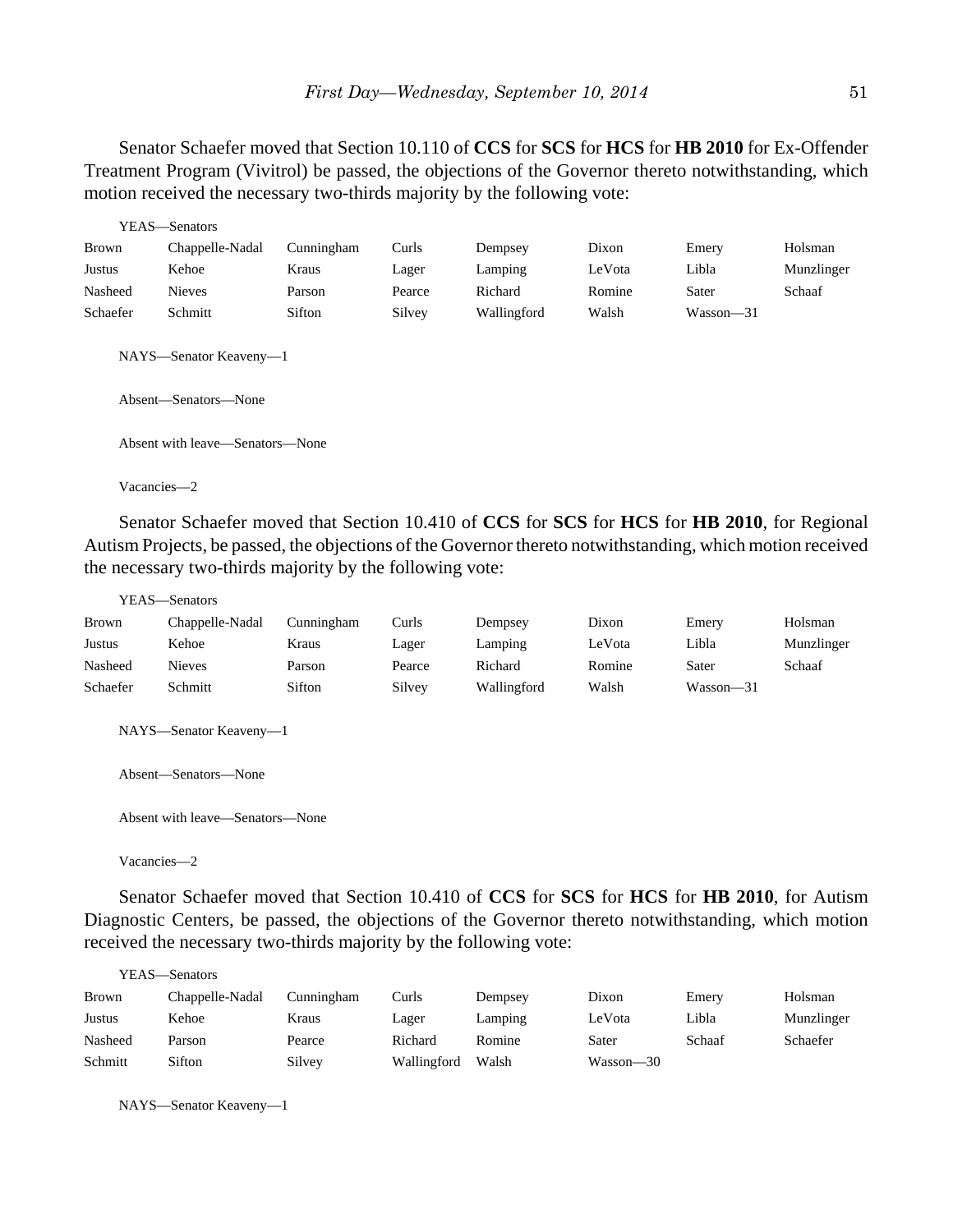```
Absent—Senator Nieves—1
```

```
Absent with leave—Senators—None
```
Vacancies—2

Senator Schaefer moved that Section 10.710 of **CCS** for **SCS** for **HCS** for **HB 2010**, for Epilespy Training, be passed, the objections of the Governor thereto notwithstanding, which motion received the necessary two-thirds majority by the following vote:

YEAS—Senators

| Brown         | Chappelle-Nadal | Cunningham | Curls       | Dempsey | Dixon     | Emery      | Holsman  |
|---------------|-----------------|------------|-------------|---------|-----------|------------|----------|
| Justus        | Kehoe           | Kraus      | Lamping     | LeVota  | Libla     | Munzlinger | Nasheed  |
| <b>Nieves</b> | Parson          | Pearce     | Richard     | Romine  | Sater     | Schaaf     | Schaefer |
| Schmitt       | Sifton          | Silvey     | Wallingford | Walsh   | Wasson—30 |            |          |

NAYS—Senator Keaveny—1

Absent—Senator Lager—1

Absent with leave—Senators—None

Vacancies—2

Senator Schaefer moved that Section 10.710 of **CCS** for **SCS** for **HCS** for **HB 2010**, for Brain Injury Waiver, be passed, the objections of the Governor thereto notwithstanding, which motion received the necessary two-thirds majority by the following vote:

YEAS—Senators

| <b>Brown</b>  | Chappelle-Nadal | Cunningham | Curls       | Dixon  | Emery     | Holsman    | Justus   |
|---------------|-----------------|------------|-------------|--------|-----------|------------|----------|
| Kehoe         | Kraus           | Lager      | Lamping     | LeVota | Libla     | Munzlinger | Nasheed  |
| <b>Nieves</b> | Parson          | Pearce     | Richard     | Romine | Sater     | Schaaf     | Schaefer |
| Schmitt       | Sifton          | Silvey     | Wallingford | Walsh  | Wasson—30 |            |          |

NAYS—Senator Keaveny—1

Absent—Senator Dempsey—1

Absent with leave—Senators—None

Vacancies—2

Senator Nieves assumed the Chair.

Senator Schaefer moved that Section 10.710 of **CCS** for **SCS** for **HCS** for **HB 2010**, for Elks Mobile Dental Program, be passed, the objections of the Governor thereto notwithstanding, which motion received the necessary two-thirds majority by the following vote:

|       | YEAS—Senators                    |  |         |       |       |         |
|-------|----------------------------------|--|---------|-------|-------|---------|
| Brown | Chappelle-Nadal Cunningham Curls |  | Dempsey | Dixon | Emery | Holsman |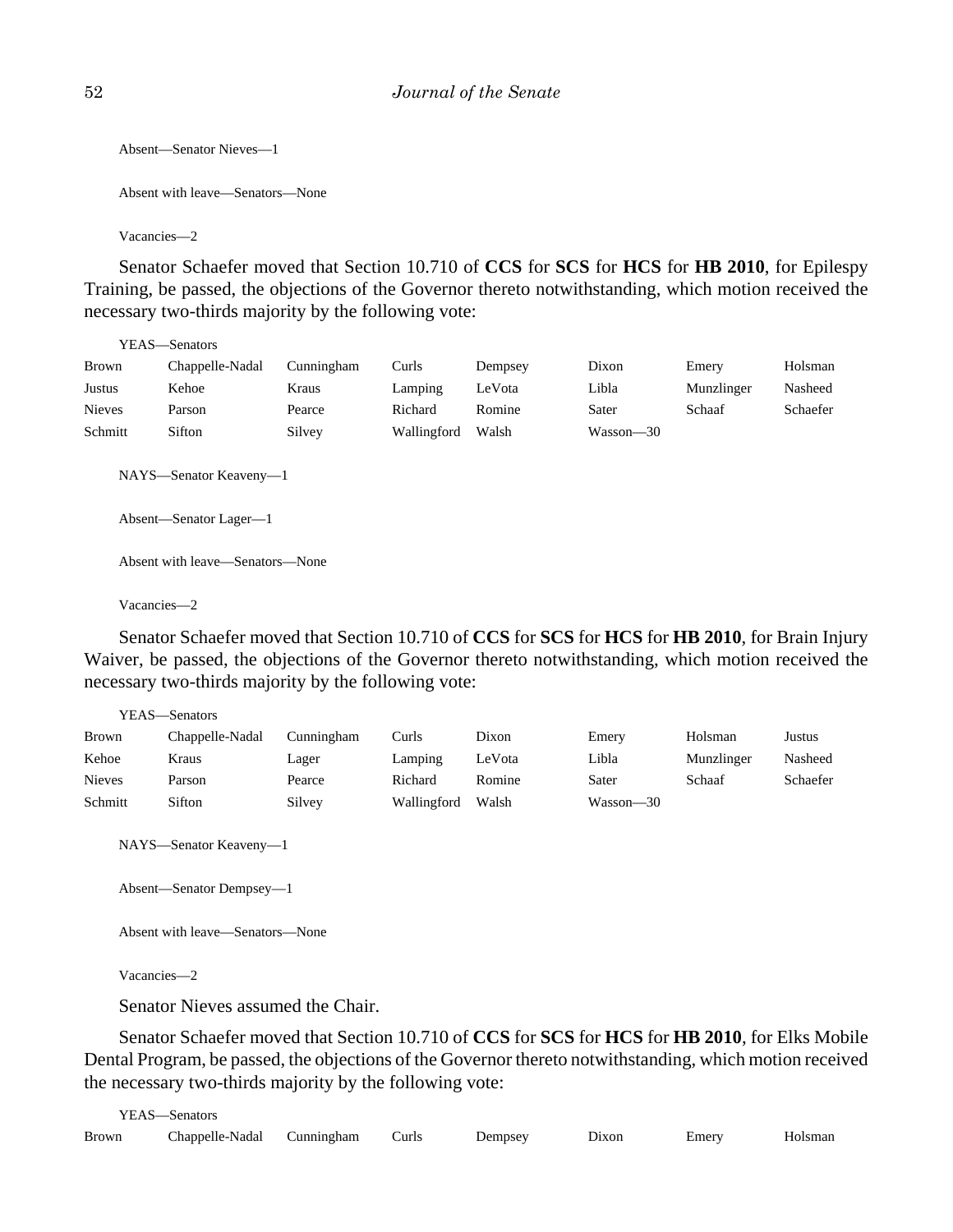| Justus      | Kehoe                           | Kraus  | Lager  | Lamping     | LeVota | Libla         | Munzlinger |  |  |  |
|-------------|---------------------------------|--------|--------|-------------|--------|---------------|------------|--|--|--|
| Nasheed     | <b>Nieves</b>                   | Parson | Pearce | Richard     | Romine | Sater         | Schaaf     |  |  |  |
| Schaefer    | Schmitt                         | Sifton | Silvey | Wallingford | Walsh  | $Wasson - 31$ |            |  |  |  |
|             | NAYS—Senator Keaveny—1          |        |        |             |        |               |            |  |  |  |
|             | Absent—Senators—None            |        |        |             |        |               |            |  |  |  |
|             | Absent with leave—Senators—None |        |        |             |        |               |            |  |  |  |
| Vacancies-2 |                                 |        |        |             |        |               |            |  |  |  |

Senator Schaefer moved that Section 10.725 of **CCS** for **SCS** for **HCS** for **HB 2010**, for Missouri Area Health Education Centers Program, be passed, the objections of the Governor thereto notwithstanding, which motion received the necessary two-thirds majority by the following vote:

|               | YEAS-Senators                                     |            |             |         |               |            |          |
|---------------|---------------------------------------------------|------------|-------------|---------|---------------|------------|----------|
| <b>Brown</b>  | Chappelle-Nadal                                   | Cunningham | Curls       | Dempsey | Dixon         | Emery      | Holsman  |
| Justus        | Kehoe                                             | Kraus      | Lager       | Lamping | Libla         | Munzlinger | Nasheed  |
| <b>Nieves</b> | Parson                                            | Pearce     | Richard     | Romine  | Sater         | Schaaf     | Schaefer |
| Schmitt       | Sifton                                            | Silvey     | Wallingford | Walsh   | $Wasson - 30$ |            |          |
|               | NAYS—Senator Keaveny—1<br>Absent—Senator LeVota—1 |            |             |         |               |            |          |
|               | Absent with leave—Senators—None                   |            |             |         |               |            |          |

Vacancies—2

Senator Schaefer moved that Section 10.740 of **CCS** for **SCS** for **HCS** for **HB 2010**, for Newborn Screening Services NDI, be passed, the objections of the Governor thereto notwithstanding, which motion received the necessary two-thirds majority by the following vote:

|          | YEAS—Senators                                  |            |        |             |        |           |            |
|----------|------------------------------------------------|------------|--------|-------------|--------|-----------|------------|
| Brown    | Chappelle-Nadal                                | Cunningham | Curls  | Dempsey     | Dixon  | Emery     | Holsman    |
| Justus   | Kehoe                                          | Kraus      | Lager  | Lamping     | LeVota | Libla     | Munzlinger |
| Nasheed  | <b>Nieves</b>                                  | Parson     | Pearce | Richard     | Romine | Sater     | Schaaf     |
| Schaefer | Schmitt                                        | Sifton     | Silvey | Wallingford | Walsh  | Wasson-31 |            |
|          | NAYS-Senator Keaveny-1<br>Absent—Senators—None |            |        |             |        |           |            |
|          | Absent with leave—Senators—None                |            |        |             |        |           |            |
|          | Vacancies-2                                    |            |        |             |        |           |            |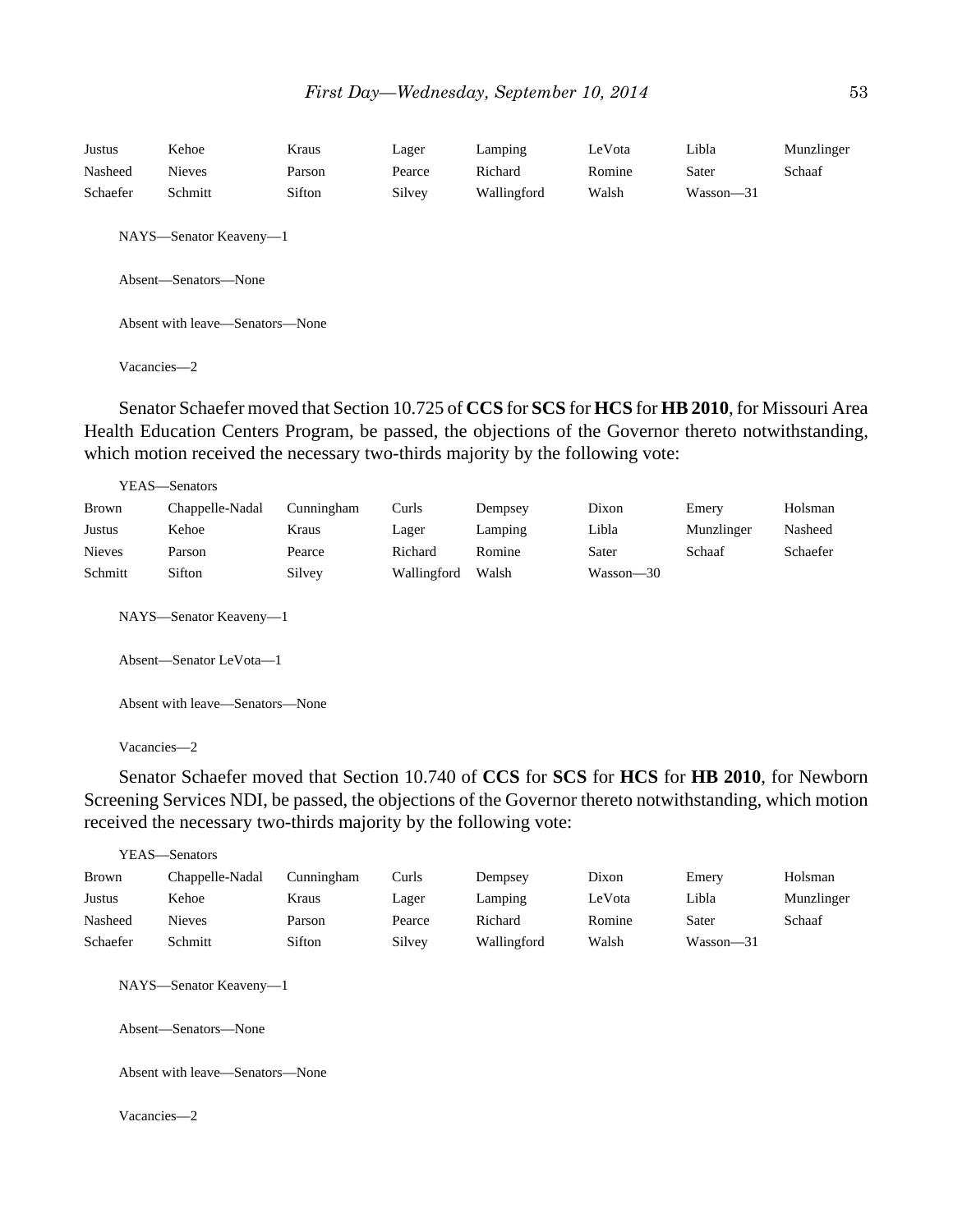Senator Schaefer moved that Section 10.820 of **CCS** for **SCS** for **HCS** for **HB 2010**, for Alzheimer's Grants, be passed, the objections of the Governor thereto notwithstanding, which motion received the necessary two-thirds majority by the following vote:

|          | YEAS—Senators                                  |            |        |             |        |           |            |
|----------|------------------------------------------------|------------|--------|-------------|--------|-----------|------------|
| Brown    | Chappelle-Nadal                                | Cunningham | Curls  | Dempsey     | Dixon  | Emery     | Holsman    |
| Justus   | Kehoe                                          | Kraus      | Lager  | Lamping     | LeVota | Libla     | Munzlinger |
| Nasheed  | <b>Nieves</b>                                  | Parson     | Pearce | Richard     | Romine | Sater     | Schaaf     |
| Schaefer | Schmitt                                        | Sifton     | Silvey | Wallingford | Walsh  | Wasson-31 |            |
|          | NAYS—Senator Keaveny—1<br>Absent-Senators-None |            |        |             |        |           |            |
|          | Absent with leave—Senators—None                |            |        |             |        |           |            |
|          | Vacancies-2                                    |            |        |             |        |           |            |

Senator Schaefer moved that Section 10.825 of **CCS** for **SCS** for **HCS** for **HB2010**, for Area Agencies on Aging Increase, be passed, the objections of the Governor thereto notwithstanding, which motion received the necessary two-thirds majority by the following vote:

|              | r EAS—Senators  |            |        |             |        |               |            |
|--------------|-----------------|------------|--------|-------------|--------|---------------|------------|
| <b>Brown</b> | Chappelle-Nadal | Cunningham | Curls  | Dempsey     | Dixon  | Emery         | Holsman    |
| Justus       | Kehoe           | Kraus      | Lager  | Lamping     | LeVota | Libla         | Munzlinger |
| Nasheed      | <b>Nieves</b>   | Parson     | Pearce | Richard     | Romine | Sater         | Schaaf     |
| Schaefer     | Schmitt         | Sifton     | Silvey | Wallingford | Walsh  | $Wasson - 31$ |            |

NAYS—Senator Keaveny—1

Absent—Senators—None

Absent with leave—Senators—None

Vacancies—2

 $YFAS$ 

### **RESOLUTIONS**

Senator Dempsey offered Senate Resolution No. 3, regarding Carla Incerta, St. Charles, which was adopted.

Senator Schmitt offered Senate Resolution No. 4, regarding Jeffery Daniel Burke, which was adopted.

Senator Kehoe, joined by the entire membership, offered the following resolution, which was read and adopted:

### SENATE RESOLUTION NO. 5

Whereas, the members of the Missouri Senate occasionally pause in their diverse daily activities in order to acknowledge milestone events in the lives and careers of Show-Me State residents who have proven down through the years to be exemplary citizens in local communities;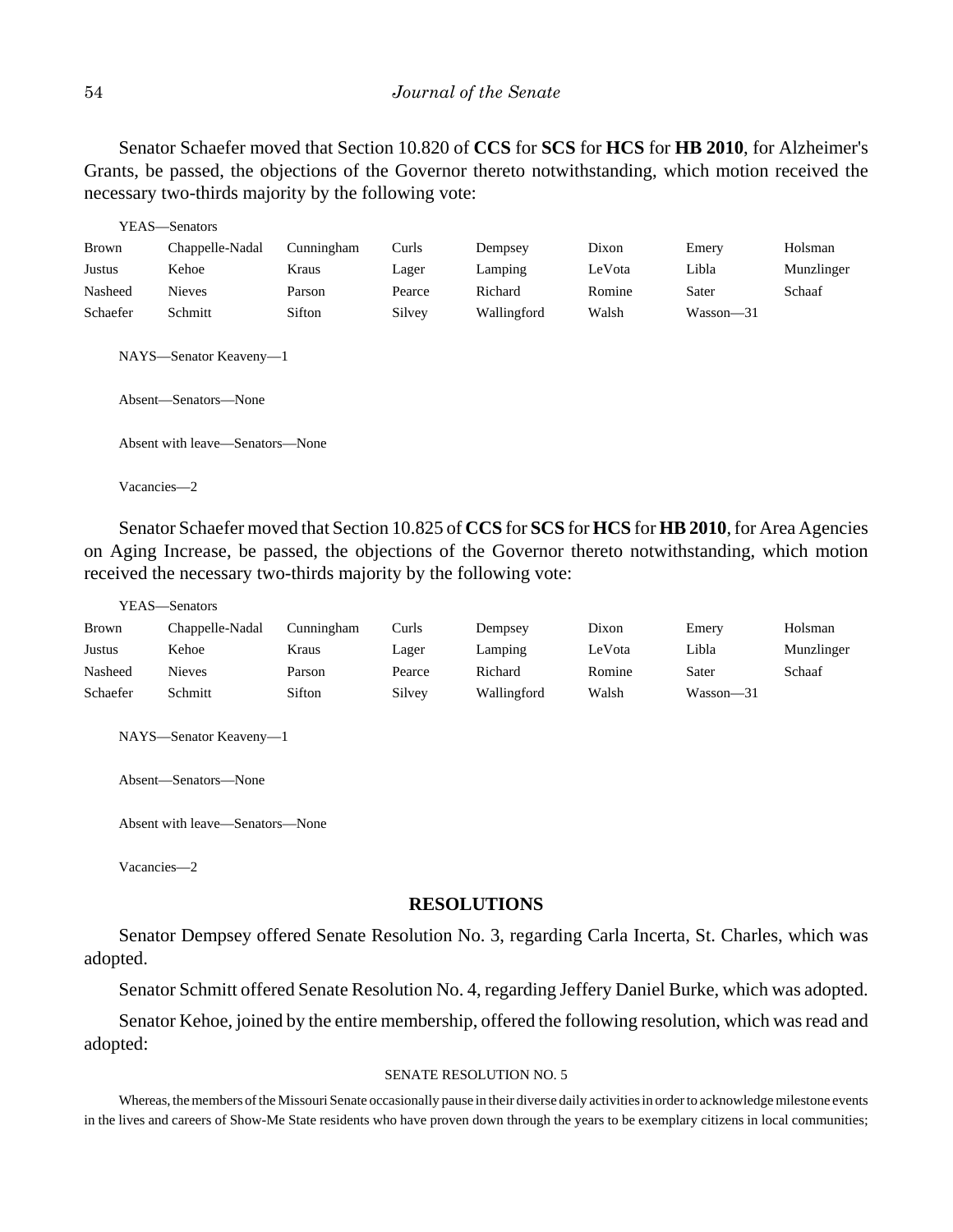and

Whereas, Bob Priddy of Jefferson City, Missouri, has attained considerable distinction as the former news director of KLIK radio and has been the news director of the statewide commercial radio network Missourinet since its founding in November 1974; and

Whereas, in November 2014, Bob Priddy is drawing his leadership of Missourinet to a close in well-deserved retirement after forty years of service; and

Whereas, Bob Priddy prepared for his diverse responsibilities in life by earning a degree in journalism from the University of Missouri and continuing his higher education through graduate studies in journalism and education; and

Whereas, no stranger to honors and accolades, Bob Priddy is the recipient of a Faculty-Alumni Award from the University Alumni Association, an Honor Medal from the School of Journalism, and a Gregory Stockard Distinguished Service Award from the Radio Television News Directors Association and the Radio and Television News Directors Foundation; and

Whereas, Bob Priddy is the author of five books, three of which are based on his popular daily radio program, "Across Our Wide Missouri"; one of which is a biography of Thomas Hart Benton, "Only the Rivers Are Peaceful: The Missouri Mural of Thomas Hart Benton"; and one of which is "The Art of the Missouri Capitol: History in Canvas, Bronze, and Stone"; and

Whereas, Bob Priddy is justifiably proud to be known as the beloved husband of Nancy, a loving father of Liz and Rob, a wonderful grandfather to Addison and Elena Priddy, and a devout member of First Christian Church/Disciples of Christ in Jefferson City:

Now, Therefore, Be It Resolved that we, the members of the Missouri Senate, Ninety-seventh General Assembly, join to applaud the personal and professional accomplishments garnered thus far in the life and work of Bob Priddy and to convey to him this legislative body's most heartfelt best wishes as he partakes in the special opportunities and pleasures traditionally associated with the golden years of retirement; and

Be It Further Resolved that the Secretary of the Senate be instructed to prepare a properly inscribed copy of this resolution for presentation to Bob Priddy of Jefferson City, Missouri.

## **VETOED BILLS**

Senator Wasson moved that **SS** for **SCS** for **SB 841** be passed, the objections of the Governor thereto notwithstanding, which motion received the necessary two-thirds majority by the following vote:

| <b>Brown</b>  | Chappelle-Nadal      | Cunningham | Curls   | Dempsey | Dixon      | Emery   | Holsman       |
|---------------|----------------------|------------|---------|---------|------------|---------|---------------|
| Kehoe         | Kraus                | Lager      | Lamping | Libla   | Munzlinger | Nasheed | <b>Nieves</b> |
| Parson        | Pearce               | Richard    | Romine  | Sater   | Schaefer   | Schmitt | Sifton        |
| Wallingford   | Wasson-26            |            |         |         |            |         |               |
|               |                      |            |         |         |            |         |               |
| NAYS-Senators |                      |            |         |         |            |         |               |
| Justus        | Keaveny              | LeVota     | Schaaf  | Silvey  | Walsh—6    |         |               |
|               |                      |            |         |         |            |         |               |
|               | Absent-Senators-None |            |         |         |            |         |               |
|               |                      |            |         |         |            |         |               |

Absent with leave—Senators—None

Vacancies—2

YEAS—Senators

Senator Cunningham moved that **CCS** for **HCS** for **SS** for **SB 860** be passed, the objections of the Governor thereto notwithstanding, which motion received the necessary two-thirds majority by the following vote:

| YEAS—Senators |                                          |  |  |  |       |         |       |
|---------------|------------------------------------------|--|--|--|-------|---------|-------|
| Brown         | Chappelle-Nadal Cunningham Dempsey Dixon |  |  |  | Emery | Holsman | Kehoe |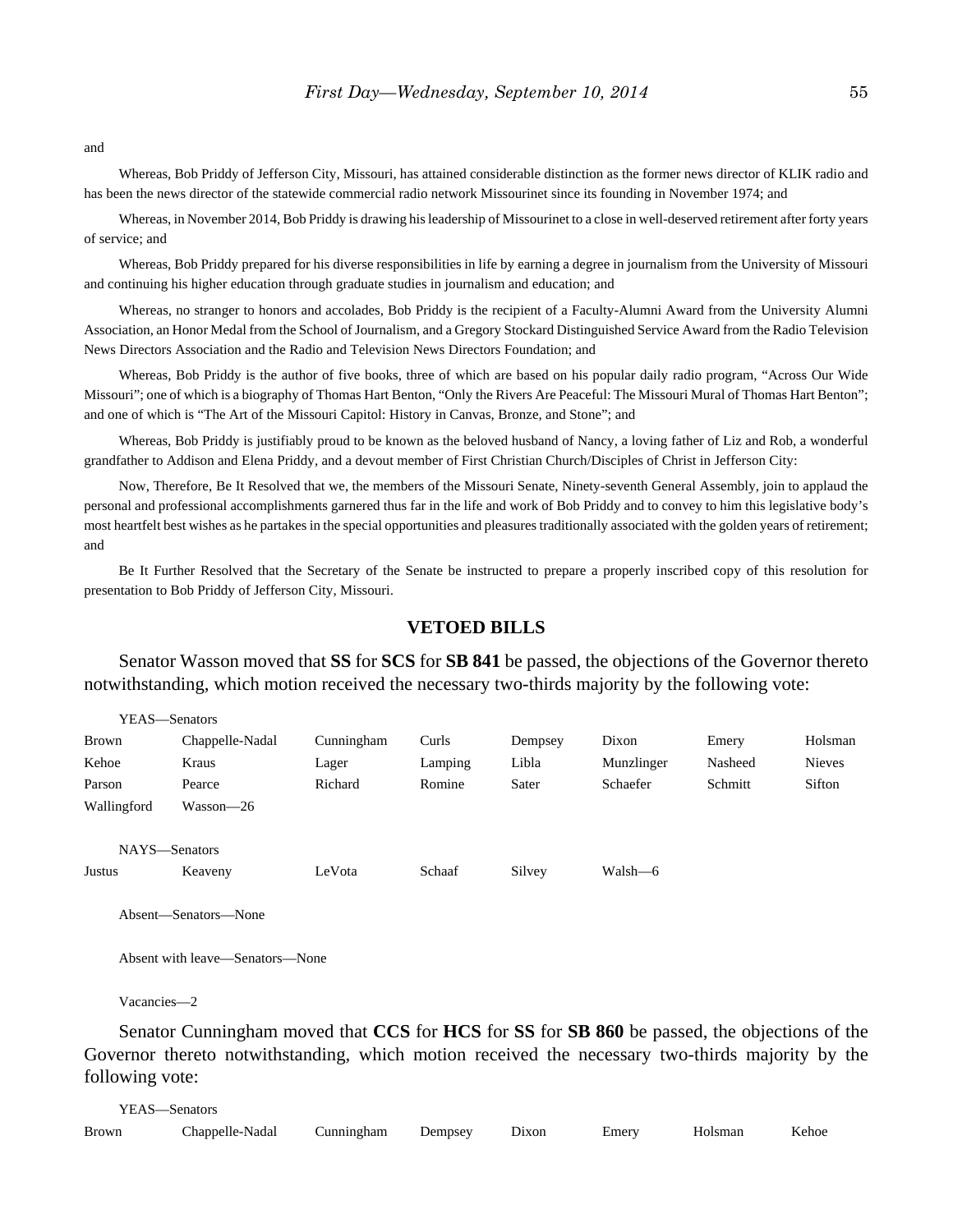| Kraus<br>Richard | Lager<br>Romine | Lamping<br>Sater | Libla<br>Schaefer | Munzlinger<br>Schmitt | <b>Nieves</b><br>Silvey | Parson<br>Wallingford | Pearce<br>Wasson-24 |
|------------------|-----------------|------------------|-------------------|-----------------------|-------------------------|-----------------------|---------------------|
|                  | NAYS-Senators   |                  |                   |                       |                         |                       |                     |
| Curls            | Justus          | Keaveny          | LeVota            | Nasheed               | Schaaf                  | Sifton                | Walsh-8             |
|                  | $\sim$ $\sim$   |                  |                   |                       |                         |                       |                     |

Absent—Senators—None

Absent with leave—Senators—None

Vacancies—2

Senator Wasson moved that **SS** for **SB 866** be passed, the objections of the Governor thereto notwithstanding, which motion received the necessary two-thirds majority by the following vote:

| YEAS—Senators |                      |            |         |         |            |          |               |
|---------------|----------------------|------------|---------|---------|------------|----------|---------------|
| <b>Brown</b>  | Chappelle-Nadal      | Cunningham | Curls   | Dempsey | Dixon      | Emery    | Holsman       |
| Kehoe         | Kraus                | Lager      | Lamping | Libla   | Munzlinger | Nasheed  | <b>Nieves</b> |
| Parson        | Pearce               | Richard    | Romine  | Sater   | Schaaf     | Schaefer | Schmitt       |
| Silvey        | Wallingford          | Wasson-27  |         |         |            |          |               |
|               |                      |            |         |         |            |          |               |
| NAYS-Senators |                      |            |         |         |            |          |               |
| Justus        | Keaveny              | LeVota     | Sifton  | Walsh-5 |            |          |               |
|               |                      |            |         |         |            |          |               |
|               | Absent—Senators—None |            |         |         |            |          |               |

Absent with leave—Senators—None

Vacancies—2

Senator Sater moved that **SS** for **SCS** for **SB 593** be passed, the objections of the Governor thereto notwithstanding, which motion received the necessary two-thirds majority by the following vote:

|               | YEAS-Senators                   |            |            |          |               |         |             |
|---------------|---------------------------------|------------|------------|----------|---------------|---------|-------------|
| <b>Brown</b>  | Chappelle-Nadal                 | Cunningham | Dempsey    | Dixon    | Emery         | Kehoe   | Kraus       |
| Lager         | Lamping                         | Libla      | Munzlinger | Nasheed  | <b>Nieves</b> | Parson  | Pearce      |
| Richard       | Romine                          | Sater      | Schaaf     | Schaefer | Schmitt       | Silvey  | Wallingford |
| $Wasson - 25$ |                                 |            |            |          |               |         |             |
|               | NAYS-Senators                   |            |            |          |               |         |             |
| Curls         | Holsman                         | Justus     | Keaveny    | LeVota   | Sifton        | Walsh-7 |             |
|               | Absent-Senators-None            |            |            |          |               |         |             |
|               | Absent with leave—Senators—None |            |            |          |               |         |             |
| Vacancies-2   |                                 |            |            |          |               |         |             |

Senator Emery moved that **SB 523** be passed, the objections of the Governor thereto notwithstanding,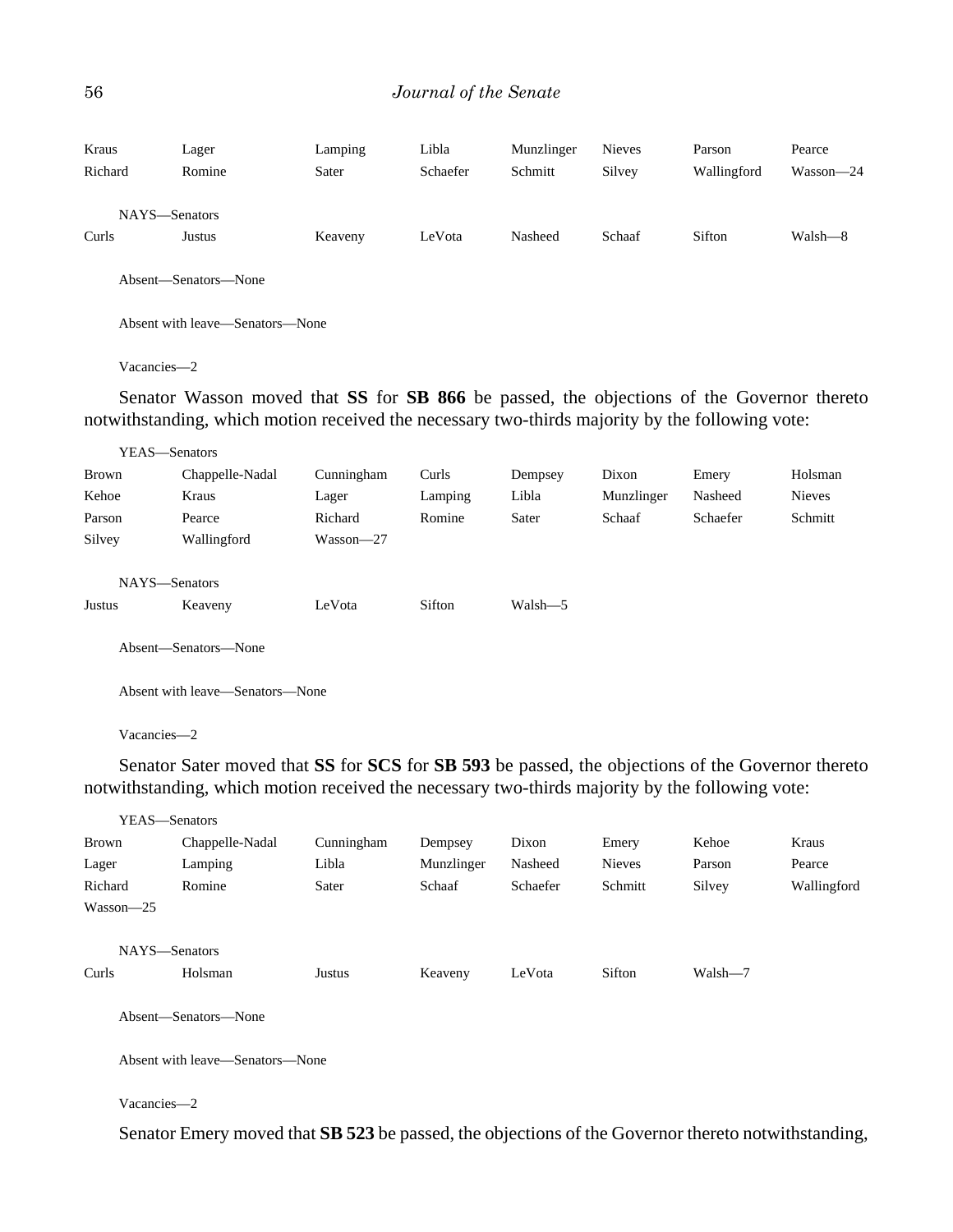| YEAS—Senators |                      |            |            |          |               |         |             |
|---------------|----------------------|------------|------------|----------|---------------|---------|-------------|
| <b>Brown</b>  | Chappelle-Nadal      | Cunningham | Dempsey    | Dixon    | Emery         | Kehoe   | Kraus       |
| Lager         | Lamping              | Libla      | Munzlinger | Nasheed  | <b>Nieves</b> | Parson  | Pearce      |
| Richard       | Romine               | Sater      | Schaaf     | Schaefer | Schmitt       | Silvey  | Wallingford |
| $Wasson - 25$ |                      |            |            |          |               |         |             |
| NAYS-Senators |                      |            |            |          |               |         |             |
| Curls         | Holsman              | Justus     | Keaveny    | LeVota   | Sifton        | Walsh-7 |             |
|               | Absent—Senators—None |            |            |          |               |         |             |

which motion received the necessary two-thirds majority by the following vote:

Absent with leave—Senators—None

Vacancies—2

Photographers from the Columbia Missourian and Jefferson City News Tribune were given permission to take pictures in the Senate Chamber.

Senator Schmitt assumed the Chair.

Senator Kraus moved that **CCS** for **HCS** for **SB 656** be passed, the objections of the Governor thereto notwithstanding, which motion received the necessary two-thirds majority by the following vote:

| YEAS—Senators                    |                         |            |               |         |             |               |         |
|----------------------------------|-------------------------|------------|---------------|---------|-------------|---------------|---------|
| Brown                            | Cunningham              | Dempsey    | Dixon         | Emery   | Kehoe       | Kraus         | Lager   |
| Lamping                          | Libla                   | Munzlinger | <b>Nieves</b> | Parson  | Pearce      | Richard       | Romine  |
| Sater                            | Schaaf                  | Schaefer   | Schmitt       | Silvey  | Wallingford | $Wasson - 23$ |         |
| NAYS-Senators<br>Chappelle-Nadal | Curls                   | Holsman    | Justus        | Keaveny | Nasheed     | Sifton        | Walsh—8 |
|                                  | Absent—Senator LeVota—1 |            |               |         |             |               |         |

Absent with leave—Senators—None

Vacancies—2

Senator Munzlinger moved that **HCS** for **SB 506** be passed, the objections of the Governor thereto notwithstanding, which motion received the necessary two-thirds majority by the following vote:

|              | YEAS—Senators |         |         |            |             |               |           |
|--------------|---------------|---------|---------|------------|-------------|---------------|-----------|
| <b>Brown</b> | Cunningham    | Curls   | Dempsey | Dixon      | Emery       | Kehoe         | Kraus     |
| Lager        | Lamping       | LeVota  | Libla   | Munzlinger | Nasheed     | <b>Nieves</b> | Parson    |
| Pearce       | Richard       | Romine  | Sater   | Schaaf     | Schaefer    | Silvey        | Wasson-24 |
|              | NAYS-Senators |         |         |            |             |               |           |
| Holsman      | Justus        | Keaveny | Schmitt | Sifton     | Wallingford | Walsh-7       |           |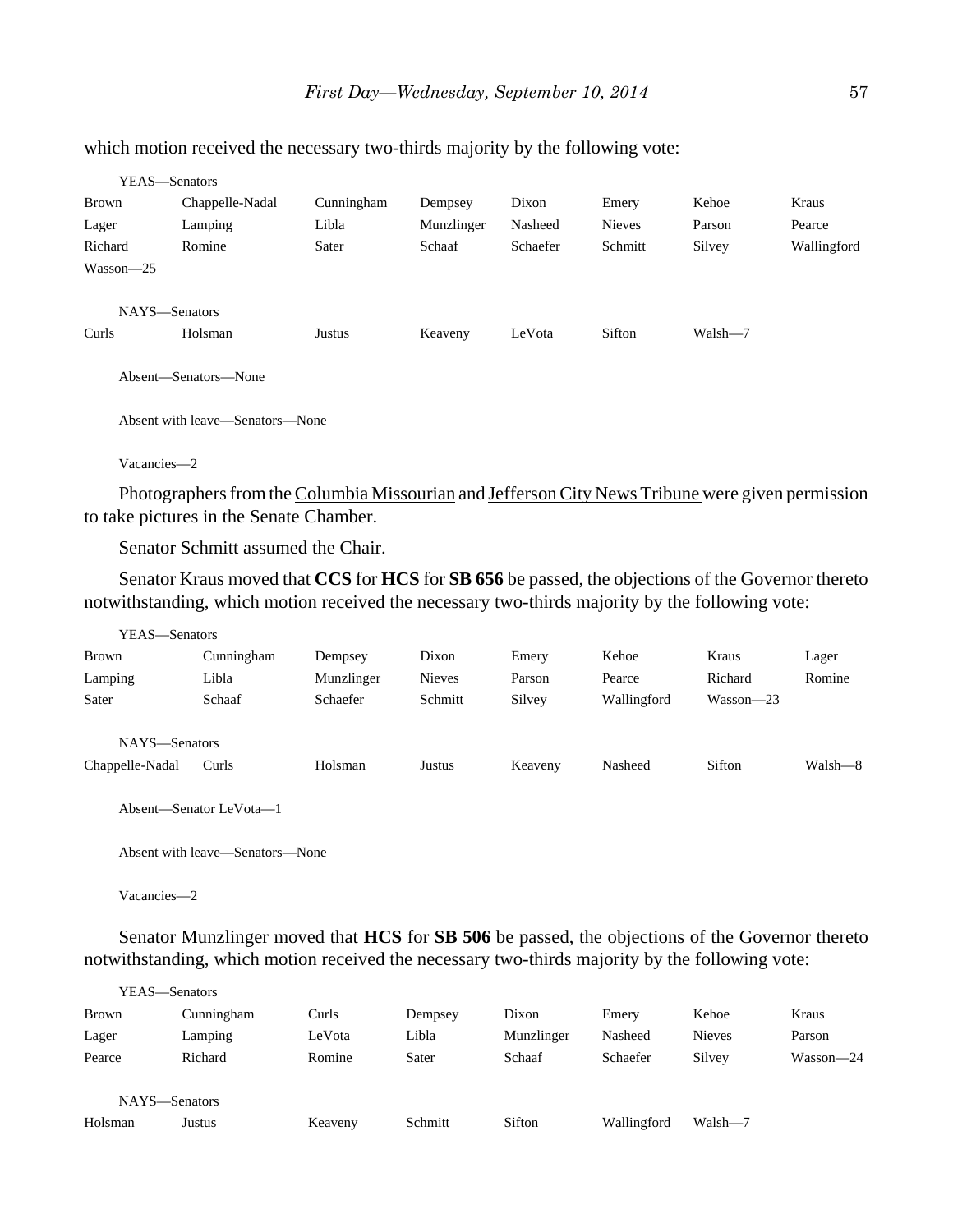Absent—Senators—None

Absent with leave—Senator Chappelle-Nadal—1

Vacancies—2

# **MESSAGES FROM THE HOUSE**

The following messages were received from the House of Representatives through its Chief Clerk:

Mr. President: I am instructed by the House of Representatives to inform the Senate the House has passed Section 11.100 for the Missouri Mentoring Partnership; Section 11.152 for transfer to the Utilicare Stabilization Fund; Section 11.153 for the Utilicare Program; Section 11.157 for sexual assault victim assistance services and programs; Section 11.220 for an Internet-based health record system for foster children; Section 11.223 for Social Innovation Project Grants; Section 11.225 for training of foster parents; Section 11.285 for the purpose of funding the Hand Up pilot program; Section 11.440 for clinical medication therapy services; Section 11.465 for rural health clinic dental pilot project; Section 11.490 for the Community Health Access Programs (CHAPs); Section 11.527 for a medical and behavioral health home pilot project for foster care in the St. Louis region; Section 11.528 for asthma related services; Section 11.529 for a Regional Care Coordination Model for Conference Committee Substitute for Senate Substitute for Senate Committee Substitute for House Committee Substitute for House Bill No. 2011, the objections of the Governor thereto notwithstanding.

In which the concurrence of the Senate is respectfully requested.

Also, the attached are certified copies of the Roll Calls pertaining to the above named sections of the Conference Committee Substitute for Senate Substitute for Senate Committee Substitute for House Committee Substitute for House Bill No. 2011.

Roll Call for Section 11.100 of **CCS** for **SS** for **SCS** for **HCS** for **HB 2011**, for the Missouri Mentoring Partnership:

| <b>AYES: 124</b> |           |                 |              |               |              |             |            |
|------------------|-----------|-----------------|--------------|---------------|--------------|-------------|------------|
| Allen            | Anderson  | Austin          | Bahr         | <b>Barnes</b> | Bernskoetter | Berry       | Black      |
| <b>Brattin</b>   | Brown     | <b>Burlison</b> | <b>Burns</b> | Cierpiot      | Conway 104   | Cookson     | Cornejo    |
| $\cos$           | Crawford  | Cross           | Curtis       | Curtman       | Davis        | Diehl       | Dohrman    |
| Dugger           | Ellington | Elmer           | Engler       | Englund       | Entlicher    | Fitzpatrick | Fitzwater  |
| Flanigan         | Fraker    | Franklin        | Frederick    | Gannon        | Gosen        | Grisamore   | Guernsey   |
| Haahr            | Haefner   | Hampton         | Hansen       | Harris        | Hicks        | Higdon      | Hinson     |
| Hoskins          | Hough     | Houghton        | Hubbard      | Hubrecht      | Hurst        | Johnson     | Jones 50   |
| Justus           | Keeney    | Kelley 127      | Kelly 45     | Kirkton       | Koenig       | Kolkmeyer   | Korman     |
| Lafaver          | Lair      | Lant            | Lauer        | Leara         | Lichtenegger | Love        | Lynch      |
| Mayfield         | McCaherty | McGaugh         | McKenna      | Meredith      | Messenger    | Miller      | Mims       |
| Mitten           | Molendorp | Montecillo      | Moon         | Morris        | Muntzel      | Neely       | Neth       |
| Parkinson        | Pfautsch  | Phillips        | Redmon       | Rehder        | Reiboldt     | Rhoads      | Richardson |
| Riddle           | Roorda    | Ross            | Rowden       | Rowland       | Scharnhorst  | Schatz      | Schieffer  |
| Shull            | Shumake   | <b>Sisco</b>    | Solon        | Sommer        | Spencer      | Stream      | Swan       |
| Swearingen       | Thomson   | Torpey          | Walker       | Webber        | White        | Wieland     | Wilson     |
| Wood             | Wright    | Zerr            | Mr Speaker   |               |              |             |            |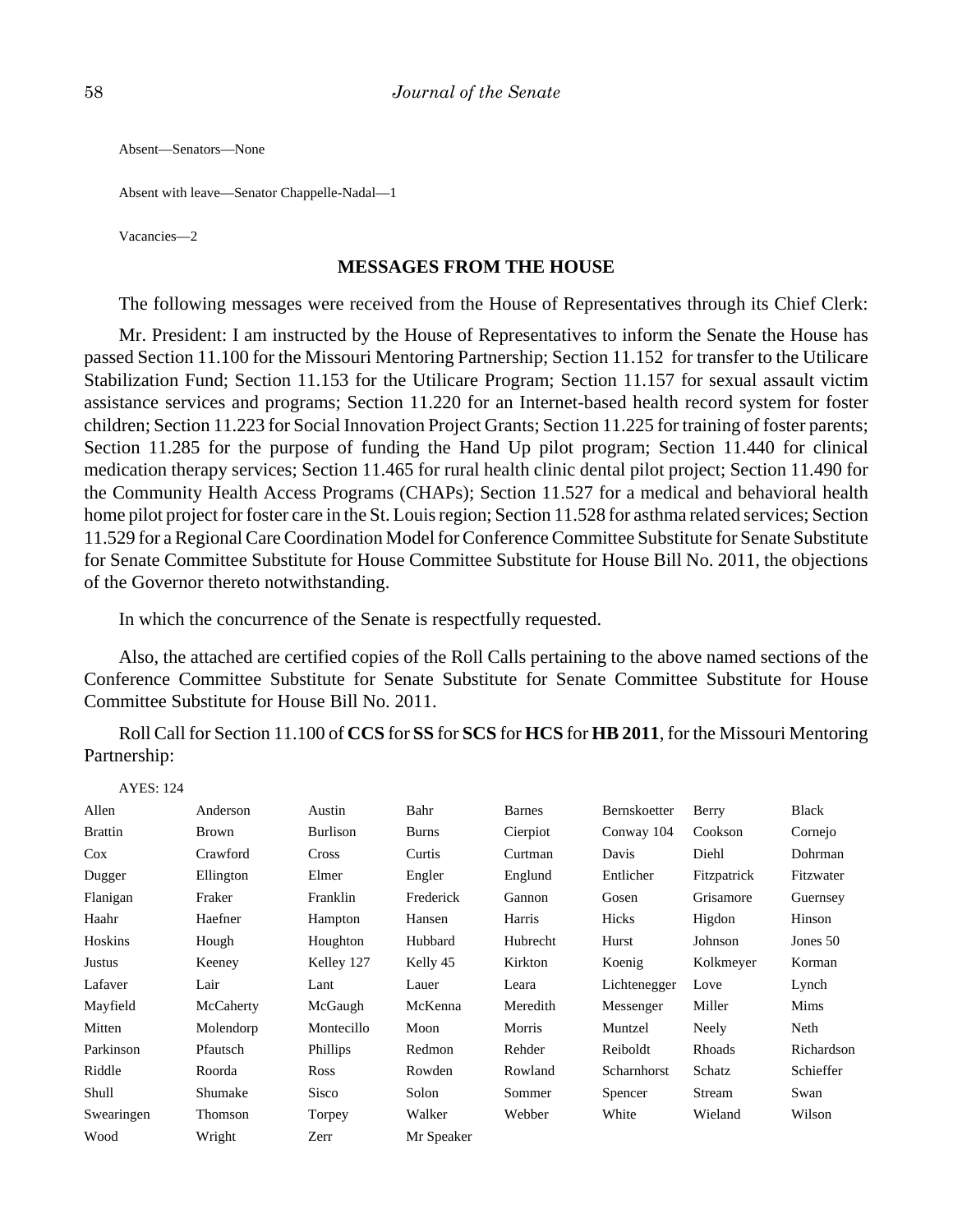| <b>NOES: 34</b> |                    |                |          |           |        |                |        |
|-----------------|--------------------|----------------|----------|-----------|--------|----------------|--------|
| Anders          | Butler             | Carpenter      | Colona   | Conway 10 | Dunn   | English        | Frame  |
| Gardner         | Gatschenberger     | Green          | Hodges   | Hummel    | Kratky | Marshall       | May    |
| McCann Beatty   | McDonald           | <b>McManus</b> | McNeil   | Morgan    | Newman | <b>Nichols</b> | Norr   |
| Otto            | Pace               | Peters         | Pierson  | Pogue     | Rizzo  | Runions        | Schupp |
| Smith           | <b>Walton Gray</b> |                |          |           |        |                |        |
| PRESENT: 0      |                    |                |          |           |        |                |        |
| ABSENT: 4       |                    |                |          |           |        |                |        |
| Funderburk      | Pike               | Remole         | Schieber |           |        |                |        |

# Roll Call for Section 11.152 of **CCS** for **SS** for **SCS** for **HCS** for **HB 2011**, for transfer to the Utilicare Stabilization Fund:

| Allen<br>Bahr<br>Anders<br>Anderson<br>Austin<br><b>Barnes</b><br>Bernskoetter<br>Berry<br><b>Burlison</b><br>Cierpiot<br><b>Black</b><br><b>Brattin</b><br><b>Burns</b><br>Butler<br>Conway 10<br><b>Brown</b><br>Conway 104<br>Crawford<br>Cookson<br>Cox<br>Cross<br>Curtis<br>Curtman<br>Cornejo<br>Davis<br>Diehl<br>Dohrman<br>Elmer<br>Englund<br>Dugger<br>Engler<br>English<br>Entlicher<br>Franklin<br>Frederick<br>Fitzpatrick<br>Fraker<br>Frame<br>Fitzwater<br>Flanigan<br>Haefner<br>Gannon<br>Gosen<br>Grisamore<br>Harris<br>Guernsey<br>Hampton<br>Hansen<br>Higdon<br>Hoskins<br>Hicks<br>Hinson<br>Hough<br>Houghton<br>Hubbard<br>Hubrecht<br>Johnson<br>Kirkton<br>Hurst<br>Jones $50$<br>Justus<br>Keeney<br>Kelley 127<br>Kelly 45 |  |
|------------------------------------------------------------------------------------------------------------------------------------------------------------------------------------------------------------------------------------------------------------------------------------------------------------------------------------------------------------------------------------------------------------------------------------------------------------------------------------------------------------------------------------------------------------------------------------------------------------------------------------------------------------------------------------------------------------------------------------------------------------|--|
|                                                                                                                                                                                                                                                                                                                                                                                                                                                                                                                                                                                                                                                                                                                                                            |  |
|                                                                                                                                                                                                                                                                                                                                                                                                                                                                                                                                                                                                                                                                                                                                                            |  |
|                                                                                                                                                                                                                                                                                                                                                                                                                                                                                                                                                                                                                                                                                                                                                            |  |
|                                                                                                                                                                                                                                                                                                                                                                                                                                                                                                                                                                                                                                                                                                                                                            |  |
|                                                                                                                                                                                                                                                                                                                                                                                                                                                                                                                                                                                                                                                                                                                                                            |  |
|                                                                                                                                                                                                                                                                                                                                                                                                                                                                                                                                                                                                                                                                                                                                                            |  |
|                                                                                                                                                                                                                                                                                                                                                                                                                                                                                                                                                                                                                                                                                                                                                            |  |
|                                                                                                                                                                                                                                                                                                                                                                                                                                                                                                                                                                                                                                                                                                                                                            |  |
| Korman<br>Lair<br>Lant<br>Lauer<br>Leara<br>Koenig<br>Kolkmeyer<br>Lichtenegger                                                                                                                                                                                                                                                                                                                                                                                                                                                                                                                                                                                                                                                                            |  |
| Meredith<br>Mayfield<br>McCaherty<br>McGaugh<br>McKenna<br>Love<br>Lynch<br>May                                                                                                                                                                                                                                                                                                                                                                                                                                                                                                                                                                                                                                                                            |  |
| Miller<br>Mitten<br>Montecillo<br>Messenger<br>Mims<br>Molendorp<br>Moon<br>Morris                                                                                                                                                                                                                                                                                                                                                                                                                                                                                                                                                                                                                                                                         |  |
| Parkinson<br>Muntzel<br>Norr<br>Pfautsch<br>Phillips<br>Redmon<br>Neely<br>Neth                                                                                                                                                                                                                                                                                                                                                                                                                                                                                                                                                                                                                                                                            |  |
| Reiboldt<br>Rehder<br>Remole<br>Rhoads<br>Richardson<br>Riddle<br>Roorda<br>Ross                                                                                                                                                                                                                                                                                                                                                                                                                                                                                                                                                                                                                                                                           |  |
| Rowland<br>Schieffer<br>Shull<br>Solon<br>Scharnhorst<br>Schatz<br>Shumake<br>Sisco                                                                                                                                                                                                                                                                                                                                                                                                                                                                                                                                                                                                                                                                        |  |
| Walker<br>Sommer<br>Spencer<br>Stream<br>Swan<br>Swearingen<br>Thomson<br>Torpey                                                                                                                                                                                                                                                                                                                                                                                                                                                                                                                                                                                                                                                                           |  |
| White<br>Wilson<br>Wood<br>Wieland<br>Wright<br>Mr Speaker<br>Zerr                                                                                                                                                                                                                                                                                                                                                                                                                                                                                                                                                                                                                                                                                         |  |
| <b>NOES: 28</b>                                                                                                                                                                                                                                                                                                                                                                                                                                                                                                                                                                                                                                                                                                                                            |  |
| Colona<br>Dunn<br>Gardner<br>Gatschenberger<br>Hodges<br>Carpenter<br>Ellington<br>Green                                                                                                                                                                                                                                                                                                                                                                                                                                                                                                                                                                                                                                                                   |  |
| McDonald<br>McNeil<br>Hummel<br>Kratky<br>Lafaver<br>Marshall<br>McCann Beatty<br>McManus                                                                                                                                                                                                                                                                                                                                                                                                                                                                                                                                                                                                                                                                  |  |
| Morgan<br>Newman<br><b>Nichols</b><br>Pace<br>Otto<br>Peters<br>Pierson<br>Pogue                                                                                                                                                                                                                                                                                                                                                                                                                                                                                                                                                                                                                                                                           |  |
| Smith<br>Rizzo<br>Schupp<br><b>Walton Gray</b>                                                                                                                                                                                                                                                                                                                                                                                                                                                                                                                                                                                                                                                                                                             |  |
| PRESENT: 0                                                                                                                                                                                                                                                                                                                                                                                                                                                                                                                                                                                                                                                                                                                                                 |  |
| <b>ABSENT: 7</b>                                                                                                                                                                                                                                                                                                                                                                                                                                                                                                                                                                                                                                                                                                                                           |  |
| Rowden<br>Schieber<br>Webber<br>Funderburk<br>Haahr<br>Pike<br>Runions                                                                                                                                                                                                                                                                                                                                                                                                                                                                                                                                                                                                                                                                                     |  |
| <b>VACANCIES: 1</b>                                                                                                                                                                                                                                                                                                                                                                                                                                                                                                                                                                                                                                                                                                                                        |  |
| Roll Call for Section 11.153 of CCS for SS for SCS for HCS for HB 2011, for the Utilicare Program:                                                                                                                                                                                                                                                                                                                                                                                                                                                                                                                                                                                                                                                         |  |
| <b>AYES: 129</b>                                                                                                                                                                                                                                                                                                                                                                                                                                                                                                                                                                                                                                                                                                                                           |  |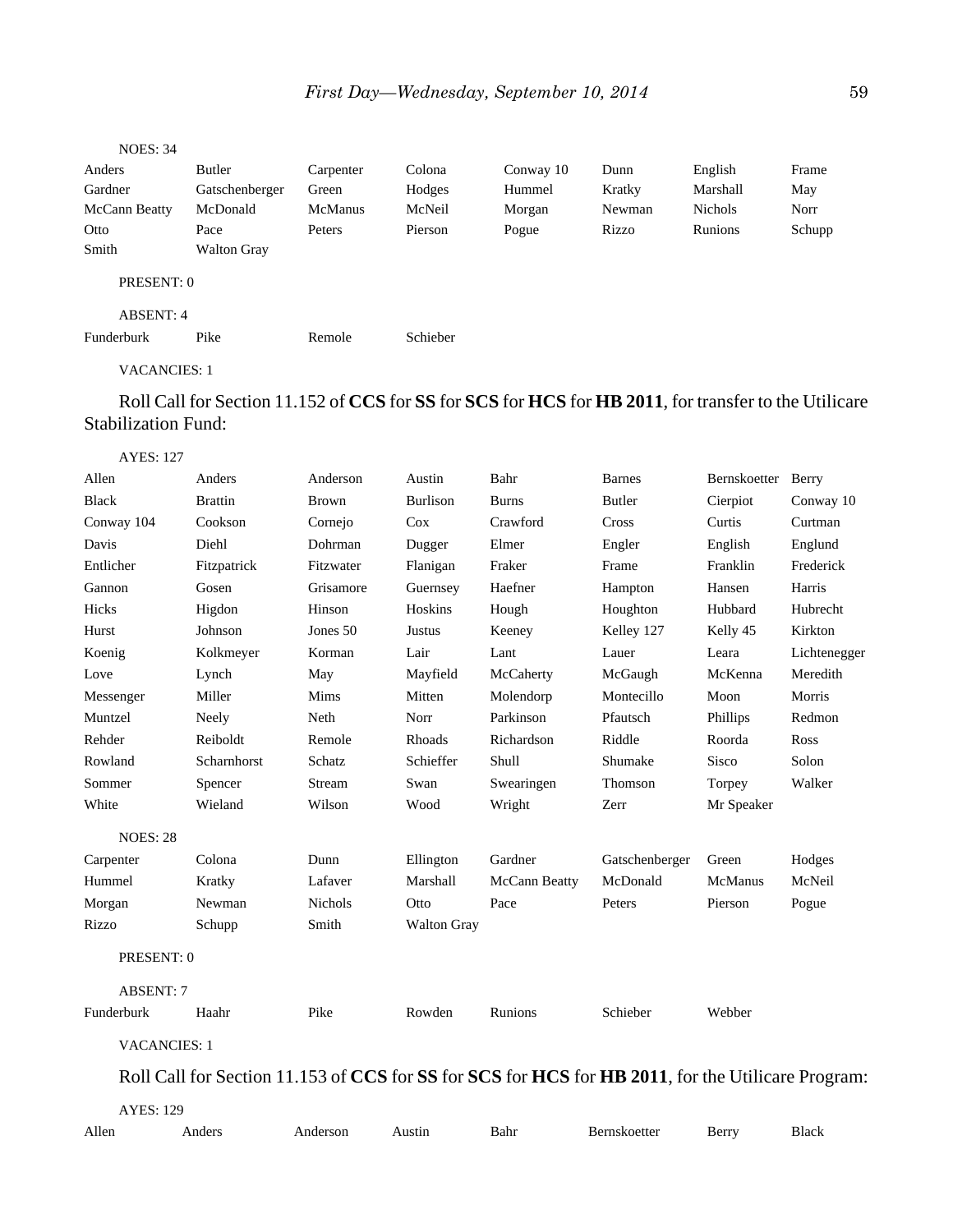# 60 *Journal of the Senate*

| <b>Brattin</b>   | <b>Brown</b> | <b>Burlison</b> | <b>Burns</b>       | Cierpiot   | Conway 10      | Conway 104 | Cookson      |
|------------------|--------------|-----------------|--------------------|------------|----------------|------------|--------------|
| Cornejo          | Cox          | Crawford        | Cross              | Curtis     | Curtman        | Davis      | Diehl        |
| Dohrman          | Dugger       | Elmer           | Engler             | English    | Englund        | Entlicher  | Fitzpatrick  |
| Fitzwater        | Flanigan     | Fraker          | Frame              | Franklin   | Frederick      | Funderburk | Gannon       |
| Gosen            | Grisamore    | Guernsey        | Haahr              | Haefner    | Hampton        | Hansen     | Harris       |
| Hicks            | Higdon       | Hinson          | Hoskins            | Hough      | Houghton       | Hubbard    | Hubrecht     |
| Hurst            | Johnson      | Jones 50        | Justus             | Keeney     | Kelley 127     | Kelly 45   | Kirkton      |
| Koenig           | Kolkmeyer    | Korman          | Lair               | Lant       | Lauer          | Leara      | Lichtenegger |
| Love             | Lynch        | Mayfield        | McCaherty          | McGaugh    | McKenna        | Meredith   | Messenger    |
| Miller           | Mims         | Mitten          | Molendorp          | Montecillo | Moon           | Morris     | Muntzel      |
| Neely            | Neth         | Norr            | Parkinson          | Pfautsch   | Phillips       | Redmon     | Rehder       |
| Reiboldt         | Remole       | Rhoads          | Richardson         | Riddle     | Roorda         | Ross       | Rowden       |
| Rowland          | Runions      | Scharnhorst     | Schatz             | Schieffer  | Shull          | Shumake    | Sisco        |
| Solon            | Sommer       | Spencer         | Stream             | Swan       | Swearingen     | Thomson    | Torpey       |
| Walker           | Webber       | White           | Wieland            | Wilson     | Wood           | Wright     | Zerr         |
| Mr Speaker       |              |                 |                    |            |                |            |              |
|                  |              |                 |                    |            |                |            |              |
| <b>NOES: 28</b>  |              |                 |                    |            |                |            |              |
| <b>Butler</b>    | Carpenter    | Colona          | Dunn               | Ellington  | Gatschenberger | Green      | Hodges       |
| Hummel           | Kratky       | Lafaver         | Marshall           | May        | McCann Beatty  | McDonald   | McManus      |
| McNeil           | Morgan       | Newman          | Nichols            | Otto       | Pace           | Pierson    | Pogue        |
| Rizzo            | Schieber     | Schupp          | <b>Walton Gray</b> |            |                |            |              |
|                  |              |                 |                    |            |                |            |              |
| PRESENT: 2       |              |                 |                    |            |                |            |              |
| Gardner          | Peters       |                 |                    |            |                |            |              |
| <b>ABSENT: 3</b> |              |                 |                    |            |                |            |              |
| <b>Barnes</b>    | Pike         | Smith           |                    |            |                |            |              |
|                  |              |                 |                    |            |                |            |              |

VACANCIES—1

Roll Call for Section 11.157 of **CCS** for **SS** for **SCS** for **HCS** for **HB 2011**, for sexual assault victim assistance:

### AYES: 135

| Allen        | Anders          | Anderson       | Austin    | Bahr         | Barnes   | <b>Bernskoetter</b> | Berry          |
|--------------|-----------------|----------------|-----------|--------------|----------|---------------------|----------------|
| <b>Black</b> | <b>Brattin</b>  | <b>Brown</b>   | Burlison  | <b>Burns</b> | Cierpiot | Conway 10           | Conway 104     |
| Cookson      | Cornejo         | $\cos$         | Crawford  | Cross        | Curtis   | Curtman             | Davis          |
| Diehl        | Dohrman         | Dunn           | Ellington | Elmer        | Engler   | English             | Englund        |
| Entlicher    | Fitzpatrick     | Fitzwater      | Flanigan  | Fraker       | Frame    | Franklin            | Frederick      |
| Funderburk   | Gannon          | Gosen          | Grisamore | Haahr        | Haefner  | Hampton             | Hansen         |
| Harris       | Hicks           | Higdon         | Hinson    | Hodges       | Hoskins  | Hough               | Houghton       |
| Hubbard      | <b>Hubrecht</b> | Hurst          | Johnson   | Jones $50$   | Justus   | Keeney              | Kelley 127     |
| Kelly 45     | Kirkton         | Koenig         | Kolkmeyer | Korman       | Lafaver  | Lair                | Lant           |
| Lauer        | Leara           | Lichtenegger   | Love      | Lynch        | Mayfield | McCaherty           | McCann Beatty  |
| McGaugh      | McKenna         | <b>McManus</b> | Meredith  | Messenger    | Miller   | Mims                | Mitten         |
| Molendorp    | Montecillo      | Moon           | Morris    | Muntzel      | Neely    | Neth                | <b>Nichols</b> |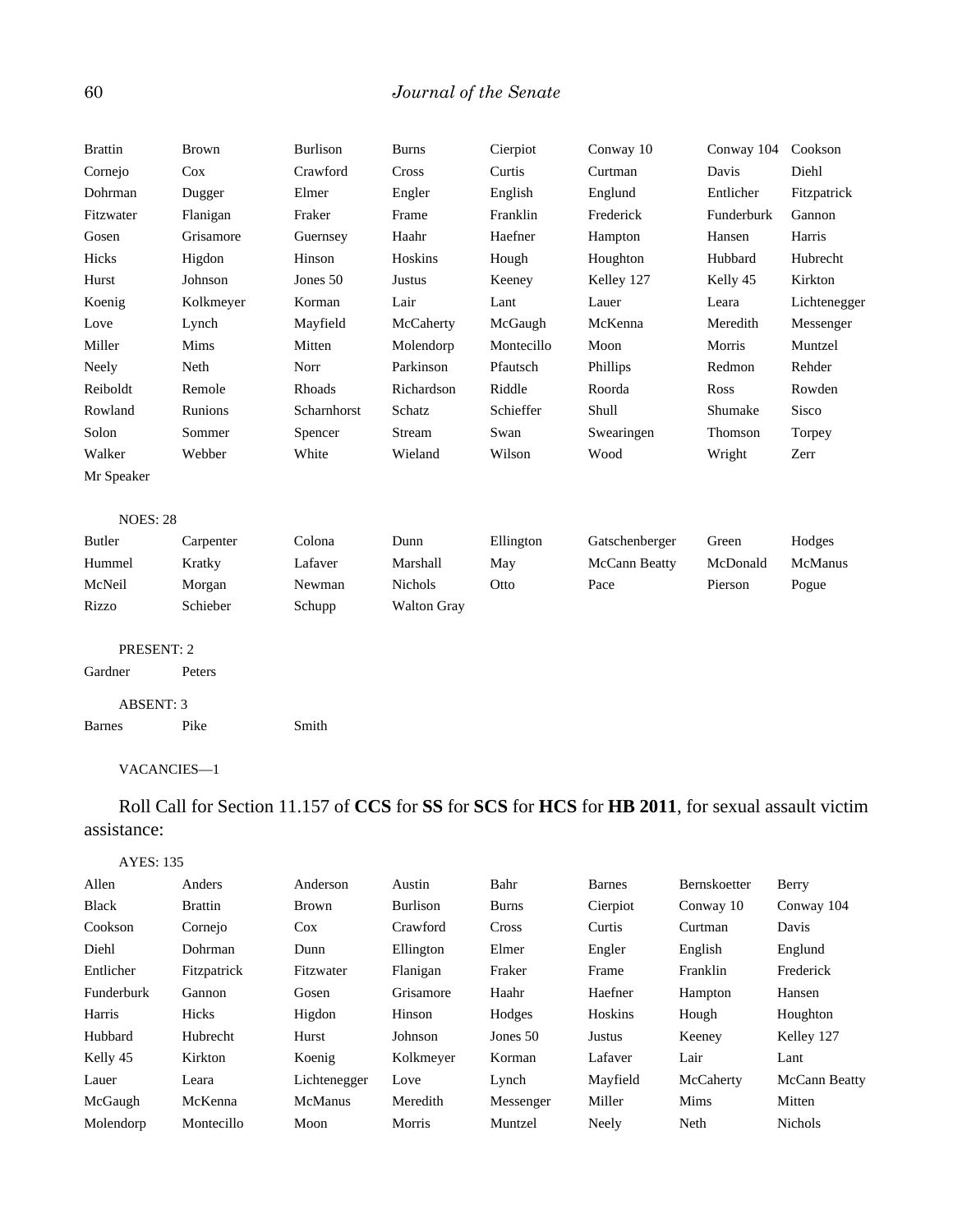| Norr            | Parkinson          | Pfautsch | Phillips   | Redmon      | Rehder   | Reiboldt   | Remole   |
|-----------------|--------------------|----------|------------|-------------|----------|------------|----------|
| Rhoads          | Richardson         | Riddle   | Roorda     | Ross        | Rowden   | Rowland    | Runions  |
| Schatz          | Schieffer          | Schupp   | Shull      | Shumake     | Sisco    | Solon      | Sommer   |
| Spencer         | Stream             | Swan     | Swearingen | Thomson     | Torpey   | Walker     | Webber   |
| White           | Wieland            | Wilson   | Wood       | Wright      | Zerr     | Mr Speaker |          |
| <b>NOES: 18</b> |                    |          |            |             |          |            |          |
| Butler          | Carpenter          | Colona   | Hummel     | Kratky      | Marshall | May        | McDonald |
| McNeil          | Morgan             | Newman   | Otto       | Pierson     | Pogue    | Rizzo      | Schieber |
| Smith           | <b>Walton Gray</b> |          |            |             |          |            |          |
| PRESENT: 4      |                    |          |            |             |          |            |          |
| Gardner         | Green              | Pace     | Peters     |             |          |            |          |
| ABSENT: 5       |                    |          |            |             |          |            |          |
| Dugger          | Gatschenberger     | Guernsey | Pike       | Scharnhorst |          |            |          |

Roll Call for Section 11.220 of **CCS** for **SS** for **SCS** for **HCS** for **HB 2011**, for a health record system for foster children:

| <b>AYES: 122</b> |                 |              |            |              |              |               |                |
|------------------|-----------------|--------------|------------|--------------|--------------|---------------|----------------|
| Allen            | Anderson        | Austin       | Bahr       | Bernskoetter | Berry        | <b>Black</b>  | <b>Brattin</b> |
| <b>Brown</b>     | <b>Burlison</b> | <b>Burns</b> | Cierpiot   | Conway 10    | Conway 104   | Cookson       | Cornejo        |
| Cox              | Crawford        | Cross        | Curtis     | Curtman      | Davis        | Diehl         | Dohrman        |
| Dugger           | Ellington       | Elmer        | Engler     | Englund      | Entlicher    | Fitzpatrick   | Fitzwater      |
| Flanigan         | Fraker          | Frame        | Franklin   | Frederick    | Funderburk   | Gannon        | Gosen          |
| Grisamore        | Guernsey        | Haahr        | Haefner    | Hampton      | Hansen       | Harris        | Hicks          |
| Higdon           | Hinson          | Hoskins      | Hough      | Houghton     | Hubrecht     | Hurst         | Johnson        |
| Jones 50         | <b>Justus</b>   | Keeney       | Kelley 127 | Kirkton      | Koenig       | Kolkmeyer     | Korman         |
| Lafaver          | Lair            | Lant         | Lauer      | Leara        | Lichtenegger | Love          | Lynch          |
| Mayfield         | McCaherty       | McGaugh      | McKenna    | Messenger    | Miller       | Mitten        | Molendorp      |
| Montecillo       | Moon            | Morris       | Muntzel    | Neely        | Neth         | Parkinson     | Pfautsch       |
| Phillips         | Redmon          | Rehder       | Reiboldt   | Remole       | Rhoads       | Richardson    | Riddle         |
| Roorda           | Ross            | Rowden       | Rowland    | Schatz       | Schieffer    | Shull         | Shumake        |
| Sisco            | Solon           | Sommer       | Spencer    | Stream       | Swan         | Swearingen    | Thomson        |
| Torpey           | Walker          | Webber       | White      | Wieland      | Wilson       | Wood          | Wright         |
| Zerr             | Mr Speaker      |              |            |              |              |               |                |
| <b>NOES: 34</b>  |                 |              |            |              |              |               |                |
| Anders           | Butler          | Carpenter    | Colona     | Dunn         | English      | Gardner       | Green          |
| Hodges           | Hummel          | Kelly 45     | Kratky     | Marshall     | May          | McCann Beatty | McDonald       |

McManus McNeil Meredith Morgan Newman Nichols Norr Otto

Pace Peters Pierson Pogue Rizzo Runions Schieber Schupp Smith Walton Gray

PRESENT: 0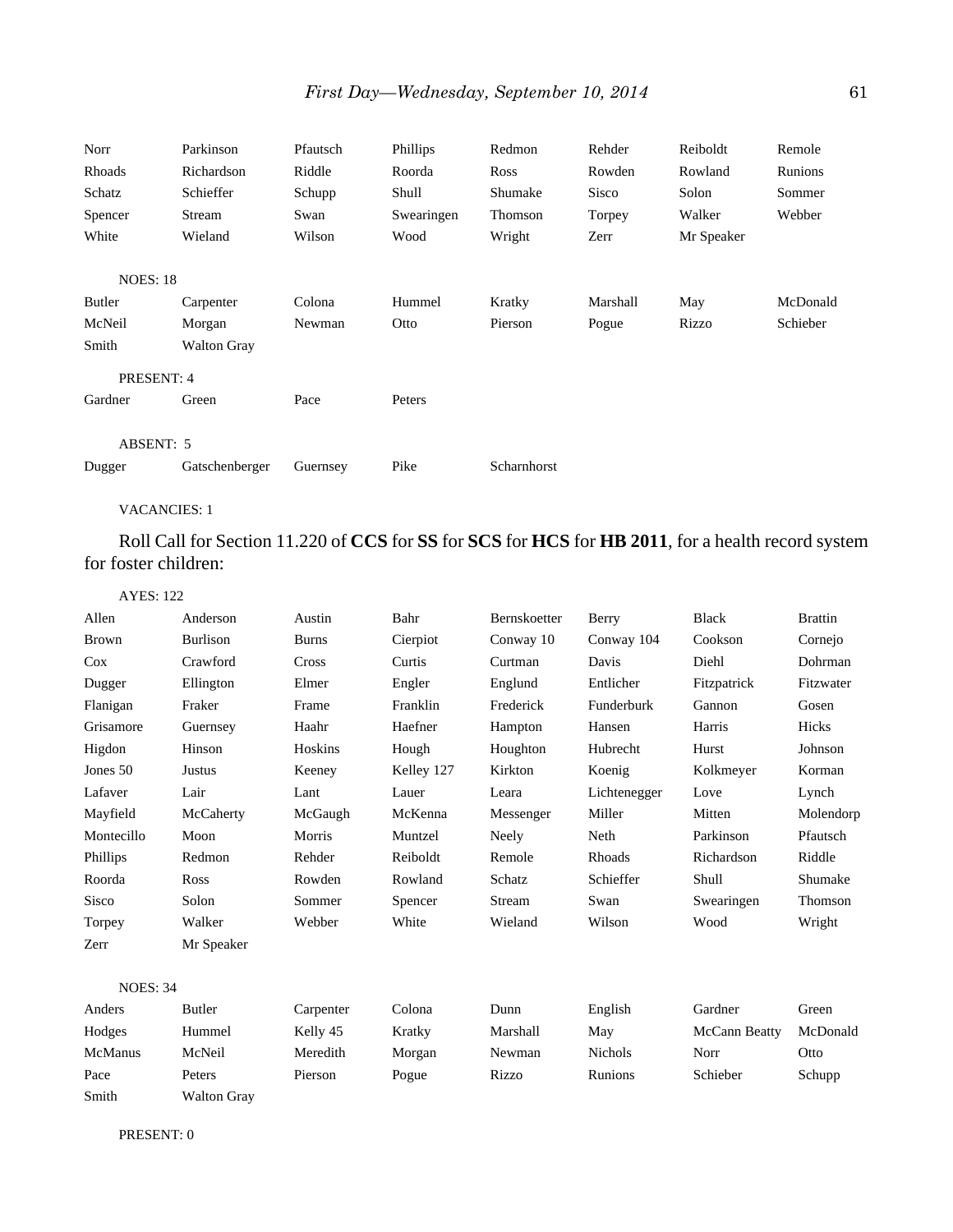### ABSENT: 6

Barnes Gatschenberger Hubbard Mims Pike Scharnhorst

## VACANCIES: 1

# Roll Call for Section 11.223 of **CCS** for **SS** for **SCS** for **HCS** for **HB 2011**, for Social Innovation Project Grants:

| <b>AYES: 119</b> |                |                 |               |               |                    |            |              |
|------------------|----------------|-----------------|---------------|---------------|--------------------|------------|--------------|
| Allen            | Anderson       | Austin          | Bahr          | <b>Barnes</b> | Bernskoetter       | Berry      | <b>Black</b> |
| <b>Brattin</b>   | <b>Brown</b>   | <b>Burlison</b> | <b>Burns</b>  | Cierpiot      | Conway 104         | Cookson    | Cornejo      |
| Cox              | Crawford       | Cross           | Curtis        | Curtman       | Davis              | Diehl      | Dohrman      |
| Elmer            | Engler         | Englund         | Entlicher     | Fitzpatrick   | Fitzwater          | Flanigan   | Fraker       |
| Franklin         | Frederick      | Funderburk      | Gannon        | Gosen         | Grisamore          | Guernsey   | Haahr        |
| Haefner          | Hampton        | Hansen          | Harris        | Hicks         | Higdon             | Hinson     | Hoskins      |
| Hough            | Houghton       | Hubrecht        | Hurst         | Johnson       | Jones 50           | Justus     | Keeney       |
| Kelley 127       | Kelly 45       | Kirkton         | Koenig        | Kolkmeyer     | Korman             | Lafaver    | Lair         |
| Lant             | Lauer          | Leara           | Lichtenegger  | Love          | Lynch              | Mayfield   | McCaherty    |
| McGaugh          | McKenna        | Messenger       | Miller        | Mitten        | Molendorp          | Montecillo | Moon         |
| Morris           | Muntzel        | Neely           | Neth          | Parkinson     | Pfautsch           | Phillips   | Redmon       |
| Rehder           | Reiboldt       | Remole          | <b>Rhoads</b> | Richardson    | Riddle             | Roorda     | <b>Ross</b>  |
| Rowden           | Rowland        | Schatz          | Shull         | Shumake       | <b>Sisco</b>       | Solon      | Sommer       |
| Spencer          | Stream         | Swan            | Swearingen    | Thomson       | Torpey             | Walker     | Webber       |
| White            | Wieland        | Wilson          | Wood          | Wright        | Zerr               | Mr Speaker |              |
| <b>NOES: 38</b>  |                |                 |               |               |                    |            |              |
| Anders           | <b>Butler</b>  | Carpenter       | Colona        | Conway 10     | Dunn               | Ellington  | English      |
| Frame            | Gardner        | Green           | Hodges        | Hubbard       | Hummel             | Kratky     | Marshall     |
| May              | McCann Beatty  | McDonald        | McManus       | McNeil        | Meredith           | Mims       | Morgan       |
| Newman           | <b>Nichols</b> | Norr            | Otto          | Pace          | Pierson            | Pogue      | Rizzo        |
| Runions          | Schieber       | Schieffer       | Schupp        | Smith         | <b>Walton Gray</b> |            |              |

PRESENT: 1

## Peters

ABSENT: 4

Dugger Gatschenberger Pike Scharnhorst

## VACANCIES: 1

Roll Call for Section 11.225 of **CCS** for **SS** for **SCS** for **HCS** for **HB 2011**, for training of foster parents:

## AYES: 128

| Allen          | Anders       | Anderson        | Austin       | Bahr     | <b>Barnes</b> | Berry      | Black     |
|----------------|--------------|-----------------|--------------|----------|---------------|------------|-----------|
| <b>Brattin</b> | <b>Brown</b> | <b>Burlison</b> | <b>Burns</b> | Cierpiot | Conway 10     | Conway 104 | Cookson   |
| Cornejo        | Cox          | Crawford        | .`ross       | Curtis   | Curtman       | Davis      | Diehl     |
| Dohrman        | Dugger       | Dunn            | Ellington    | Elmer    | Engler        | Englund    | Entlicher |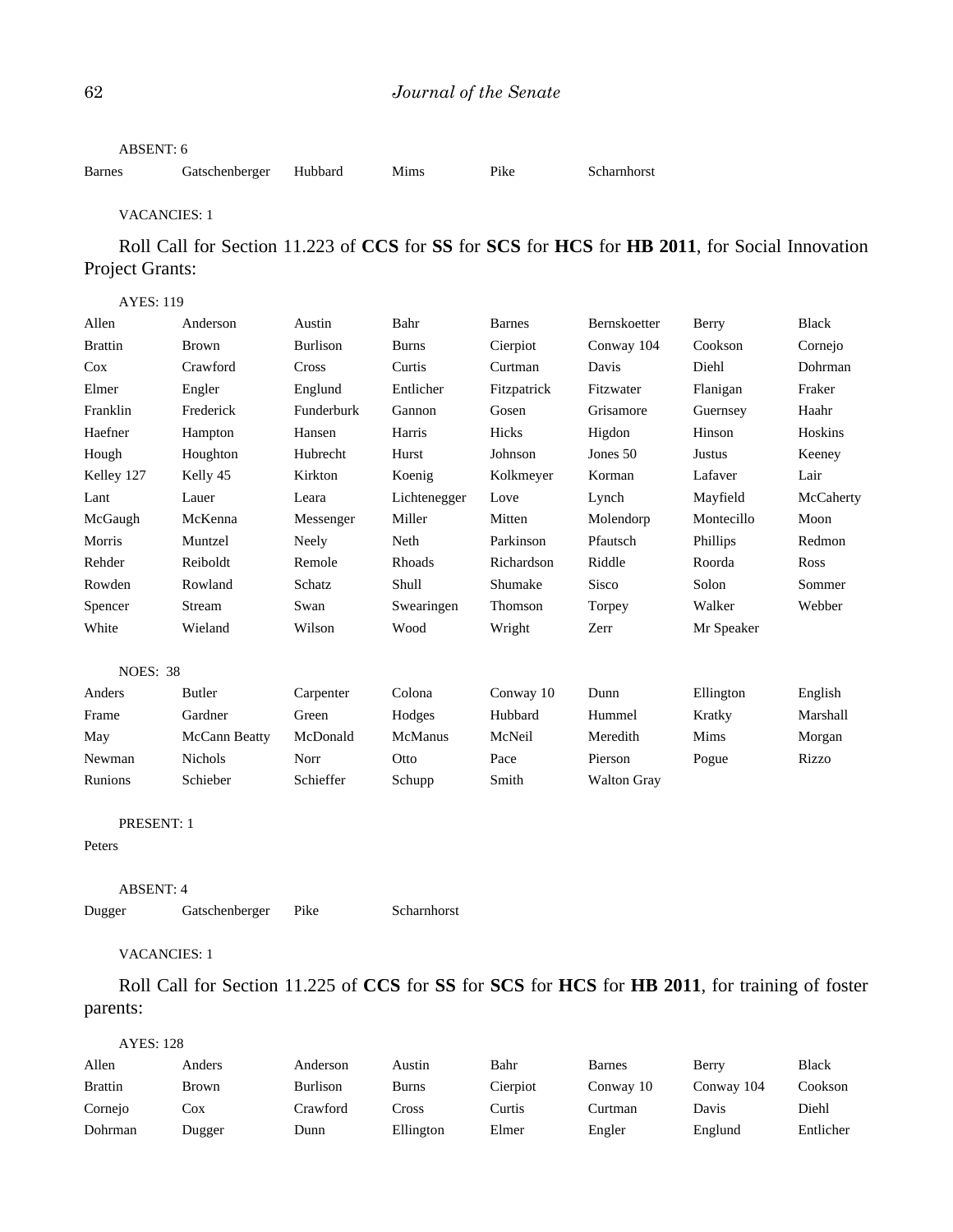| Fitzpatrick         | Fitzwater      | Flanigan  | Fraker             | Frame       | Franklin      | Frederick  | Funderburk |
|---------------------|----------------|-----------|--------------------|-------------|---------------|------------|------------|
| Gannon              | Gosen          | Grisamore | Guernsey           | Haahr       | Haefner       | Hampton    | Hansen     |
| Harris              | Hicks          | Higdon    | Hinson             | Hoskins     | Hough         | Houghton   | Hubbard    |
| Hubrecht            | Hurst          | Johnson   | Jones 50           | Justus      | Keeney        | Kelley 127 | Kelly 45   |
| Kirkton             | Kolkmeyer      | Korman    | Lafaver            | Lair        | Lant          | Lauer      | Leara      |
| Lichtenegger        | Love           | Lynch     | Mayfield           | McCaherty   | McCann Beatty | McGaugh    | McKenna    |
| Meredith            | Messenger      | Miller    | Mitten             | Molendorp   | Montecillo    | Moon       | Morris     |
| Muntzel             | Neely          | Norr      | Parkinson          | Pfautsch    | Phillips      | Redmon     | Rehder     |
| Reiboldt            | Remole         | Rhoads    | Richardson         | Riddle      | Roorda        | Ross       | Rowden     |
| Rowland             | Runions        | Schatz    | Schieffer          | Shull       | Shumake       | Sisco      | Solon      |
| Sommer              | Spencer        | Stream    | Swan               | Swearingen  | Thomson       | Torpey     | Walker     |
| Webber              | White          | Wieland   | Wilson             | Wood        | Wright        | Zerr       | Mr Speaker |
|                     |                |           |                    |             |               |            |            |
| <b>NOES: 28</b>     |                |           |                    |             |               |            |            |
| Butler              | Carpenter      | Colona    | English            | Gardner     | Green         | Hodges     | Hummel     |
| Kratky              | Marshall       | May       | McDonald           | McManus     | McNeil        | Mims       | Morgan     |
| Newman              | Nichols        | Otto      | Pace               | Peters      | Pierson       | Pogue      | Rizzo      |
| Schieber            | Schupp         | Smith     | <b>Walton Gray</b> |             |               |            |            |
| <b>PRESENT: 1</b>   |                |           |                    |             |               |            |            |
| Koenig              |                |           |                    |             |               |            |            |
|                     |                |           |                    |             |               |            |            |
| <b>ABSENT: 5</b>    |                |           |                    |             |               |            |            |
| Bernskoetter        | Gatschenberger | Neth      | Pike               | Scharnhorst |               |            |            |
| <b>VACANCIES: 1</b> |                |           |                    |             |               |            |            |

Roll Call for Section 11.285 of **CCS** for **SS** for **SCS** for **HCS** for **HB 2011**, for funding the Hand Up pilot program:

| <b>AYES: 122</b> |                |              |          |              |               |              |            |
|------------------|----------------|--------------|----------|--------------|---------------|--------------|------------|
| Allen            | Anders         | Anderson     | Austin   | Bahr         | <b>Barnes</b> | Bernskoetter | Berry      |
| <b>Black</b>     | <b>Brattin</b> | <b>Brown</b> | Burlison | <b>Burns</b> | Cierpiot      | Conway 104   | Cookson    |
| Cornejo          | $\cos$         | Crawford     | Cross    | Curtman      | Davis         | Diehl        | Dohrman    |
| Dugger           | Ellington      | Elmer        | Engler   | Englund      | Entlicher     | Fitzpatrick  | Fitzwater  |
| Flanigan         | Fraker         | Frame        | Franklin | Frederick    | Funderburk    | Gannon       | Gosen      |
| Grisamore        | Guernsey       | Haahr        | Haefner  | Hampton      | Hansen        | Harris       | Hicks      |
| Higdon           | Hinson         | Hoskins      | Hough    | Houghton     | Hubbard       | Hubrecht     | Hurst      |
| Johnson          | Jones 50       | Justus       | Keeney   | Kelley 127   | Kirkton       | Koenig       | Kolkmeyer  |
| Korman           | Lafaver        | Lair         | Lant     | Lauer        | Leara         | Lichtenegger | Love       |
| Lynch            | Mayfield       | McCaherty    | McGaugh  | McKenna      | Meredith      | Messenger    | Miller     |
| Mitten           | Montecillo     | Moon         | Morris   | Muntzel      | Neely         | Neth         | Parkinson  |
| Pfautsch         | Phillips       | Redmon       | Rehder   | Reiboldt     | Remole        | Rhoads       | Richardson |
| Riddle           | Roorda         | <b>Ross</b>  | Rowden   | Rowland      | Runions       | Schatz       | Shull      |
| Shumake          | <b>Sisco</b>   | Solon        | Sommer   | Spencer      | Stream        | Swan         | Swearingen |
| Thomson          | Torpey         | Walker       | Webber   | White        | Wieland       | Wood         | Wright     |
| Zerr             | Mr Speaker     |              |          |              |               |              |            |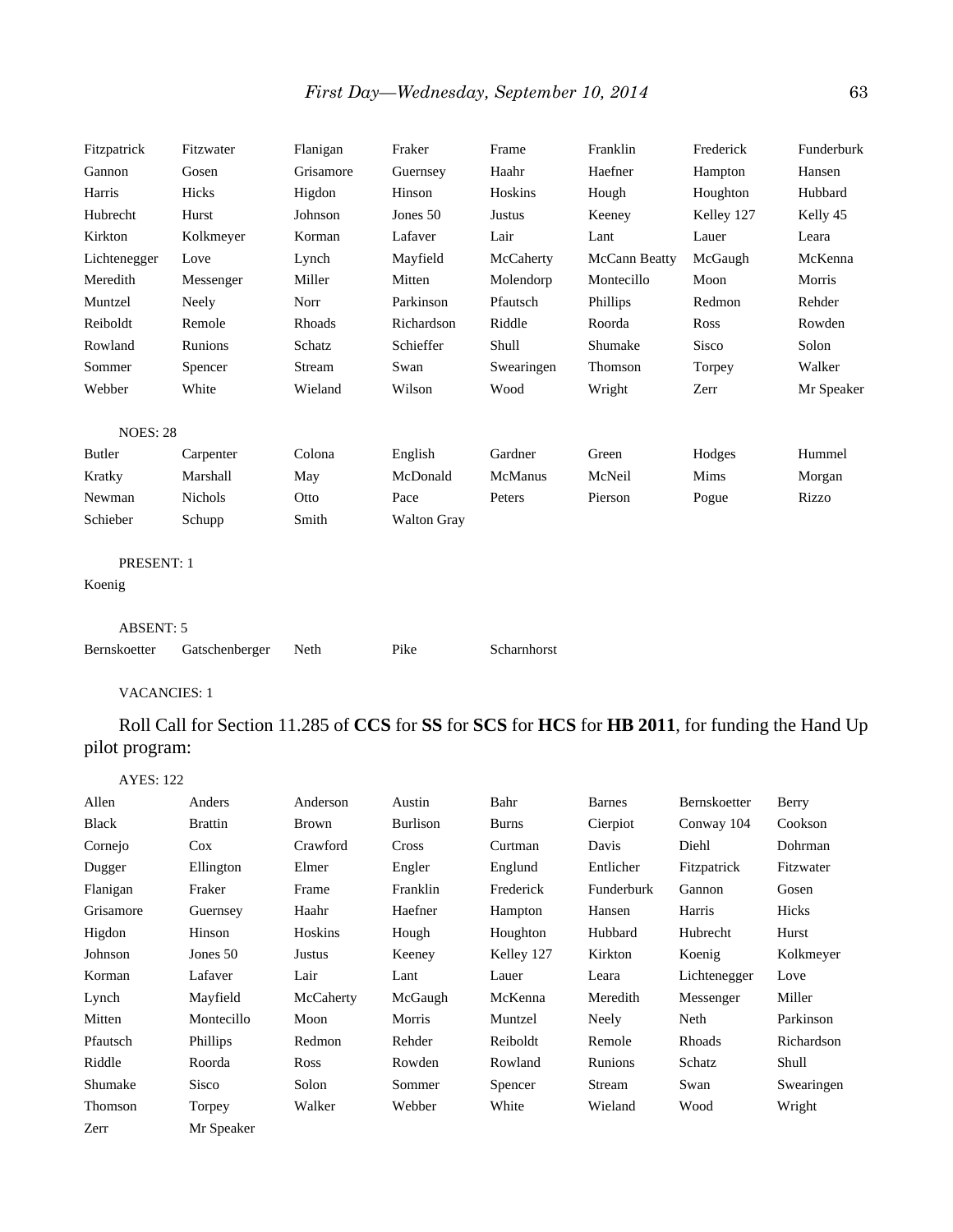# 64 *Journal of the Senate*

| <b>NOES: 35</b> |                |                    |             |        |          |                |               |
|-----------------|----------------|--------------------|-------------|--------|----------|----------------|---------------|
| <b>Butler</b>   | Carpenter      | Colona             | Conway 10   | Curtis | Dunn     | English        | Gardner       |
| Green           | Hodges         | Hummel             | Kelly 45    | Kratky | Marshall | May            | McCann Beatty |
| McDonald        | <b>McManus</b> | McNeil             | <b>Mims</b> | Morgan | Newman   | <b>Nichols</b> | Norr          |
| Otto            | Pace           | Peters             | Pierson     | Pogue  | Rizzo    | Schieber       | Schieffer     |
| Schupp          | Smith          | <b>Walton Gray</b> |             |        |          |                |               |
|                 | PRESENT: 0     |                    |             |        |          |                |               |
| ABSENT: 5       |                |                    |             |        |          |                |               |
| Gatschenberger  | Molendorp      | Pike               | Scharnhorst | Wilson |          |                |               |
|                 |                |                    |             |        |          |                |               |

# VACANCIES: 1

Roll Call for Section 11.440 of **CCS** for **SS** for **SCS** for **HCS** for **HB 2011**, for clinical medication therapy services:

| <b>AYES: 119</b> |
|------------------|
|------------------|

| Allen           | Anderson     | Austin          | Bahr          | <b>Barnes</b> | Bernskoetter | Berry              | <b>Black</b> |
|-----------------|--------------|-----------------|---------------|---------------|--------------|--------------------|--------------|
| <b>Brattin</b>  | <b>Brown</b> | <b>Burlison</b> | <b>Burns</b>  | Cierpiot      | Conway 104   | Cookson            | Cornejo      |
| Cox             | Crawford     | Cross           | Curtman       | Davis         | Diehl        | Dohrman            | Dugger       |
| Elmer           | Engler       | Englund         | Entlicher     | Fitzpatrick   | Fitzwater    | Flanigan           | Fraker       |
| Franklin        | Frederick    | Funderburk      | Gannon        | Gosen         | Grisamore    | Guernsey           | Haahr        |
| Haefner         | Hampton      | Hansen          | Harris        | Hicks         | Higdon       | Hinson             | Hoskins      |
| Hough           | Houghton     | Hubrecht        | Hurst         | Johnson       | Jones 50     | Justus             | Keeney       |
| Kelley 127      | Kelly 45     | Kirkton         | Koenig        | Kolkmeyer     | Korman       | Lair               | Lant         |
| Lauer           | Leara        | Lichtenegger    | Love          | Lynch         | Mayfield     | McCaherty          | McGaugh      |
| McKenna         | Meredith     | Messenger       | Miller        | Mitten        | Molendorp    | Montecillo         | Moon         |
| Morris          | Muntzel      | Neely           | Neth          | Parkinson     | Pfautsch     | Phillips           | Redmon       |
| Rehder          | Reiboldt     | Remole          | Rhoads        | Richardson    | Riddle       | Roorda             | Ross         |
| Rowden          | Rowland      | Schatz          | Schieffer     | Shull         | Shumake      | Sisco              | Solon        |
| Sommer          | Spencer      | Stream          | Swan          | Swearingen    | Thomson      | Torpey             | Walker       |
| Webber          | White        | Wieland         | Wood          | Wright        | Zerr         | Mr Speaker         |              |
|                 |              |                 |               |               |              |                    |              |
| <b>NOES: 39</b> |              |                 |               |               |              |                    |              |
| Anders          | Butler       | Carpenter       | Colona        | Conway 10     | Curtis       | Dunn               | Ellington    |
| English         | Frame        | Gardner         | Green         | Hodges        | Hubbard      | Hummel             | Kratky       |
| Lafaver         | Marshall     | May             | McCann Beatty | McDonald      | McManus      | McNeil             | Mims         |
| Morgan          | Newman       | <b>Nichols</b>  | Norr          | Otto          | Pace         | Peters             | Pierson      |
| Pogue           | Rizzo        | Runions         | Schieber      | Schupp        | Smith        | <b>Walton Gray</b> |              |
|                 |              |                 |               |               |              |                    |              |

PRESENT: 0

ABSENT: 4 Gatschenberger Pike Scharnhorst Wilson

VACANCIES: 1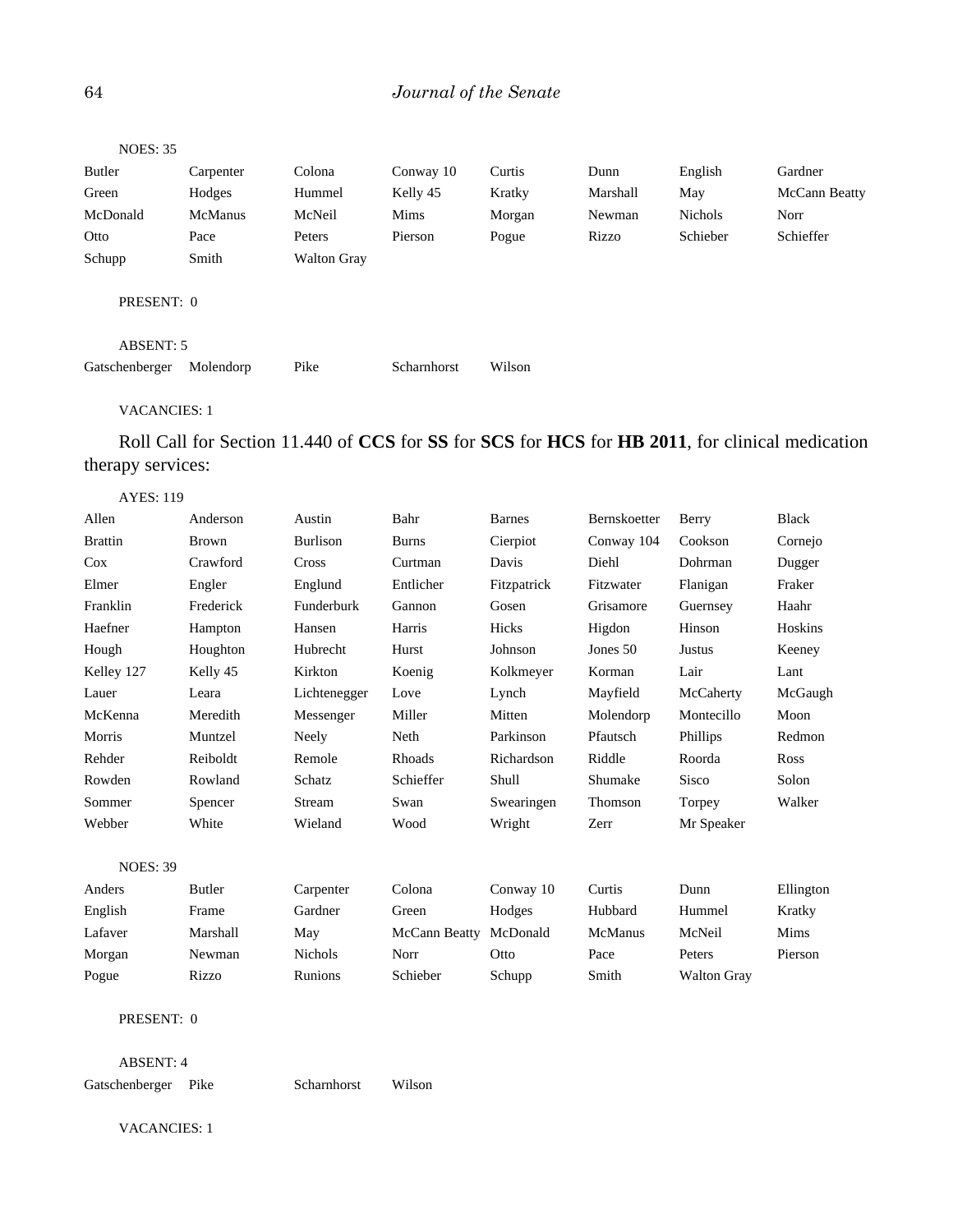Roll Call for Section 11.465 of **CCS** for **SS** for **SCS** for **HCS** for **HB 2011**, for rural health clinic dental pilot project:

| <b>AYES: 121</b> |                |                 |                    |               |               |         |              |
|------------------|----------------|-----------------|--------------------|---------------|---------------|---------|--------------|
| Allen            | Anderson       | Austin          | Bahr               | <b>Barnes</b> | Bernskoetter  | Berry   | <b>Black</b> |
| <b>Brattin</b>   | <b>Brown</b>   | <b>Burlison</b> | <b>Burns</b>       | Cierpiot      | Conway 104    | Cookson | Cox          |
| Crawford         | Cross          | Curtman         | Davis              | Diehl         | Dohrman       | Dugger  | Elmer        |
| Englund          | Entlicher      | Fitzpatrick     | Fitzwater          | Flanigan      | Fraker        | Frame   | Franklin     |
| Frederick        | Funderburk     | Gannon          | Gosen              | Grisamore     | Guernsey      | Haahr   | Haefner      |
| Hampton          | Hansen         | Harris          | Hicks              | Higdon        | Hinson        | Hoskins | Hough        |
| Houghton         | Hubrecht       | Hurst           | Johnson            | Jones 50      | <b>Justus</b> | Keeney  | Kelley 127   |
| Kelly 45         | Kirkton        | Koenig          | Kolkmeyer          | Korman        | Lair          | Lant    | Lauer        |
| Leara            | Lichtenegger   | Love            | Lynch              | Mayfield      | McCaherty     | McGaugh | McKenna      |
| Meredith         | Messenger      | Miller          | Mitten             | Molendorp     | Montecillo    | Moon    | Morris       |
| Muntzel          | Neely          | Neth            | Parkinson          | Pfautsch      | Phillips      | Redmon  | Rehder       |
| Reiboldt         | Remole         | Rhoads          | Richardson         | Riddle        | Roorda        | Ross    | Rowden       |
| Rowland          | Scharnhorst    | Schatz          | Schieffer          | Schupp        | Shull         | Shumake | Sisco        |
| Solon            | Sommer         | Spencer         | Stream             | Swan          | Swearingen    | Thomson | Torpey       |
| Walker           | Webber         | White           | Wieland            | Wilson        | Wood          | Wright  | Zerr         |
| Mr Speaker       |                |                 |                    |               |               |         |              |
| <b>NOES: 36</b>  |                |                 |                    |               |               |         |              |
| Anders           | <b>Butler</b>  | Carpenter       | Colona             | Conway 10     | Curtis        | Dunn    | Ellington    |
| English          | Gardner        | Green           | Hodges             | Hubbard       | Hummel        | Kratky  | Lafaver      |
| Marshall         | May            | McCann Beatty   | McDonald           | McManus       | McNeil        | Mims    | Morgan       |
| Newman           | <b>Nichols</b> | Norr            | Otto               | Pace          | Peters        | Pierson | Pogue        |
| Rizzo            | Schieber       | Smith           | <b>Walton Gray</b> |               |               |         |              |
| PRESENT: 0       |                |                 |                    |               |               |         |              |
| <b>ABSENT: 5</b> |                |                 |                    |               |               |         |              |
| Cornejo          | Engler         | Gatschenberger  | Pike               | Runions       |               |         |              |
|                  |                |                 |                    |               |               |         |              |

VACANCIES: 1

Roll Call for Section 11.490 of **CCS** for **SS** for **SCS** for **HCS** for **HB 2011**, for the Community Health Access Programs (CHAPs):

| <b>AYES: 123</b> |                 |            |            |               |             |              |                |
|------------------|-----------------|------------|------------|---------------|-------------|--------------|----------------|
| Allen            | Anderson        | Austin     | Bahr       | <b>Barnes</b> | Berry       | <b>Black</b> | <b>Brattin</b> |
| <b>Brown</b>     | <b>Burlison</b> | Burns      | Cierpiot   | Conway 10     | Conway 104  | Cookson      | Cornejo        |
| $\cos$           | Crawford        | Cross      | Curtman    | Davis         | Diehl       | Dohrman      | Dugger         |
| Elmer            | Engler          | English    | Englund    | Entlicher     | Fitzpatrick | Fitzwater    | Flanigan       |
| Fraker           | Franklin        | Frederick  | Funderburk | Gannon        | Gosen       | Grisamore    | Guernsey       |
| Haahr            | Haefner         | Hampton    | Hansen     | Harris        | Hicks       | Higdon       | Hinson         |
| Hoskins          | Hough           | Houghton   | Hubbard    | Hubrecht      | Hurst       | Johnson      | Jones 50       |
| Justus           | Keeney          | Kelley 127 | Kelly 45   | Kirkton       | Koenig      | Kolkmeyer    | Korman         |
|                  |                 |            |            |               |             |              |                |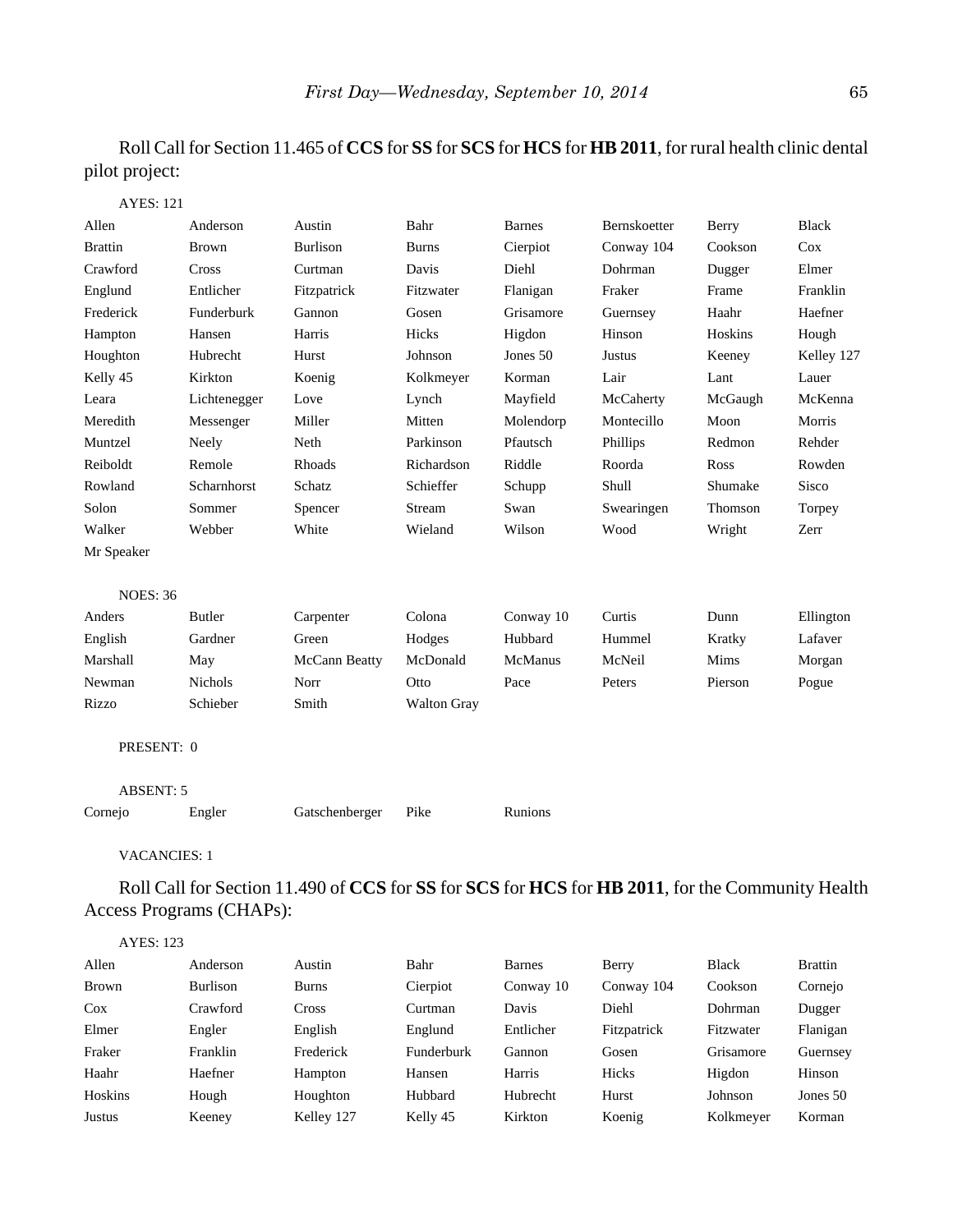# 66 *Journal of the Senate*

| Lair            | Lant               | Lauer          | Leara    | Lichtenegger | Love        | Lynch    | Mayfield       |
|-----------------|--------------------|----------------|----------|--------------|-------------|----------|----------------|
| McCaherty       | McGaugh            | McKenna        | McNeil   | Messenger    | Miller      | Mitten   | Molendorp      |
| Montecillo      | Moon               | Morris         | Muntzel  | Neely        | Neth        | Norr     | Parkinson      |
| Pfautsch        | <b>Phillips</b>    | Redmon         | Rehder   | Reiboldt     | Remole      | Rhoads   | Richardson     |
| Riddle          | Roorda             | <b>Ross</b>    | Rowden   | Rowland      | Scharnhorst | Schatz   | Schieffer      |
| Shull           | Shumake            | Sisco          | Solon    | Sommer       | Spencer     | Stream   | Swan           |
| Swearingen      | Thomson            | Torpey         | Walker   | White        | Wieland     | Wilson   | Wood           |
| Wright          | Zerr               | Mr Speaker     |          |              |             |          |                |
| <b>NOES: 34</b> |                    |                |          |              |             |          |                |
| Anders          | Butler             | Carpenter      | Colona   | Dunn         | Ellington   | Frame    | Gardner        |
| Gatschenberger  | Green              | Hodges         | Hummel   | Kratky       | Lafaver     | Marshall | May            |
| McCann Beatty   | McDonald           | <b>McManus</b> | Meredith | Mims         | Morgan      | Newman   | <b>Nichols</b> |
| Otto            | Peters             | Pierson        | Pogue    | Rizzo        | Runions     | Schieber | Schupp         |
| Smith           | <b>Walton Gray</b> |                |          |              |             |          |                |

## PRESENT: 1

Pace

### ABSENT: 4

Bernskoetter Curtis Pike Webber

## VACANCIES: 1

# Roll Call for Section 11.527 of **CCS** for **SS** for **SCS** for **HCS** for **HB 2011**, for a pilot project for foster care:

### AYES: 127

| Allen           | Anderson      | Austin    | Bahr         | <b>Barnes</b> | Bernskoetter | Berry        | <b>Black</b> |
|-----------------|---------------|-----------|--------------|---------------|--------------|--------------|--------------|
| <b>Brattin</b>  | Brown         | Burlison  | <b>Burns</b> | Cierpiot      | Conway 104   | Cookson      | Cornejo      |
| Cox             | Crawford      | Cross     | Curtman      | Davis         | Diehl        | Dohrman      | Dugger       |
| Ellington       | Elmer         | Engler    | English      | Englund       | Entlicher    | Fitzpatrick  | Fitzwater    |
| Flanigan        | Fraker        | Frame     | Franklin     | Frederick     | Funderburk   | Gannon       | Gosen        |
| Grisamore       | Guernsey      | Haahr     | Haefner      | Hampton       | Hansen       | Harris       | Hicks        |
| Higdon          | Hinson        | Hoskins   | Hough        | Houghton      | Hubrecht     | Hurst        | Johnson      |
| Jones 50        | Justus        | Keeney    | Kelley 127   | Kelly 45      | Kirkton      | Koenig       | Kolkmeyer    |
| Korman          | Lafaver       | Lair      | Lant         | Lauer         | Leara        | Lichtenegger | Love         |
| Lynch           | Mayfield      | McCaherty | McGaugh      | McKenna       | McNeil       | Meredith     | Messenger    |
| Miller          | Mims          | Mitten    | Molendorp    | Montecillo    | Moon         | Morris       | Muntzel      |
| Neely           | Neth          | Norr      | Parkinson    | Pfautsch      | Phillips     | Redmon       | Rehder       |
| Reiboldt        | Remole        | Rhoads    | Richardson   | Riddle        | Roorda       | Ross         | Rowden       |
| Rowland         | Scharnhorst   | Schatz    | Schieffer    | Shull         | Shumake      | Sisco        | Solon        |
| Sommer          | Spencer       | Stream    | Swan         | Swearingen    | Thomson      | Torpey       | Walker       |
| White           | Wieland       | Wilson    | Wood         | Wright        | Zerr         | Mr Speaker   |              |
| <b>NOES: 31</b> |               |           |              |               |              |              |              |
| Anders          | <b>Butler</b> | Carpenter | Colona       | Conway 10     | Curtis       | Dunn         | Gardner      |
|                 |               |           |              |               |              |              |              |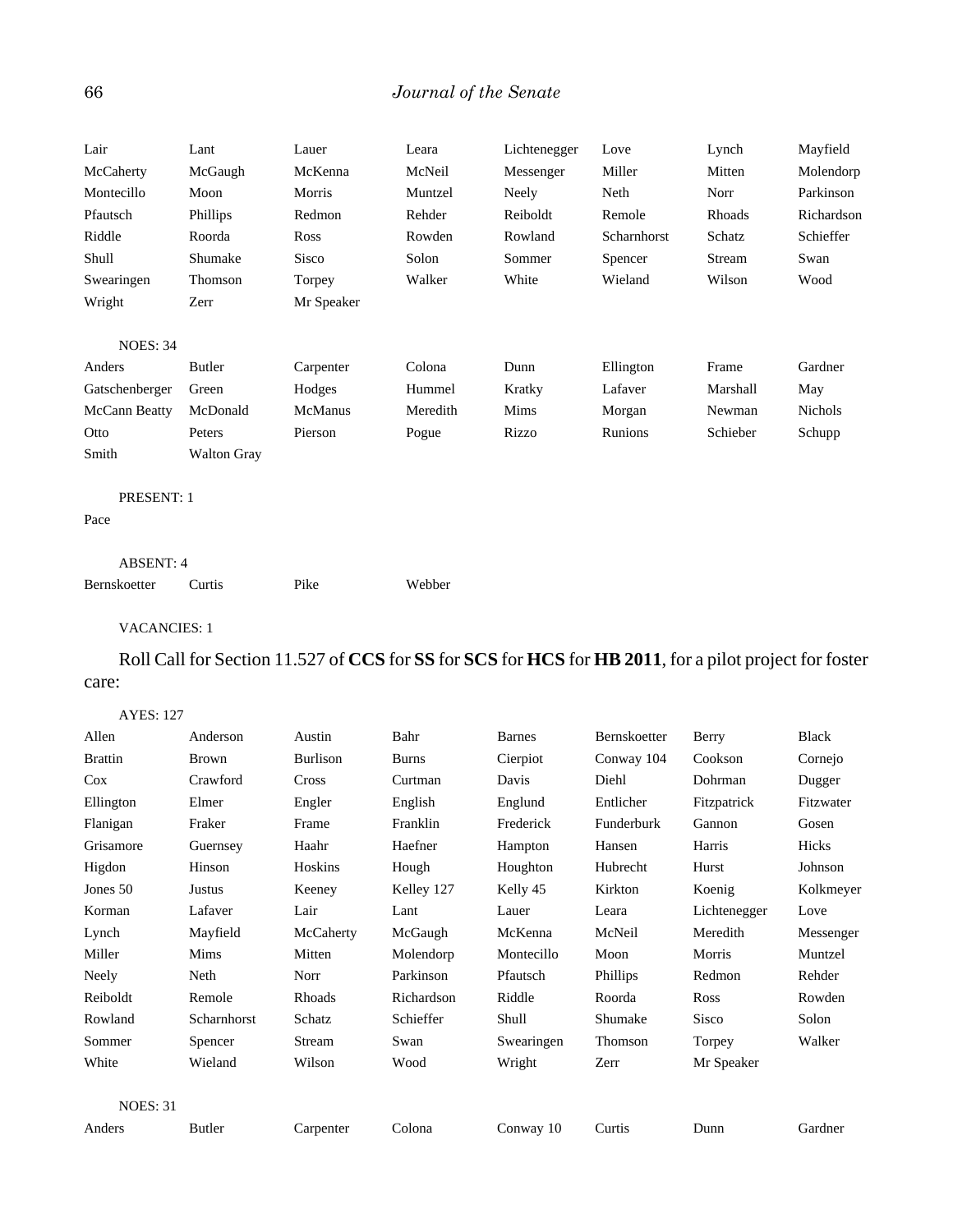| Green<br><b>McManus</b><br>Pogue | Hodges<br>Morgan<br>Rizzo | Hubbard<br>Newman<br>Runions | Hummel<br><b>Nichols</b><br>Schieber | Kratky<br>Otto<br>Schupp | Marshall<br>Pace<br>Smith | McCann Beatty<br>Peters<br><b>Walton Gray</b> | McDonald<br>Pierson |
|----------------------------------|---------------------------|------------------------------|--------------------------------------|--------------------------|---------------------------|-----------------------------------------------|---------------------|
| PRESENT: 0                       |                           |                              |                                      |                          |                           |                                               |                     |
| ABSENT: 4<br>Gatschenberger      | May                       | Pike                         | Webber                               |                          |                           |                                               |                     |
| <b>VACANCIES: 1</b>              |                           |                              |                                      |                          |                           |                                               |                     |

# Roll Call for Section 11.528 of **CCS** for **SS** for **SCS** for **HCS** for **HB 2011**, for asthma related services:

| <b>AYES: 118</b> |                |              |               |               |                    |              |                |
|------------------|----------------|--------------|---------------|---------------|--------------------|--------------|----------------|
| Allen            | Anderson       | Austin       | Bahr          | <b>Barnes</b> | Bernskoetter       | <b>Black</b> | <b>Brattin</b> |
| <b>Brown</b>     | Burlison       | <b>Burns</b> | Cierpiot      | Cookson       | Cornejo            | Cox          | Crawford       |
| Cross            | Davis          | Diehl        | Dohrman       | Elmer         | Engler             | English      | Englund        |
| Entlicher        | Fitzpatrick    | Fitzwater    | Flanigan      | Fraker        | Frame              | Franklin     | Frederick      |
| Funderburk       | Gannon         | Gosen        | Grisamore     | Guernsey      | Haahr              | Haefner      | Hampton        |
| Hansen           | Harris         | Hicks        | Higdon        | Hinson        | Hoskins            | Hough        | Houghton       |
| Hubbard          | Hubrecht       | Hurst        | Johnson       | Jones 50      | Justus             | Keeney       | Kelley 127     |
| Kolkmeyer        | Korman         | Lafaver      | Lair          | Lant          | Lauer              | Leara        | Lichtenegger   |
| Love             | Lynch          | Mayfield     | McCaherty     | McGaugh       | McKenna            | Meredith     | Messenger      |
| Miller           | Mims           | Mitten       | Molendorp     | Montecillo    | Moon               | Morris       | Muntzel        |
| Neely            | Neth           | Parkinson    | Pfautsch      | Phillips      | Redmon             | Rehder       | Reiboldt       |
| Remole           | Rhoads         | Richardson   | Riddle        | Roorda        | Ross               | Rowden       | Rowland        |
| Scharnhorst      | Schatz         | Schieffer    | Shull         | Shumake       | Sisco              | Solon        | Sommer         |
| Spencer          | Stream         | Swan         | Swearingen    | Thomson       | Torpey             | Walker       | White          |
| Wieland          | Wilson         | Wood         | Wright        | Zerr          | Mr Speaker         |              |                |
| <b>NOES: 38</b>  |                |              |               |               |                    |              |                |
| Anders           | Butler         | Carpenter    | Colona        | Conway 10     | Curtis             | Curtman      | Dunn           |
| Ellington        | Gardner        | Green        | Hodges        | Hummel        | Kelly 45           | Kirkton      | Koenig         |
| Kratky           | Marshall       | May          | McCann Beatty | McDonald      | McManus            | McNeil       | Morgan         |
| Newman           | <b>Nichols</b> | Norr         | Otto          | Pace          | Peters             | Pierson      | Pogue          |
| Rizzo            | Runions        | Schieber     | Schupp        | Smith         | <b>Walton Gray</b> |              |                |
| PRESENT: 0       |                |              |               |               |                    |              |                |

ABSENT: 6

| Berry | Conway 104 | Dugger | Gatschenberger Pike |  | Webber |
|-------|------------|--------|---------------------|--|--------|
|-------|------------|--------|---------------------|--|--------|

VACANCIES: 1

Roll Call for Section 11.529 of **CCS** for **SS** for **SCS** for **HCS** for **HB 2011**, for a Regional Care Coordination Model: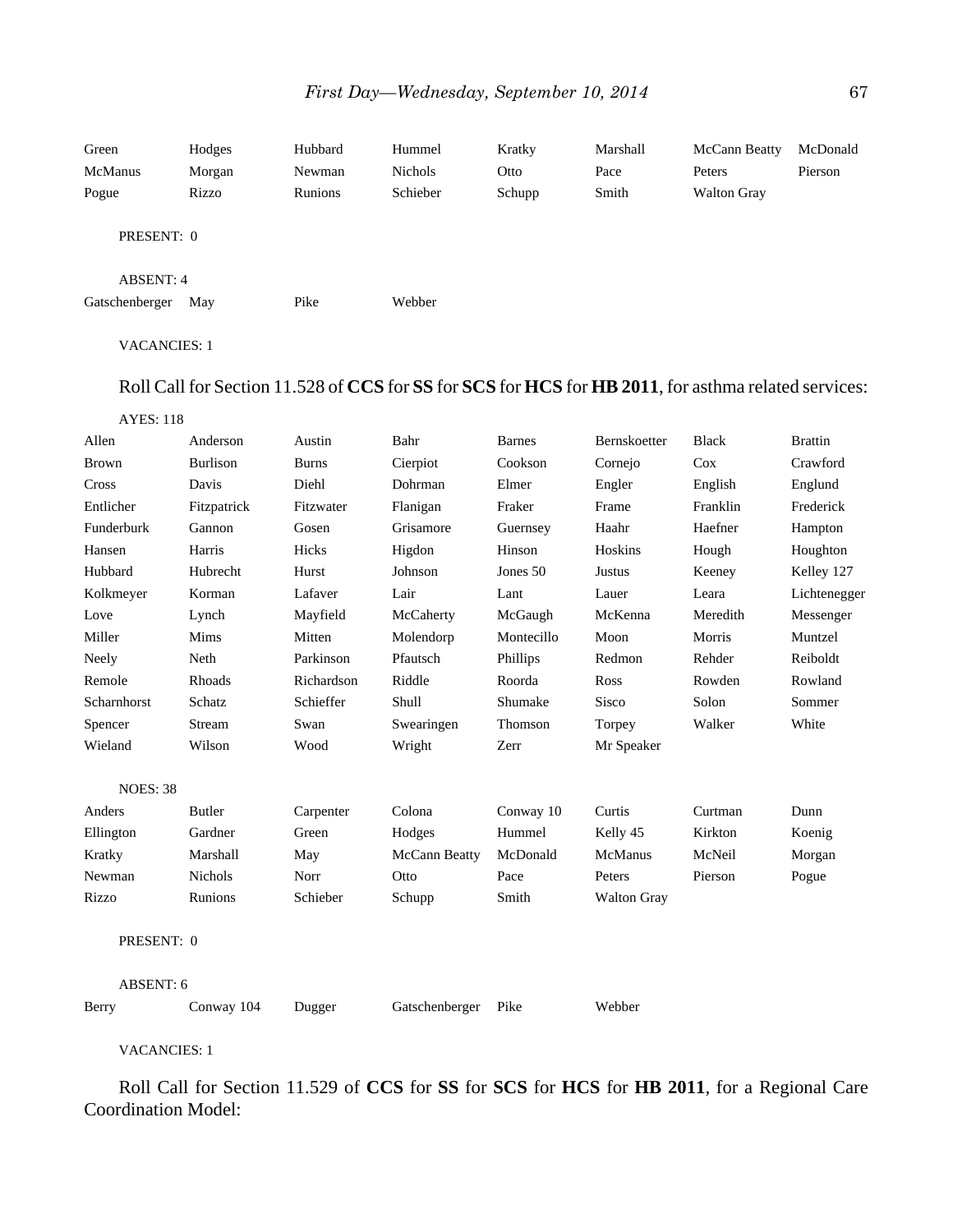| <b>AYES: 123</b> |                    |                 |              |               |              |             |              |
|------------------|--------------------|-----------------|--------------|---------------|--------------|-------------|--------------|
| Allen            | Anderson           | Austin          | Bahr         | <b>Barnes</b> | Bernskoetter | Berry       | <b>Black</b> |
| <b>Brattin</b>   | <b>Brown</b>       | <b>Burlison</b> | <b>Burns</b> | Cierpiot      | Conway 10    | Conway 104  | Cookson      |
| Cornejo          | Cox                | Crawford        | Cross        | Curtman       | Davis        | Diehl       | Dohrman      |
| Dugger           | Elmer              | Engler          | English      | Englund       | Entlicher    | Fitzpatrick | Fitzwater    |
| Flanigan         | Fraker             | Frame           | Franklin     | Frederick     | Funderburk   | Gannon      | Gosen        |
| Grisamore        | Guernsey           | Haahr           | Haefner      | Hampton       | Hansen       | Harris      | Hicks        |
| Higdon           | Hinson             | Hoskins         | Hough        | Houghton      | Hubbard      | Hubrecht    | Hurst        |
| Johnson          | Justus             | Keeney          | Kelley 127   | Kirkton       | Koenig       | Kolkmeyer   | Korman       |
| Lair             | Lant               | Lauer           | Leara        | Lichtenegger  | Love         | Lynch       | Mayfield     |
| McCaherty        | McGaugh            | McKenna         | McNeil       | Meredith      | Messenger    | Miller      | Mitten       |
| Molendorp        | Montecillo         | Moon            | Morris       | Muntzel       | Neely        | Neth        | Norr         |
| Parkinson        | Peters             | Pfautsch        | Phillips     | Redmon        | Rehder       | Reiboldt    | Remole       |
| Rhoads           | Riddle             | Roorda          | Ross         | Rowden        | Rowland      | Schatz      | Schieffer    |
| Shull            | Shumake            | Sisco           | Solon        | Sommer        | Spencer      | Stream      | Swan         |
| Swearingen       | Thomson            | Torpey          | Walker       | White         | Wieland      | Wilson      | Wood         |
| Wright           | Zerr               | Mr Speaker      |              |               |              |             |              |
|                  |                    |                 |              |               |              |             |              |
| <b>NOES: 34</b>  |                    |                 |              |               |              |             |              |
| Anders           | <b>Butler</b>      | Carpenter       | Colona       | Curtis        | Dunn         | Ellington   | Gardner      |
| Gatschenberger   | Green              | Hodges          | Hummel       | Kelly 45      | Kratky       | Lafaver     | Marshall     |
| May              | McCann Beatty      | McDonald        | McManus      | Mims          | Morgan       | Newman      | Nichols      |
| Otto             | Pace               | Pierson         | Pogue        | Rizzo         | Runions      | Schieber    | Schupp       |
| Smith            | <b>Walton Gray</b> |                 |              |               |              |             |              |
|                  |                    |                 |              |               |              |             |              |
| PRESENT: 0       |                    |                 |              |               |              |             |              |
|                  |                    |                 |              |               |              |             |              |
| <b>ABSENT: 5</b> |                    |                 |              |               |              |             |              |
| Jones 50         | Pike               | Richardson      | Scharnhorst  | Webber        |              |             |              |
|                  |                    |                 |              |               |              |             |              |

Also,

Mr. President: I am instructed by the House of Representatives to inform the Senate the House has passed Section 12.400 for contractual services for the Office of the State Public Defender of Conference Committee Substitute for Senate Committee Substitute for House Committee Substitute for House Bill No. 2012, the objections of the Governor thereto notwithstanding.

In which the concurrence of the Senate is respectfully requested.

Also, the attached is a certified copy of the Roll Call pertaining to the above named section of the Conference Committee Substitute for Senate Committee Substitute for House Committee Substitute for House Bill No. 2012.

Roll Call for Section12.400 of **CCS** for **SCS** for **HCS** for **HB 2012**, for the Office of the State Public Defender: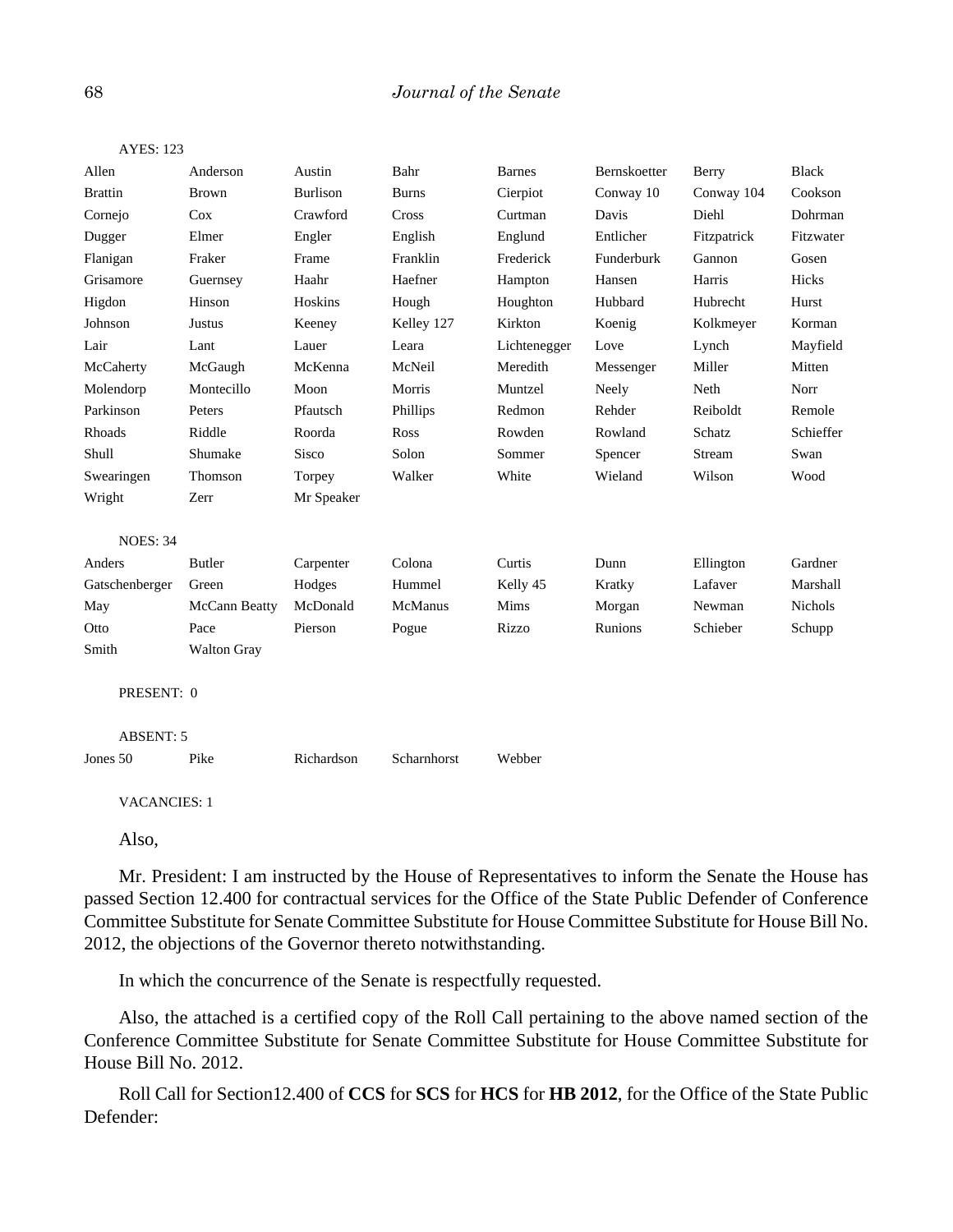| Allen            | Anders       | Anderson        | Austin      | Bahr       | Bernskoetter | Berry              | <b>Black</b>  |
|------------------|--------------|-----------------|-------------|------------|--------------|--------------------|---------------|
| <b>Brattin</b>   | <b>Brown</b> | <b>Burlison</b> | Cierpiot    | Conway 104 | Cookson      | Cox                | Crawford      |
| Cross            | Curtis       | Curtman         | Davis       | Diehl      | Dohrman      | Ellington          | Elmer         |
| Englund          | Entlicher    | Fitzpatrick     | Fitzwater   | Flanigan   | Fraker       | Frame              | Franklin      |
| Frederick        | Funderburk   | Gannon          | Gosen       | Grisamore  | Guernsey     | Haahr              | Haefner       |
| Hampton          | Hansen       | Harris          | Hicks       | Higdon     | Hinson       | Hoskins            | Hough         |
| Houghton         | Hubbard      | Hubrecht        | Hurst       | Johnson    | Jones 50     | Justus             | Keeney        |
| Kelly 45         | Kirkton      | Koenig          | Kolkmeyer   | Korman     | Lafaver      | Lair               | Lant          |
| Lauer            | Leara        | Lichtenegger    | Love        | Lynch      | Mayfield     | McCaherty          | McGaugh       |
| McKenna          | McManus      | Meredith        | Messenger   | Miller     | Mims         | Mitten             | Molendorp     |
| Montecillo       | Moon         | Morris          | Muntzel     | Neely      | Neth         | Nichols            | Norr          |
| Parkinson        | Pfautsch     | Phillips        | Redmon      | Rehder     | Reiboldt     | Remole             | Rhoads        |
| Richardson       | Riddle       | Roorda          | <b>Ross</b> | Rowden     | Rowland      | Runions            | Schatz        |
| Shull            | Shumake      | Sisco           | Solon       | Sommer     | Spencer      | Stream             | Swan          |
| Swearingen       | Thomson      | Torpey          | Walker      | White      | Wieland      | Wilson             | Wood          |
| Wright           | Zerr         | Mr Speaker      |             |            |              |                    |               |
| <b>NOES: 31</b>  |              |                 |             |            |              |                    |               |
| <b>Burns</b>     | Butler       | Carpenter       | Colona      | Conway 10  | Dunn         | English            | Gardner       |
| Gatschenberger   | Green        | Hodges          | Hummel      | Kratky     | Marshall     | May                | McCann Beatty |
| McDonald         | McNeil       | Morgan          | Newman      | Otto       | Pace         | Peters             | Pierson       |
| Pogue            | Rizzo        | Schieber        | Schieffer   | Schupp     | Smith        | <b>Walton Gray</b> |               |
| PRESENT: 0       |              |                 |             |            |              |                    |               |
| <b>ABSENT: 8</b> |              |                 |             |            |              |                    |               |
| <b>Barnes</b>    | Cornejo      | Dugger          | Engler      | Kelley 127 | Pike         | Scharnhorst        | Webber        |
|                  |              |                 |             |            |              |                    |               |

```
AYES: 123
```
Also,

Mr. President: I am instructed by the House of Representatives to inform the Senate that the House has passed Section 2.016 for an intensive reading instruction program for provisionally accredited or unaccredited school districts; Section 2.017 for the Bright Futures Program; Section 2.020 for a program to recruit, train and/or develop teachers to teach in academically struggling school districts; Section 2.021 for a math and science tutoring program in St. Louis City; Section 2.030 for purpose of funding the Missouri Scholars and Fine Arts Academies; Section 2.035 for grants to establish safe schools programs; Section 2.120 for Advanced Placement examination fees; Section 2.170 for Independent Living Centers; Section 2.205 for the Sheltered Workshops Program; Section 2.240 for the Missouri Commission for the Deaf and Hard of Hearing; Section 2.255 for transfer to the State School Moneys Fund to Conference Committee Substitute for Senate Committee Substitute for House Committee Substitute for House Bill No. 2002, the objections of the Governor thereto notwithstanding.

In which the concurrence of the Senate is respectfully requested.

Also, the attached are certified copies of the Roll Calls pertaining to the above named sections of the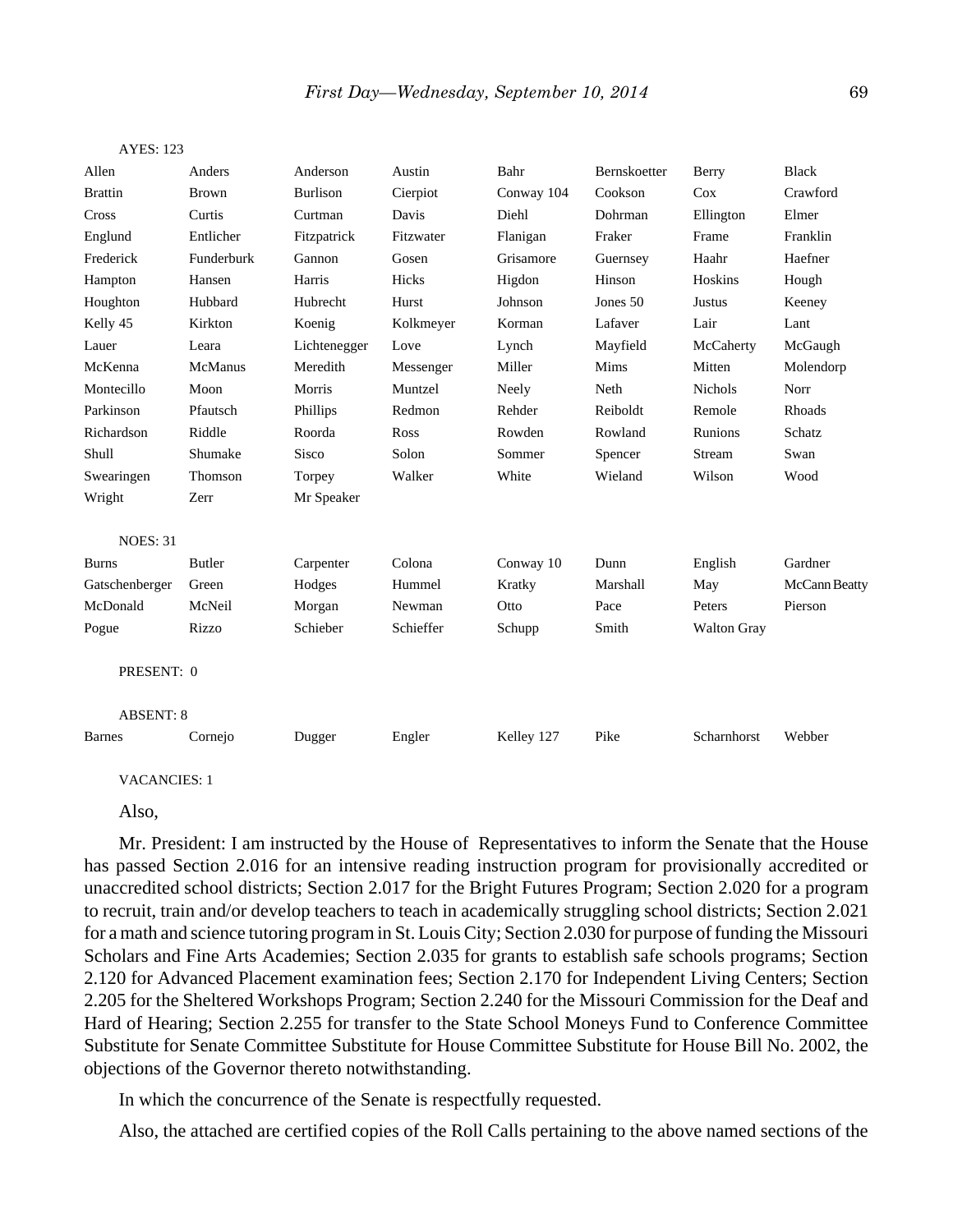Conference Committee Substitute for Senate Committee Substitute for House Committee Substitute for House Bill No. 2002.

Roll Call for Section 2.255 of **CCS** for **SCS** for **HCS** for **HB 2002**, for transfer to the State School Moneys Fund:

| <b>AYES: 116</b> |                |                 |              |                    |              |            |              |
|------------------|----------------|-----------------|--------------|--------------------|--------------|------------|--------------|
| Allen            | Anderson       | Austin          | Bahr         | <b>Barnes</b>      | Bernskoetter | Berry      | <b>Black</b> |
| <b>Brattin</b>   | <b>Brown</b>   | <b>Burlison</b> | <b>Burns</b> | Cierpiot           | Conway 104   | Cookson    | Cornejo      |
| Cox              | Crawford       | Cross           | Davis        | Diehl              | Dohrman      | Elmer      | Engler       |
| Englund          | Entlicher      | Fitzpatrick     | Fitzwater    | Flanigan           | Fraker       | Frame      | Franklin     |
| Frederick        | Funderburk     | Gannon          | Gosen        | Grisamore          | Guernsey     | Haahr      | Haefner      |
| Hampton          | Hansen         | Harris          | Hicks        | Higdon             | Hinson       | Hodges     | Hoskins      |
| Hough            | Houghton       | Hubrecht        | Hurst        | Johnson            | Jones 50     | Justus     | Keeney       |
| Kelley 127       | Kelly 45       | Kirkton         | Kolkmeyer    | Korman             | Lair         | Lant       | Lauer        |
| Leara            | Lichtenegger   | Lynch           | Mayfield     | McCaherty          | McGaugh      | McKenna    | Meredith     |
| Messenger        | Miller         | Mitten          | Molendorp    | Montecillo         | Moon         | Morris     | Muntzel      |
| Neely            | Neth           | Parkinson       | Pfautsch     | Phillips           | Redmon       | Rehder     | Reiboldt     |
| Remole           | Rhoads         | Richardson      | Riddle       | Roorda             | Ross         | Rowden     | Rowland      |
| Schatz           | Schieffer      | Shull           | Shumake      | Sisco              | Solon        | Sommer     | Spencer      |
| Stream           | Swan           | Swearingen      | Thomson      | Torpey             | Walker       | Webber     | White        |
| Wieland          | Wood           | Wright          | Zerr         |                    |              |            |              |
| <b>NOES: 39</b>  |                |                 |              |                    |              |            |              |
| Anders           | <b>Butler</b>  | Carpenter       | Colona       | Conway 10          | Curtis       | Curtman    | Dunn         |
| Ellington        | English        | Gatschenberger  | Hubbard      | Hummel             | Koenig       | Kratky     | Lafaver      |
| Love             | Marshall       | McCann Beatty   | McDonald     | McManus            | McNeil       | Mims       | Morgan       |
| Newman           | <b>Nichols</b> | Norr            | Otto         | Pace               | Pierson      | Pogue      | Rizzo        |
| <b>Runions</b>   | Schieber       | Schupp          | Smith        | <b>Walton Gray</b> | Wilson       | Mr Speaker |              |
| PRESENT: 3       |                |                 |              |                    |              |            |              |
| Gardner          | Green          | Peters          |              |                    |              |            |              |
| <b>ABSENT: 4</b> |                |                 |              |                    |              |            |              |
| Dugger           | May            | Pike            | Scharnhorst  |                    |              |            |              |

VACANCIES: 1

Roll Call for Section 2.240 of **CCS** for **SCS** for **HCS** for **HB 2002**, for the MO Commission for the Deaf and Hard of Hearing:

| AYES: 132    |                |              |                 |              |               |              |            |
|--------------|----------------|--------------|-----------------|--------------|---------------|--------------|------------|
| Allen        | Anders         | Anderson     | Austin          | Bahr         | <b>Barnes</b> | Bernskoetter | Berry      |
| <b>Black</b> | <b>Brattin</b> | <b>Brown</b> | <b>Burlison</b> | <b>Burns</b> | Cierpiot      | Conway 10    | Conway 104 |
| Cookson      | Cornejo        | $\cos$       | Crawford        | Cross        | Curtis        | Curtman      | Davis      |
| Diehl        | Dohrman        | Dugger       | Dunn            | Elmer        | Engler        | English      | Englund    |
| Entlicher    | Fitzpatrick    | Fitzwater    | Flanigan        | Fraker       | Frame         | Franklin     | Frederick  |
| Funderburk   | Gannon         | Gosen        | Grisamore       | Haahr        | Haefner       | Hampton      | Hansen     |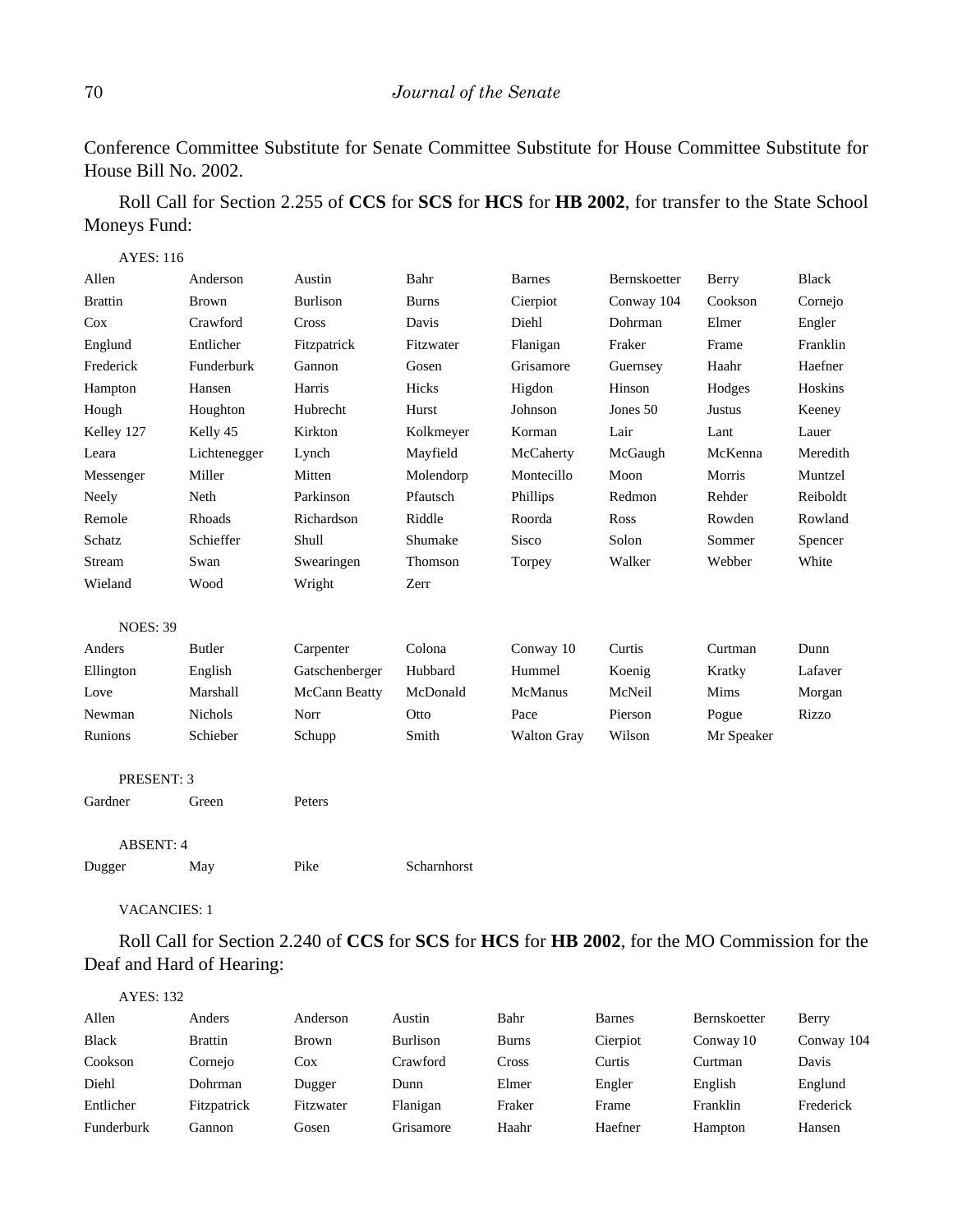| Harris          | Hicks          | Higdon       | Hinson             | Hoskins        | Hough         | Houghton   | Hubbard    |
|-----------------|----------------|--------------|--------------------|----------------|---------------|------------|------------|
| Hubrecht        | Hurst          | Johnson      | Jones 50           | Justus         | Keeney        | Kelley 127 | Kelly 45   |
| Kirkton         | Koenig         | Kolkmeyer    | Korman             | Lair           | Lant          | Lauer      | Leara      |
| Lichtenegger    | Love           | Lynch        | Mayfield           | McCaherty      | McCann Beatty | McGaugh    | McKenna    |
| McManus         | Meredith       | Messenger    | Miller             | Mims           | Mitten        | Molendorp  | Montecillo |
| Moon            | Morris         | Muntzel      | Neely              | Neth           | Norr          | Parkinson  | Pfautsch   |
| Phillips        | Redmon         | Rehder       | Reiboldt           | Remole         | Rhoads        | Richardson | Riddle     |
| Roorda          | Ross           | Rowden       | Rowland            | Runions        | Schatz        | Schieffer  | Schupp     |
| Shull           | Shumake        | <b>Sisco</b> | Solon              | Sommer         | Spencer       | Stream     | Swan       |
| Swearingen      | Thomson        | Torpey       | Walker             | Webber         | White         | Wieland    | Wilson     |
| Wood            | Wright         | Zerr         | Mr Speaker         |                |               |            |            |
| <b>NOES: 20</b> |                |              |                    |                |               |            |            |
| Carpenter       | Colona         | Green        | Hodges             | Hummel         | Kratky        | Lafaver    | Marshall   |
| McDonald        | McNeil         | Morgan       | Newman             | <b>Nichols</b> | Otto          | Pierson    | Pogue      |
| Rizzo           | Schieber       | Smith        | <b>Walton Gray</b> |                |               |            |            |
| PRESENT: 4      |                |              |                    |                |               |            |            |
| Ellington       | Gardner        | Pace         | Peters             |                |               |            |            |
| ABSENT: 6       |                |              |                    |                |               |            |            |
| Butler          | Gatschenberger | Guernsey     | May                | Pike           | Scharnhorst   |            |            |

Roll Call for Section 2.205 of **CCS** for **SCS** for **HCS** for **HB 2002**, for the Sheltered Workshops Program:

| <b>AYES: 128</b> |              |           |              |            |                |              |            |
|------------------|--------------|-----------|--------------|------------|----------------|--------------|------------|
| Allen            | Anders       | Anderson  | Austin       | Bahr       | <b>Barnes</b>  | Bernskoetter | Berry      |
| Black            | <b>Brown</b> | Burlison  | <b>Burns</b> | Butler     | Cierpiot       | Conway 10    | Conway 104 |
| Cookson          | Cornejo      | $\cos$    | Crawford     | Cross      | Curtis         | Curtman      | Diehl      |
| Dohrman          | Engler       | English   | Englund      | Entlicher  | Fitzpatrick    | Fitzwater    | Flanigan   |
| Fraker           | Franklin     | Frederick | Funderburk   | Gannon     | Gosen          | Grisamore    | Guernsey   |
| Haahr            | Haefner      | Hampton   | Hansen       | Harris     | Hicks          | Higdon       | Hinson     |
| Hodges           | Hoskins      | Hough     | Houghton     | Hubbard    | Hubrecht       | Hurst        | Johnson    |
| Jones 50         | Justus       | Keeney    | Kelley 127   | Kelly 45   | Kirkton        | Koenig       | Kolkmeyer  |
| Korman           | Lafaver      | Lair      | Lant         | Lauer      | Leara          | Lichtenegger | Love       |
| Lynch            | Mayfield     | McCaherty | McGaugh      | McKenna    | <b>McManus</b> | Meredith     | Messenger  |
| Miller           | Mims         | Mitten    | Molendorp    | Montecillo | Moon           | Morris       | Muntzel    |
| Neely            | Neth         | Norr      | Parkinson    | Pfautsch   | Phillips       | Redmon       | Rehder     |
| Reiboldt         | Remole       | Rhoads    | Richardson   | Riddle     | Roorda         | Ross         | Rowden     |
| Rowland          | Runions      | Schatz    | Schieffer    | Shull      | Shumake        | Sisco        | Solon      |
| Sommer           | Spencer      | Stream    | Swan         | Swearingen | Thomson        | Torpey       | Walker     |
| Webber           | White        | Wieland   | Wilson       | Wood       | Wright         | Zerr         | Mr Speaker |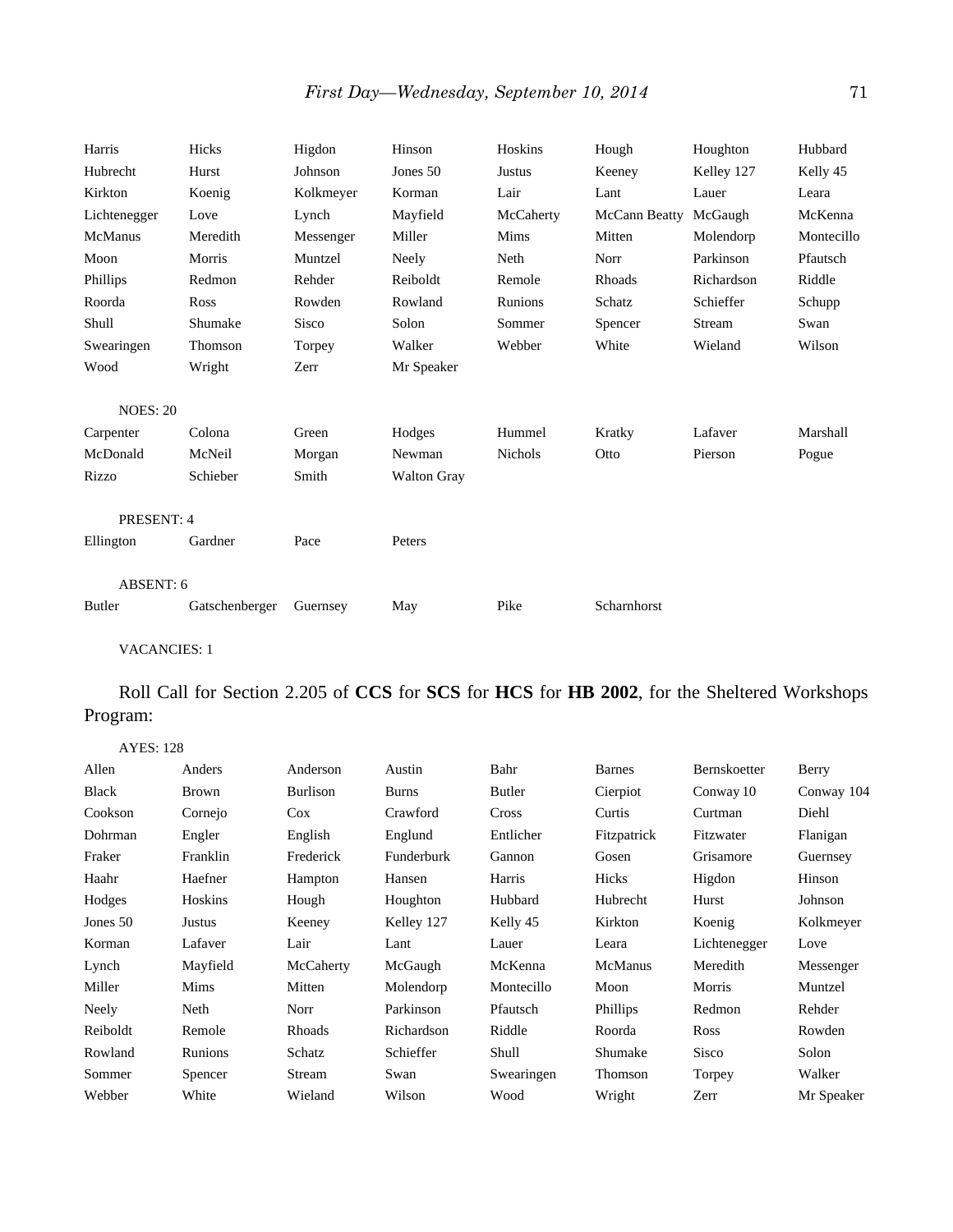| <b>NOES: 22</b>         |               |          |          |                    |        |                |        |
|-------------------------|---------------|----------|----------|--------------------|--------|----------------|--------|
| Carpenter               | Colona        | Dunn     | Frame    | Gatschenberger     | Green  | Hummel         | Kratky |
| Marshall                | McCann Beatty | McDonald | McNeil   | Morgan             | Newman | <b>Nichols</b> | Otto   |
| Pierson                 | Pogue         | Rizzo    | Schieber | Schupp             | Smith  |                |        |
| PRESENT: 5<br>Ellington | Gardner       | Pace     | Peters   | <b>Walton Gray</b> |        |                |        |
| <b>ABSENT: 7</b>        |               |          |          |                    |        |                |        |
| <b>Brattin</b>          | Davis         | Dugger   | Elmer    | May                | Pike   | Scharnhorst    |        |
|                         |               |          |          |                    |        |                |        |

# Roll Call for Section 2.170 of **CCS** for **SCS** for **HCS** for **HB 2002**, for Independent Living Centers:

| <b>AYES: 126</b> |                |              |                    |              |                        |              |            |
|------------------|----------------|--------------|--------------------|--------------|------------------------|--------------|------------|
| Allen            | Anders         | Anderson     | Austin             | Bahr         | <b>Barnes</b>          | Bernskoetter | Berry      |
| <b>Black</b>     | <b>Brattin</b> | <b>Brown</b> | <b>Burlison</b>    | <b>Burns</b> | Cierpiot               | Conway 10    | Conway 104 |
| Cookson          | Cornejo        | Cox          | Crawford           | Cross        | Curtis                 | Curtman      | Davis      |
| Diehl            | Dohrman        | Dugger       | Elmer              | Engler       | English                | Englund      | Entlicher  |
| Fitzpatrick      | Fitzwater      | Flanigan     | Fraker             | Frame        | Franklin               | Frederick    | Funderburk |
| Gannon           | Gosen          | Grisamore    | Haahr              | Haefner      | Hampton                | Hansen       | Harris     |
| Hicks            | Higdon         | Hinson       | Hoskins            | Hough        | Houghton               | Hubbard      | Hubrecht   |
| Hurst            | Johnson        | Jones 50     | Justus             | Keeney       | Kelley 127             | Kirkton      | Koenig     |
| Kolkmeyer        | Korman         | Lair         | Lant               | Lauer        | Leara                  | Lichtenegger | Love       |
| Lynch            | Mayfield       | McCaherty    | McGaugh            | McKenna      | McManus                | Messenger    | Miller     |
| Mims             | Mitten         | Molendorp    | Montecillo         | Moon         | Morris                 | Muntzel      | Neely      |
| Neth             | Norr           | Parkinson    | Pfautsch           | Phillips     | Redmon                 | Rehder       | Reiboldt   |
| Remole           | Rhoads         | Richardson   | Riddle             | Roorda       | Ross                   | Rowden       | Rowland    |
| <b>Runions</b>   | Schatz         | Schieffer    | Shull              | Shumake      | Sisco                  | Solon        | Sommer     |
| Spencer          | Stream         | Swearingen   | Thomson            | Torpey       | Walker                 | Webber       | White      |
| Wieland          | Wilson         | Wood         | Wright             | Zerr         | Mr Speaker             |              |            |
| <b>NOES: 28</b>  |                |              |                    |              |                        |              |            |
| Butler           | Carpenter      | Colona       | Dunn               | Ellington    | Gatschenberger Hodges  |              | Hummel     |
| Kelly 45         | Kratky         | Lafaver      | Marshall           | May          | McCann Beatty McDonald |              | McNeil     |
| Meredith         | Morgan         | Newman       | Nichols            | Otto         | Pace                   | Pogue        | Rizzo      |
| Schieber         | Schupp         | Smith        | <b>Walton Gray</b> |              |                        |              |            |
| PRESENT: 3       |                |              |                    |              |                        |              |            |
| Gardner          | Green          | Peters       |                    |              |                        |              |            |
| <b>ABSENT: 5</b> |                |              |                    |              |                        |              |            |
| Guernsey         | Pierson        | Pike         | Scharnhorst        | Swan         |                        |              |            |

VACANCIES: 1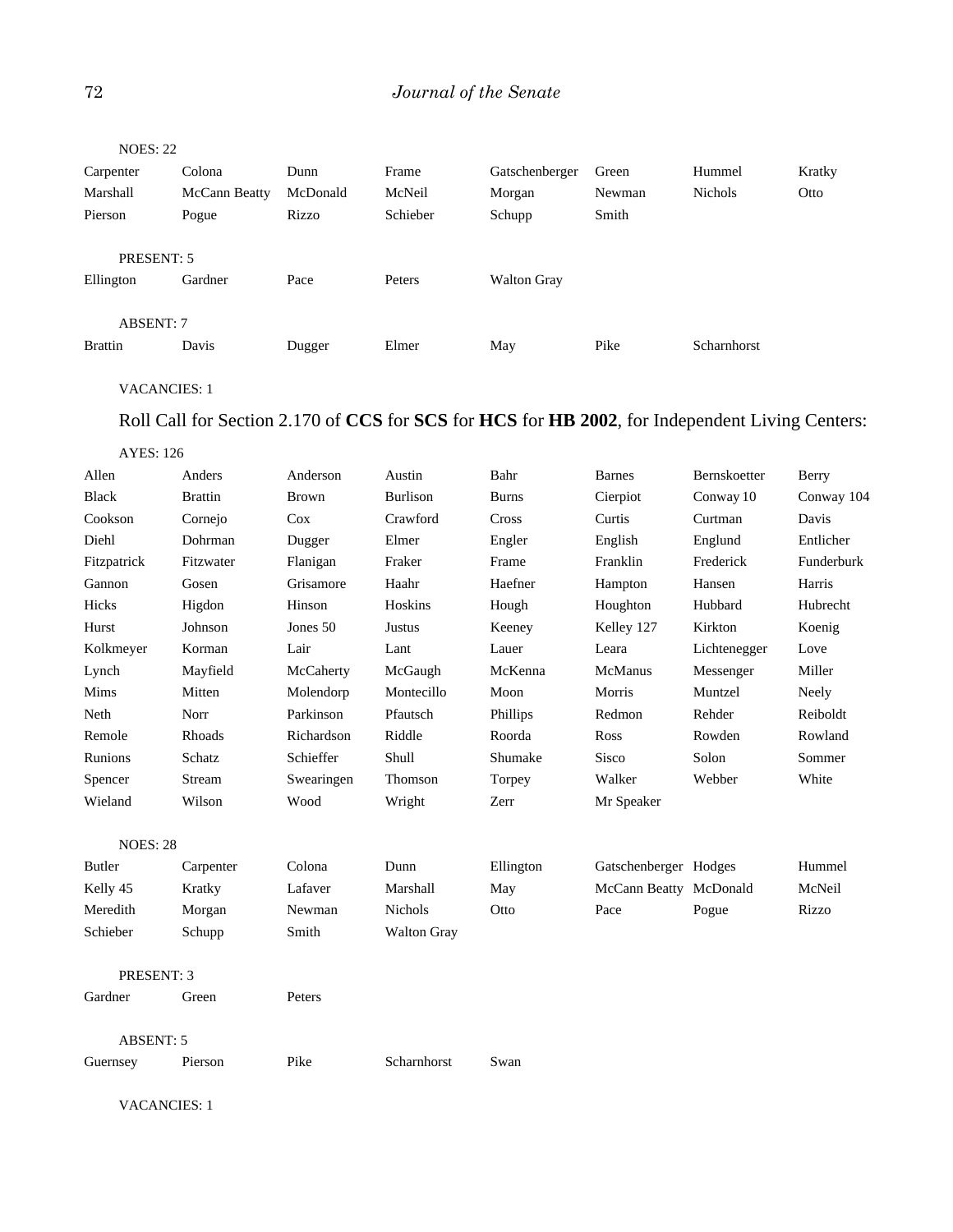Roll Call for Section 2.120 of **CCS** for **SCS** for **HCS** for **HB 2002**, for Advanced Placement examination fees:

| <b>AYES: 126</b>   |                |              |                 |              |               |                |            |
|--------------------|----------------|--------------|-----------------|--------------|---------------|----------------|------------|
| Allen              | Anders         | Anderson     | Austin          | Bahr         | <b>Barnes</b> | Bernskoetter   | Berry      |
| <b>Black</b>       | <b>Brattin</b> | <b>Brown</b> | <b>Burlison</b> | <b>Burns</b> | <b>Butler</b> | Cierpiot       | Conway 104 |
| Cox                | Crawford       | Cross        | Curtman         | Davis        | Dohrman       | Dugger         | Ellington  |
| Elmer              | English        | Englund      | Entlicher       | Fitzpatrick  | Fitzwater     | Flanigan       | Fraker     |
| Frame              | Franklin       | Frederick    | Funderburk      | Gannon       | Gosen         | Grisamore      | Guernsey   |
| Haahr              | Haefner        | Hampton      | Hansen          | Harris       | Hicks         | Higdon         | Hinson     |
| Hodges             | Hoskins        | Hough        | Houghton        | Hubbard      | Hubrecht      | Hurst          | Johnson    |
| Jones 50           | Justus         | Keeney       | Kelley 127      | Kirkton      | Koenig        | Kolkmeyer      | Korman     |
| Lafaver            | Lair           | Lant         | Lauer           | Leara        | Lichtenegger  | Love           | Lynch      |
| Mayfield           | McCaherty      | McGaugh      | McKenna         | McManus      | Meredith      | Messenger      | Miller     |
| Mims               | Mitten         | Molendorp    | Montecillo      | Moon         | Morris        | Muntzel        | Neely      |
| Neth               | Parkinson      | Pfautsch     | Phillips        | Redmon       | Rehder        | Reiboldt       | Remole     |
| Rhoads             | Richardson     | Riddle       | Roorda          | Ross         | Rowden        | Rowland        | Runions    |
| Schatz             | Schieffer      | Shull        | Shumake         | <b>Sisco</b> | Solon         | Sommer         | Spencer    |
| Stream             | Swan           | Swearingen   | Thomson         | Torpey       | Walker        | Webber         | White      |
| Wieland            | Wilson         | Wood         | Wright          | Zerr         | Mr Speaker    |                |            |
| <b>NOES: 25</b>    |                |              |                 |              |               |                |            |
| Carpenter          | Colona         | Dunn         | Gatschenberger  | Green        | Hummel        | Kratky         | Marshall   |
| May                | McCann Beatty  | McDonald     | McNeil          | Morgan       | Newman        | <b>Nichols</b> | Otto       |
| Pace               | Peters         | Pierson      | Pogue           | Rizzo        | Schieber      | Schupp         | Smith      |
| <b>Walton Gray</b> |                |              |                 |              |               |                |            |
| PRESENT: 1         |                |              |                 |              |               |                |            |
| Gardner            |                |              |                 |              |               |                |            |
| <b>ABSENT: 10</b>  |                |              |                 |              |               |                |            |
| Conway 10          | Cookson        | Cornejo      | Curtis          | Diehl        | Engler        | Kelly 45       | Norr       |
| Pike               | Scharnhorst    |              |                 |              |               |                |            |

VACANCIES: 1

Roll Call for Section 2.035 of **CCS** for **SCS** for **HCS** for **HB 2002**, for grants to establish safe schools programs:

| <b>AYES: 125</b> |                |              |                 |              |               |                     |            |
|------------------|----------------|--------------|-----------------|--------------|---------------|---------------------|------------|
| Allen            | Anders         | Anderson     | Austin          | Bahr         | <b>Barnes</b> | <b>Bernskoetter</b> | Berry      |
| <b>Black</b>     | <b>Brattin</b> | <b>Brown</b> | <b>Burlison</b> | <b>Burns</b> | Cierpiot      | Conway 10           | Conway 104 |
| Cookson          | Cornejo        | Cox          | Crawford        | Cross        | Curtman       | Davis               | Dohrman    |
| Dugger           | Ellington      | Elmer        | Engler          | Englund      | Entlicher     | Fitzpatrick         | Fitzwater  |
| Flanigan         | Fraker         | Frame        | Franklin        | Frederick    | Funderburk    | Gannon              | Gosen      |
| Grisamore        | Guernsey       | Haahr        | Haefner         | Hampton      | Hansen        | Harris              | Hicks      |
| Higdon           | Hinson         | Hoskins      | Hough           | Houghton     | Hubbard       | Hubrecht            | Hurst      |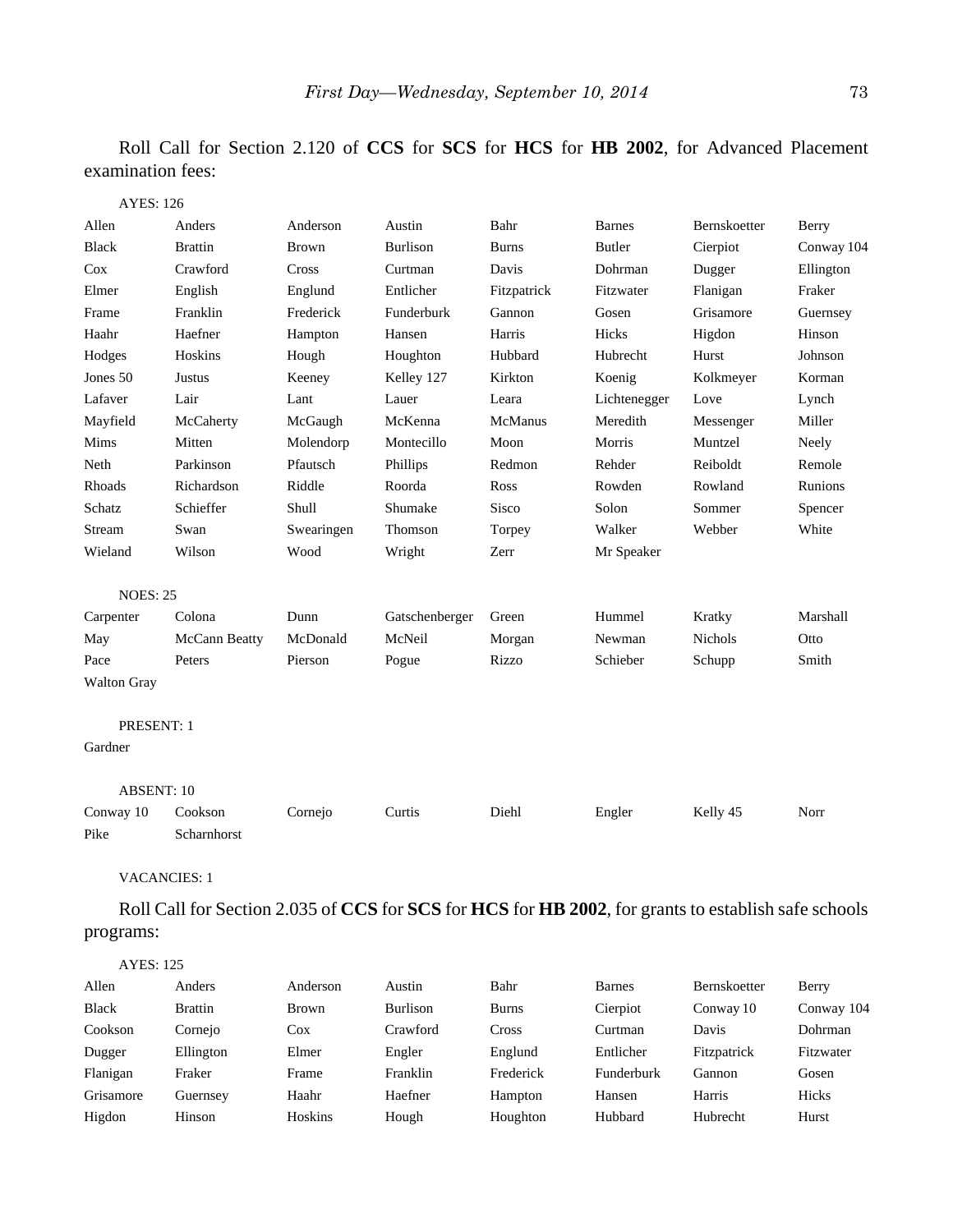# 74 *Journal of the Senate*

| Johnson         | Jones 50       | <b>Justus</b> | Keeney             | Kelley 127 | Kirkton | Koenig         | Kolkmeyer |
|-----------------|----------------|---------------|--------------------|------------|---------|----------------|-----------|
| Korman          | Lafaver        | Lair          | Lant               | Lauer      | Leara   | Lichtenegger   | Love      |
| Lynch           | Mayfield       | McCaherty     | McCann Beatty      | McGaugh    | McKenna | <b>McManus</b> | Messenger |
| Miller          | Mims           | Mitten        | Molendorp          | Montecillo | Moon    | Morris         | Muntzel   |
| Neely           | Neth           | Parkinson     | Pfautsch           | Phillips   | Redmon  | Rehder         | Reiboldt  |
| Remole          | Rhoads         | Richardson    | Riddle             | Roorda     | Ross    | Rowden         | Rowland   |
| Runions         | Schatz         | Schieffer     | Shull              | Shumake    | Sisco   | Solon          | Sommer    |
| Spencer         | Stream         | Swan          | Swearingen         | Thomson    | Torpey  | Walker         | White     |
| Wieland         | Wood           | Wright        | Zerr               | Mr Speaker |         |                |           |
| <b>NOES: 28</b> |                |               |                    |            |         |                |           |
| Butler          | Carpenter      | Colona        | Curtis             | Dunn       | Gardner | Gatschenberger | Hodges    |
| Hummel          | Kratky         | Marshall      | May                | McDonald   | McNeil  | Meredith       | Morgan    |
| Newman          | <b>Nichols</b> | Norr          | Otto               | Pace       | Pierson | Pogue          | Rizzo     |
| Schieber        | Schupp         | Smith         | <b>Walton Gray</b> |            |         |                |           |
|                 | PRESENT: 3     |               |                    |            |         |                |           |
| English         | Green          | Peters        |                    |            |         |                |           |
| ABSENT: 6       |                |               |                    |            |         |                |           |
| Diehl           | Kelly 45       | Pike          | Scharnhorst        | Webber     | Wilson  |                |           |

## VACANCIES: 1

# Roll Call for Section 2.030 of **CCS** for **SCS** for **HCS** for **HB 2002**, for funding of the MO Scholars & Fine Arts Academies:

#### AYES: 120

| Allen           | Anders         | Anderson     | Austin    | Bahr         | <b>Barnes</b> | Bernskoetter | Berry         |
|-----------------|----------------|--------------|-----------|--------------|---------------|--------------|---------------|
| <b>Black</b>    | <b>Brattin</b> | <b>Brown</b> | Burlison  | <b>Burns</b> | Cierpiot      | Conway 104   | Cookson       |
| Cornejo         | Cox            | Crawford     | Cross     | Curtis       | Curtman       | Davis        | Diehl         |
| Dohrman         | Dugger         | Ellington    | Elmer     | Engler       | Englund       | Entlicher    | Fitzpatrick   |
| Fitzwater       | Flanigan       | Fraker       | Frame     | Franklin     | Frederick     | Funderburk   | Gannon        |
| Gosen           | Grisamore      | Guernsey     | Haefner   | Hampton      | Hansen        | Harris       | Hicks         |
| Higdon          | Hinson         | Hodges       | Hoskins   | Hough        | Houghton      | Hubbard      | Hubrecht      |
| Johnson         | Jones 50       | Justus       | Keeney    | Kelley 127   | Kelly 45      | Kirkton      | Kolkmeyer     |
| Korman          | Lair           | Lant         | Lauer     | Leara        | Lichtenegger  | Love         | Lynch         |
| Mayfield        | McGaugh        | McKenna      | Messenger | Mims         | Mitten        | Montecillo   | Moon          |
| Morris          | Muntzel        | Neely        | Neth      | Parkinson    | Pfautsch      | Phillips     | Pierson       |
| Redmon          | Rehder         | Reiboldt     | Remole    | Rhoads       | Richardson    | Riddle       | Roorda        |
| Rowden          | Rowland        | Runions      | Schatz    | Schieffer    | Shull         | Shumake      | Sisco         |
| Solon           | Sommer         | Spencer      | Stream    | Swan         | Swearingen    | Thomson      | Torpey        |
| Walker          | Webber         | White        | Wieland   | Wilson       | Wood          | Wright       | Zerr          |
|                 |                |              |           |              |               |              |               |
| <b>NOES: 35</b> |                |              |           |              |               |              |               |
| Butler          | Carpenter      | Colona       | Conway 10 | Dunn         | English       | Green        | Haahr         |
| Hummel          | Hurst          | Koenig       | Kratky    | Marshall     | May           | McCaherty    | McCann Beatty |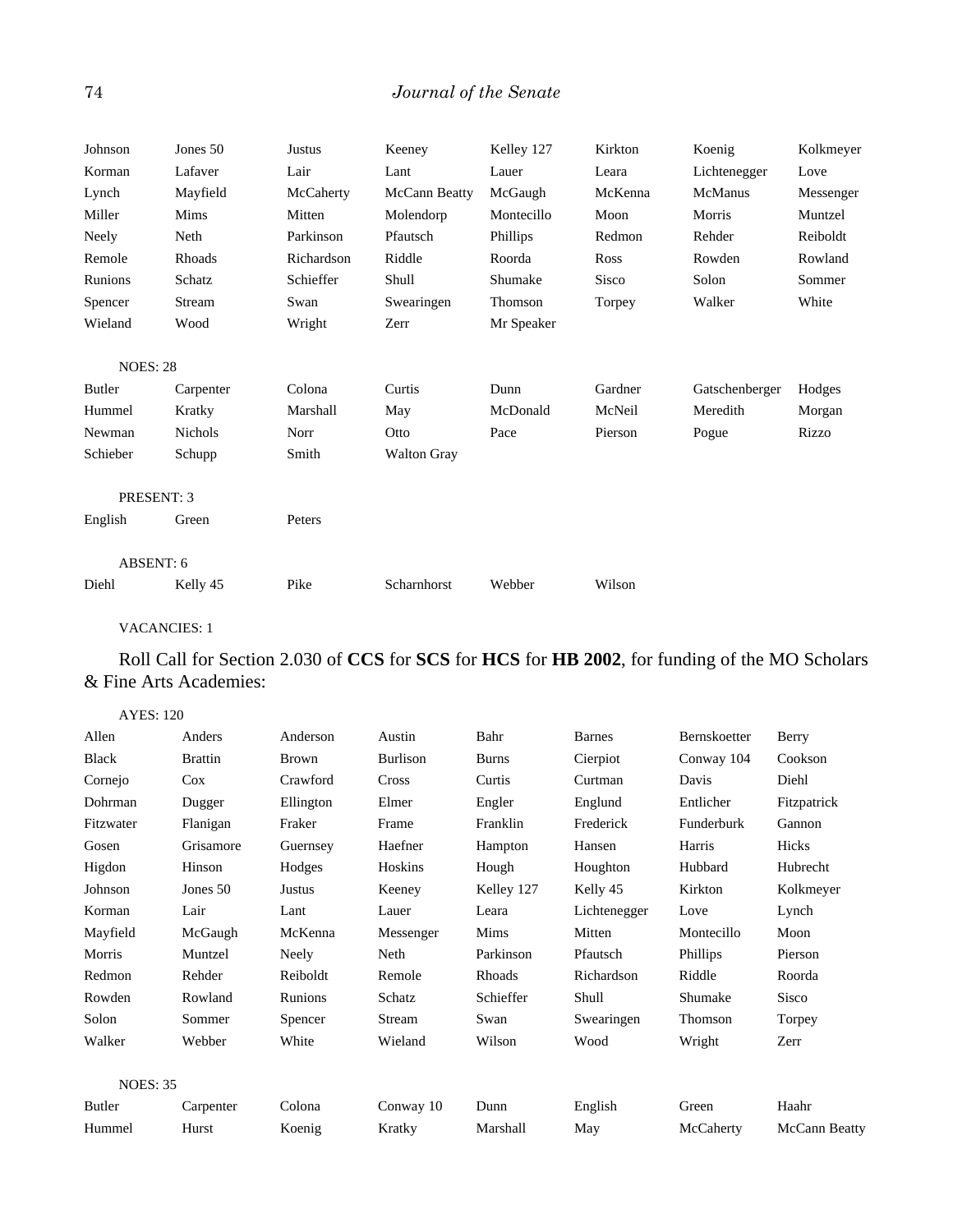| McDonald<br>Nichols<br>Schupp | <b>McManus</b><br>Norr<br>Smith | McNeil<br>Otto<br>Mr Speaker | Meredith<br>Pace | Miller<br>Pogue | Molendorp<br>Rizzo | Morgan<br>Ross | Newman<br>Schieber |
|-------------------------------|---------------------------------|------------------------------|------------------|-----------------|--------------------|----------------|--------------------|
| <b>PRESENT: 3</b>             |                                 |                              |                  |                 |                    |                |                    |
| Gardner                       | Peters                          | <b>Walton Gray</b>           |                  |                 |                    |                |                    |
| ABSENT: 4                     |                                 |                              |                  |                 |                    |                |                    |
| Gatschenberger Lafaver        |                                 | Pike                         | Scharnhorst      |                 |                    |                |                    |

VACANCIES: 1

# Roll Call for Section 2.021 of **CCS** for **SCS** for **HCS** for **HB 2002**, for math & science tutor programs in St. Louis City:

AYES: 124

| Allen            | Anderson     | Austin          | Bahr               | <b>Barnes</b> | Bernskoetter | Berry       | <b>Black</b> |
|------------------|--------------|-----------------|--------------------|---------------|--------------|-------------|--------------|
| <b>Brattin</b>   | <b>Brown</b> | <b>Burlison</b> | <b>Burns</b>       | <b>Butler</b> | Cierpiot     | Conway 10   | Conway 104   |
| Cookson          | Cornejo      | Cox             | Crawford           | Cross         | Curtis       | Curtman     | Davis        |
| Diehl            | Dohrman      | Dugger          | Ellington          | Elmer         | Engler       | Englund     | Entlicher    |
| Fitzpatrick      | Fitzwater    | Flanigan        | Fraker             | Franklin      | Frederick    | Funderburk  | Gannon       |
| Gosen            | Grisamore    | Guernsey        | Haahr              | Haefner       | Hampton      | Hansen      | Harris       |
| Hicks            | Higdon       | Hinson          | Hoskins            | Hough         | Houghton     | Hubbard     | Hubrecht     |
| Hurst            | Johnson      | Jones 50        | Justus             | Keeney        | Kelley 127   | Kelly 45    | Kirkton      |
| Koenig           | Kolkmeyer    | Korman          | Lafaver            | Lair          | Lant         | Lauer       | Leara        |
| Lichtenegger     | Love         | Lynch           | McCann Beatty      | McGaugh       | McKenna      | Meredith    | Messenger    |
| Miller           | Mitten       | Molendorp       | Montecillo         | Moon          | Morris       | Muntzel     | Neely        |
| Neth             | Parkinson    | Pfautsch        | Phillips           | Redmon        | Rehder       | Reiboldt    | Remole       |
| Rhoads           | Richardson   | Riddle          | Roorda             | Ross          | Rowden       | Rowland     | Schatz       |
| Shull            | Shumake      | Sisco           | Solon              | Sommer        | Spencer      | Stream      | Swan         |
| Swearingen       | Thomson      | Torpey          | Walker             | Webber        | White        | Wieland     | Wilson       |
| Wood             | Wright       | Zerr            | Mr Speaker         |               |              |             |              |
| <b>NOES: 28</b>  |              |                 |                    |               |              |             |              |
| Anders           | Carpenter    | Colona          | Dunn               | English       | Frame        | Hodges      | Marshall     |
| May              | Mayfield     | McDonald        | McManus            | McNeil        | Mims         | Morgan      | Newman       |
| <b>Nichols</b>   | Norr         | Otto            | Pace               | Pogue         | Rizzo        | Runions     | Schieber     |
| Schieffer        | Schupp       | Smith           | <b>Walton Gray</b> |               |              |             |              |
| PRESENT: 3       |              |                 |                    |               |              |             |              |
| Gardner          | Green        | Peters          |                    |               |              |             |              |
| <b>ABSENT: 7</b> |              |                 |                    |               |              |             |              |
| Gatschenberger   | Hummel       | Kratky          | McCaherty          | Pierson       | Pike         | Scharnhorst |              |
|                  |              |                 |                    |               |              |             |              |

VACANCIES: 1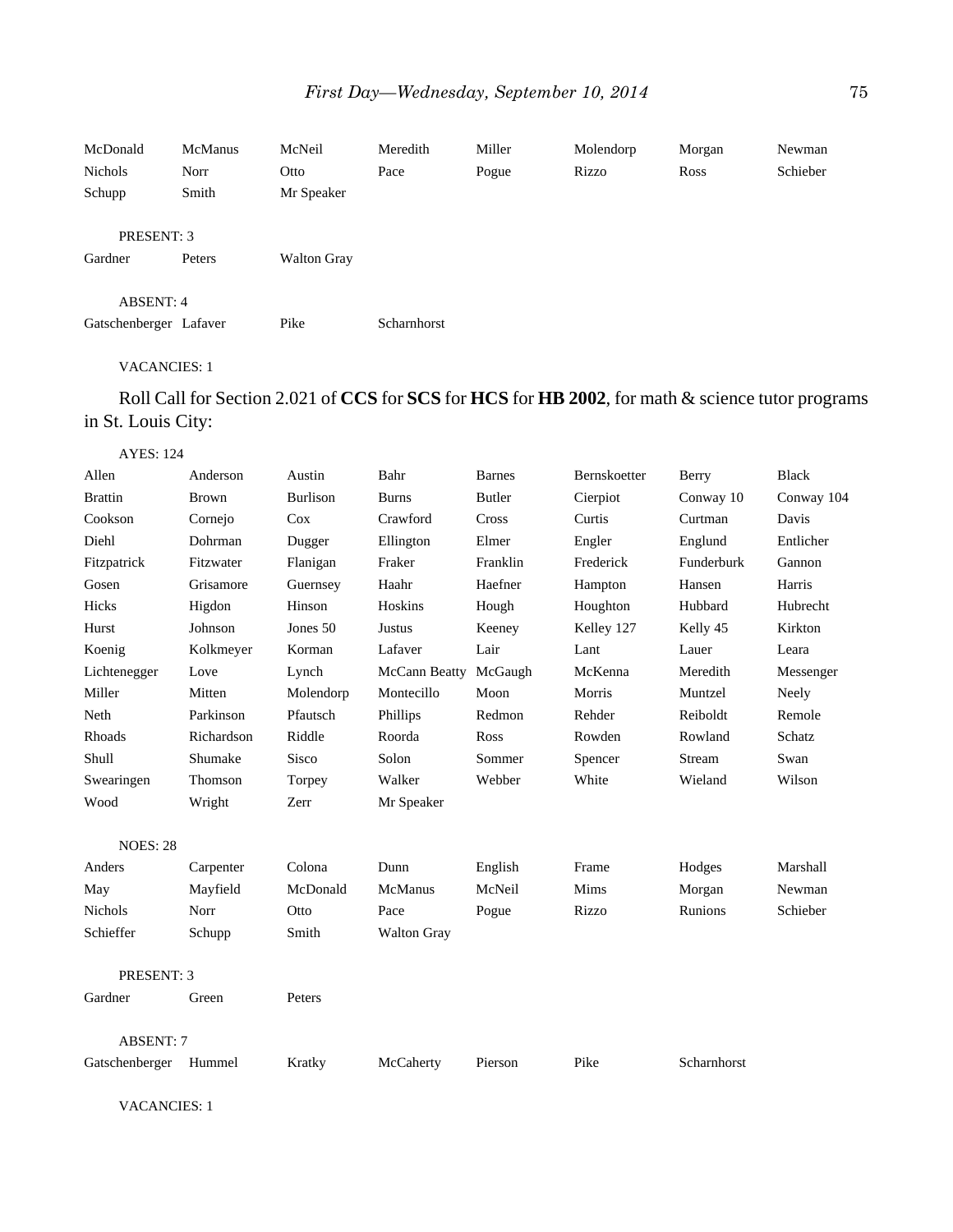Roll Call for Section 2.020 of **CCS** for **SCS** for **HCS** for **HB 2002**, for a program to recruit, train and/or develop teachers:

| <b>AYES: 109</b>     |                 |              |                |               |                |              |                |
|----------------------|-----------------|--------------|----------------|---------------|----------------|--------------|----------------|
| Allen                | Anderson        | Austin       | Bahr           | <b>Barnes</b> | Bernskoetter   | Berry        | <b>Brattin</b> |
| <b>Brown</b>         | <b>Burlison</b> | Cierpiot     | Conway 104     | Cookson       | Cornejo        | Cox          | Crawford       |
| Cross                | Curtis          | Curtman      | Davis          | Diehl         | Dohrman        | Dugger       | Elmer          |
| Engler               | Entlicher       | Fitzpatrick  | Fitzwater      | Flanigan      | Fraker         | Franklin     | Frederick      |
| Funderburk           | Gannon          | Gosen        | Grisamore      | Guernsey      | Haahr          | Haefner      | Hampton        |
| Hansen               | Hicks           | Higdon       | Hinson         | Hoskins       | Hough          | Houghton     | Hubbard        |
| Hubrecht             | Hurst           | Johnson      | Jones 50       | Justus        | Keeney         | Kelley 127   | Koenig         |
| Kolkmeyer            | Korman          | Lair         | Lant           | Lauer         | Leara          | Lichtenegger | Love           |
| Lynch                | McCaherty       | McGaugh      | Messenger      | Miller        | Molendorp      | Moon         | Morris         |
| Muntzel              | Neely           | Neth         | Parkinson      | Pfautsch      | Phillips       | Redmon       | Rehder         |
| Reiboldt             | Remole          | Rhoads       | Richardson     | Riddle        | Ross           | Rowden       | Rowland        |
| Scharnhorst          | Schatz          | Schieber     | Shull          | Shumake       | <b>Sisco</b>   | Solon        | Sommer         |
| Spencer              | Stream          | Swan         | Thomson        | Torpey        | Walker         | White        | Wieland        |
| Wilson               | Wood            | Wright       | Zerr           | Mr Speaker    |                |              |                |
| <b>NOES: 50</b>      |                 |              |                |               |                |              |                |
| Anders               | <b>Black</b>    | <b>Burns</b> | <b>Butler</b>  | Carpenter     | Colona         | Conway 10    | Dunn           |
| Ellington            | English         | Englund      | Frame          | Gardner       | Gatschenberger | Harris       | Hodges         |
| Hummel               | Kelly 45        | Kirkton      | Kratky         | Lafaver       | Marshall       | May          | Mayfield       |
| <b>McCann Beatty</b> | McDonald        | McKenna      | McManus        | McNeil        | Meredith       | Mims         | Mitten         |
| Montecillo           | Morgan          | Newman       | <b>Nichols</b> | Norr          | Otto           | Pace         | Pierson        |
| Pogue                | Rizzo           | Roorda       | Runions        | Schieffer     | Schupp         | Smith        | Swearingen     |
| <b>Walton Gray</b>   | Webber          |              |                |               |                |              |                |

#### PRESENT: 2

Green Peters

#### ABSENT: 1

#### Pike

VACANCIES: 1

Roll Call for Section 2.017 of **CCS** for **SCS** for **HCS** for **HB 2002**, for the Bright Futures Program:

| <b>AYES: 116</b> |              |                 |              |               |                     |           |              |
|------------------|--------------|-----------------|--------------|---------------|---------------------|-----------|--------------|
| Allen            | Anderson     | Austin          | Bahr         | <b>Barnes</b> | <b>Bernskoetter</b> | Berry     | <b>Black</b> |
| <b>Brattin</b>   | <b>Brown</b> | <b>Burlison</b> | <b>Burns</b> | Butler        | Conway 104          | Cookson   | Cornejo      |
| Cox              | Crawford     | Cross           | Curtis       | Davis         | Diehl               | Dohrman   | Dugger       |
| Ellington        | Elmer        | English         | Englund      | Entlicher     | Fitzpatrick         | Fitzwater | Flanigan     |
| Fraker           | Franklin     | Frederick       | Gannon       | Gosen         | Grisamore           | Haahr     | Haefner      |
| Hampton          | Hansen       | Harris          | Hicks        | Higdon        | Hinson              | Hoskins   | Hough        |
| Houghton         | Hubbard      | <b>Hubrecht</b> | Hurst        | Johnson       | Jones $50$          | Justus    | Keeney       |
| Koenig           | Kolkmeyer    | Korman          | Lair         | Lant          | Lauer               | Leara     | Lichtenegger |
| Love             | Lynch        | Mayfield        | McCaherty    | McGaugh       | McKenna             | Messenger | Miller       |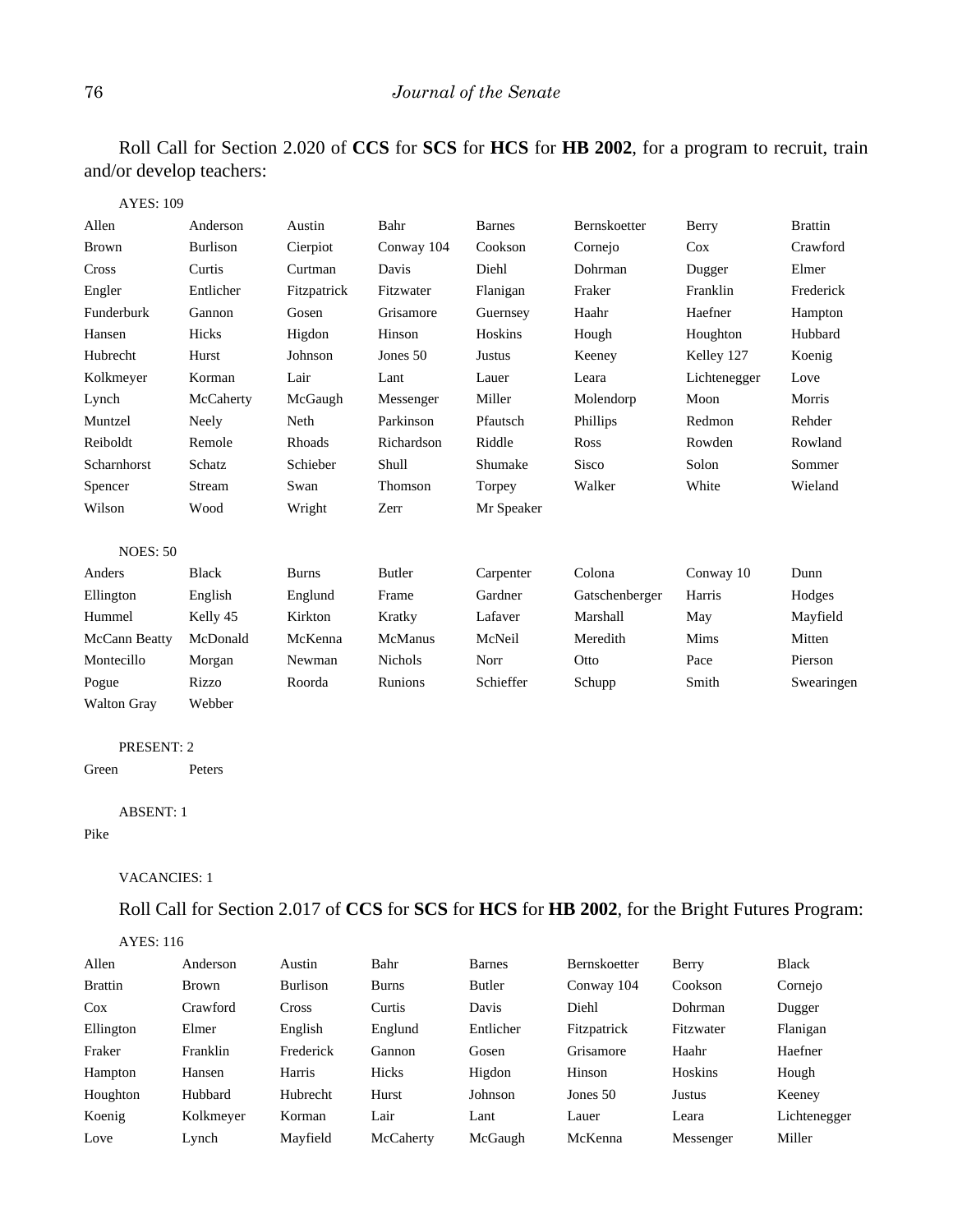| Molendorp          | Montecillo  | Moon     | Morris     | Muntzel  | Neely      | Neth           | Norr          |
|--------------------|-------------|----------|------------|----------|------------|----------------|---------------|
| Parkinson          | Pfautsch    | Phillips | Pierson    | Redmon   | Rehder     | Reiboldt       | Remole        |
| Rhoads             | Richardson  | Riddle   | Ross       | Rowden   | Rowland    | Schatz         | Schieffer     |
| Shull              | Shumake     | Sisco    | Solon      | Sommer   | Spencer    | Stream         | Swan          |
| Swearingen         | Thomson     | Torpey   | Walker     | Webber   | White      | Wieland        | Wilson        |
| Wood               | Wright      | Zerr     | Mr Speaker |          |            |                |               |
| <b>NOES: 33</b>    |             |          |            |          |            |                |               |
| Anders             | Carpenter   | Colona   | Conway 10  | Dunn     | Frame      | Gatschenberger | Hodges        |
| Hummel             | Kelly 45    | Kirkton  | Kratky     | Lafaver  | Marshall   | May            | McCann Beatty |
| McDonald           | McManus     | McNeil   | Meredith   | Mims     | Morgan     | Newman         | Nichols       |
| Otto               | Pace        | Pogue    | Rizzo      | Runions  | Schieber   | Schupp         | Smith         |
| <b>Walton Gray</b> |             |          |            |          |            |                |               |
| PRESENT: 3         |             |          |            |          |            |                |               |
| Gardner            | Green       | Peters   |            |          |            |                |               |
| <b>ABSENT: 10</b>  |             |          |            |          |            |                |               |
| Cierpiot           | Curtman     | Engler   | Funderburk | Guernsey | Kelley 127 | Mitten         | Pike          |
| Roorda             | Scharnhorst |          |            |          |            |                |               |

#### VACANCIES: 1

Roll Call for Section 2.016 of **CCS** for **SCS** for **HCS** for **HB 2002**, for an intensive reading instruction program:

AYES: 131

| Allen           | Anders         | Anderson           | Austin          | Bahr          | <b>Barnes</b> | Bernskoetter | Berry        |
|-----------------|----------------|--------------------|-----------------|---------------|---------------|--------------|--------------|
| <b>Black</b>    | <b>Brattin</b> | <b>Brown</b>       | <b>Burlison</b> | <b>Burns</b>  | <b>Butler</b> | Cierpiot     | Conway 104   |
| Cookson         | Cornejo        | Cox                | Crawford        | Cross         | Curtis        | Curtman      | Davis        |
| Diehl           | Dohrman        | Dugger             | Dunn            | Ellington     | Elmer         | English      | Englund      |
| Entlicher       | Fitzpatrick    | Fitzwater          | Flanigan        | Fraker        | Franklin      | Frederick    | Gannon       |
| Gosen           | Grisamore      | Haahr              | Haefner         | Hampton       | Hansen        | Harris       | Hicks        |
| Higdon          | Hinson         | Hodges             | Hoskins         | Hough         | Houghton      | Hubbard      | Hubrecht     |
| Hurst           | Johnson        | Jones 50           | Justus          | Keeney        | Kelley 127    | Kirkton      | Koenig       |
| Kolkmeyer       | Korman         | Lafaver            | Lair            | Lant          | Lauer         | Leara        | Lichtenegger |
| Love            | Lynch          | Mayfield           | McCaherty       | McCann Beatty | McGaugh       | McKenna      | McManus      |
| Meredith        | Messenger      | Miller             | Mims            | Mitten        | Molendorp     | Montecillo   | Moon         |
| Morris          | Muntzel        | Neely              | Neth            | Parkinson     | Pfautsch      | Phillips     | Pierson      |
| Redmon          | Rehder         | Reiboldt           | Remole          | Rhoads        | Richardson    | Riddle       | Roorda       |
| Ross            | Rowland        | Runions            | Schatz          | Schieffer     | Shull         | Shumake      | Sisco        |
| Smith           | Solon          | Sommer             | Spencer         | Stream        | Swan          | Swearingen   | Thomson      |
| Torpey          | Walker         | <b>Walton Gray</b> | Webber          | White         | Wieland       | Wilson       | Wood         |
| Wright          | Zerr           | Mr Speaker         |                 |               |               |              |              |
|                 |                |                    |                 |               |               |              |              |
| <b>NOES: 21</b> |                |                    |                 |               |               |              |              |

Colona Conway 10 Frame Gatschenberger Green Hummel Kelly 45 Kratky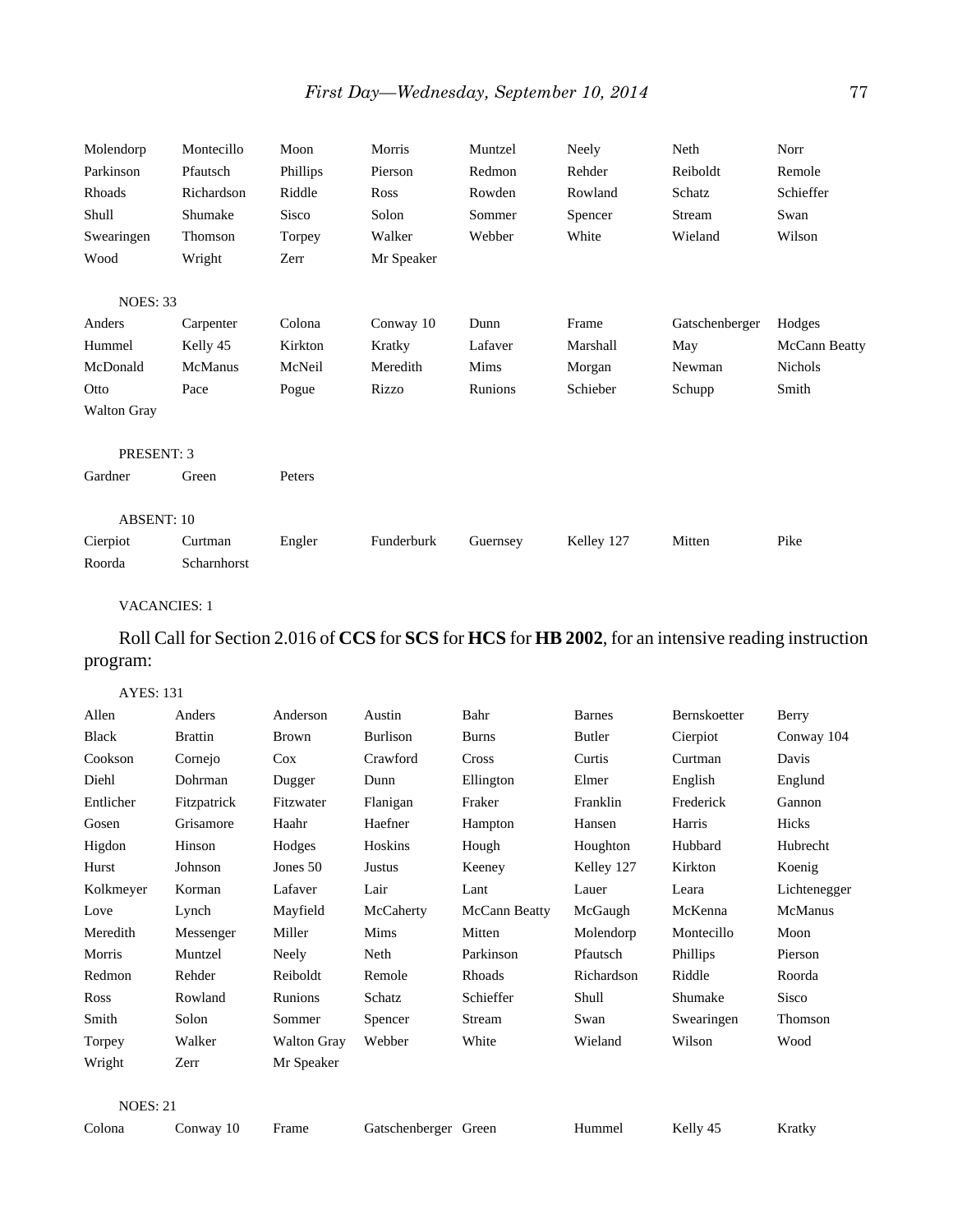| Marshall<br>Otto | May<br>Pogue | McDonald<br>Rizzo | McNeil<br>Schieber | Morgan<br>Schupp | Newman | <b>Nichols</b> | Norr |
|------------------|--------------|-------------------|--------------------|------------------|--------|----------------|------|
| PRESENT: 3       |              |                   |                    |                  |        |                |      |
| Gardner          | Pace         | Peters            |                    |                  |        |                |      |
| <b>ABSENT: 7</b> |              |                   |                    |                  |        |                |      |
| Carpenter        | Engler       | Funderburk        | Guernsey           | Pike             | Rowden | Scharnhorst    |      |

VACANCIES: 1

Also,

Mr. President: I am instructed by the House of Representatives to inform the Senate the House has passed Section 5.140 for one new staff in the Office of Child Advocate and Section 5.165 for alternative to abortion services of Conference Committee Substitute for Senate Committee Substitute for House Committee Substitute for House Bill No. 2005, the objections of the Governor thereto notwithstanding.

In which the concurrence of the Senate is respectfully requested.

Also, the attached are certified copies of the Roll Calls pertaining to the above named sections of the Conference Committee Substitute for Senate Committee Substitute for House Committee Substitute for House Bill No. 2005.

Roll Call for Section 5.140 of **CCS** for **SCS** for **HCS** for **HB 2005**, for one new staff in the Office of Child Advocate:

| <b>AYES: 131</b> |               |                 |              |               |               |                     |                |
|------------------|---------------|-----------------|--------------|---------------|---------------|---------------------|----------------|
| Allen            | Anders        | Anderson        | Austin       | Bahr          | <b>Barnes</b> | <b>Bernskoetter</b> | Berry          |
| <b>Black</b>     | <b>Brown</b>  | <b>Burlison</b> | <b>Burns</b> | Cierpiot      | Conway 10     | Conway 104          | Cookson        |
| Cornejo          | Cox           | Crawford        | Cross        | Curtis        | Curtman       | Davis               | Diehl          |
| Dohrman          | Dugger        | Elmer           | Engler       | English       | Englund       | Entlicher           | Fitzpatrick    |
| Fitzwater        | Flanigan      | Fraker          | Frame        | Franklin      | Frederick     | Funderburk          | Gannon         |
| Gosen            | Grisamore     | Guernsey        | Haahr        | Haefner       | Hampton       | Hansen              | Harris         |
| Hicks            | Higdon        | Hinson          | Hodges       | Hoskins       | Hough         | Houghton            | Hubbard        |
| Hubrecht         | Hurst         | Johnson         | Jones 50     | <b>Justus</b> | Keeney        | Kelley 127          | Kirkton        |
| Koenig           | Kolkmeyer     | Korman          | Lafaver      | Lair          | Lant          | Lauer               | Leara          |
| Lichtenegger     | Love          | Lynch           | Mayfield     | McCaherty     | McGaugh       | McKenna             | <b>McManus</b> |
| Meredith         | Messenger     | Miller          | Mims         | Mitten        | Molendorp     | Montecillo          | Moon           |
| Morris           | Muntzel       | Neely           | Neth         | Parkinson     | Pfautsch      | Phillips            | Redmon         |
| Rehder           | Reiboldt      | Remole          | Rhoads       | Richardson    | Riddle        | Roorda              | Ross           |
| Rowden           | Rowland       | Runions         | Scharnhorst  | Schatz        | Schieffer     | Schupp              | Shull          |
| Shumake          | Sisco         | Solon           | Sommer       | Spencer       | Stream        | Swan                | Swearingen     |
| Thomson          | Torpey        | Walker          | Webber       | White         | Wieland       | Wilson              | Wood           |
| Wright           | Zerr          | Mr Speaker      |              |               |               |                     |                |
|                  |               |                 |              |               |               |                     |                |
| <b>NOES: 29</b>  |               |                 |              |               |               |                     |                |
| <b>Brattin</b>   | <b>Butler</b> | Carpenter       | Colona       | Dunn          | Ellington     | Gardner             | Gatschenberger |
| Green            | Hummel        | Kelly 45        | Kratky       | Marshall      | May           | McCann Beatty       | McDonald       |
|                  |               |                 |              |               |               |                     |                |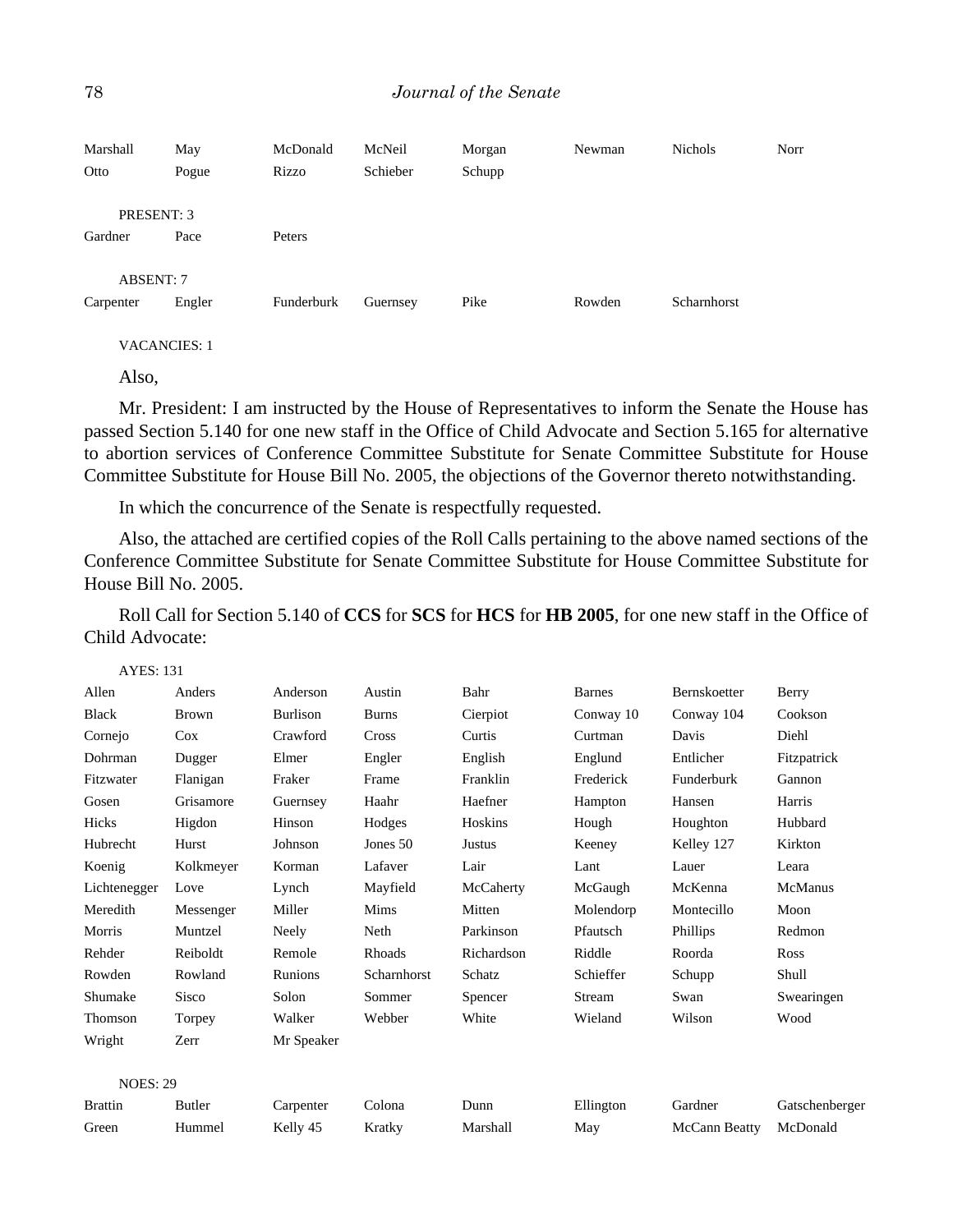| McNeil<br>Pierson        | Morgan<br>Pogue | Newman<br>Rizzo | Nichols<br>Schieber | Norr<br><b>Walton Gray</b> | Otto | Pace | Peters |
|--------------------------|-----------------|-----------------|---------------------|----------------------------|------|------|--------|
| PRESENT: 0               |                 |                 |                     |                            |      |      |        |
| <b>ABSENT: 2</b><br>Pike | Smith           |                 |                     |                            |      |      |        |
| <b>VACANCIES: 1</b>      |                 |                 |                     |                            |      |      |        |

Roll Call for Section 5.165 of **CCS** for **SCS** for **HCS** for **HB 2005**, for alternative to abortion services:

| ι.<br>ч.<br>T.<br>v<br>۰.<br>× |  |
|--------------------------------|--|
|                                |  |

| Allen           | Anderson       | Austin             | Bahr       | <b>Barnes</b> | Bernskoetter | Berry     | <b>Black</b>  |
|-----------------|----------------|--------------------|------------|---------------|--------------|-----------|---------------|
| <b>Brattin</b>  | <b>Brown</b>   | <b>Burlison</b>    | Cierpiot   | Conway 10     | Conway 104   | Cookson   | Cornejo       |
| Cox             | Crawford       | Cross              | Curtman    | Davis         | Diehl        | Dohrman   | Dugger        |
| Elmer           | Engler         | English            | Englund    | Entlicher     | Fitzpatrick  | Fitzwater | Flanigan      |
| Fraker          | Frame          | Franklin           | Frederick  | Funderburk    | Gannon       | Gosen     | Grisamore     |
| Haahr           | Haefner        | Hampton            | Hansen     | Harris        | Hicks        | Higdon    | Hinson        |
| Hoskins         | Hough          | Houghton           | Hubrecht   | Hurst         | Johnson      | Jones 50  | <b>Justus</b> |
| Keeney          | Kelley 127     | Kirkton            | Koenig     | Kolkmeyer     | Korman       | Lair      | Lant          |
| Lauer           | Leara          | Lichtenegger       | Love       | Lynch         | Mayfield     | McCaherty | McGaugh       |
| McKenna         | McManus        | Messenger          | Miller     | Molendorp     | Moon         | Morris    | Muntzel       |
| Neely           | Neth           | Parkinson          | Pfautsch   | Phillips      | Pogue        | Redmon    | Rehder        |
| Reiboldt        | Remole         | Rhoads             | Richardson | Riddle        | Roorda       | Ross      | Rowden        |
| Rowland         | <b>Runions</b> | Scharnhorst        | Schatz     | Schieber      | Schieffer    | Shull     | Shumake       |
| Sisco           | Solon          | Sommer             | Spencer    | Stream        | Swan         | Thomson   | Torpey        |
| Walker          | White          | Wieland            | Wilson     | Wood          | Wright       | Zerr      | Mr Speaker    |
| <b>NOES: 36</b> |                |                    |            |               |              |           |               |
| Anders          | <b>Burns</b>   | <b>Butler</b>      | Carpenter  | Colona        | Curtis       | Dunn      | Ellington     |
| Gardner         | Green          | Hubbard            | Hummel     | Kelly 45      | Lafaver      | Marshall  | May           |
| McCann Beatty   | McDonald       | McNeil             | Meredith   | Mims          | Montecillo   | Morgan    | Newman        |
| Nichols         | Norr           | Otto               | Pace       | Peters        | Pierson      | Rizzo     | Schupp        |
| Smith           | Swearingen     | <b>Walton Gray</b> | Webber     |               |              |           |               |
| PRESENT: 0      |                |                    |            |               |              |           |               |
| ABSENT: 6       |                |                    |            |               |              |           |               |
| Gatschenberger  | Guernsey       | Hodges             | Kratky     | Mitten        | Pike         |           |               |

VACANCIES: 1

Senator Schaefer moved that Section 11.100 of **CCS** for **SS** for **SCS** for **HCS** for **HB 2011** for Mo Mentoring Partnership, be passed, the objections of the Governor thereto notwithstanding, which motion received the necessary two-thirds majority by the following vote: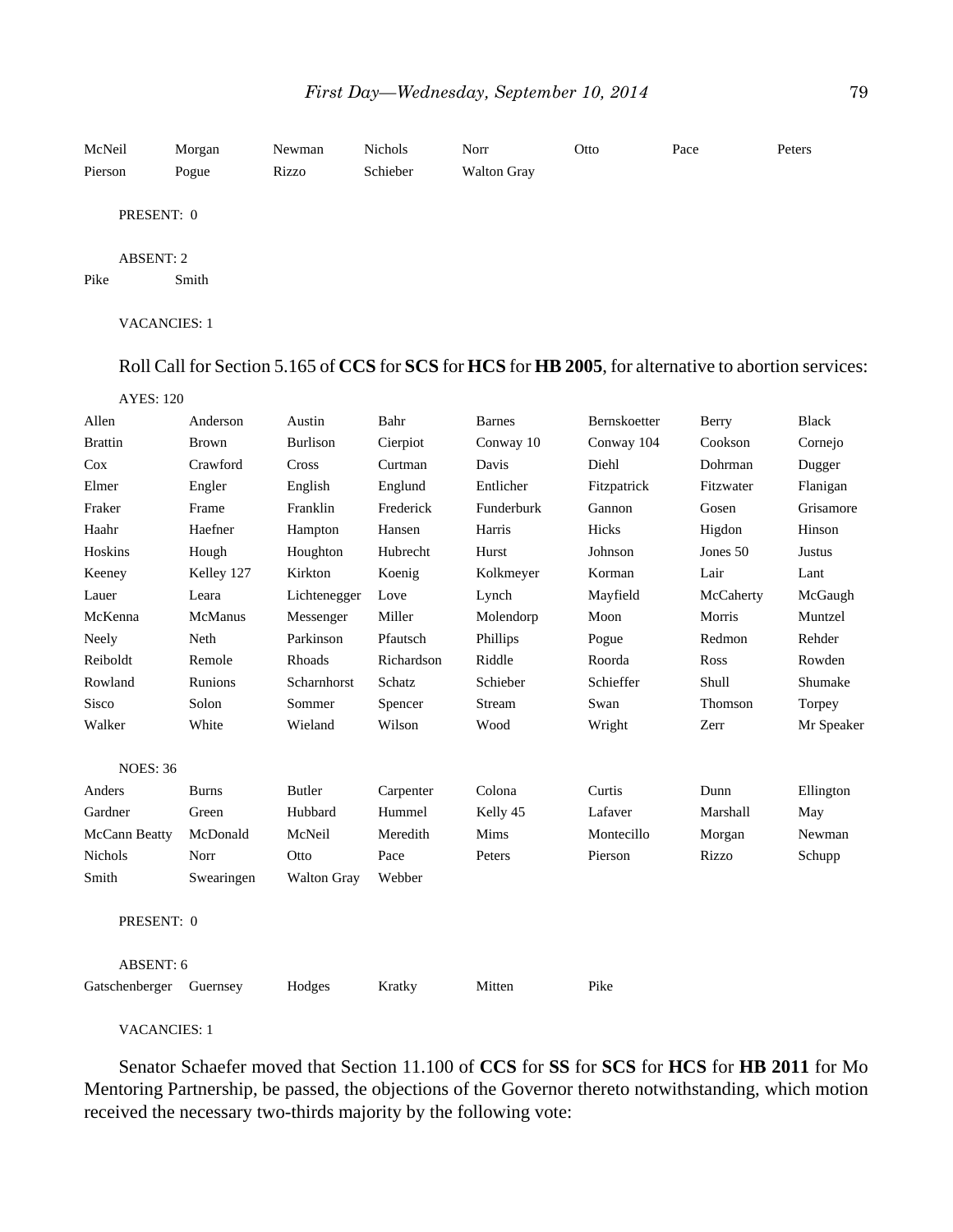## 80 *Journal of the Senate*

| YEAS-Senators           |                                             |             |         |                                                                                             |            |          |               |
|-------------------------|---------------------------------------------|-------------|---------|---------------------------------------------------------------------------------------------|------------|----------|---------------|
| Brown                   | Cunningham                                  | Curls       | Dempsey | Dixon                                                                                       | Emery      | Holsman  | Kehoe         |
| Kraus                   | Lager                                       | Lamping     | LeVota  | Libla                                                                                       | Munzlinger | Nasheed  | <b>Nieves</b> |
| Parson                  | Pearce                                      | Richard     | Romine  | Sater                                                                                       | Schaaf     | Schaefer | Schmitt       |
| Sifton                  | Silvey                                      | Wallingford | Walsh   | Wasson-29                                                                                   |            |          |               |
| Absent—Senator Justus—1 | NAYS-Senator Keaveny-1                      |             |         |                                                                                             |            |          |               |
|                         | Absent with leave—Senator Chappelle-Nadal—1 |             |         |                                                                                             |            |          |               |
| Vacancies-2             |                                             |             |         |                                                                                             |            |          |               |
|                         |                                             |             |         | $\alpha$ , at $\alpha$ , the $\alpha$ , then coordenance one though the order than $\alpha$ |            |          |               |

Senator Schaefer moved that Section 11.152 of **CCS** for **SS** for **SCS** for **HCS** for **HB 2011**, for GR transfer to the Utilicare Stabilization Fund, be passed, the objections of the Governor thereto notwithstanding, which motion received the necessary two-thirds majority by the following vote:

| YEAS—Senators |        |             |        |           |            |          |
|---------------|--------|-------------|--------|-----------|------------|----------|
| Cunningham    | Curls  | Dempsey     | Dixon  | Emery     | Holsman    | Justus   |
| Kraus         | Lager  | Lamping     | LeVota | Libla     | Munzlinger | Nasheed  |
| Parson        | Pearce | Richard     | Romine | Sater     | Schaaf     | Schaefer |
| Sifton        | Silvey | Wallingford | Walsh  | Wasson—30 |            |          |
|               |        |             |        |           |            |          |

NAYS—Senator Keaveny—1

Absent—Senators—None

Absent with leave—Senator Chappelle-Nadal—1

Vacancies—2

Senator Schaefer moved that Section 11.153 of **CCS** for **SS** for **SCS** for **HCS** for **HB 2011**, for Utilicare Program Spending Authority (NC), be passed, the objections of the Governor thereto notwithstanding, which motion received the necessary two-thirds majority by the following vote:

| YEAS—Senators |            |        |             |        |           |            |          |
|---------------|------------|--------|-------------|--------|-----------|------------|----------|
| Brown         | Cunningham | Curls  | Dempsey     | Dixon  | Emery     | Holsman    | Justus   |
| Kehoe         | Kraus      | Lager  | Lamping     | LeVota | Libla     | Munzlinger | Nasheed  |
| <b>Nieves</b> | Parson     | Pearce | Richard     | Romine | Sater     | Schaaf     | Schaefer |
| Schmitt       | Sifton     | Silvey | Wallingford | Walsh  | Wasson—30 |            |          |

NAYS—Senator Keaveny—1

Absent—Senators—None

Absent with leave—Senator Chappelle-Nadal—1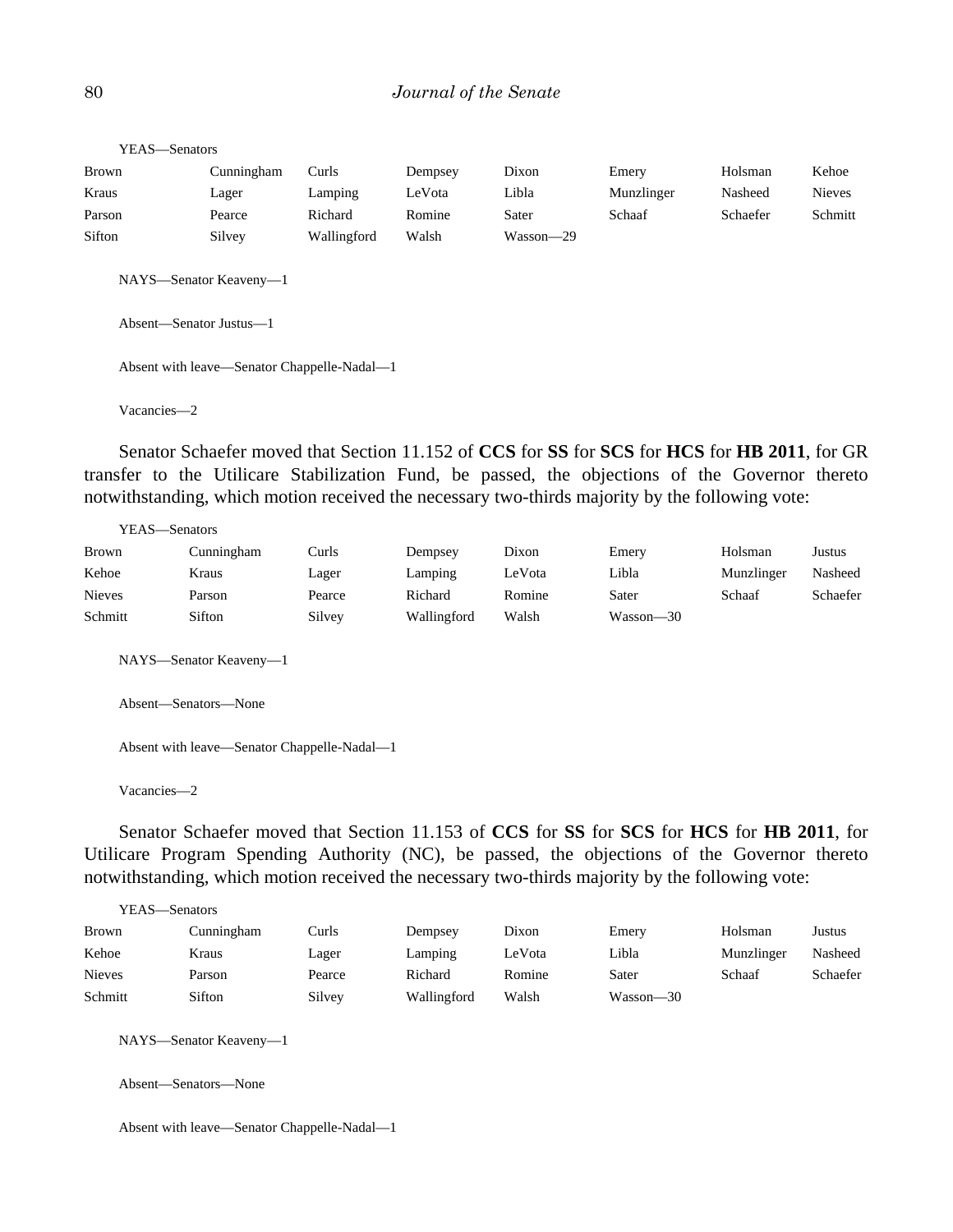#### Vacancies—2

Senator Schaefer moved that Section 11.157 of **CCS** for **SS** for **SCS** for **HCS** for **HB 2011**, for Sexual Assault Victim Services, be passed, the objections of the Governor thereto notwithstanding, which motion received the necessary two-thirds majority by the following vote:

| YEAS—Senators |                                                                                               |        |             |        |           |            |          |
|---------------|-----------------------------------------------------------------------------------------------|--------|-------------|--------|-----------|------------|----------|
| Brown         | Cunningham                                                                                    | Curls  | Dempsey     | Dixon  | Emery     | Holsman    | Justus   |
| Kehoe         | Kraus                                                                                         | Lager  | Lamping     | LeVota | Libla     | Munzlinger | Nasheed  |
| <b>Nieves</b> | Parson                                                                                        | Pearce | Richard     | Romine | Sater     | Schaaf     | Schaefer |
| Schmitt       | Sifton                                                                                        | Silvey | Wallingford | Walsh  | Wasson-30 |            |          |
|               | NAYS—Senator Keaveny—1<br>Absent-Senators-None<br>Absent with leave—Senator Chappelle-Nadal—1 |        |             |        |           |            |          |

Vacancies—2

Senator Schaefer moved that Section 11.220 of **CCS** for **SS** for **SCS** for **HCS** for **HB 2011**, for Foster Kids Health Record System, be passed, the objections of the Governor thereto notwithstanding, which motion received the necessary two-thirds majority by the following vote:

```
YEAS—Senators
```

| <b>Brown</b>  | Cunningham | Curls  | Dempsey     | Dixon  | Emery     | Holsman    | Justus   |
|---------------|------------|--------|-------------|--------|-----------|------------|----------|
| Kehoe         | Kraus      | Lager  | Lamping     | .eVota | Libla     | Munzlinger | Nasheed  |
| <b>Nieves</b> | Parson     | Pearce | Richard     | Romine | Sater     | Schaaf     | Schaefer |
| Schmitt       | Sifton     | Silvey | Wallingford | Walsh  | Wasson—30 |            |          |

NAYS—Senator Keaveny—1

```
Absent—Senators—None
```

```
Absent with leave—Senator Chappelle-Nadal—1
```
Vacancies—2

Senator Schaefer moved that Section 11.223 of **CCS** for **SS** for **SCS** for **HCS** for **HB 2011**, for Social Innovation Grants, be passed, the objections of the Governor thereto notwithstanding, which motion received the necessary two-thirds majority by the following vote:

| YEAS—Senators |            |        |             |        |           |            |          |
|---------------|------------|--------|-------------|--------|-----------|------------|----------|
| Brown         | Cunningham | Curls  | Dempsey     | Dixon  | Emery     | Holsman    | Justus   |
| Kehoe         | Kraus      | Lager  | Lamping     | LeVota | Libla     | Munzlinger | Nasheed  |
| <b>Nieves</b> | Parson     | Pearce | Richard     | Romine | Sater     | Schaaf     | Schaefer |
| Schmitt       | Sifton     | Silvey | Wallingford | Walsh  | Wasson-30 |            |          |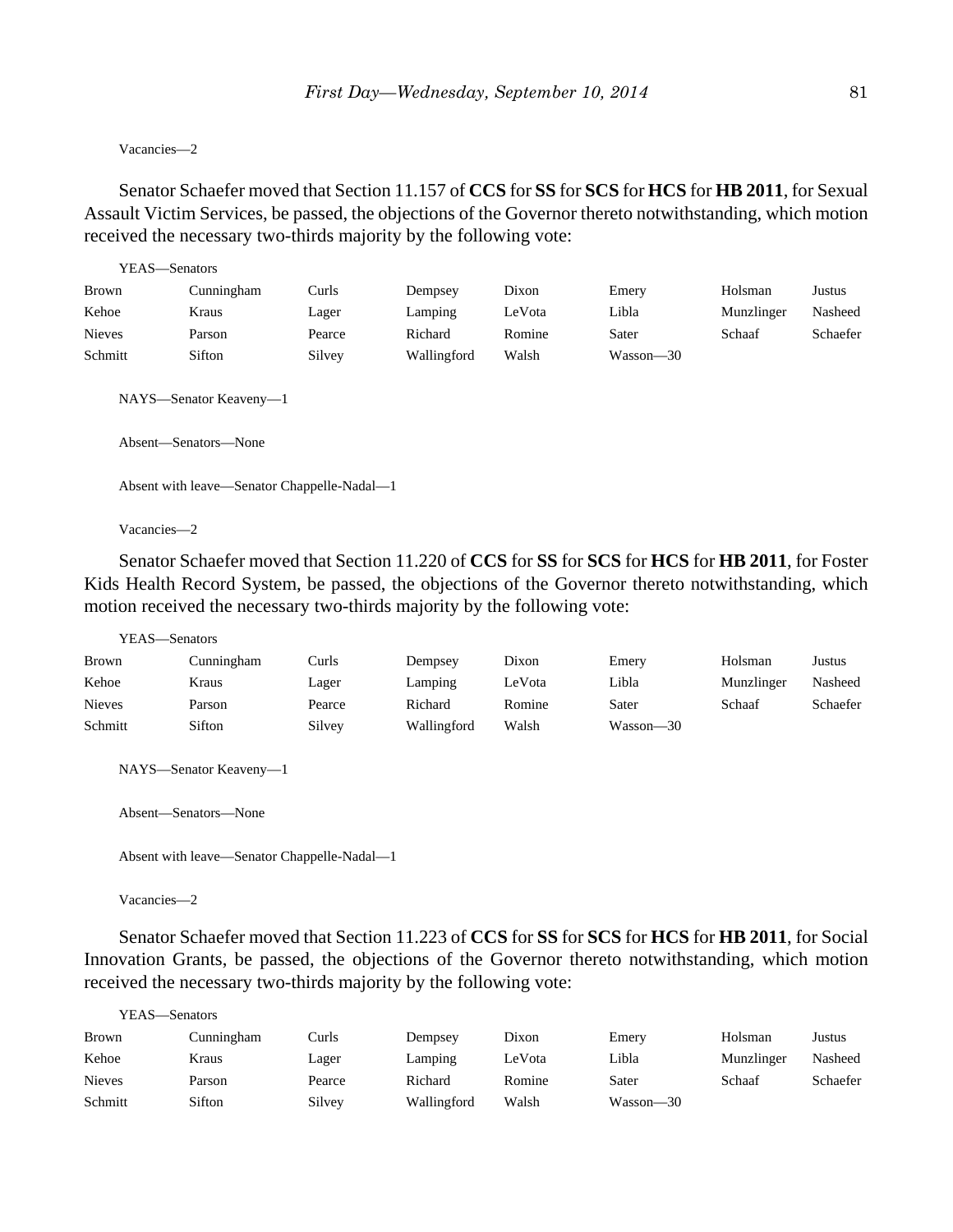```
NAYS—Senator Keaveny—1
Absent—Senators—None
Absent with leave—Senator Chappelle-Nadal—1
Vacancies—2
```
Senator Schaefer moved that Section 11.225 of **CCS** for **SS** for **SCS** for **HCS** for **HB 2011**, for Foster Parent Training, be passed, the objections of the Governor thereto notwithstanding, which motion received the necessary two-thirds majority by the following vote:

|                                                                                                   | YEAS—Senators |             |         |           |        |            |               |
|---------------------------------------------------------------------------------------------------|---------------|-------------|---------|-----------|--------|------------|---------------|
| <b>Brown</b>                                                                                      | Cunningham    | Curls       | Dempsey | Dixon     | Emery  | Holsman    | Justus        |
| Kehoe                                                                                             | Kraus         | Lager       | Lamping | LeVota    | Libla  | Munzlinger | <b>Nieves</b> |
| Parson                                                                                            | Pearce        | Richard     | Romine  | Sater     | Schaaf | Schaefer   | Schmitt       |
| Sifton                                                                                            | Silvey        | Wallingford | Walsh   | Wasson-29 |        |            |               |
| NAYS-Senator Keaveny-1<br>Absent—Senator Nasheed—1<br>Absent with leave—Senator Chappelle-Nadal—1 |               |             |         |           |        |            |               |
|                                                                                                   |               |             |         |           |        |            |               |

Vacancies—2

Senator Schaefer moved that Section 11.285 of **CCS** for **SS** for **SCS** for **HCS** for **HB 2011**, for Hand Up Pilot Child Care Program, be passed, the objections of the Governor thereto notwithstanding, which motion received the necessary two-thirds majority by the following vote:

| YEAS—Senators |            |        |             |        |           |            |          |
|---------------|------------|--------|-------------|--------|-----------|------------|----------|
| <b>Brown</b>  | Cunningham | Curls  | Dempsey     | Dixon  | Emery     | Holsman    | Justus   |
| Kehoe         | Kraus      | Lager  | Lamping     | LeVota | Libla     | Munzlinger | Nasheed  |
| <b>Nieves</b> | Parson     | Pearce | Richard     | Romine | Sater     | Schaaf     | Schaefer |
| Schmitt       | Sifton     | Silvey | Wallingford | Walsh  | Wasson-30 |            |          |

NAYS—Senator Keaveny—1

Absent—Senators—None

Absent with leave—Senator Chappelle-Nadal—1

Vacancies—2

Senator Schaefer moved that Section 11.440 of **CCS** for **SS** for **SCS** for **HCS** for **HB 2011**, for Medication Therapy Services & Medication Synchronization, be passed, the objections of the Governor thereto notwithstanding, which motion received the necessary two-thirds majority by the following vote: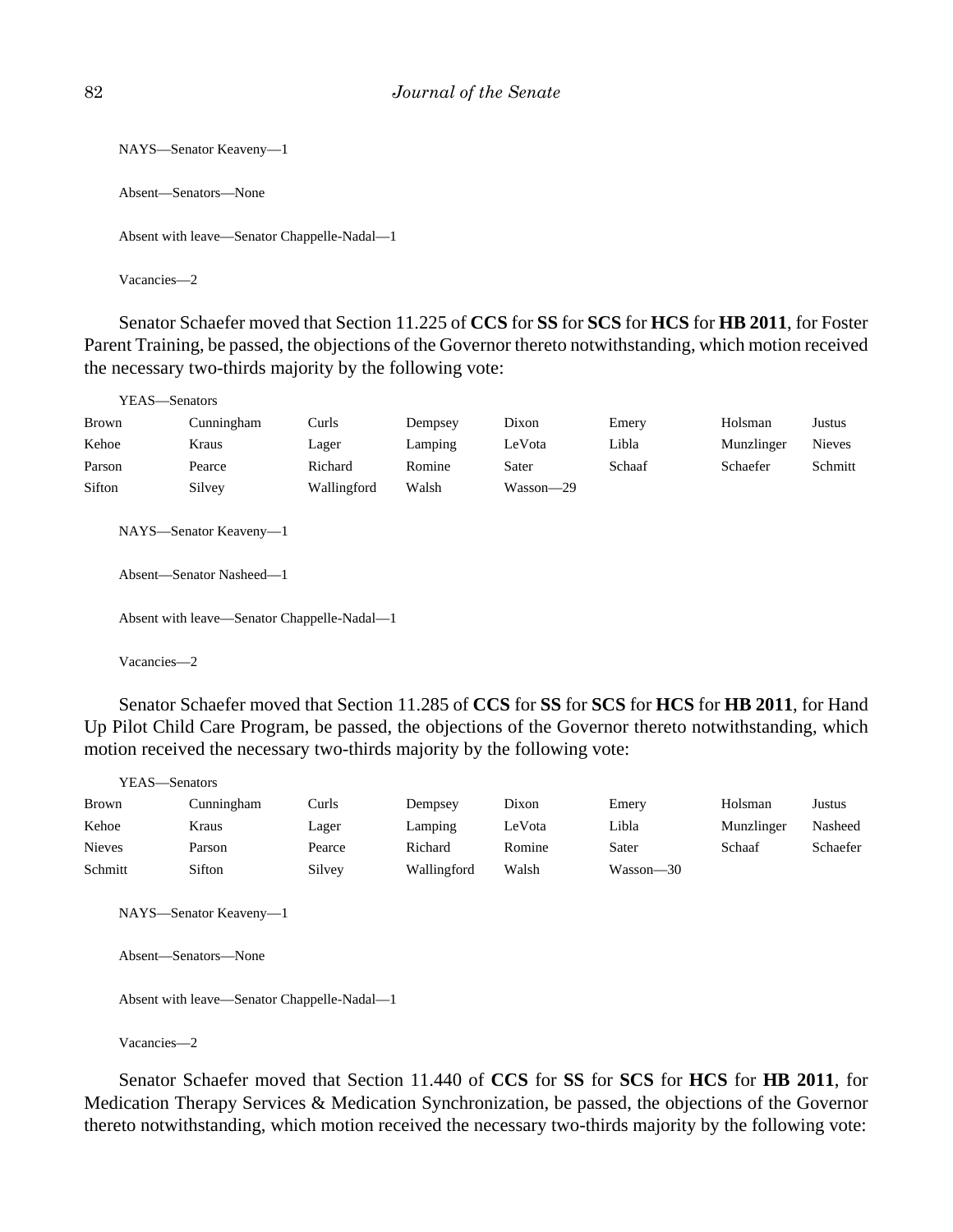| r EAS—Senators                              |                                                |        |             |        |           |            |          |
|---------------------------------------------|------------------------------------------------|--------|-------------|--------|-----------|------------|----------|
| Brown                                       | Cunningham                                     | Curls  | Dempsey     | Dixon  | Emery     | Holsman    | Justus   |
| Kehoe                                       | Kraus                                          | Lager  | Lamping     | LeVota | Libla     | Munzlinger | Nasheed  |
| <b>Nieves</b>                               | Parson                                         | Pearce | Richard     | Romine | Sater     | Schaaf     | Schaefer |
| Schmitt                                     | Sifton                                         | Silvey | Wallingford | Walsh  | Wasson-30 |            |          |
|                                             | NAYS-Senator Keaveny-1<br>Absent-Senators-None |        |             |        |           |            |          |
| Absent with leave—Senator Chappelle-Nadal—1 |                                                |        |             |        |           |            |          |
| Vacancies-2                                 |                                                |        |             |        |           |            |          |

Senator Schaefer moved that Section 11.465 of **CCS** for **SS** for **SCS** for **HCS** for **HB 2011**, for Rural Health Clinic Dental, be passed, the objections of the Governor thereto notwithstanding, which motion received the necessary two-thirds majority by the following vote:

| YEAS—Senators |            |        |             |        |           |            |          |
|---------------|------------|--------|-------------|--------|-----------|------------|----------|
| <b>Brown</b>  | Cunningham | Curls  | Dempsey     | Dixon  | Emery     | Holsman    | Justus   |
| Kehoe         | Kraus      | Lager  | Lamping     | LeVota | Libla     | Munzlinger | Nasheed  |
| <b>Nieves</b> | Parson     | Pearce | Richard     | Romine | Sater     | Schaaf     | Schaefer |
| Schmitt       | Sifton     | Silvey | Wallingford | Walsh  | Wasson—30 |            |          |

NAYS—Senator Keaveny—1

Absent—Senators—None

Absent with leave—Senator Chappelle-Nadal—1

Vacancies—2

 $YFAS = S$ 

Senator Schaefer moved that Section 11.490 of **CCS** for **SS** for **SCS** for **HCS** for **HB 2011**, for Community Health Access Programs (CHAPs), be passed, the objections of the Governor thereto notwithstanding, which motion received the necessary two-thirds majority by the following vote:

| YEAS—Senators |            |             |         |           |            |          |               |
|---------------|------------|-------------|---------|-----------|------------|----------|---------------|
| <b>Brown</b>  | Cunningham | Curls       | Dempsey | Dixon     | Emery      | Holsman  | Kehoe         |
| Kraus         | Lager      | Lamping     | LeVota  | Libla     | Munzlinger | Nasheed  | <b>Nieves</b> |
| Parson        | Pearce     | Richard     | Romine  | Sater     | Schaaf     | Schaefer | Schmitt       |
| Sifton        | Silvey     | Wallingford | Walsh   | Wasson—29 |            |          |               |

NAYS—Senator Keaveny—1

Absent—Senator Justus —1

Absent with leave—Senator Chappelle-Nadal—1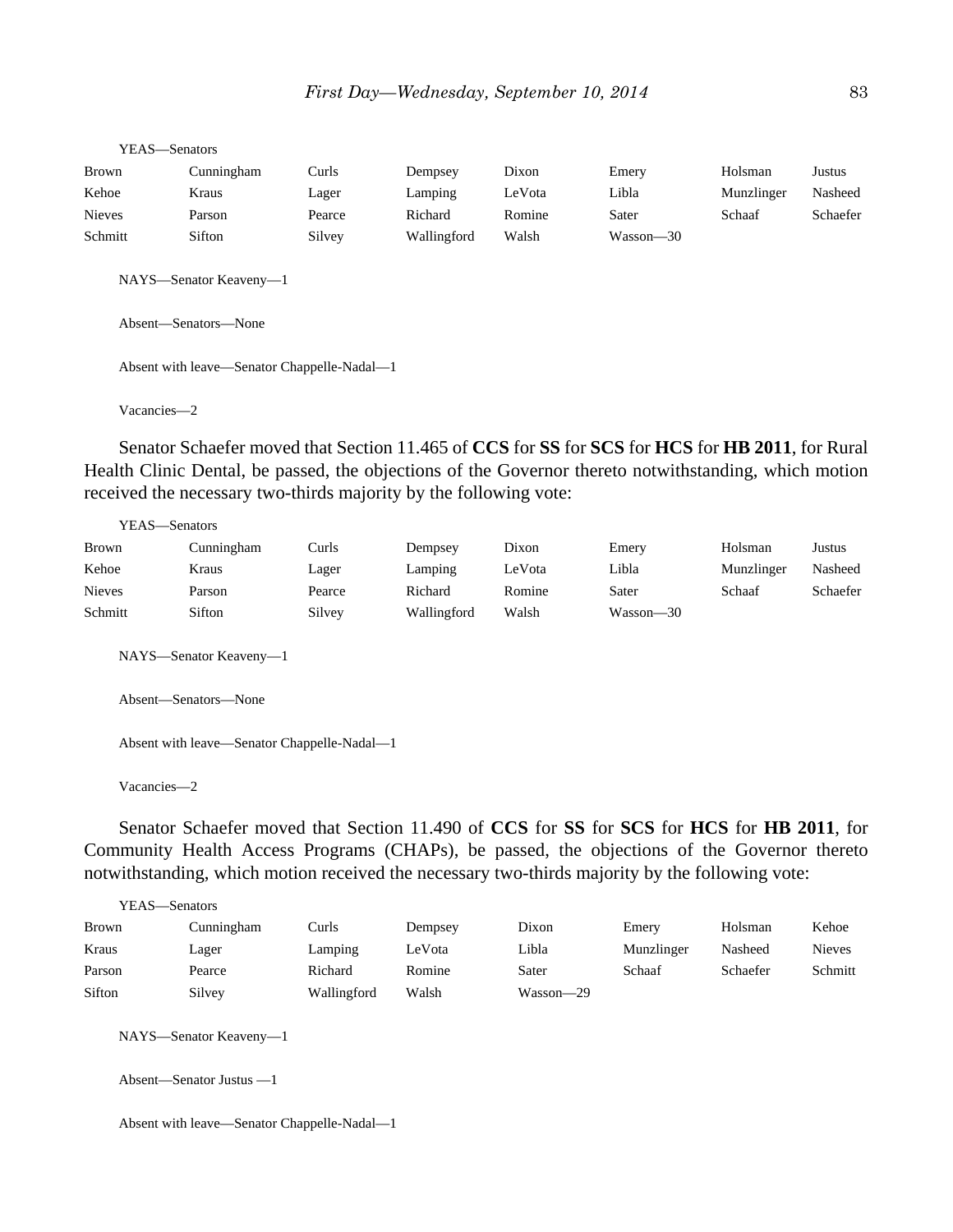Vacancies—2

Senator Schaefer moved that Section 11.527 of **CCS** for **SS** for **SCS** for **HCS** for **HB 2011**, for Foster Kids Medical/Behavioral Health Homes, be passed, the objections of the Governor thereto notwithstanding, which motion received the necessary two-thirds majority by the following vote:

| YEAS—Senators   |                                             |         |           |            |          |               |        |
|-----------------|---------------------------------------------|---------|-----------|------------|----------|---------------|--------|
| <b>Brown</b>    | Cunningham                                  | Curls   | Dempsey   | Dixon      | Emery    | Holsman       | Kehoe  |
| Kraus           | Lager                                       | Lamping | Libla     | Munzlinger | Nasheed  | <b>Nieves</b> | Parson |
| Pearce          | Richard                                     | Romine  | Sater     | Schaaf     | Schaefer | Schmitt       | Sifton |
| Silvey          | Wallingford                                 | Walsh   | Wasson-28 |            |          |               |        |
| Absent—Senators | NAYS—Senator Keaveny—1                      |         |           |            |          |               |        |
| Justus          | $LeVota-2$                                  |         |           |            |          |               |        |
|                 | Absent with leave—Senator Chappelle-Nadal—1 |         |           |            |          |               |        |

Vacancies—2

Senator Schaefer moved that Section 11.528 of **CCS** for **SS** for **SCS** for **HCS** for **HB 2011**, for Asthma Services, be passed, the objections of the Governor thereto notwithstanding, which motion received the necessary two-thirds majority by the following vote:

YEAS—Senators

| <b>Brown</b> | Cunningham  | Curls   | Dempsey   | Dixon      | Emery    | Holsman       | Kehoe  |
|--------------|-------------|---------|-----------|------------|----------|---------------|--------|
| Kraus        | Lager       | Lamping | Libla     | Munzlinger | Nasheed  | <b>Nieves</b> | Parson |
| Pearce       | Richard     | Romine  | Sater     | Schaaf     | Schaefer | Schmitt       | Sifton |
| Silvey       | Wallingford | Walsh   | Wasson—28 |            |          |               |        |

NAYS—Senator Keaveny—1

Absent—Senators

Justus LeVota—2

```
Absent with leave—Senator Chappelle-Nadal—1
```
Vacancies—2

Senator Schaefer moved that Section 11.529 of **CCS** for **SS** for **SCS** for **HCS** for **HB 2011**, for Regional Care Coordination, be passed, the objections of the Governor thereto notwithstanding, which motion received the necessary two-thirds majority by the following vote:

| YEAS—Senators |            |        |             |        |           |            |          |
|---------------|------------|--------|-------------|--------|-----------|------------|----------|
| <b>Brown</b>  | Cunningham | Curls  | Dempsey     | Dixon  | Emery     | Holsman    | Justus   |
| Kehoe         | Kraus      | Lager  | Lamping     | LeVota | Libla     | Munzlinger | Nasheed  |
| <b>Nieves</b> | Parson     | Pearce | Richard     | Romine | Sater     | Schaaf     | Schaefer |
| Schmitt       | Sifton     | Silvey | Wallingford | Walsh  | Wasson—30 |            |          |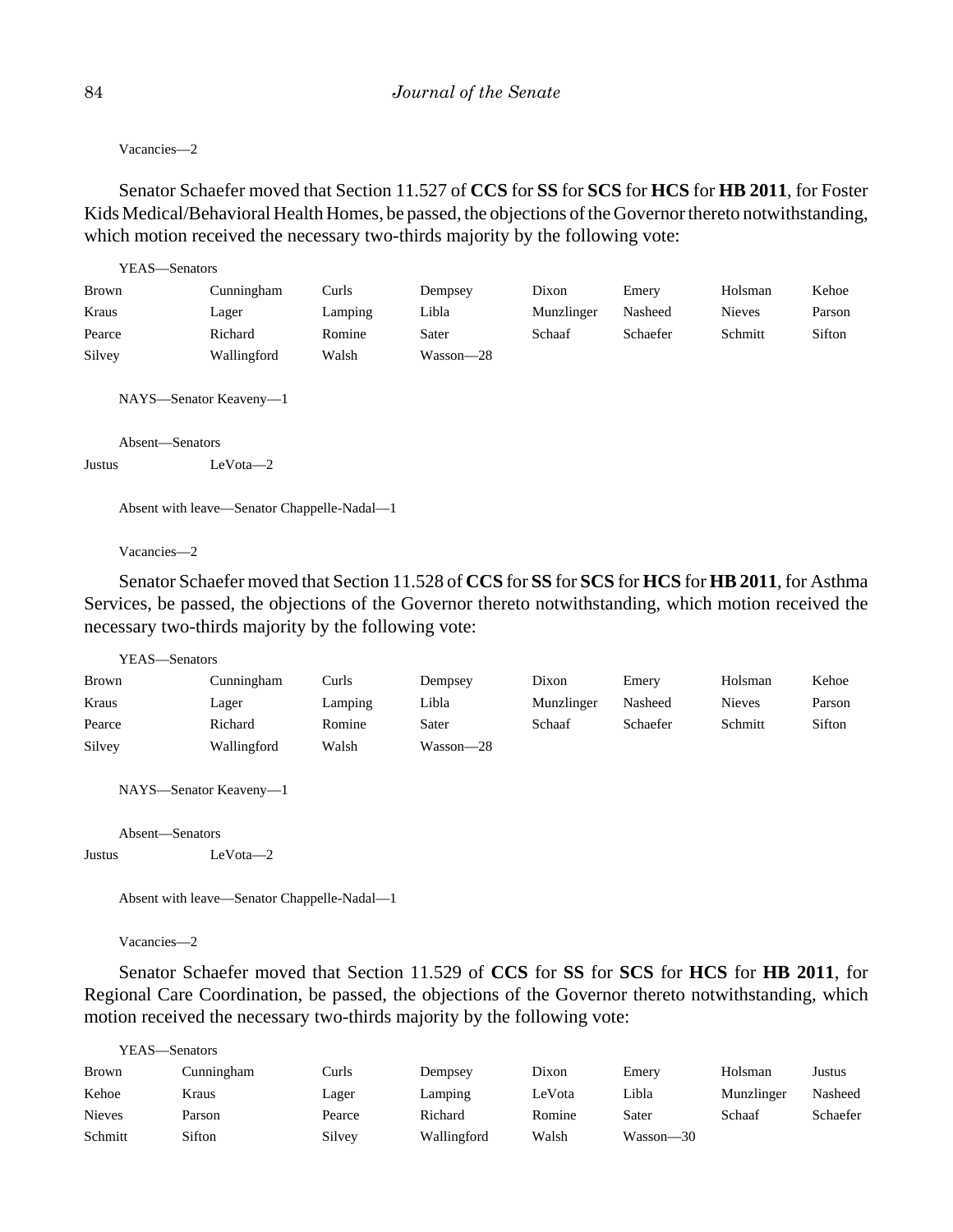```
NAYS—Senator Keaveny—1
Absent—Senators—None
Absent with leave—Senator Chappelle-Nadal—1
Vacancies—2
```
Senator Schaefer moved that Section 12.400 of **CCS** for **SCS** for **HCS** for **HB 2012**, for Public Defender Caseload Relief, be passed, the objections of the Governor thereto notwithstanding, which motion received the necessary two-thirds majority by the following vote:

| YEAS—Senators   |                    |           |          |            |         |         |        |
|-----------------|--------------------|-----------|----------|------------|---------|---------|--------|
| <b>Brown</b>    | Cunningham         | Curls     | Dempsey  | Dixon      | Emery   | Holsman | Justus |
| Kraus           | Lager              | LeVota    | Libla    | Munzlinger | Nasheed | Parson  | Pearce |
| Richard         | Romine             | Sater     | Schaaf   | Schaefer   | Schmitt | Sifton  | Silvey |
| Wallingford     | Walsh              | Wasson-27 |          |            |         |         |        |
|                 | NAYS—Senators—None |           |          |            |         |         |        |
| Absent-Senators |                    |           |          |            |         |         |        |
| Keaveny         | Kehoe              | Lamping   | Nieves-4 |            |         |         |        |
|                 |                    |           |          |            |         |         |        |

Absent with leave—Senator Chappelle-Nadal—1

Vacancies—2

Senator Schaefer moved that Section 2.016 of **CCS** for **SCS** for **HCS** for **HB 2002**, for reading instruction, be passed, the objections of the Governor thereto notwithstanding, which motion received the necessary two-thirds majority by the following vote:

| YEAS—Senators              |                                             |               |          |            |         |         |        |
|----------------------------|---------------------------------------------|---------------|----------|------------|---------|---------|--------|
| <b>Brown</b>               | Cunningham                                  | Curls         | Dempsey  | Dixon      | Emery   | Holsman | Justus |
| Kraus                      | Lager                                       | LeVota        | Libla    | Munzlinger | Nasheed | Parson  | Pearce |
| Richard                    | Romine                                      | Sater         | Schaaf   | Schaefer   | Schmitt | Sifton  | Silvey |
| Wallingford                | Walsh                                       | $Wasson - 27$ |          |            |         |         |        |
| Absent-Senators<br>Keaveny | NAYS—Senators—None<br>Kehoe                 | Lamping       | Nieves-4 |            |         |         |        |
|                            | Absent with leave—Senator Chappelle-Nadal—1 |               |          |            |         |         |        |
| Vacancies-2                |                                             |               |          |            |         |         |        |

Senator Pearce assumed the Chair.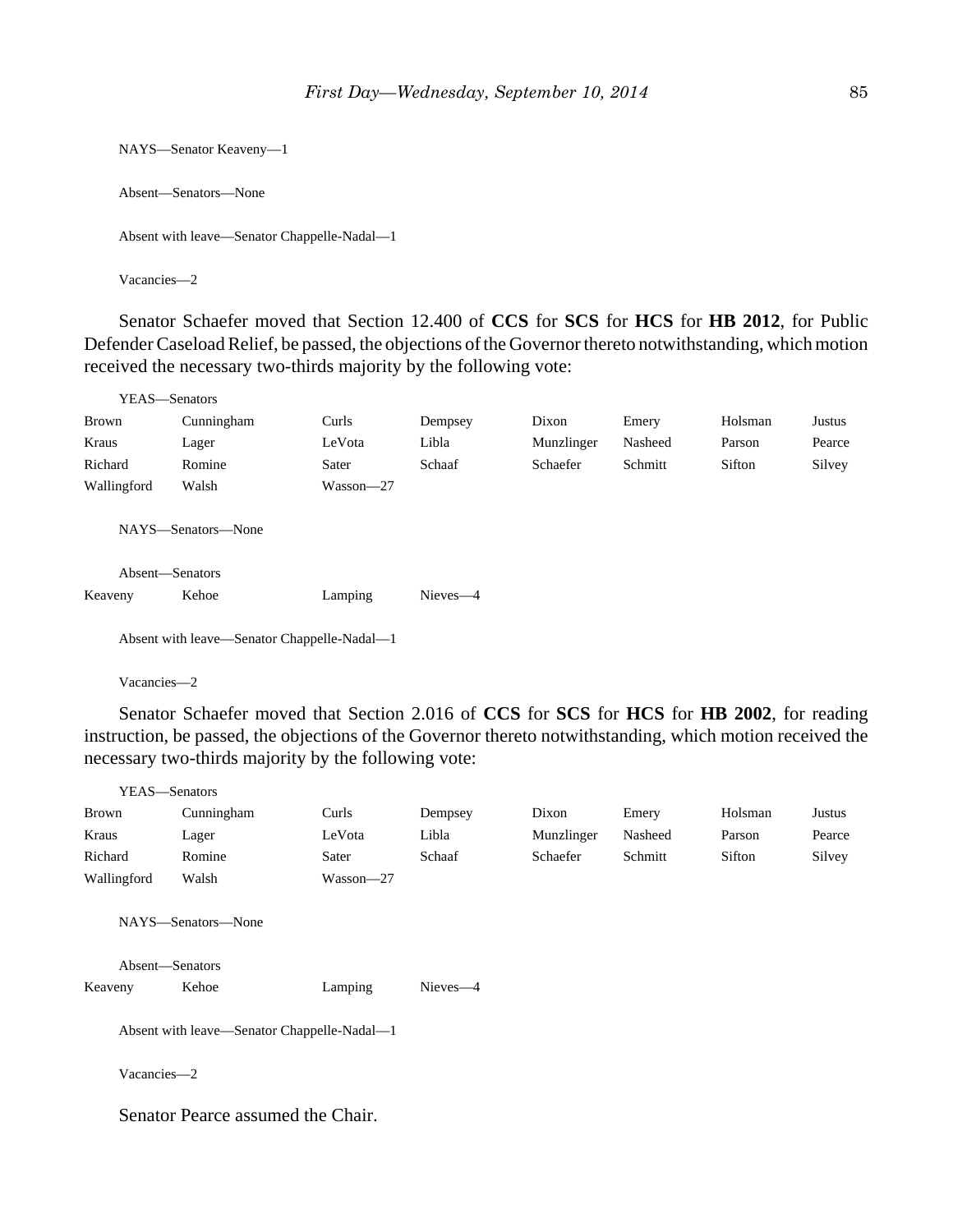Senator Schaefer moved that Section 2.017 of **CCS** for **SCS** for **HCS** for **HB 2002**, for Bright Futures, be passed, the objections of the Governor thereto notwithstanding, which motion received the necessary two-thirds majority by the following vote:

|              | YEAS—Senators                                     |             |         |           |        |            |         |
|--------------|---------------------------------------------------|-------------|---------|-----------|--------|------------|---------|
| <b>Brown</b> | Cunningham                                        | Curls       | Dempsey | Dixon     | Emery  | Holsman    | Justus  |
| Kehoe        | Kraus                                             | Lager       | Lamping | LeVota    | Libla  | Munzlinger | Nasheed |
| Parson       | Pearce                                            | Richard     | Romine  | Sater     | Schaaf | Schaefer   | Schmitt |
| Sifton       | Silvey                                            | Wallingford | Walsh   | Wasson-29 |        |            |         |
|              | NAYS—Senator Keaveny—1<br>Absent—Senator Nieves—1 |             |         |           |        |            |         |
|              | Absent with leave—Senator Chappelle-Nadal—1       |             |         |           |        |            |         |
| Vacancies-2  |                                                   |             |         |           |        |            |         |

Senator Schaefer moved that Section 2.020 of **CCS** for **SCS** for **HCS** for **HB 2002**, for Teach for America, be passed, the objections of the Governor thereto notwithstanding, which motion received the necessary two-thirds majority by the following vote:

| YEAS—Senators   |                                             |             |         |            |         |        |        |
|-----------------|---------------------------------------------|-------------|---------|------------|---------|--------|--------|
| Brown           | Cunningham                                  | Curls       | Dempsey | Dixon      | Emery   | Kehoe  | Kraus  |
| Lager           | Lamping                                     | LeVota      | Libla   | Munzlinger | Nasheed | Parson | Pearce |
| Richard         | Romine                                      | Sater       | Schaaf  | Schaefer   | Schmitt | Sifton | Silvey |
| Wallingford     | Walsh                                       | Wasson-27   |         |            |         |        |        |
| Absent-Senators | NAYS-Senator Keaveny-1                      |             |         |            |         |        |        |
| Holsman         | Justus                                      | $Nieves -3$ |         |            |         |        |        |
|                 | Absent with leave—Senator Chappelle-Nadal—1 |             |         |            |         |        |        |

Vacancies—2

Senator Schaefer moved that Section 2.021 of **CCS** for **SCS** for **HCS** for **HB 2002**, for Math & Science Tutoring, be passed, the objections of the Governor thereto notwithstanding, which motion received the necessary two-thirds majority by the following vote:

|              | YEAS—Senators |             |         |           |        |            |         |  |  |
|--------------|---------------|-------------|---------|-----------|--------|------------|---------|--|--|
| <b>Brown</b> | Cunningham    | Curls       | Dempsey | Dixon     | Emery  | Holsman    | Justus  |  |  |
| Kehoe        | Kraus         | Lager       | Lamping | LeVota    | Libla  | Munzlinger | Nasheed |  |  |
| Parson       | Pearce        | Richard     | Romine  | Sater     | Schaaf | Schaefer   | Schmitt |  |  |
| Sifton       | Silvey        | Wallingford | Walsh   | Wasson—29 |        |            |         |  |  |

NAYS—Senators—None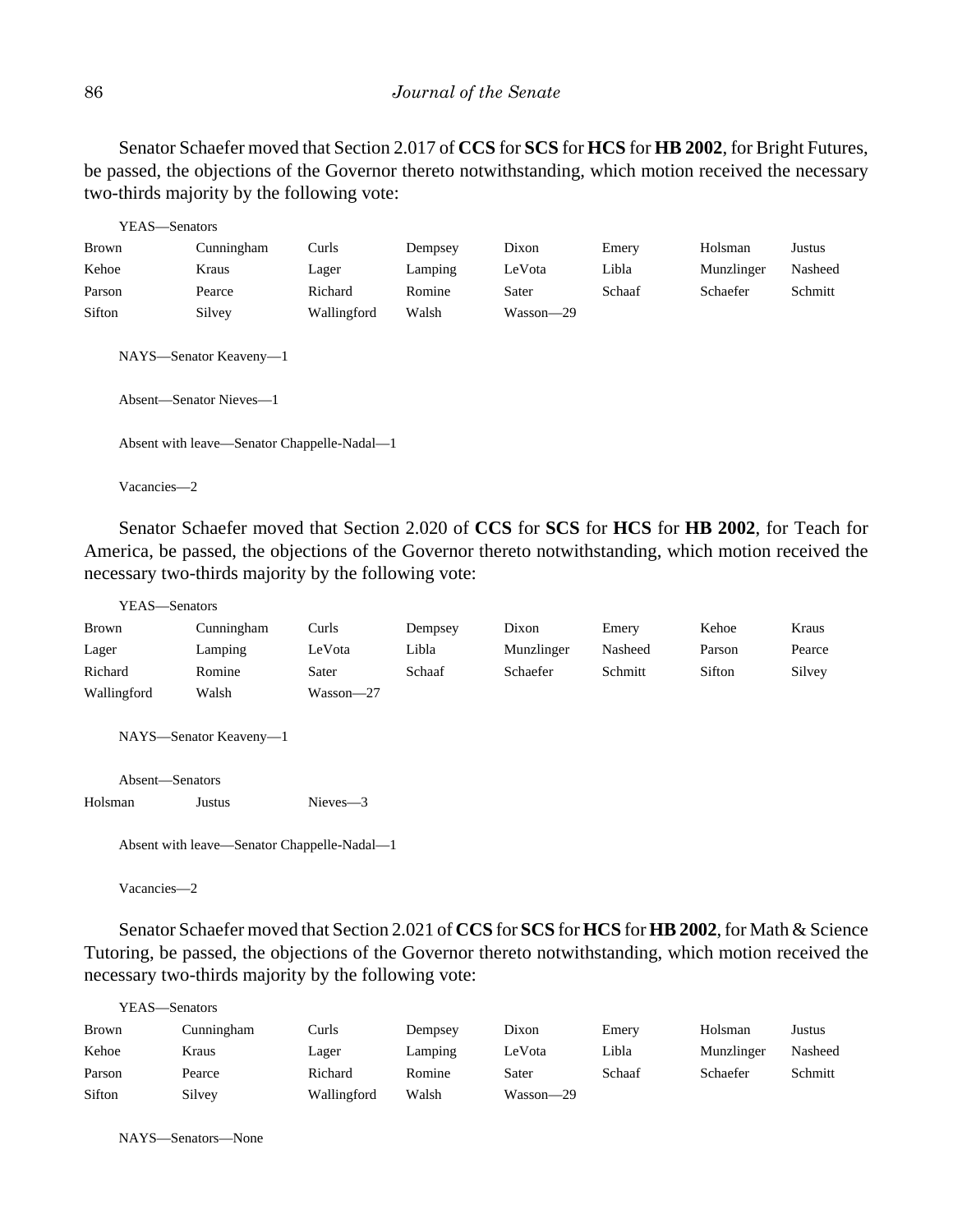```
Absent—Senators
Keaveny Nieves—2
    Absent with leave—Senator Chappelle-Nadal—1
```
Vacancies—2

Senator Kehoe assumed the Chair.

Senator Schaefer moved that Section 2.030 of **CCS** for **SCS** for **HCS** for **HB2002**, for Scholars & Fine Arts Academies (NC), be passed, the objections of the Governor thereto notwithstanding, which motion received the necessary two-thirds majority by the following vote:

|        | YEAS—Senators                                     |                                             |         |           |        |            |         |
|--------|---------------------------------------------------|---------------------------------------------|---------|-----------|--------|------------|---------|
| Brown  | Cunningham                                        | Curls                                       | Dempsey | Dixon     | Emery  | Holsman    | Justus  |
| Kehoe  | Kraus                                             | Lager                                       | Lamping | LeVota    | Libla  | Munzlinger | Nasheed |
| Parson | Pearce                                            | Richard                                     | Romine  | Sater     | Schaaf | Schaefer   | Schmitt |
| Sifton | Silvey                                            | Wallingford                                 | Walsh   | Wasson-29 |        |            |         |
|        | NAYS—Senator Keaveny—1<br>Absent—Senator Nieves—1 |                                             |         |           |        |            |         |
|        |                                                   | Absent with leave—Senator Chappelle-Nadal—1 |         |           |        |            |         |
|        | Vacancies-2                                       |                                             |         |           |        |            |         |

Senator Schaefer moved that Section 2.035 of **CCS** for **SCS** for **HCS** for **HB 2002**, for School Safety Training Grants (MSBA), be passed, the objections of the Governor thereto notwithstanding, which motion received the necessary two-thirds majority by the following vote:

| YEAS—Senators |            |             |         |           |        |            |         |
|---------------|------------|-------------|---------|-----------|--------|------------|---------|
| <b>Brown</b>  | Cunningham | Curls       | Dempsey | Dixon     | Emery  | Holsman    | Justus  |
| Kehoe         | Kraus      | Lager       | Lamping | LeVota    | Libla  | Munzlinger | Nasheed |
| Parson        | Pearce     | Richard     | Romine  | Sater     | Schaaf | Schaefer   | Schmitt |
| Sifton        | Silvey     | Wallingford | Walsh   | Wasson-29 |        |            |         |

NAYS—Senator Keaveny—1

Absent—Senator Nieves—1

Absent with leave—Senator Chappelle-Nadal—1

Vacancies—2

Senator Schaefer moved that Section 2.120 of **CCS** for **SCS** for **HCS** for **HB 2002**, for AP/Dual Credit for Low-Income Students, be passed, the objections of the Governor thereto notwithstanding, which motion received the necessary two-thirds majority by the following vote: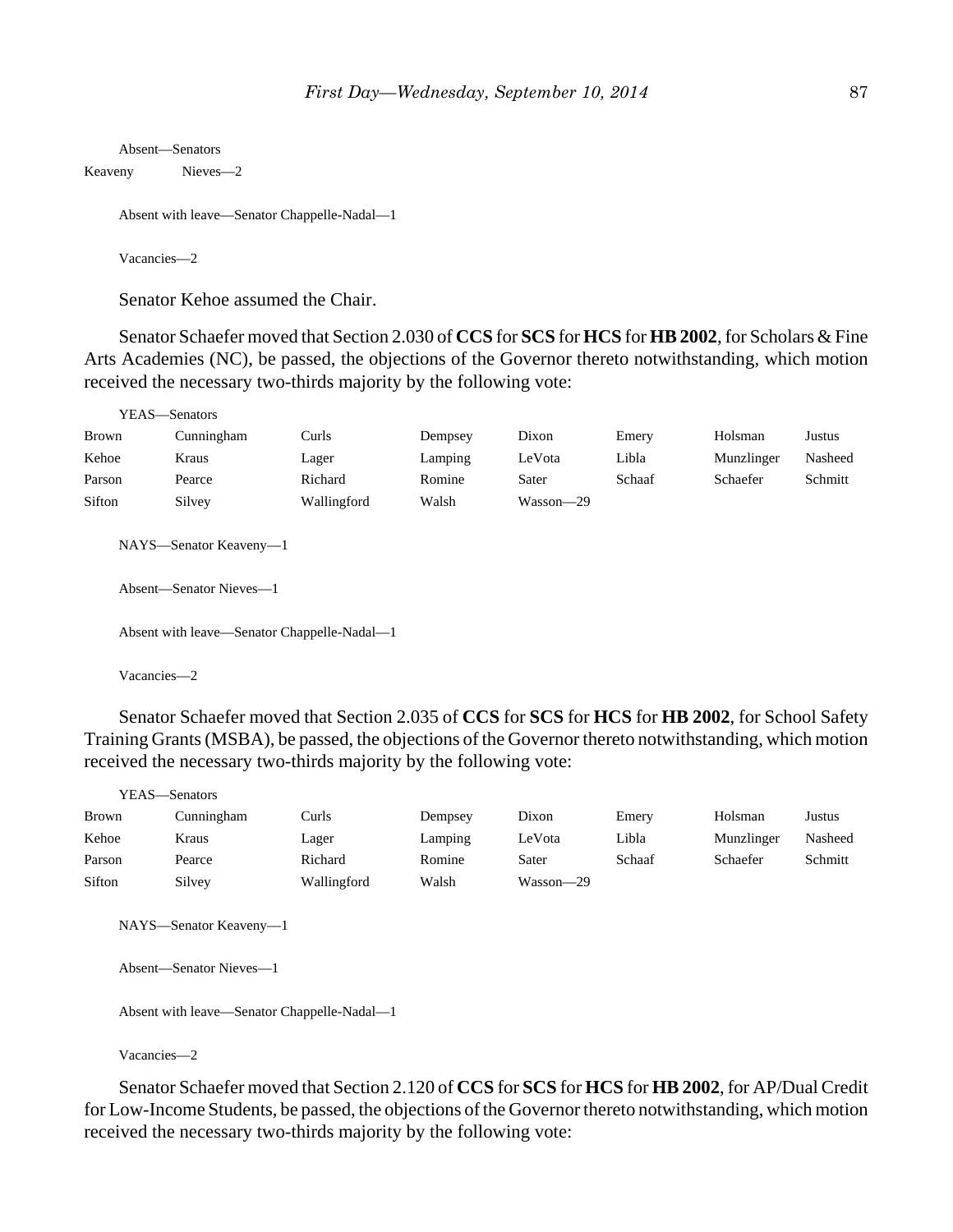| YEAS-Senators |                                             |             |         |           |        |            |         |  |  |
|---------------|---------------------------------------------|-------------|---------|-----------|--------|------------|---------|--|--|
| Brown         | Cunningham                                  | Curls       | Dempsey | Dixon     | Emery  | Holsman    | Justus  |  |  |
| Kehoe         | Kraus                                       | Lager       | Lamping | LeVota    | Libla  | Munzlinger | Nasheed |  |  |
| Parson        | Pearce                                      | Richard     | Romine  | Sater     | Schaaf | Schaefer   | Schmitt |  |  |
| Sifton        | Silvey                                      | Wallingford | Walsh   | Wasson-29 |        |            |         |  |  |
|               | NAYS-Senator Keaveny-1                      |             |         |           |        |            |         |  |  |
|               | Absent—Senator Nieves—1                     |             |         |           |        |            |         |  |  |
|               | Absent with leave—Senator Chappelle-Nadal—1 |             |         |           |        |            |         |  |  |
| Vacancies-2   |                                             |             |         |           |        |            |         |  |  |

Senator Schaefer moved that Section 2.170 of **CCS** for **SCS** for **HCS** for **HB 2002**, for Independent Living Centers, be passed, the objections of the Governor thereto notwithstanding, which motion received the necessary two-thirds majority by the following vote:

YEAS—Senators

| <b>Brown</b> | Cunningham | Curls       | Dempsey | Dixon     | Emery  | Holsman    | Justus  |
|--------------|------------|-------------|---------|-----------|--------|------------|---------|
| Kehoe        | Kraus      | Lager       | Lamping | LeVota    | Libla  | Munzlinger | Nasheed |
| Parson       | Pearce     | Richard     | Romine  | Sater     | Schaaf | Schaefer   | Schmitt |
| Sifton       | Silvey     | Wallingford | Walsh   | Wasson-29 |        |            |         |

NAYS—Senator Keaveny—1

Absent—Senator Nieves—1

Absent with leave—Senator Chappelle-Nadal—1

Vacancies—2

Senator Schaefer moved that Section 2.205 of **CCS** for **SCS** for **HCS** for **HB 2002**, for Sheltered Workshops, be passed, the objections of the Governor thereto notwithstanding, which motion received the necessary two-thirds majority by the following vote:

| YEAS—Senators |            |             |         |           |        |            |         |  |  |
|---------------|------------|-------------|---------|-----------|--------|------------|---------|--|--|
| <b>Brown</b>  | Cunningham | Curls       | Dempsey | Dixon     | Emery  | Holsman    | Justus  |  |  |
| Kehoe         | Kraus      | Lager       | Lamping | LeVota    | Libla  | Munzlinger | Nasheed |  |  |
| Parson        | Pearce     | Richard     | Romine  | Sater     | Schaaf | Schaefer   | Schmitt |  |  |
| Sifton        | Silvey     | Wallingford | Walsh   | Wasson—29 |        |            |         |  |  |

NAYS—Senator Keaveny—1

Absent—Senator Nieves—1

Absent with leave—Senator Chappelle-Nadal—1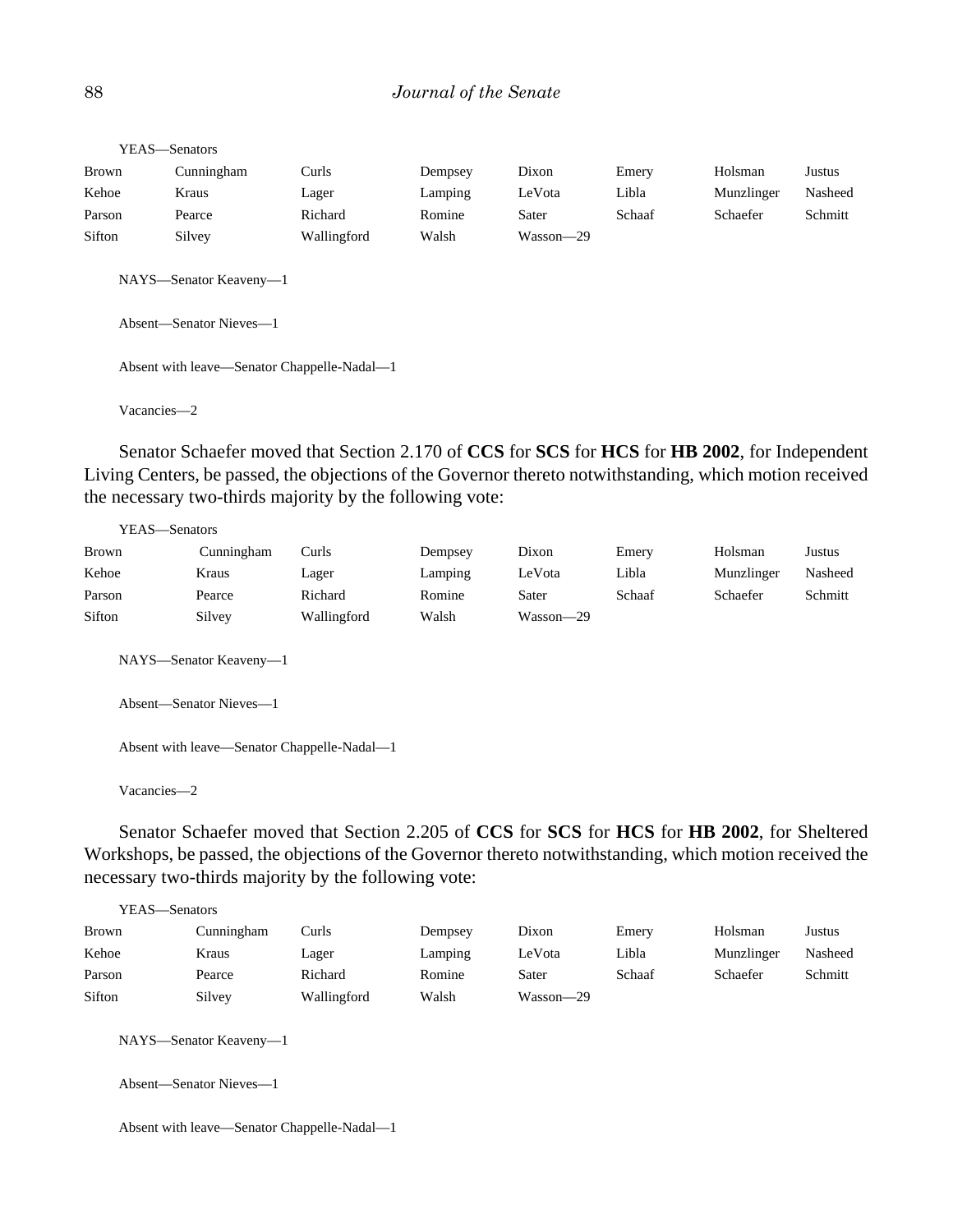#### Vacancies—2

Senator Schaefer moved that Section 2.240 of **CCS** for **SCS** for **HCS** for **HB 2002**, for Commission for the Deaf & Hard of Hearing, be passed, the objections of the Governor thereto notwithstanding, which motion received the necessary two-thirds majority by the following vote:

|        | YEAS-Senators                                                                                    |             |         |           |        |            |         |  |  |
|--------|--------------------------------------------------------------------------------------------------|-------------|---------|-----------|--------|------------|---------|--|--|
| Brown  | Cunningham                                                                                       | Curls       | Dempsey | Dixon     | Emery  | Holsman    | Justus  |  |  |
| Kehoe  | Kraus                                                                                            | Lager       | Lamping | LeVota    | Libla  | Munzlinger | Nasheed |  |  |
| Parson | Pearce                                                                                           | Richard     | Romine  | Sater     | Schaaf | Schaefer   | Schmitt |  |  |
| Sifton | Silvey                                                                                           | Wallingford | Walsh   | Wasson-29 |        |            |         |  |  |
|        | NAYS-Senator Keaveny-1<br>Absent—Senator Nieves—1<br>Absent with leave—Senator Chappelle-Nadal—1 |             |         |           |        |            |         |  |  |

Vacancies—2

Senator Schaefer moved that Section 2.255 of **CCS** for **SCS** for **HCS** for **HB 2002**, for GR Transfer to SSMF, be passed, the objections of the Governor thereto notwithstanding, which motion received the necessary two-thirds majority by the following vote:

```
YEAS—Senators
```

| Brown  | Cunningham | Curls       | Dempsey | Dixon     | Emery  | Holsman    | Justus  |
|--------|------------|-------------|---------|-----------|--------|------------|---------|
| Kehoe  | Kraus      | Lager       | Lamping | LeVota    | Libla  | Munzlinger | Nasheed |
| Parson | Pearce     | Richard     | Romine  | Sater     | Schaaf | Schaefer   | Schmitt |
| Sifton | Silvey     | Wallingford | Walsh   | Wasson-29 |        |            |         |

NAYS—Senator Keaveny—1

Absent—Senator Nieves—1

Absent with leave—Senator Chappelle-Nadal—1

Vacancies—2

 $Y = 16$ 

## **VETOED BILLS**

**CCS No. 2** for **HCS** for **SB 693** was called thereafter and no motion was taken thereon.

Senator Pearce moved that **CCS** for **HCS** for **SCS** for **SBs 493**, **485**, **495**, **516**, **534**, **545**, **595**, **616** and **624** be passed, the objections of the Governor thereto notwithstanding, which motion received the necessary two-thirds majority by the following vote:

| r EAS—Senators |            |            |         |        |        |             |           |
|----------------|------------|------------|---------|--------|--------|-------------|-----------|
| <b>Brown</b>   | Cunningham | Dempsey    | Dixon   | Emerv  | Kehoe  | Kraus       | Lager     |
| Lamping        | Libla      | Munzlinger | Nasheed | Parson | Pearce | Richard     | Romine    |
| Sater          | Schaaf     | Schaefer   | Schmitt | Sifton | Silvey | Wallingford | Wasson-24 |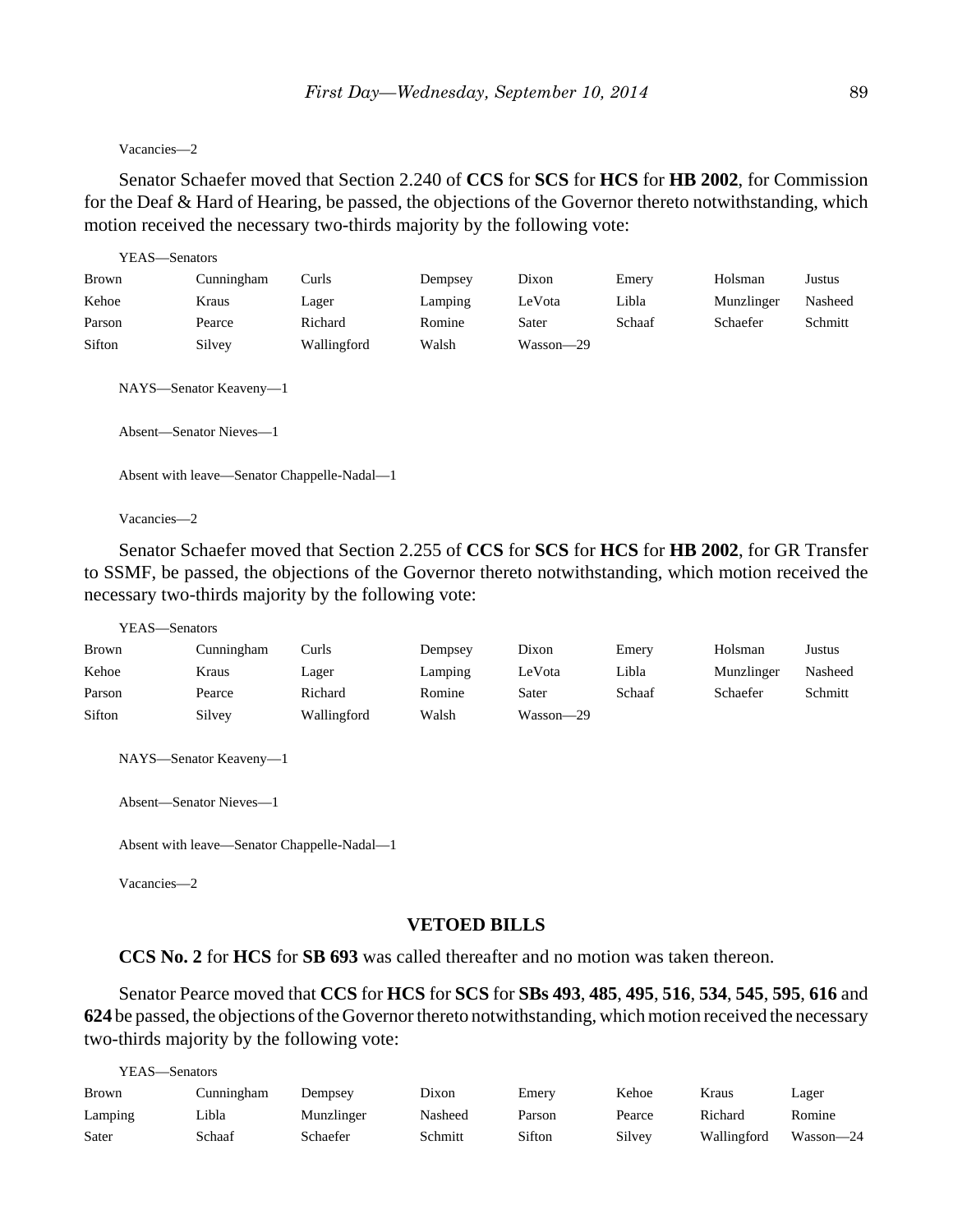|       | NAYS—Senators           |         |                                             |         |        |         |
|-------|-------------------------|---------|---------------------------------------------|---------|--------|---------|
| Curls |                         | Holsman | Justus                                      | Keaveny | LeVota | Walsh-6 |
|       | Absent—Senator Nieves—1 |         |                                             |         |        |         |
|       |                         |         | Absent with leave—Senator Chappelle-Nadal—1 |         |        |         |
|       | Vacancies-2             |         |                                             |         |        |         |

Senator Justus moved that **HCS** for **SB 727** be passed, the objections of the Governor thereto notwithstanding, which motion received the necessary two-thirds majority by the following vote:

| YEAS-Senators |                          |             |         |            |         |               |        |
|---------------|--------------------------|-------------|---------|------------|---------|---------------|--------|
| Brown         | Cunningham               | Curls       | Dempsey | Dixon      | Emery   | Holsman       | Kehoe  |
| Lager         | Lamping                  | LeVota      | Libla   | Munzlinger | Nasheed | <b>Nieves</b> | Parson |
| Pearce        | Richard                  | Romine      | Sater   | Schaefer   | Schmitt | Sifton        | Silvey |
| Wallingford   | Walsh                    | Wasson-27   |         |            |         |               |        |
| NAYS-Senators |                          |             |         |            |         |               |        |
| Justus        | Kraus                    | Schaaf $-3$ |         |            |         |               |        |
|               | Absent—Senator Keaveny—1 |             |         |            |         |               |        |

Absent with leave—Senator Chappelle-Nadal—1

Vacancies—2

Senator Nasheed moved that **SCS** for **SB 731** be passed, the objections of the Governor thereto notwithstanding, which motion received the necessary two-thirds majority by the following vote:

| YEAS-Senators   |                                             |             |            |         |         |             |         |
|-----------------|---------------------------------------------|-------------|------------|---------|---------|-------------|---------|
| Cunningham      | Curls                                       | Dempsey     | Dixon      | Emery   | Holsman | Kehoe       | Lager   |
| Lamping         | LeVota                                      | Libla       | Munzlinger | Nasheed | Parson  | Pearce      | Richard |
| Romine          | Sater                                       | Schaefer    | Schmitt    | Sifton  | Silvey  | Wallingford | Walsh   |
| Wasson—25       |                                             |             |            |         |         |             |         |
| NAYS-Senators   |                                             |             |            |         |         |             |         |
| <b>Brown</b>    | Kraus                                       | Schaaf $-3$ |            |         |         |             |         |
| Absent-Senators |                                             |             |            |         |         |             |         |
| Justus          | Keaveny                                     | $Nieves -3$ |            |         |         |             |         |
|                 | Absent with leave—Senator Chappelle-Nadal—1 |             |            |         |         |             |         |

Vacancies—2

**HCS** for **SB 508** was called thereafter and no motion was taken thereon.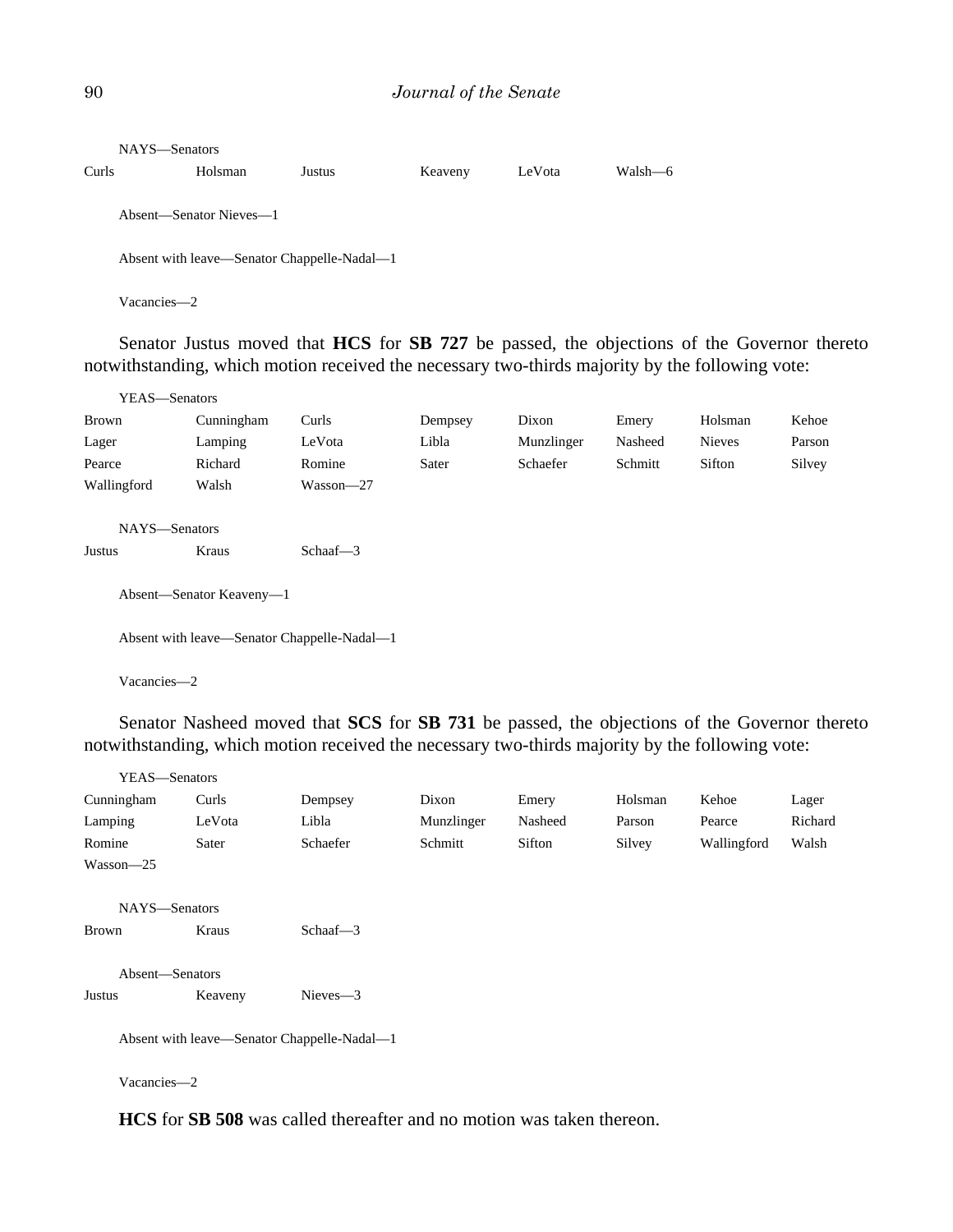**HCS** for **SS** for **SB 575** was called thereafter and no motion was taken thereon.

**CCS** for **SCS** for **SB 612** was called thereafter and no motion was taken thereon.

**CCS** for **HCS** for **SB 615** was called thereafter and no motion was taken thereon.

**SCS** for **SB 675** was called thereafter and no motion was taken thereon.

**HCS** for **SS** for **SB 694** was called thereafter and no motion was taken thereon.

Senator Schaefer moved that Section 5.140 of **CCS** for **SCS** for **HCS** for **HB 2005**, for Office of Child Advocate, be passed, the objections of the Governor thereto notwithstanding, which motion received the necessary two-thirds majority by the following vote:

| YEAS—Senators |                         |             |         |               |        |            |         |
|---------------|-------------------------|-------------|---------|---------------|--------|------------|---------|
| Brown         | Cunningham              | Curls       | Dempsey | Dixon         | Emery  | Holsman    | Justus  |
| Kehoe         | Kraus                   | Lager       | Lamping | LeVota        | Libla  | Munzlinger | Nasheed |
| Parson        | Pearce                  | Richard     | Romine  | Sater         | Schaaf | Schaefer   | Schmitt |
| Sifton        | Silvey                  | Wallingford | Walsh   | $Wasson - 29$ |        |            |         |
|               | NAYS—Senator Keaveny—1  |             |         |               |        |            |         |
|               | Absent—Senator Nieves—1 |             |         |               |        |            |         |

Absent with leave—Senator Chappelle-Nadal—1

Vacancies—2

Senator Schaefer moved that Section 5.165 of **CCS** for **SCS** for **HCS** for **HB 2005**, for Alternatives to Abortion Services, be passed, the objections of the Governor thereto notwithstanding, which motion received the necessary two-thirds majority by the following vote:

| YEAS—Senators |             |         |           |        |            |         |        |
|---------------|-------------|---------|-----------|--------|------------|---------|--------|
| <b>Brown</b>  | Cunningham  | Curls   | Dempsey   | Dixon  | Emery      | Holsman | Kehoe  |
| Kraus         | Lager       | Lamping | LeVota    | Libla  | Munzlinger | Nasheed | Parson |
| Pearce        | Richard     | Romine  | Sater     | Schaaf | Schaefer   | Schmitt | Sifton |
| Silvey        | Wallingford | Walsh   | Wasson-28 |        |            |         |        |

NAYS—Senator Justus—1

Absent—Senators Keaveny Nieves—2

Absent with leave—Senator Chappelle-Nadal—1

Vacancies—2

### **MESSAGES FROM THE HOUSE**

The following messages were received from the House of Representatives through its Chief Clerk: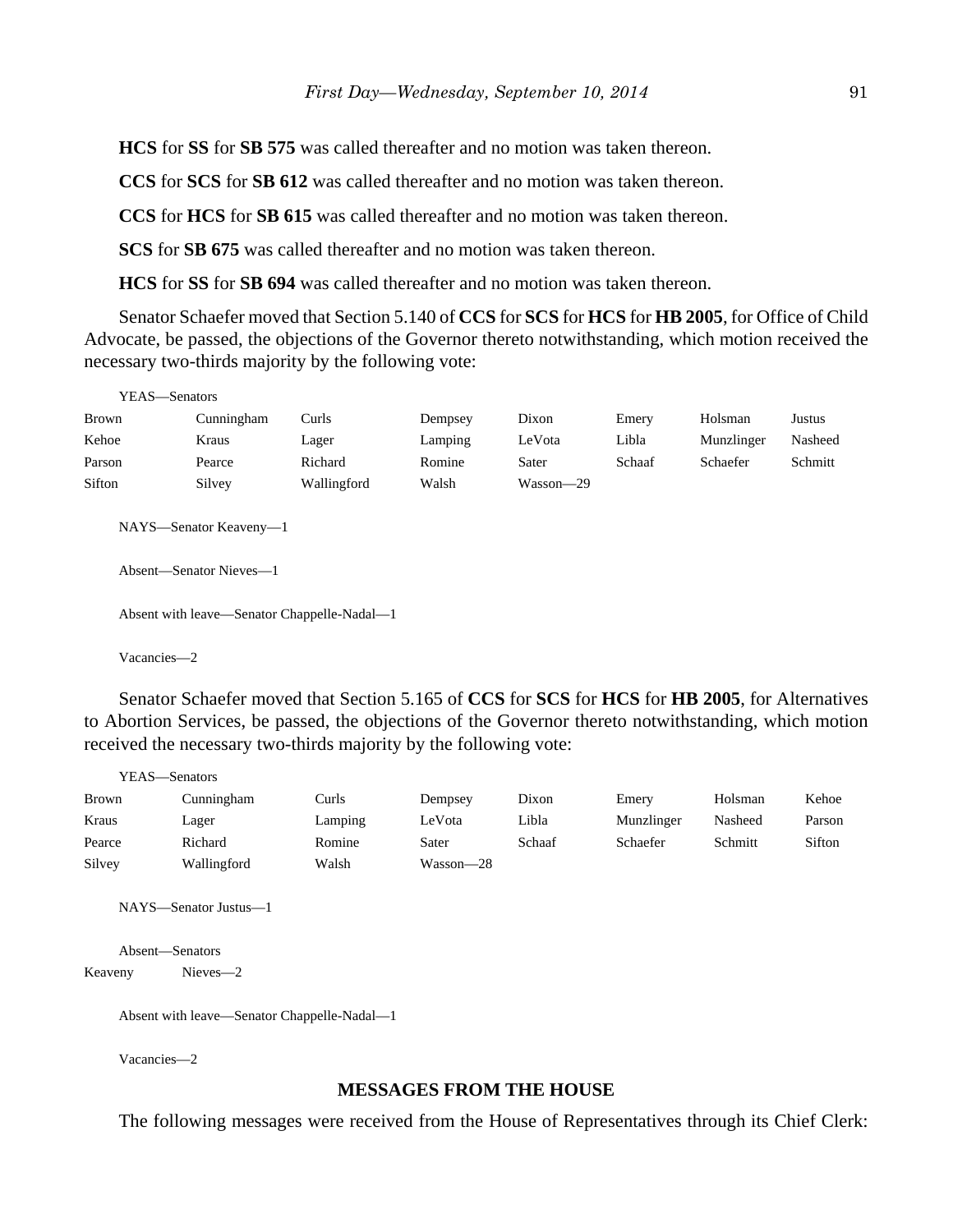Mr. President: I am instructed by the House of Representatives to inform the Senate that the House has passed Senate Committee Substitute for House Bill 1132, the objections of the Governor thereto notwithstanding.

In which the concurrence of the Senate is respectfully requested.

Also,

AYES: 123

Mr. President: The attached is a certified copy of the Roll Call on Senate Committee Substitute for House Bill 1132.

| Allen           | Anderson       | Austin             | Bahr           | <b>Barnes</b> | Bernskoetter | Berry       | <b>Black</b> |
|-----------------|----------------|--------------------|----------------|---------------|--------------|-------------|--------------|
| <b>Brattin</b>  | <b>Brown</b>   | <b>Burlison</b>    | Cierpiot       | Conway 10     | Conway 104   | Cookson     | Cornejo      |
| Cox             | Crawford       | <b>Cross</b>       | Curtis         | Curtman       | Davis        | Diehl       | Dohrman      |
| Dugger          | Elmer          | Engler             | English        | Englund       | Entlicher    | Fitzpatrick | Fitzwater    |
| Flanigan        | Fraker         | Franklin           | Frederick      | Funderburk    | Gannon       | Gosen       | Grisamore    |
| Haahr           | Haefner        | Hampton            | Hansen         | Harris        | Hicks        | Higdon      | Hinson       |
| Hodges          | Hoskins        | Hough              | Houghton       | Hubrecht      | Hurst        | Johnson     | Jones 50     |
| <b>Justus</b>   | Keeney         | Kelley 127         | Koenig         | Kolkmeyer     | Korman       | Kratky      | Lair         |
| Lant            | Lauer          | Leara              | Lichtenegger   | Love          | Lynch        | Marshall    | Mayfield     |
| McCaherty       | McGaugh        | McKenna            | <b>McManus</b> | Messenger     | Miller       | Molendorp   | Montecillo   |
| Moon            | Morris         | Muntzel            | Neely          | Neth          | Parkinson    | Pfautsch    | Phillips     |
| Pike            | Pogue          | Redmon             | Rehder         | Reiboldt      | Remole       | Rhoads      | Richardson   |
| Riddle          | Roorda         | Ross               | Rowden         | Rowland       | Runions      | Scharnhorst | Schatz       |
| Schieber        | Schieffer      | Shull              | Shumake        | Sisco         | Solon        | Sommer      | Spencer      |
| Stream          | Swan           | Thomson            | Torpey         | Walker        | White        | Wieland     | Wilson       |
| Wood            | Zerr           | Mr Speaker         |                |               |              |             |              |
| <b>NOES: 37</b> |                |                    |                |               |              |             |              |
| Anders          | <b>Burns</b>   | Butler             | Carpenter      | Colona        | Dunn         | Ellington   | Frame        |
| Gardner         | Gatschenberger | Green              | Hubbard        | Hummel        | Kelly 45     | Kirkton     | Lafaver      |
| May             | McCann Beatty  | McDonald           | McNeil         | Meredith      | Mims         | Mitten      | Morgan       |
| Newman          | <b>Nichols</b> | Norr               | Otto           | Pace          | Peters       | Pierson     | Rizzo        |
| Schupp          | Swearingen     | <b>Walton Gray</b> | Webber         | Wright        |              |             |              |

PRESENT: 0

ABSENT: 2 Guernsey Smith

VACANCIES: 1

Also,

Mr. President: I am instructed by the House of Representatives to inform the Senate that the House has passed Senate Committee Substitute for House Committee Substitute for House Bills 1307 & 1313, the objections of the Governor thereto notwithstanding.

In which the concurrence of the Senate is respectfully requested.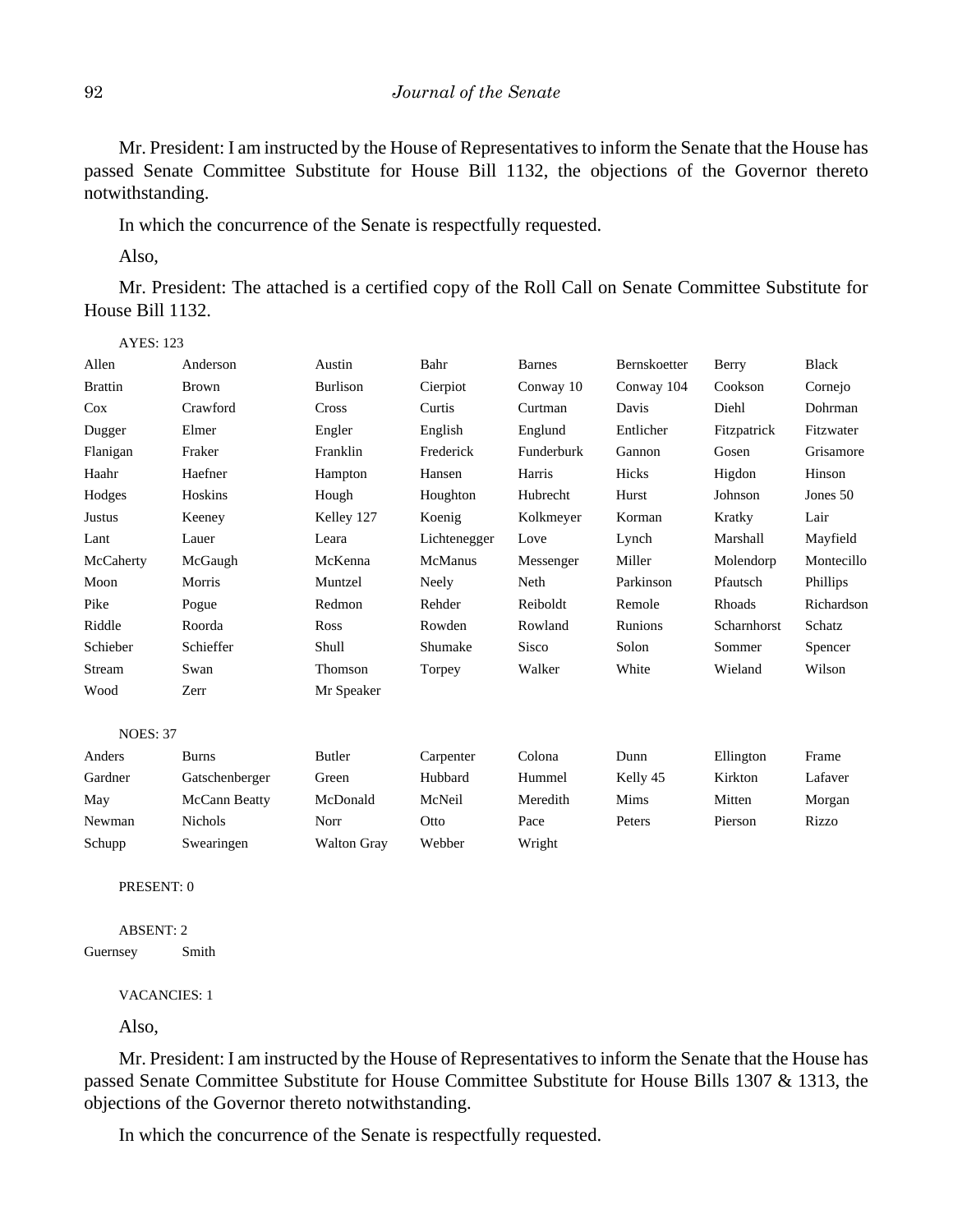#### Also,

# Mr. President: The attached is a certified copy of the Roll Call on Senate Committee Substitute for House Committee Substitute for House Bills 1307 & 1313.

AYES: 117

| Allen           | Anderson        | Austin     | Bahr      | Barnes      | Bernskoetter | Berry     | Black     |
|-----------------|-----------------|------------|-----------|-------------|--------------|-----------|-----------|
| <b>Brattin</b>  | Brown           | Burlison   | Cierpiot  | Conway 10   | Conway 104   | Cookson   | Cornejo   |
| Cox             | Crawford        | Cross      | Curtman   | Davis       | Diehl        | Dohrman   | Dugger    |
| Elmer           | Engler          | English    | Entlicher | Fitzpatrick | Fitzwater    | Flanigan  | Fraker    |
| Franklin        | Frederick       | Funderburk | Gannon    | Gosen       | Green        | Grisamore | Guernsey  |
| Haahr           | Haefner         | Hampton    | Hansen    | Harris      | Hicks        | Higdon    | Hinson    |
| Hoskins         | Hough           | Houghton   | Hubrecht  | Hurst       | Johnson      | Jones 50  | Justus    |
| Keeney          | Kelley 127      | Koenig     | Kolkmeyer | Korman      | Lair         | Lant      | Lauer     |
| Leara           | Lichtenegger    | Love       | Lynch     | Marshall    | McCaherty    | McGaugh   | McKenna   |
| Messenger       | Miller          | Moon       | Morris    | Muntzel     | Neely        | Neth      | Parkinson |
| Pfautsch        | <b>Phillips</b> | Pike       | Pogue     | Redmon      | Rehder       | Reiboldt  | Remole    |
| Rhoads          | Richardson      | Riddle     | Roorda    | Ross        | Rowden       | Rowland   | Runions   |
| Scharnhorst     | Schatz          | Schieber   | Schieffer | Shull       | Shumake      | Sisco     | Solon     |
| Sommer          | Spencer         | Stream     | Swan      | Thomson     | Torpey       | Walker    | White     |
| Wieland         | Wilson          | Wood       | Zerr      | Mr Speaker  |              |           |           |
|                 |                 |            |           |             |              |           |           |
| <b>NOES: 44</b> |                 |            |           |             |              |           |           |

| Anders         | <b>Burns</b>       | Butler  | Carpenter      | Colona    | Curtis        | Dunn     | Ellington |
|----------------|--------------------|---------|----------------|-----------|---------------|----------|-----------|
| Englund        | Frame              | Gardner | Gatschenberger | Hodges    | Hubbard       | Hummel   | Kelly 45  |
| Kirkton        | Kratky             | Lafaver | May            | Mayfield  | McCann Beatty | McDonald | McManus   |
| McNeil         | Meredith           | Mims    | Mitten         | Molendorp | Montecillo    | Morgan   | Newman    |
| <b>Nichols</b> | Norr               | Otto    | Pace           | Peters    | Pierson       | Rizzo    | Schupp    |
| Swearingen     | <b>Walton Gray</b> | Webber  | Wright         |           |               |          |           |

PRESENT: 0

```
ABSENT: 1
```
Smith

### VACANCIES: 1

Senator Romine moved that **SCS** for **HB 1132** be passed, the objections of the Governor thereto notwithstanding, which motion received the necessary two-thirds majority by the following vote:

| YEAS—Senators |            |           |         |            |         |        |        |
|---------------|------------|-----------|---------|------------|---------|--------|--------|
| <b>Brown</b>  | Cunningham | Curls     | Dempsey | Dixon      | Emery   | Kehoe  | Kraus  |
| Lager         | Lamping    | LeVota    | Libla   | Munzlinger | Nasheed | Parson | Pearce |
| Richard       | Romine     | Sater     | Schaaf  | Schaefer   | Schmitt | Sifton | Silvey |
| Wallingford   | Walsh      | Wasson—27 |         |            |         |        |        |

NAYS—Senators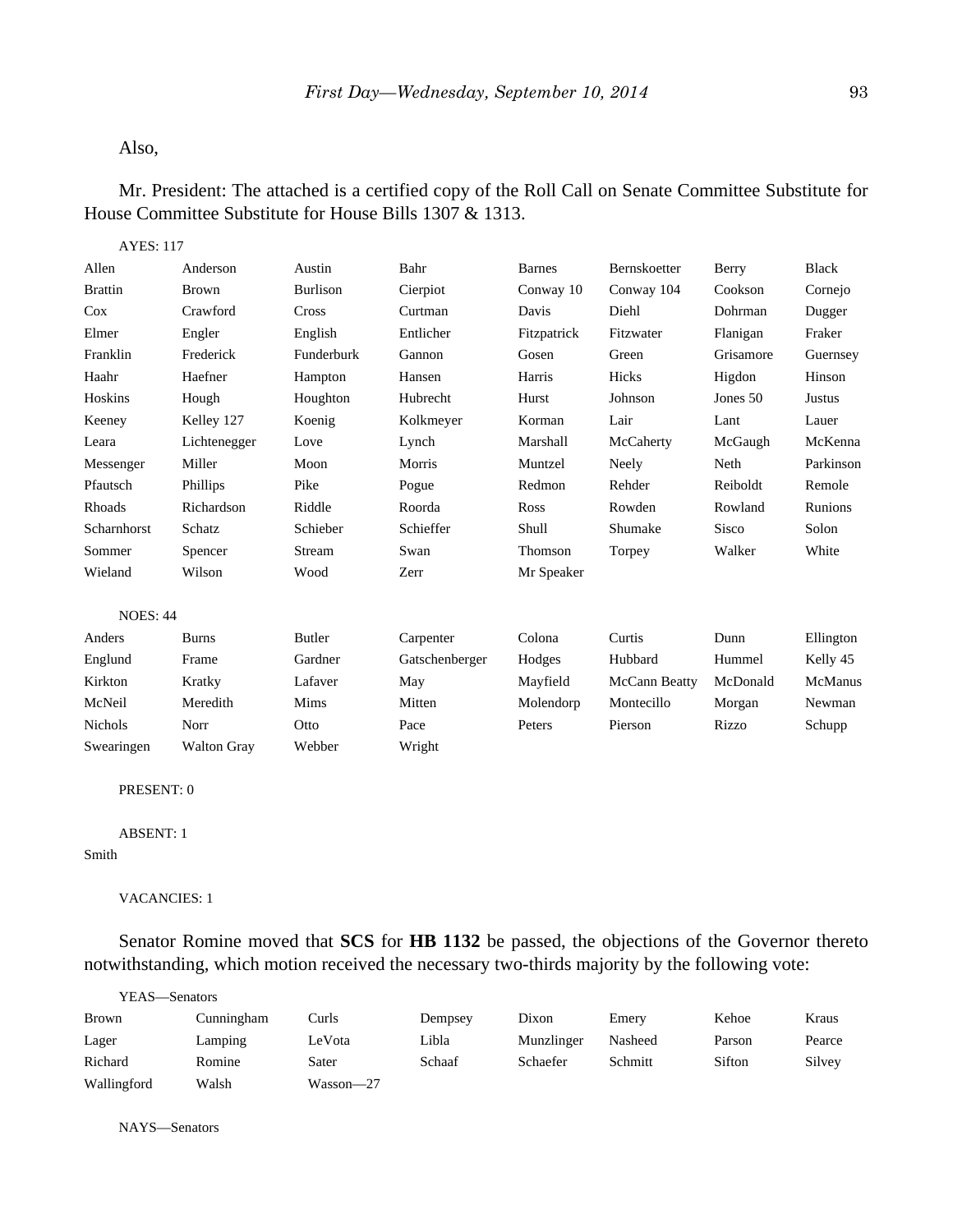Justus Keaveny—2

Absent—Senators Holsman Nieves—2

Absent with leave—Senator Chappelle-Nadal—1

Vacancies—2

Senator Schaaf assumed the Chair.

President Pro Tem Dempsey assumed the Chair.

Senator Sater moved that **SCS** for **HCS** for **HBs 1307** and **1313** be passed, the objections of the Governor thereto notwithstanding.

A quorum was established by the following vote:

| Present-Senators |             |        |           |        |          |               |        |
|------------------|-------------|--------|-----------|--------|----------|---------------|--------|
| Brown            | Cunningham  | Curls  | Dempsey   | Dixon  | Emery    | Holsman       | Justus |
| Kehoe            | Kraus       | Lager  | Lamping   | LeVota | Libla    | <b>Nieves</b> | Parson |
| Pearce           | Richard     | Romine | Sater     | Schaaf | Schaefer | Schmitt       | Sifton |
| Silvey           | Wallingford | Walsh  | Wasson—28 |        |          |               |        |
| Absent—Senators  |             |        |           |        |          |               |        |
| Munzlinger       | $Nashed -2$ |        |           |        |          |               |        |

Absent with leave—Senators Chappelle-Nadal Keaveny—2

Vacancies—2

Senator Sater submitted the following:

Motion for Previous Question - Pursuant to Rule 84 of the Missouri Senate:

## **Shall the Main question be now put?**

Signed:

| /s/ Tom Dempsey  | /s/ Gary Romine      |
|------------------|----------------------|
| /s/ David Sater  | /s/ Mike Cunningham  |
| /s/ Ron Richard  | /s/ Jay Wasson       |
| /s/ Brian Nieves | $/s$ Ed Emery        |
| $/s/$ Brad Lager | /s/ Will Kraus       |
| /s/ David Pearce | /s/ Brian Munzlinger |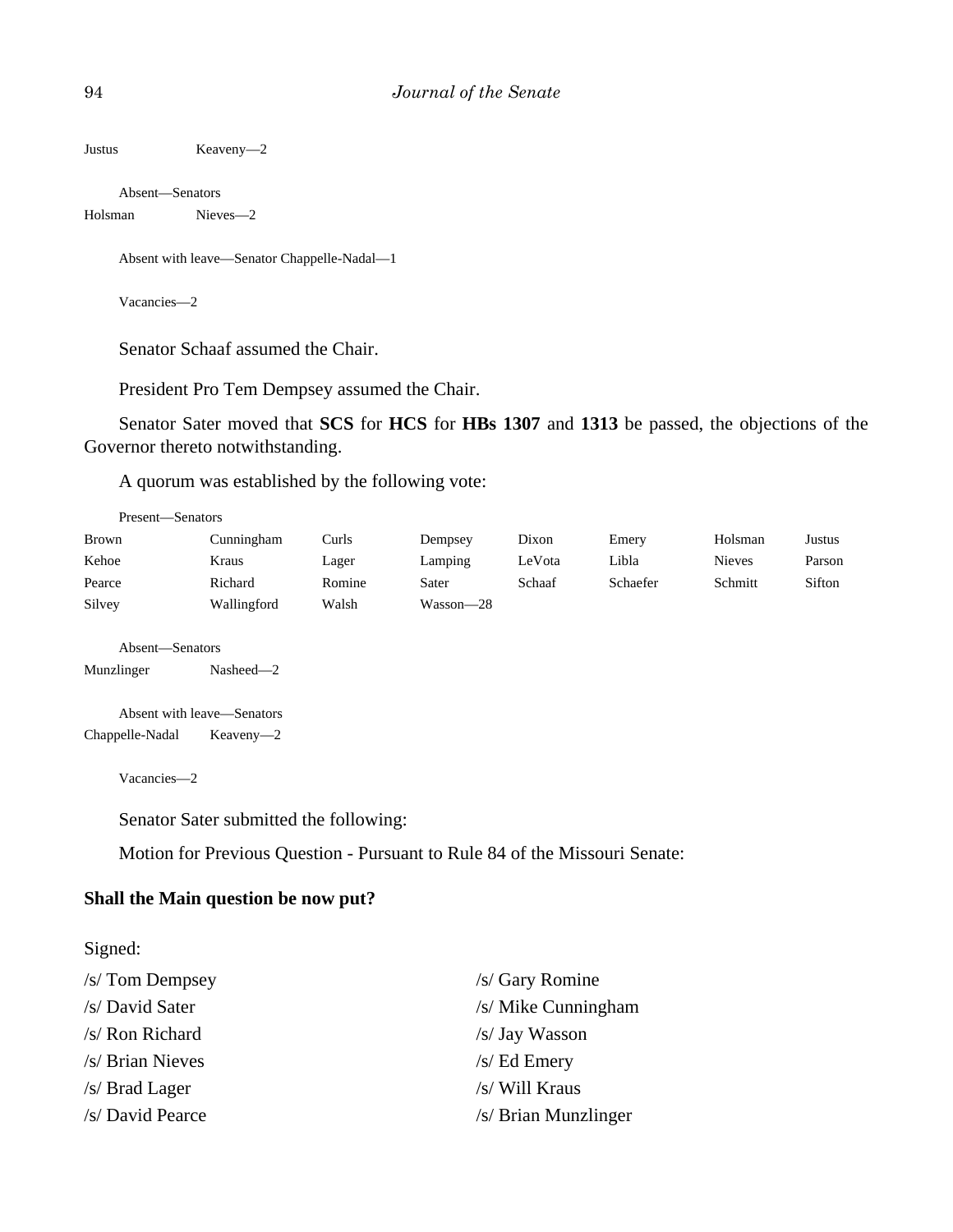| /s/ Mike Kehoe        | /s/ Kurt Schaefer |
|-----------------------|-------------------|
| $/s/Dan$ W. Brown     | /s/ Mike Parson   |
| $/s/$ John Lamping    | /s/ Eric Schmitt  |
| /s/ Doug Libla        | /s/ Ryan Silvey   |
| /s/ Wayne Wallingford |                   |

The motion to move the previous question was adopted by the following vote:

| YEAS—Senators        |                            |               |             |               |         |        |         |
|----------------------|----------------------------|---------------|-------------|---------------|---------|--------|---------|
| Brown                | Cunningham                 | Dempsey       | Emery       | Kehoe         | Kraus   | Lager  | Lamping |
| Libla                | Munzlinger                 | <b>Nieves</b> | Parson      | Pearce        | Richard | Romine | Sater   |
| Schaefer             | Schmitt                    | Silvey        | Wallingford | $Wasson - 21$ |         |        |         |
| NAYS-Senators        |                            |               |             |               |         |        |         |
| Curls                | Dixon                      | Holsman       | Justus      | LeVota        | Nasheed | Schaaf | Sifton  |
| Walsh-9              |                            |               |             |               |         |        |         |
| Absent—Senators—None |                            |               |             |               |         |        |         |
|                      | Absent with leave—Senators |               |             |               |         |        |         |
| Chappelle-Nadal      | $Keaveny-2$                |               |             |               |         |        |         |

Vacancies—2

**SCS** for **HCS** for **HBs 1307** and **1313** passed, the objections of the Governor thereto notwithstanding, by the following vote:

| YEAS—Senators |            |            |               |         |             |               |        |
|---------------|------------|------------|---------------|---------|-------------|---------------|--------|
| <b>Brown</b>  | Cunningham | Dempsey    | Dixon         | Emery   | Kehoe       | Kraus         | Lager  |
| Lamping       | Libla      | Munzlinger | <b>Nieves</b> | Parson  | Pearce      | Richard       | Romine |
| Sater         | Schaaf     | Schaefer   | Schmitt       | Silvey  | Wallingford | $Wasson - 23$ |        |
| NAYS-Senators |            |            |               |         |             |               |        |
| Curls         | Holsman    | Justus     | LeVota        | Nasheed | Sifton      | Walsh-7       |        |

Absent—Senators—None

Absent with leave—Senators Chappelle-Nadal Keaveny—2

Vacancies—2

### **MESSAGES FROM THE HOUSE**

The following messages were received from the House of Representatives through its Chief Clerk: Mr. President:

I am instructed by the House of Representatives to inform the Senate the House has passed Section 7.015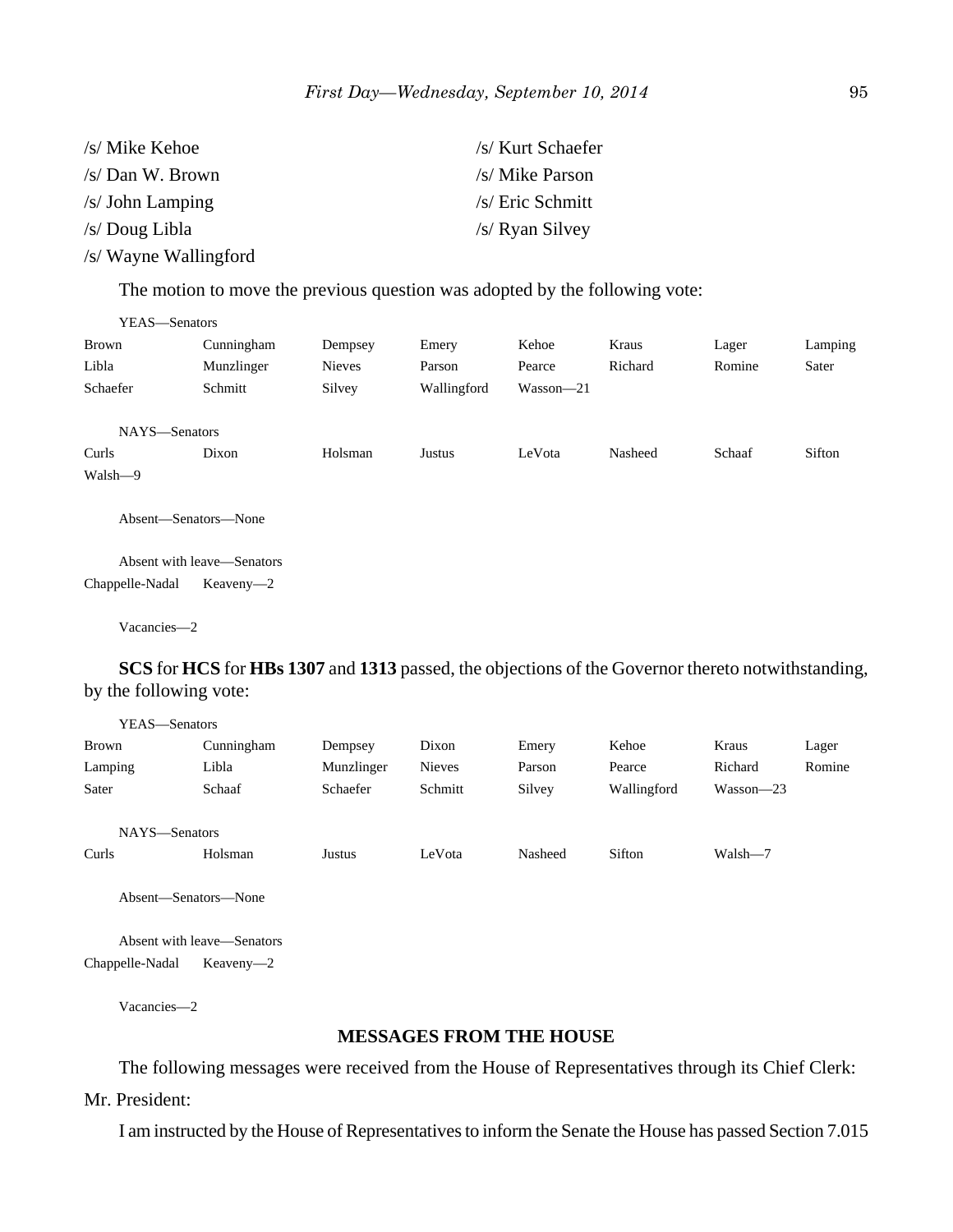for an international trade and investment office in Israel; Section 7.115 for funding new and expanding industry training programs and basic industry retraining programs and Section 7.120 for transfer to the Missouri Works Job Development Fund to Conference Committee Substitute for Senate Committee Substitute for House Committee Substitute for House Bill No. 2007, the objections of the Governor thereto notwithstanding.

In which the concurrence of the Senate is respectfully requested.

Also, the attached are certified copies of the Roll Calls pertaining to the above named sections of the Conference Committee Substitute for Senate Committee Substitute for House Committee Substitute for House Bill 2007.

Roll Call for Section 7.015 of **CCS** for **SCS** for **HCS** for **HB 2007**, for an international trade and investment office in Israel:

AYES: 113

| Allen           | Anderson     | Austin          | Bahr        | Barnes     | Bernskoetter | Berry     | <b>Black</b> |
|-----------------|--------------|-----------------|-------------|------------|--------------|-----------|--------------|
| <b>Brattin</b>  | Brown        | <b>Burlison</b> | Cierpiot    | Conway 104 | Cookson      | Cornejo   | Cox          |
| Crawford        | Cross        | Curtis          | Davis       | Diehl      | Dohrman      | Dugger    | Elmer        |
| Engler          | Englund      | Entlicher       | Fitzpatrick | Flanigan   | Fraker       | Franklin  | Frederick    |
| Funderburk      | Gannon       | Gosen           | Grisamore   | Haahr      | Haefner      | Hampton   | Hansen       |
| Harris          | Hicks        | Higdon          | Hinson      | Hodges     | Hoskins      | Hough     | Houghton     |
| Hubrecht        | Johnson      | Jones 50        | Justus      | Keeney     | Kelley 127   | Kelly 45  | Kolkmeyer    |
| Korman          | Lair         | Lant            | Lauer       | Leara      | Lichtenegger | Love      | Lynch        |
| McCaherty       | McGaugh      | McManus         | Messenger   | Miller     | Mitten       | Molendorp | Montecillo   |
| Moon            | Morris       | Muntzel         | Neely       | Neth       | Pfautsch     | Phillips  | Redmon       |
| Rehder          | Reiboldt     | Remole          | Rhoads      | Richardson | Riddle       | Roorda    | <b>Ross</b>  |
| Rowden          | Rowland      | Scharnhorst     | Schatz      | Schieffer  | Schupp       | Shull     | Shumake      |
| <b>Sisco</b>    | Solon        | Sommer          | Spencer     | Stream     | Swan         | Thomson   | Torpey       |
| Walker          | Webber       | White           | Wieland     | Wilson     | Wood         | Wright    | Zerr         |
| Mr Speaker      |              |                 |             |            |              |           |              |
| <b>NOES: 44</b> |              |                 |             |            |              |           |              |
| Anders          | <b>Burns</b> | Butler          | Carpenter   | Colona     | Conway 10    | Curtman   | Dunn         |

| Anders    | Burns   | Butler     | Carpenter   | Colona  | Conway 10 | Curtman        | Dunn     |
|-----------|---------|------------|-------------|---------|-----------|----------------|----------|
| Ellington | English | Frame      | Gardner     | Hubbard | Hummel    | Hurst          | Kirkton  |
| Koenig    | Kratky  | Lafaver    | Marshall    | May     | Mayfield  | McCann Beatty  | McDonald |
| McKenna   | McNeil  | Meredith   | Mims        | Morgan  | Newman    | <b>Nichols</b> | Norr     |
| Otto      | Pace    | Parkinson  | Peters      | Pierson | Pogue     | Rizzo          | Runions  |
| Schieber  | Smith   | Swearingen | Walton Gray |         |           |                |          |

PRESENT: 1

Green

ABSENT: 4

Fitzwater Gatschenberger Guernsey Pike

VACANCIES: 1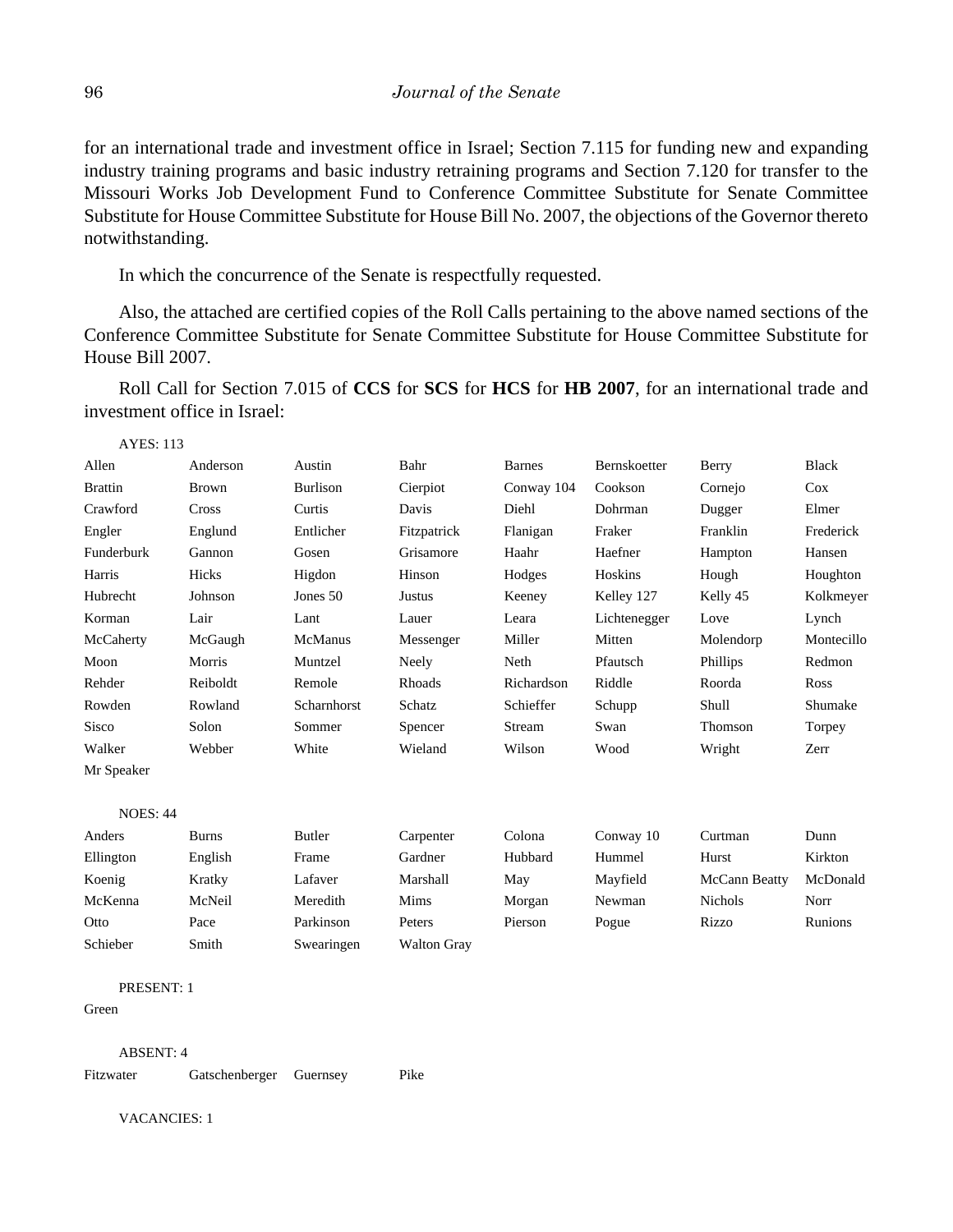Roll Call for Section 7.115 of **CCS** for **SCS** for **HCS** for **HB 2007**, for funding industry training & retraining programs:

| <b>AYES: 116</b>  |                |              |                 |               |               |              |             |
|-------------------|----------------|--------------|-----------------|---------------|---------------|--------------|-------------|
| Allen             | Anders         | Anderson     | Austin          | Bahr          | <b>Barnes</b> | Bernskoetter | Berry       |
| <b>Black</b>      | <b>Brattin</b> | <b>Brown</b> | <b>Burlison</b> | <b>Butler</b> | Cierpiot      | Conway 104   | Cookson     |
| Cornejo           | Cox            | Crawford     | Cross           | Curtis        | Davis         | Diehl        | Dohrman     |
| Dugger            | Elmer          | Engler       | English         | Englund       | Entlicher     | Fitzpatrick  | Fitzwater   |
| Flanigan          | Fraker         | Frame        | Franklin        | Frederick     | Funderburk    | Gannon       | Gosen       |
| Grisamore         | Haahr          | Haefner      | Hampton         | Hansen        | Hicks         | Higdon       | Hinson      |
| Hodges            | Hoskins        | Hough        | Houghton        | Hubbard       | Hubrecht      | Hurst        | Johnson     |
| Jones 50          | Justus         | Keeney       | Kelley 127      | Kirkton       | Kolkmeyer     | Korman       | Lair        |
| Lant              | Lauer          | Leara        | Lichtenegger    | Love          | Lynch         | Mayfield     | McCaherty   |
| McGaugh           | Messenger      | Miller       | Molendorp       | Moon          | Morris        | Muntzel      | Neely       |
| Neth              | Norr           | Parkinson    | Pfautsch        | Phillips      | Redmon        | Rehder       | Reiboldt    |
| Remole            | Rhoads         | Richardson   | Riddle          | Roorda        | Ross          | Rowden       | Rowland     |
| Scharnhorst       | Schatz         | Shull        | Shumake         | Sisco         | Solon         | Sommer       | Spencer     |
| Stream            | Swan           | Thomson      | Torpey          | Walker        | White         | Wieland      | Wilson      |
| Wood              | Wright         | Zerr         | Mr Speaker      |               |               |              |             |
| <b>NOES: 40</b>   |                |              |                 |               |               |              |             |
| <b>Burns</b>      | Carpenter      | Colona       | Conway 10       | Curtman       | Dunn          | Ellington    | Gardner     |
| Gatschenberger    | Green          | Harris       | Hummel          | Koenig        | Kratky        | Lafaver      | Marshall    |
| May               | McCann Beatty  | McDonald     | McKenna         | McNeil        | Meredith      | Mims         | Mitten      |
| Montecillo        | Morgan         | Newman       | Nichols         | Otto          | Pace          | Pierson      | Pogue       |
| Rizzo             | Runions        | Schieber     | Schieffer       | Schupp        | Smith         | Swearingen   | Walton Gray |
| <b>PRESENT: 1</b> |                |              |                 |               |               |              |             |
| Peters            |                |              |                 |               |               |              |             |
| <b>ABSENT: 5</b>  |                |              |                 |               |               |              |             |
| Guernsey          | Kelly 45       | McManus      | Pike            | Webber        |               |              |             |
|                   |                |              |                 |               |               |              |             |

VACANCIES: 1

Roll Call for Section 7.120 of **CCS** for **SCS** for **HCS** for **HB 2007**, for transfer to the MO Works Job Development Fund:

| <b>AYES: 114</b> |                |                 |             |            |               |              |         |
|------------------|----------------|-----------------|-------------|------------|---------------|--------------|---------|
| Allen            | Anders         | Anderson        | Austin      | Bahr       | <b>Barnes</b> | Bernskoetter | Berry   |
| Black            | <b>Brattin</b> | <b>Burlison</b> | Cierpiot    | Conway 104 | Cookson       | Cornejo      | $\cos$  |
| Crawford         | Cross          | Curtis          | Davis       | Diehl      | Dohrman       | Dugger       | Elmer   |
| Engler           | Englund        | Entlicher       | Fitzpatrick | Fitzwater  | Flanigan      | Fraker       | Frame   |
| Franklin         | Frederick      | Funderburk      | Gannon      | Gosen      | Grisamore     | Guernsey     | Haahr   |
| Haefner          | Hampton        | Hansen          | Harris      | Hicks      | Higdon        | Hinson       | Hoskins |
| Hough            | Houghton       | Hubrecht        | Hurst       | Johnson    | Jones 50      | Justus       | Keeney  |
| Kelley 127       | Kirkton        | Kolkmeyer       | Korman      | Lair       | Lant          | Lauer        | Leara   |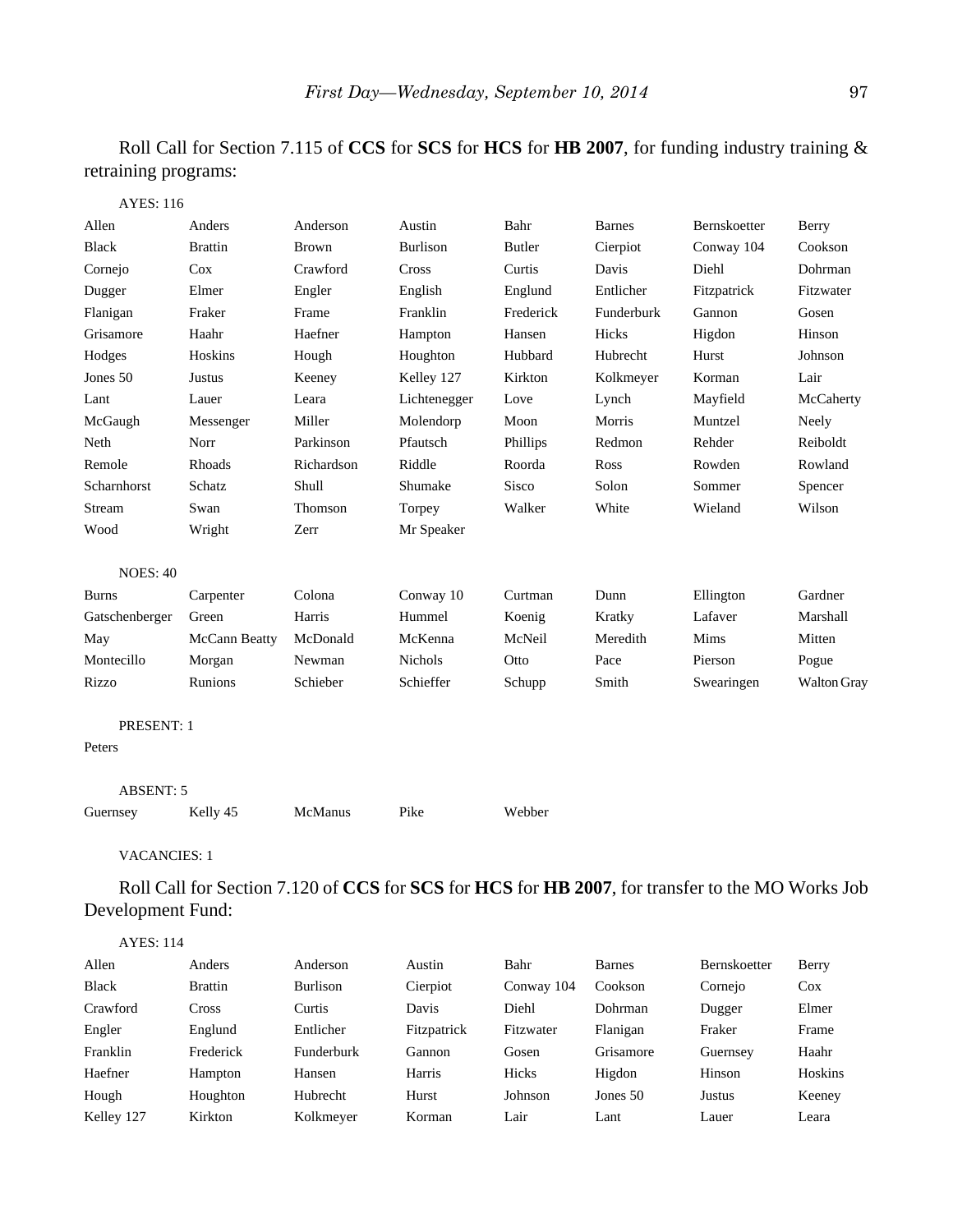| Lichtenegger        | Love               | Lynch          | Mayfield   | McCaherty   | McGaugh       | McKenna        | Messenger  |
|---------------------|--------------------|----------------|------------|-------------|---------------|----------------|------------|
| Miller              | Moon               | Morris         | Muntzel    | Neely       | Neth          | Parkinson      | Pfautsch   |
| Phillips            | Redmon             | Rehder         | Reiboldt   | Remole      | Rhoads        | Richardson     | Riddle     |
| Roorda              | Ross               | Rowden         | Rowland    | Scharnhorst | Schatz        | Schieffer      | Shull      |
| Shumake             | <b>Sisco</b>       | Solon          | Sommer     | Spencer     | Stream        | Swan           | Swearingen |
| Thomson             | Torpey             | Walker         | White      | Wieland     | Wilson        | Wood           | Wright     |
| Zerr                | Mr Speaker         |                |            |             |               |                |            |
|                     |                    |                |            |             |               |                |            |
| <b>NOES: 42</b>     |                    |                |            |             |               |                |            |
| <b>Burns</b>        | <b>Butler</b>      | Carpenter      | Colona     | Conway 10   | Curtman       | Dunn           | Ellington  |
| English             | Gardner            | Gatschenberger | Green      | Hodges      | Hubbard       | Hummel         | Kelly 45   |
| Koenig              | Kratky             | Lafaver        | Marshall   | May         | McCann Beatty | McDonald       | McNeil     |
| Meredith            | Mims               | Mitten         | Montecillo | Morgan      | Newman        | <b>Nichols</b> | Norr       |
| Otto                | Pace               | Peters         | Pierson    | Pogue       | Rizzo         | Runions        | Schieber   |
| Schupp              | <b>Walton Gray</b> |                |            |             |               |                |            |
|                     |                    |                |            |             |               |                |            |
| PRESENT: 0          |                    |                |            |             |               |                |            |
| ABSENT: 6           |                    |                |            |             |               |                |            |
| <b>Brown</b>        | McManus            | Molendorp      | Pike Smith | Webber      |               |                |            |
|                     |                    |                |            |             |               |                |            |
| <b>VACANCIES: 1</b> |                    |                |            |             |               |                |            |

Also,

Mr. President:

I am instructed by the House of Representatives to inform the Senate the House has passed Section 3.260 for the Missouri Telehealth Network for the purpose of creating and implementing four (4) Extension for Community Healthcare Outcomes Programs; Section 3.261 for a program designed to increase international collaboration and economic opportunity located at the University of Missouri-St. Louis; and Section 3.265 for the Missouri Rehabilitation Center; Section 3.266 for the Centers for Neighborhood Initiative located at the University of Missouri-Kansas City; Section 3.210 for the University of Central Missouri for the Science, Technology, Engineering and Mathematics Initiative to Conference Committee Substitute for Senate Committee Substitute for House Committee Substitute for House Bill No. 2003, the objections of the Governor thereto notwithstanding.

In which the concurrence of the Senate is respectfully requested.

Also, the attached are certified copies of the Roll Calls pertaining to the above named sections of the Conference Committee Substitute for Senate Committee Substitute for House Committee Substitute for House Bill 2003.

Roll Call for Section 3.260 of **CCS** for **SCS** for **HCS** for **HB 2003**, for the Missouri Telehealth Network:

| AYES: 122      |          |          |       |          |              |         |              |  |  |
|----------------|----------|----------|-------|----------|--------------|---------|--------------|--|--|
| Allen          | Anderson | Austın   | Bahr  | Barnes   | Bernskoetter | Berry   | <b>Black</b> |  |  |
| <b>Brattin</b> | Brown    | Burlison | Burns | Cierpiot | Conway 104   | Cookson | Corneio      |  |  |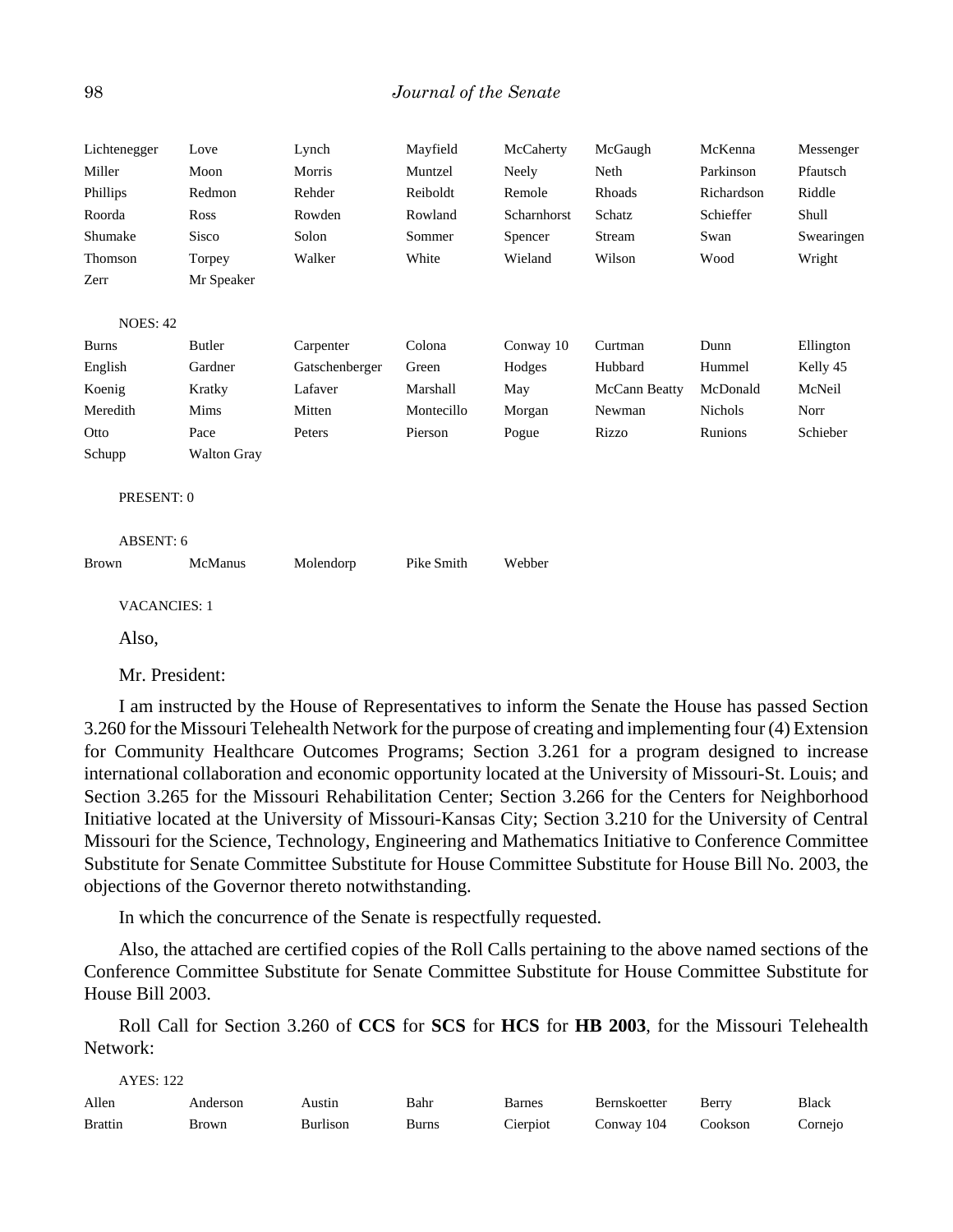| Cox                 | Crawford       | Cross              | Curtman      | Davis     | Diehl      | Dohrman    | Dugger        |
|---------------------|----------------|--------------------|--------------|-----------|------------|------------|---------------|
| Elmer               | Engler         | Englund            | Entlicher    | Fitzwater | Flanigan   | Fraker     | Frame         |
| Franklin            | Frederick      | Funderburk         | Gannon       | Gosen     | Grisamore  | Guernsey   | Haahr         |
| Haefner             | Hampton        | Hansen             | Harris       | Hicks     | Higdon     | Hinson     | Hoskins       |
| Hough               | Houghton       | Hubbard            | Hubrecht     | Hurst     | Johnson    | Jones 50   | <b>Justus</b> |
| Keeney              | Kelley 127     | Kelly 45           | Kirkton      | Koenig    | Kolkmeyer  | Korman     | Lair          |
| Lant                | Lauer          | Leara              | Lichtenegger | Love      | Lynch      | Mayfield   | McCaherty     |
| McGaugh             | McKenna        | Messenger          | Miller       | Mitten    | Molendorp  | Montecillo | Moon          |
| Morris              | Muntzel        | Neely              | Neth         | Norr      | Parkinson  | Pfautsch   | Phillips      |
| Redmon              | Rehder         | Reiboldt           | Remole       | Rhoads    | Richardson | Riddle     | Roorda        |
| Ross                | Rowden         | Rowland            | Scharnhorst  | Schatz    | Schieffer  | Shull      | Shumake       |
| Sisco               | Solon          | Sommer             | Spencer      | Stream    | Swan       | Swearingen | Thomson       |
| Torpey              | Walker         | Webber             | White        | Wieland   | Wilson     | Wood       | Wright        |
| Zerr                | Mr Speaker     |                    |              |           |            |            |               |
|                     |                |                    |              |           |            |            |               |
| <b>NOES: 35</b>     |                |                    |              |           |            |            |               |
| Anders              | <b>Butler</b>  | Colona             | Conway 10    | Curtis    | Dunn       | Ellington  | English       |
| Gardner             | Gatschenberger | Hodges             | Hummel       | Kratky    | Lafaver    | Marshall   | May           |
| McCann Beatty       | McDonald       | McManus            | McNeil       | Meredith  | Mims       | Morgan     | Newman        |
| <b>Nichols</b>      | Otto           | Pace               | Peters       | Pierson   | Pogue      | Rizzo      | Runions       |
| Schieber            | Schupp         | <b>Walton Gray</b> |              |           |            |            |               |
|                     |                |                    |              |           |            |            |               |
| PRESENT: 0          |                |                    |              |           |            |            |               |
|                     |                |                    |              |           |            |            |               |
| <b>ABSENT: 5</b>    |                |                    |              |           |            |            |               |
| Carpenter           | Fitzpatrick    | Green              | Pike         | Smith     |            |            |               |
|                     |                |                    |              |           |            |            |               |
| <b>VACANCIES: 1</b> |                |                    |              |           |            |            |               |

Roll Call for Section 3.261 of **CCS** for **SCS** for **HCS** for **HB 2003**, for an international economic program at UM-St. Louis:

| <b>AYES: 122</b> |              |                 |              |               |                   |             |                 |
|------------------|--------------|-----------------|--------------|---------------|-------------------|-------------|-----------------|
| Allen            | Anderson     | Austin          | Bahr         | <b>Barnes</b> | Bernskoetter      | Berry       | Black           |
| <b>Brattin</b>   | <b>Brown</b> | <b>Burlison</b> | <b>Burns</b> | Butler        | Cierpiot          | Conway 10   | Conway 104      |
| Cookson          | Cornejo      | $\cos$          | Crawford     | <b>Cross</b>  | Curtis            | Curtman     | Davis           |
| Diehl            | Dohrman      | Elmer           | Engler       | Englund       | Entlicher         | Fitzpatrick | Fitzwater       |
| Flanigan         | Fraker       | Frame           | Franklin     | Frederick     | <b>Funderburk</b> | Gannon      | Gosen           |
| Grisamore        | Guernsey     | Haahr           | Haefner      | Hampton       | Hansen            | Harris      | Hicks           |
| Higdon           | Hinson       | Hoskins         | Hough        | Houghton      | Hubbard           | Hubrecht    | Johnson         |
| Jones 50         | Justus       | Keeney          | Kelley 127   | Kelly 45      | Kirkton           | Koenig      | Kolkmeyer       |
| Korman           | Lair         | Lant            | Lauer        | Leara         | Lichtenegger      | Love        | Lynch           |
| McCaherty        | McGaugh      | McKenna         | Messenger    | Miller        | Molendorp         | Montecillo  | Moon            |
| Morris           | Muntzel      | Neely           | Neth         | Pace          | Parkinson         | Pfautsch    | <b>Phillips</b> |
| Redmon           | Rehder       | Reiboldt        | Remole       | Rhoads        | Richardson        | Riddle      | Roorda          |
| Ross             | Rowden       | Rowland         | Scharnhorst  | Schatz        | Schieffer         | Schupp      | Shull           |
| Shumake          | Sisco        | Solon           | Sommer       | Spencer       | Stream            | Swan        | Swearingen      |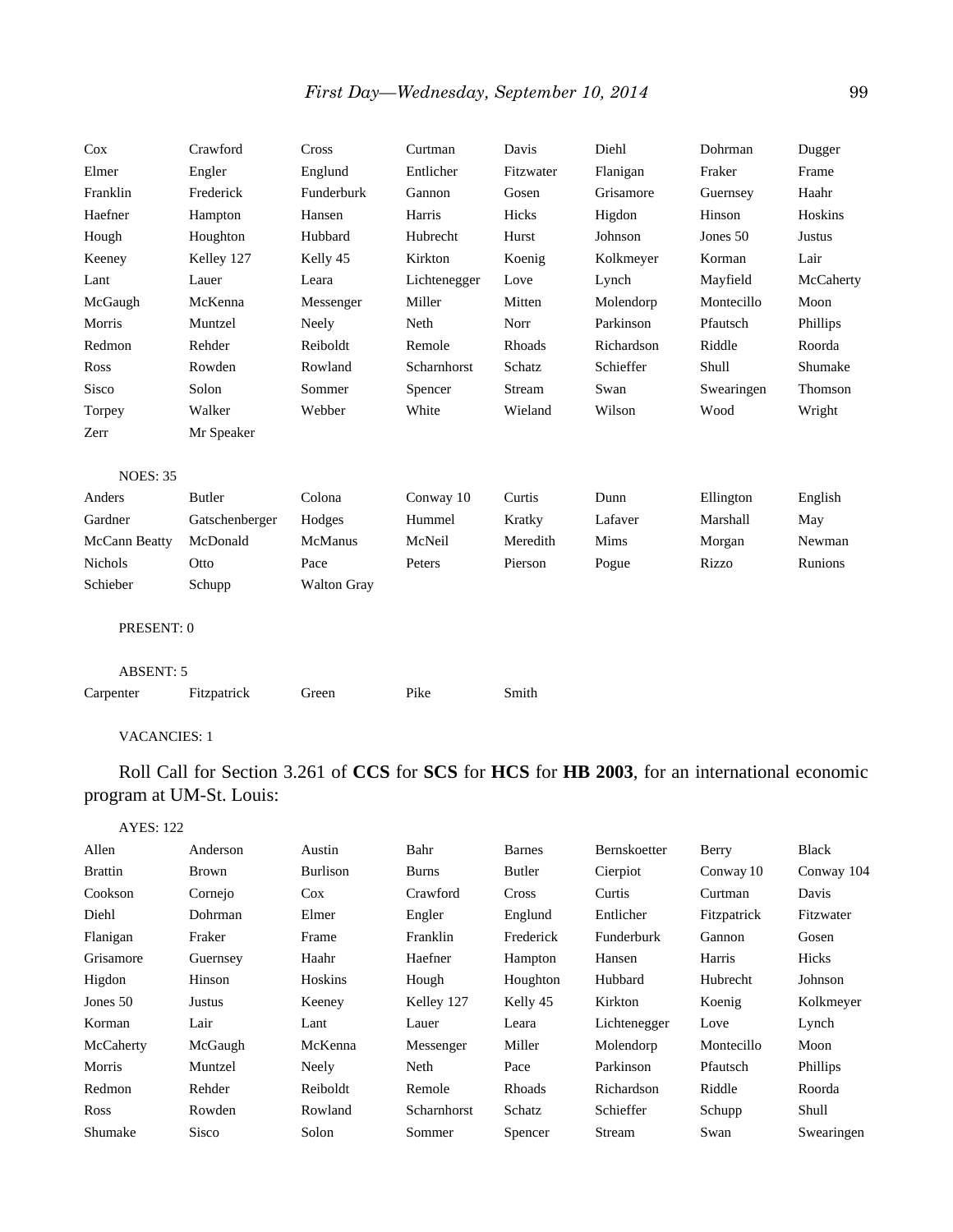## 100 *Journal of the Senate*

| Thomson             | Torpey     | Walker  | White          | Wieland  | Wilson             | Wood          | Wright   |
|---------------------|------------|---------|----------------|----------|--------------------|---------------|----------|
| Zerr                | Mr Speaker |         |                |          |                    |               |          |
| <b>NOES: 30</b>     |            |         |                |          |                    |               |          |
| Anders              | Colona     | Dunn    | Ellington      | English  | Gatschenberger     | Hodges        | Hummel   |
| Hurst               | Kratky     | Lafaver | Marshall       | May      | Mayfield           | McCann Beatty | McDonald |
| McNeil              | Meredith   | Mims    | Morgan         | Newman   | Nichols            | Norr          | Otto     |
| Pierson             | Pogue      | Rizzo   | Runions        | Schieber | <b>Walton Gray</b> |               |          |
| PRESENT: 2          |            |         |                |          |                    |               |          |
| Gardner             | Peters     |         |                |          |                    |               |          |
| <b>ABSENT: 8</b>    |            |         |                |          |                    |               |          |
| Carpenter           | Dugger     | Green   | <b>McManus</b> | Mitten   | Pike               | Smith         | Webber   |
| <b>VACANCIES: 1</b> |            |         |                |          |                    |               |          |

Roll Call for Section 3.265 of **CCS** for **SCS** for **HCS** for **HB 2003**, for the Missouri Rehabilitation Center:

| <b>AYES: 130</b> |                |              |                 |              |                |              |              |
|------------------|----------------|--------------|-----------------|--------------|----------------|--------------|--------------|
| Allen            | Anders         | Anderson     | Austin          | Bahr         | <b>Barnes</b>  | Bernskoetter | Berry        |
| <b>Black</b>     | <b>Brattin</b> | <b>Brown</b> | <b>Burlison</b> | <b>Burns</b> | Cierpiot       | Conway 10    | Conway 104   |
| Cookson          | Cornejo        | $\cos$       | Crawford        | Cross        | Curtis         | Curtman      | Davis        |
| Diehl            | Dohrman        | Dugger       | Elmer           | Engler       | English        | Englund      | Entlicher    |
| Fitzpatrick      | Fitzwater      | Flanigan     | Fraker          | Frame        | Franklin       | Frederick    | Funderburk   |
| Gannon           | Gosen          | Grisamore    | Guernsey        | Haahr        | Haefner        | Hampton      | Hansen       |
| Harris           | Hicks          | Higdon       | Hinson          | Hoskins      | Hough          | Houghton     | Hubbard      |
| Hubrecht         | Hurst          | Johnson      | Jones 50        | Justus       | Keeney         | Kelley 127   | Kirkton      |
| Koenig           | Kolkmeyer      | Korman       | Lair            | Lant         | Lauer          | Leara        | Lichtenegger |
| Love             | Lynch          | Mayfield     | McCaherty       | McGaugh      | McKenna        | Meredith     | Messenger    |
| Miller           | Mitten         | Molendorp    | Montecillo      | Moon         | Morris         | Muntzel      | Neely        |
| Neth             | <b>Nichols</b> | Norr         | Pace            | Parkinson    | Pfautsch       | Phillips     | Redmon       |
| Rehder           | Reiboldt       | Remole       | Rhoads          | Richardson   | Riddle         | Roorda       | Ross         |
| Rowden           | Rowland        | Runions      | Scharnhorst     | Schatz       | Schieffer      | Shull        | Shumake      |
| <b>Sisco</b>     | Solon          | Sommer       | Spencer         | Stream       | Swan           | Swearingen   | Thomson      |
| Torpey           | Walker         | Webber       | White           | Wieland      | Wilson         | Wood         | Wright       |
| Zerr             | Mr Speaker     |              |                 |              |                |              |              |
|                  |                |              |                 |              |                |              |              |
| <b>NOES: 25</b>  |                |              |                 |              |                |              |              |
| Butler           | Carpenter      | Colona       | Dunn            | Ellington    | Gatschenberger | Green        | Hodges       |
| Hummel           | Kratky         | Lafaver      | Marshall        | May          | McCann Beatty  | McDonald     | McManus      |
|                  |                |              |                 |              |                |              |              |

PRESENT: 4

Schupp

Gardner McNeil Peters Walton Gray

Mims Morgan Newman Otto Pierson Pogue Rizzo Schieber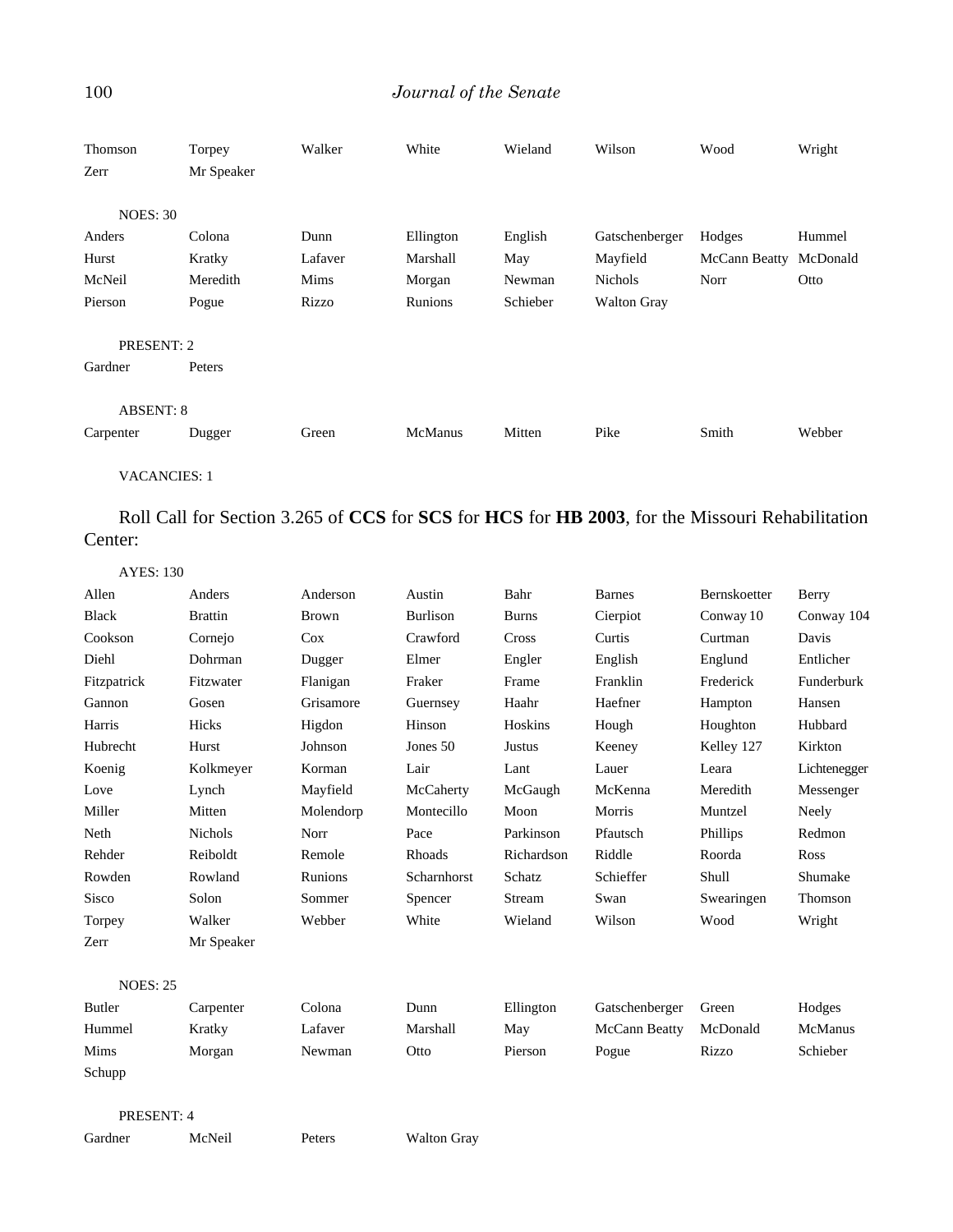#### ABSENT: 3

Kelly 45 Pike Smith

#### VACANCIES: 1

Roll Call for Section 3.266 of **CCS** for **SCS** for **HCS** for **HB 2003**, for the Centers for Neighborhood Initiative, UMKC:

### AYES: 119

| Allen               | Anders         | Anderson     | Austin          | Bahr         | <b>Barnes</b>                                                                                | Bernskoetter           | Berry      |
|---------------------|----------------|--------------|-----------------|--------------|----------------------------------------------------------------------------------------------|------------------------|------------|
| <b>Black</b>        | <b>Brattin</b> | <b>Brown</b> | <b>Burlison</b> | <b>Burns</b> | <b>Butler</b>                                                                                | Cierpiot               | Conway 104 |
| Cookson             | Cox            | Crawford     | Cross           | Curtis       | Curtman                                                                                      | Davis                  | Diehl      |
| Dohrman             | Dunn           | Engler       | Englund         | Entlicher    | Fitzpatrick                                                                                  | Fitzwater              | Flanigan   |
| Fraker              | Franklin       | Frederick    | Funderburk      | Gannon       | Gosen                                                                                        | Grisamore              | Guernsey   |
| Haefner             | Hampton        | Hansen       | Harris          | Hicks        | Higdon                                                                                       | Hodges                 | Hoskins    |
| Houghton            | Hurst          | Johnson      | Jones 50        | Justus       | Keeney                                                                                       | Kelley 127             | Kelly 45   |
| Koenig              | Kolkmeyer      | Korman       | Lafaver         | Lair         | Lant                                                                                         | Lauer                  | Leara      |
| Lichtenegger        | Love           | Lynch        | Mayfield        | McCaherty    | McCann Beatty                                                                                | McGaugh                | McKenna    |
| McManus             | Messenger      | Miller       | Mims            | Molendorp    | Montecillo                                                                                   | Moon                   | Morris     |
| Muntzel             | Neely          | Norr         | Parkinson       | Pfautsch     | Phillips                                                                                     | Redmon                 | Rehder     |
| Reiboldt            | Remole         | Rhoads       | Richardson      | Riddle       | Roorda                                                                                       | Ross                   | Rowland    |
| Runions             | Scharnhorst    | Schatz       | Shull           | Shumake      | Sisco                                                                                        | Solon                  | Sommer     |
| Spencer             | Stream         | Swan         | Swearingen      | Thomson      | Torpey                                                                                       | Walker                 | Webber     |
| White               | Wieland        | Wilson       | Wood            | Wright       | Zerr                                                                                         | Mr Speaker             |            |
| <b>NOES: 30</b>     |                |              |                 |              |                                                                                              |                        |            |
| Carpenter           | Colona         | Conway 10    | Dugger          | English      | Frame                                                                                        | Gatschenberger Hubbard |            |
| Hubrecht            | Hummel         | Kirkton      | Kratky          | Marshall     | McDonald                                                                                     | McNeil                 | Meredith   |
| Mitten              | Morgan         | Newman       | <b>Nichols</b>  | Otto         | Pace                                                                                         | Peters                 | Pierson    |
| Pogue               | Rizzo          | Schieber     | Schieffer       | Schupp       | <b>Walton Gray</b>                                                                           |                        |            |
| PRESENT: 2          |                |              |                 |              |                                                                                              |                        |            |
| Gardner             | Green          |              |                 |              |                                                                                              |                        |            |
| <b>ABSENT: 11</b>   |                |              |                 |              |                                                                                              |                        |            |
| Cornejo             | Ellington      | Elmer        | Haahr           | Hinson       | Hough                                                                                        | May                    | Neth       |
| Pike                | Rowden         | Smith        |                 |              |                                                                                              |                        |            |
| <b>VACANCIES: 1</b> |                |              |                 |              |                                                                                              |                        |            |
|                     |                |              |                 |              | Roll Call for Section 3.210 of CCS for SCS for HCS for HB 2003, for the UCM STEM Initiative: |                        |            |
|                     |                |              |                 |              |                                                                                              |                        |            |

## AYES: 120 Allen Anders Anderson Austin Bahr Barnes Bernskoetter Berry Black Brattin Brown Burlison Cierpiot Conway 104 Cookson Cornejo Cox Crawford Cross Curtis Curtman Davis Diehl Dohrman Dugger Dunn Elmer Engler Englund Entlicher Fitzpatrick Fitzwater

Flanigan Fraker Franklin Frederick Gannon Gosen Grisamore Guernsey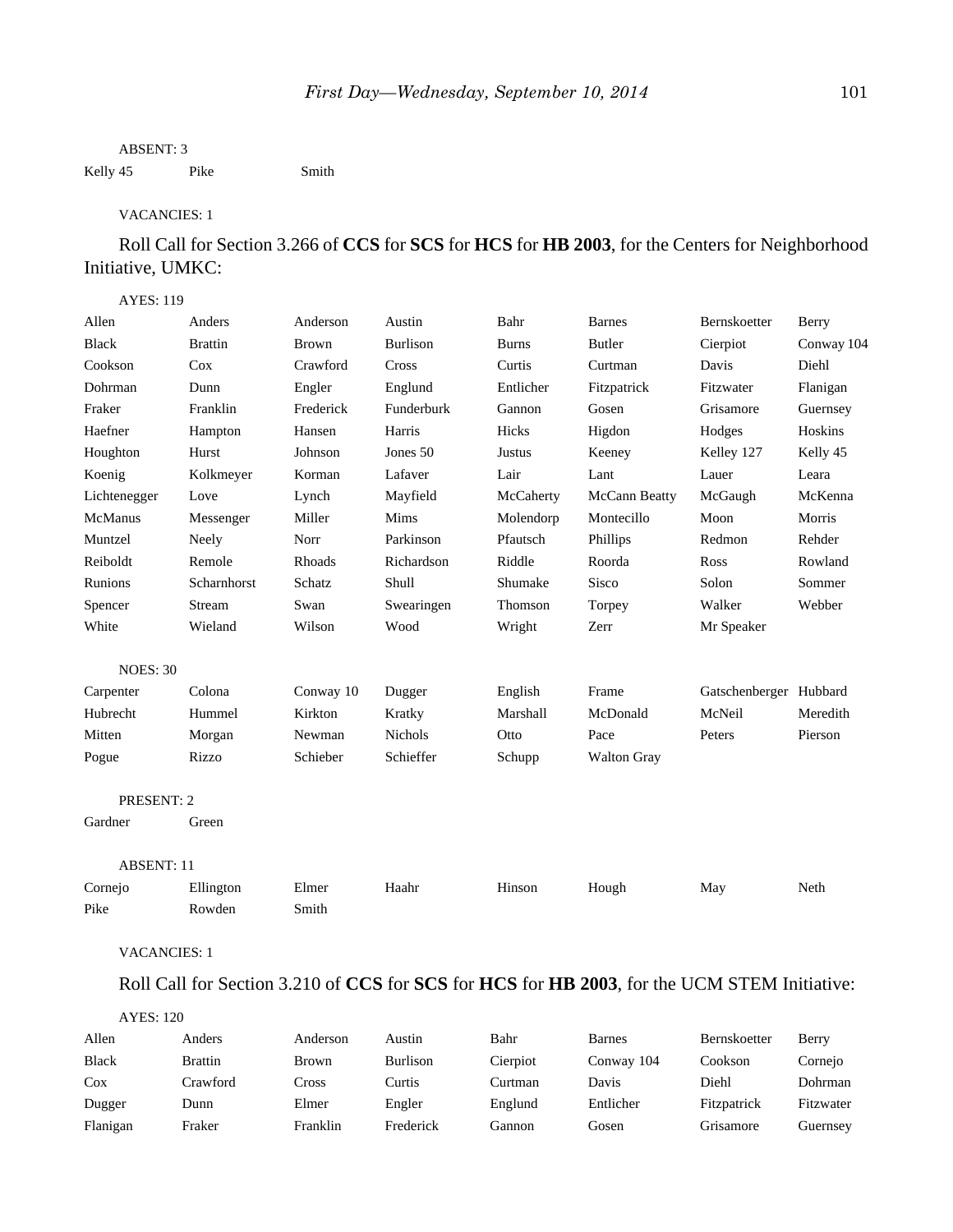| Haahr               | Haefner        | Hampton     | Hansen     | Harris             | Hicks     | Higdon    | Hinson     |
|---------------------|----------------|-------------|------------|--------------------|-----------|-----------|------------|
| Hodges              | Hoskins        | Hough       | Houghton   | Hubbard            | Hubrecht  | Hurst     | Johnson    |
| Jones 50            | Justus         | Keeney      | Kelley 127 | Kelly 45           | Koenig    | Kolkmeyer | Korman     |
| Lair                | Lant           | Lauer       | Leara      | Lichtenegger       | Love      | Lynch     | Mayfield   |
| McCaherty           | McCann Beatty  | McGaugh     | McKenna    | McManus            | Messenger | Miller    | Molendorp  |
| Montecillo          | Moon           | Morris      | Muntzel    | Neely              | Parkinson | Pfautsch  | Phillips   |
| Redmon              | Rehder         | Reiboldt    | Remole     | Rhoads             | Riddle    | Ross      | Rowden     |
| Rowland             | Runions        | Scharnhorst | Schatz     | Shull              | Shumake   | Sisco     | Solon      |
| Sommer              | Spencer        | Stream      | Swan       | Swearingen         | Thomson   | Torpey    | Walker     |
| Webber              | White          | Wieland     | Wilson     | Wood               | Wright    | Zerr      | Mr Speaker |
|                     |                |             |            |                    |           |           |            |
| <b>NOES: 37</b>     |                |             |            |                    |           |           |            |
| <b>Burns</b>        | Butler         | Carpenter   | Colona     | Conway 10          | Ellington | English   | Frame      |
| Gardner             | Gatschenberger | Green       | Hummel     | Kirkton            | Kratky    | Lafaver   | Marshall   |
| May                 | McDonald       | McNeil      | Meredith   | Mims               | Mitten    | Morgan    | Newman     |
| <b>Nichols</b>      | Norr           | Otto        | Pace       | Peters             | Pierson   | Pogue     | Rizzo      |
| Roorda              | Schieber       | Schieffer   | Schupp     | <b>Walton Gray</b> |           |           |            |
| PRESENT: 0          |                |             |            |                    |           |           |            |
| <b>ABSENT: 5</b>    |                |             |            |                    |           |           |            |
| Funderburk          | Neth           | Pike        | Richardson | Smith              |           |           |            |
| <b>VACANCIES: 1</b> |                |             |            |                    |           |           |            |

Also,

Mr. President:

I am instructed by the House of Representatives to inform the Senate that the House has passed House Committee Substitute for House Bill 1261, the objections of the Governor thereto notwithstanding.

In which concurrence of the Senate is respectfully requested.

Also,

Mr. President: The attached is a certified copy of the Roll Call on House Committee Substitute for House Bill 1261.

AYES: 114

| Allen        | Anderson        | Austin    | Bahr        | Barnes     | Bernskoetter | Berry        | <b>Brattin</b> |
|--------------|-----------------|-----------|-------------|------------|--------------|--------------|----------------|
| <b>Brown</b> | <b>Burlison</b> | Butler    | Cierpiot    | Conway 104 | Cookson      | Cornejo      | $\cos$         |
| Crawford     | Cross           | Curtman   | Davis       | Diehl      | Dohrman      | Dugger       | Elmer          |
| Engler       | Englund         | Entlicher | Fitzpatrick | Fitzwater  | Flanigan     | Fraker       | Franklin       |
| Frederick    | Funderburk      | Gannon    | Gosen       | Grisamore  | Guernsey     | Haahr        | Haefner        |
| Hampton      | Hansen          | Hicks     | Higdon      | Hinson     | Hoskins      | Hough        | Houghton       |
| Hubrecht     | Hurst           | Johnson   | Jones $50$  | Justus     | Keeney       | Kelley 127   | Koenig         |
| Kolkmeyer    | Korman          | Lair      | Lant        | Lauer      | Leara        | Lichtenegger | Love           |
| Lynch        | Marshall        | McCaherty | McGaugh     | Messenger  | Miller       | Molendorp    | Montecillo     |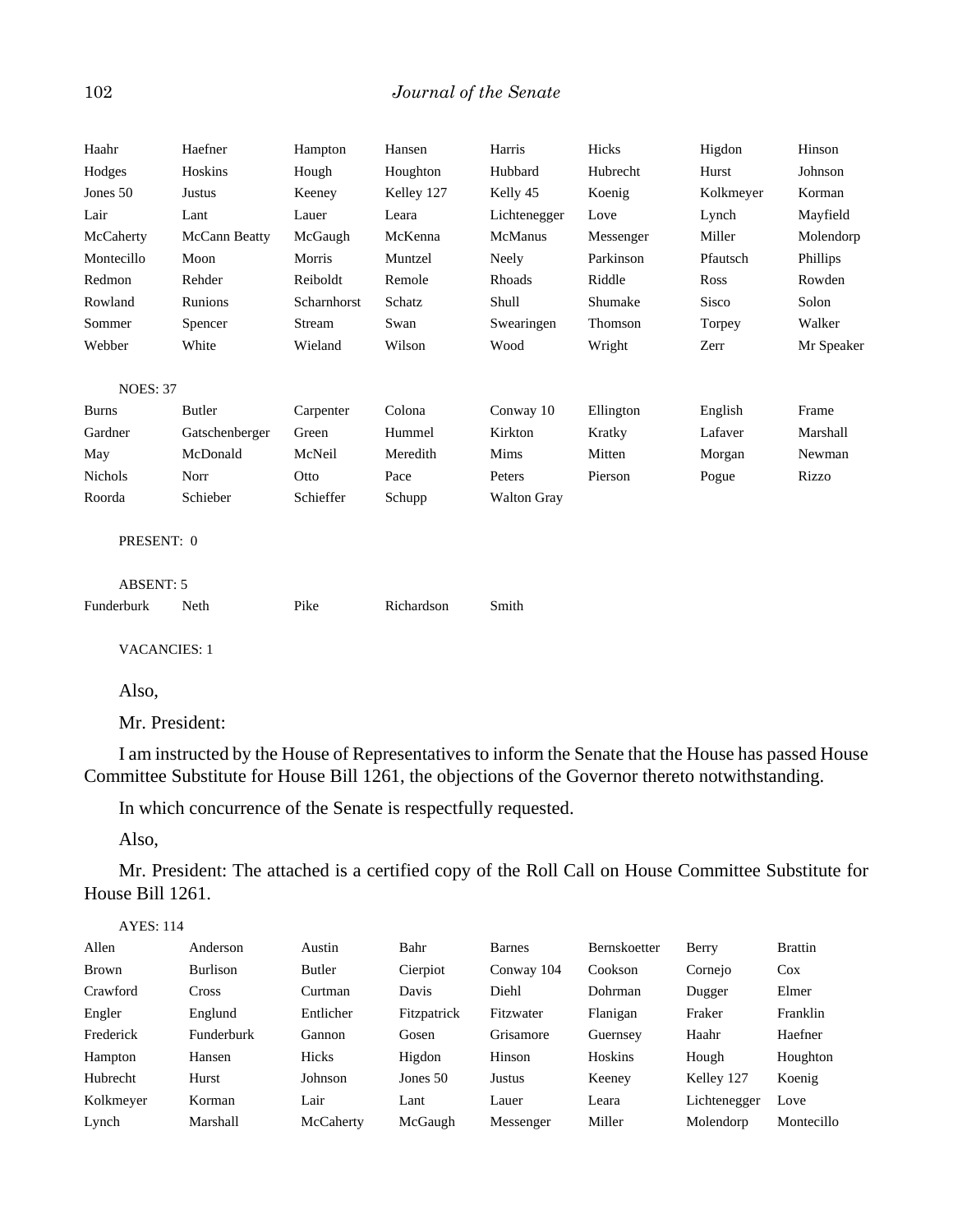| Moon            | Morris         | Muntzel        | Neely     | Neth        | Parkinson          | Pfautsch | Phillips      |
|-----------------|----------------|----------------|-----------|-------------|--------------------|----------|---------------|
| Pike            | Pogue          | Redmon         | Rehder    | Reiboldt    | Remole             | Rhoads   | Richardson    |
| Riddle          | Ross           | Rowden         | Rowland   | Scharnhorst | Schatz             | Schieber | Shull         |
| Shumake         | Sisco          | Solon          | Sommer    | Spencer     | Stream             | Swan     | Thomson       |
| Torpey          | Walker         | Webber         | White     | Wieland     | Wilson             | Wood     | Wright        |
| Zerr            | Mr Speaker     |                |           |             |                    |          |               |
|                 |                |                |           |             |                    |          |               |
| <b>NOES: 46</b> |                |                |           |             |                    |          |               |
| Anders          | Black          | <b>Burns</b>   | Carpenter | Colona      | Conway 10          | Curtis   | Dunn          |
| Ellington       | English        | Frame          | Gardner   | Green       | Harris             | Hodges   | Hubbard       |
| Hummel          | Kelly 45       | Kirkton        | Kratky    | Lafaver     | May                | Mayfield | McCann Beatty |
| McDonald        | McKenna        | <b>McManus</b> | McNeil    | Meredith    | Mims               | Mitten   | Morgan        |
| Newman          | <b>Nichols</b> | Norr           | Otto      | Pace        | Peters             | Pierson  | Rizzo         |
| Roorda          | <b>Runions</b> | Schieffer      | Schupp    | Swearingen  | <b>Walton Gray</b> |          |               |

#### PRESENT: 0

ABSENT: 2 Gatschenberger Smith

VACANCIES: 1

Also,

Mr. President:

I am instructed by the House of Representatives to inform the Senate that the House has passed House Bill 1359, the objections of the Governor thereto notwithstanding.

In which the concurrence of the Senate is respectfully requested.

Also,

Mr. President: The attached is a certified copy of the Roll Call on House Bill 1359.

AYES: 120

| Allen          | Anderson     | Austin    | Bahr         | Barnes     | Bernskoetter | Berry       | Black        |
|----------------|--------------|-----------|--------------|------------|--------------|-------------|--------------|
| <b>Brattin</b> | <b>Brown</b> | Burlison  | <b>Burns</b> | Cierpiot   | Conway 10    | Conway 104  | Cookson      |
| Cornejo        | <b>Cox</b>   | Crawford  | Cross        | Curtman    | Davis        | Diehl       | Dohrman      |
| Dugger         | Elmer        | Engler    | Englund      | Entlicher  | Fitzpatrick  | Fitzwater   | Flanigan     |
| Fraker         | Franklin     | Frederick | Funderburk   | Gannon     | Gosen        | Grisamore   | Guernsey     |
| Haahr          | Haefner      | Hampton   | Hansen       | Hicks      | Higdon       | Hinson      | Hoskins      |
| Hough          | Houghton     | Hubbard   | Hubrecht     | Hurst      | Johnson      | Jones $50$  | Justus       |
| Keeney         | Kelley 127   | Kirkton   | Koenig       | Kolkmeyer  | Korman       | Kratky      | Lair         |
| Lant           | Lauer        | Leara     | Lichtenegger | Love       | Lynch        | Marshall    | McCaherty    |
| McGaugh        | Messenger    | Miller    | Mitten       | Molendorp  | Montecillo   | Moon        | Morris       |
| Muntzel        | Neely        | Neth      | Parkinson    | Pfautsch   | Phillips     | Pike        | Redmon       |
| Rehder         | Reiboldt     | Remole    | Rhoads       | Richardson | Riddle       | <b>Ross</b> | Rowden       |
| Rowland        | Scharnhorst  | Schatz    | Schieber     | Schieffer  | Shull        | Shumake     | <b>Sisco</b> |
| Solon          | Sommer       | Spencer   | Stream       | Swan       | Thomson      | Torpey      | Walker       |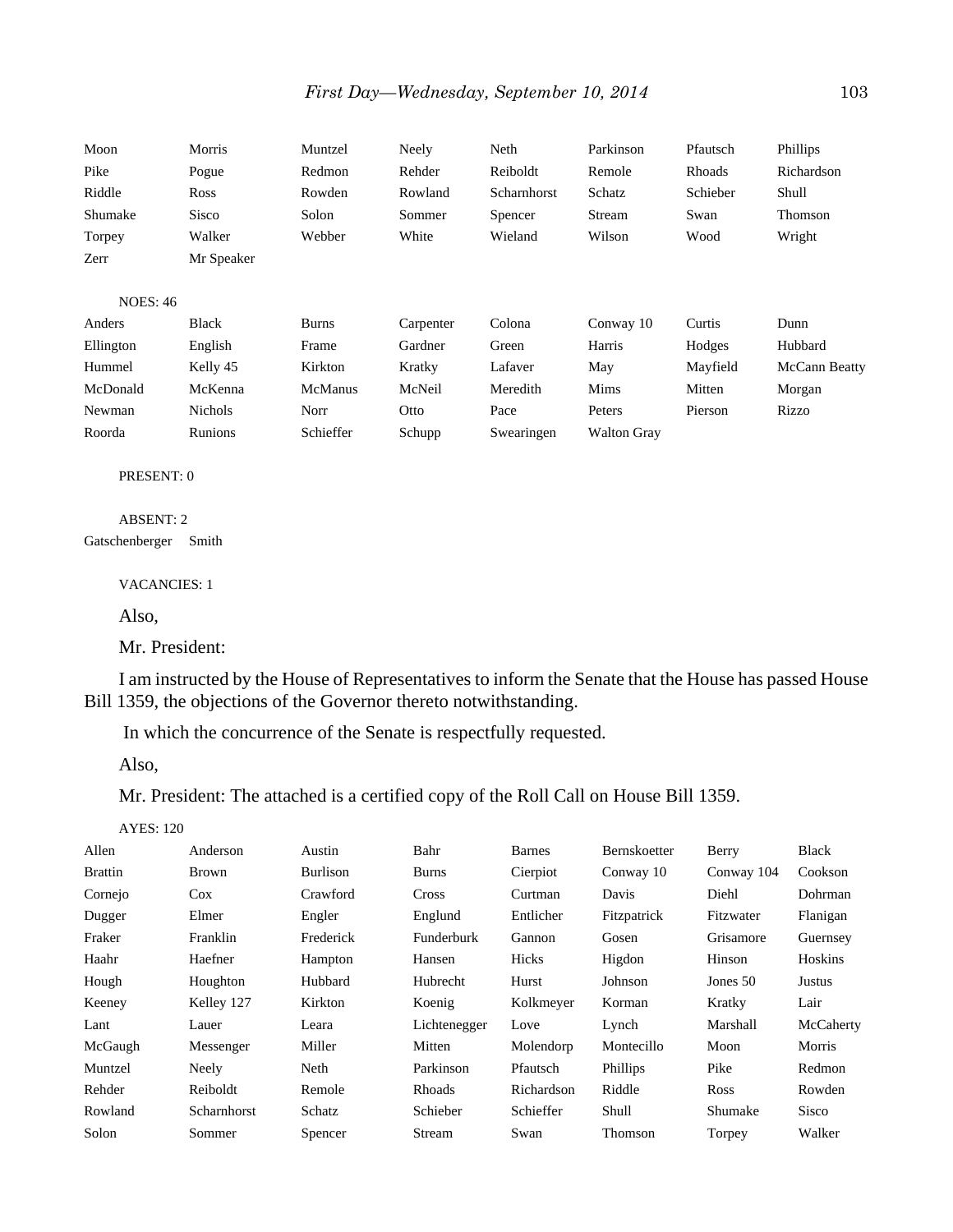### 104 *Journal of the Senate*

| Webber          | White    | Wieland       | Wilson         | Wood    | Wright         | Zerr               | Mr Speaker |
|-----------------|----------|---------------|----------------|---------|----------------|--------------------|------------|
| <b>NOES: 39</b> |          |               |                |         |                |                    |            |
| Anders          | Butler   | Carpenter     | Colona         | Curtis  | Dunn           | Ellington          | English    |
| Frame           | Gardner  | Green         | Harris         | Hodges  | Hummel         | Kelly 45           | Lafaver    |
| May             | Mayfield | McCann Beatty | McDonald       | McKenna | <b>McManus</b> | McNeil             | Meredith   |
| Mims            | Morgan   | Newman        | <b>Nichols</b> | Norr    | Otto           | Pace               | Pierson    |
| Pogue           | Rizzo    | Roorda        | Runions        | Schupp  | Swearingen     | <b>Walton Gray</b> |            |

PRESENT: 1

Peters

ABSENT: 2 Gatschenberger Smith

VACANCIES: 1

## **COMMUNICATIONS**

Senator Kraus submitted the following:

September 8, 2014

Terry Spieler Secretary of the Senate Room 325, State Capitol Jefferson City, MO 65101

Dear Secretary Spieler,

Pursuant to Senate Rule 76, I am writing to inform you of a temporary physical disability which may not allow me to stand for long periods of time. While I will be able to stand for motions and short inquiries, I may need to invoke Rule 76 and be recognized while sitting during longer inquiries.

Sincerely,

Will Kraus

Will Kraus Senator, District 8

Senator Chappelle-Nadal submitted the following:

September 10, 2014

Dear Secretary Spieler,

I hereby authorize Minority Floor Leader Senator Jolie Justus to make any pertinent motions regarding the override of HCS/SB 727 in my absence.

Thank you for your prompt attention to this matter.

Sincerely,

Maria Chappelle-Nadal